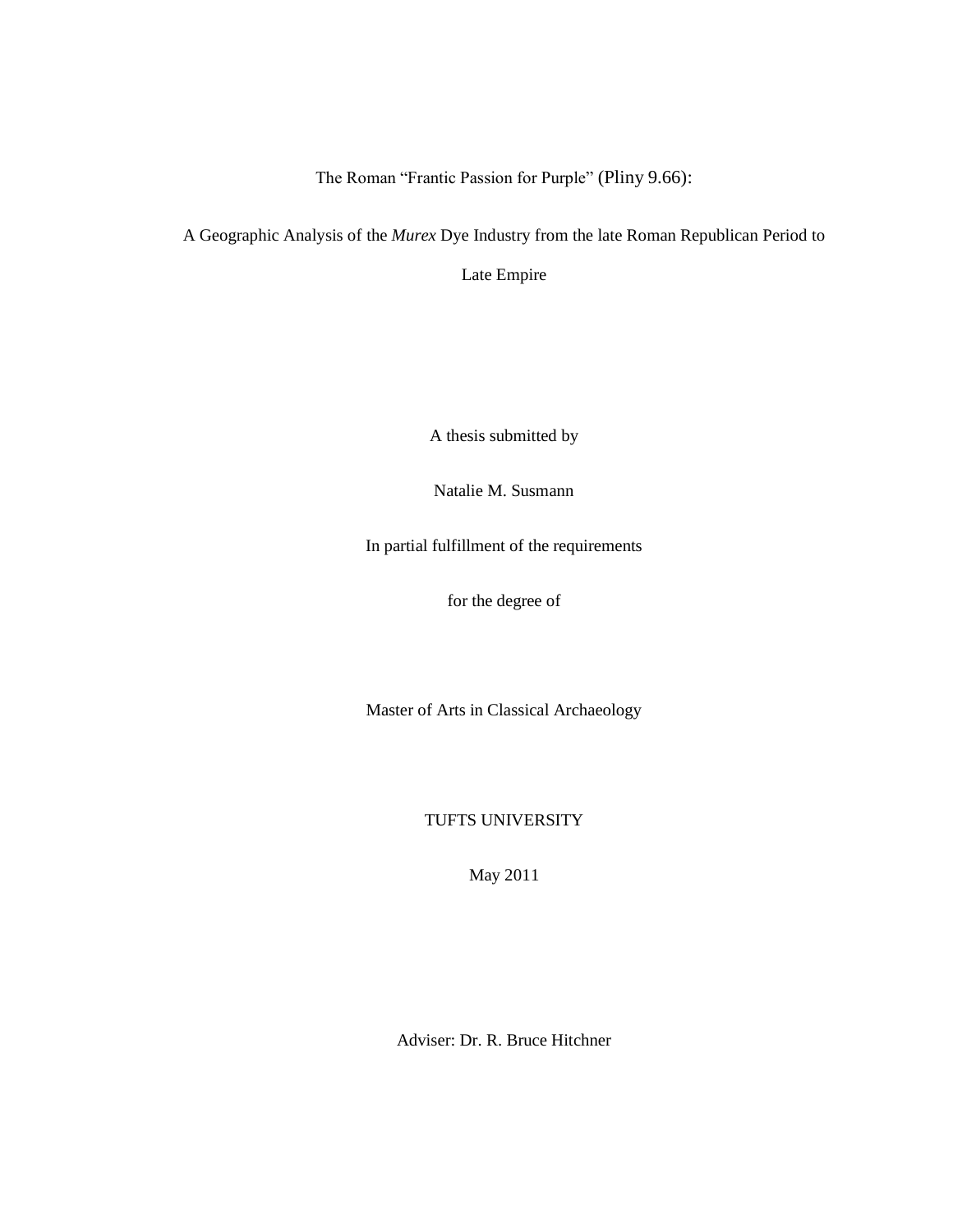#### *Abstract*

*Murex* snails (*murex trunculus*) were popular in antiquity because they were used to create the famed "Tyrian Purple" dye. During the Roman Republic and Empire, the dye was expensive and employed to display social status among the ruling elites. This thesis focuses on the archaeological evidence of Roman murex production, distribution, and consumption, and includes a provisional gazetteer of murex producing sites. Analysis of the data suggests that around the mid 3rd century B.C.E., there was an expansion of *murex* dye production sites which subsequently contracted during the later Empire. Sites also cluster on the coast of North Africa, and in this region, have the longest period of usage. This thesis argues that the expansion of *murex* dye sites can be attributed to the influx of agricultural and luxury goods being imported into Rome during the late Republican and early Empire period. During this period, North Africa was also exporting olive oil, fish products, and textiles to Rome. Because the coastal North African cities were already exporting many products to Rome, had the labor and production facilities necessary to create the dye, and also clearly had access to abundant *murex* snail population, it made sense that North African cities would also add *murex* dyed textiles to the exports sent to Rome. During the Empire, *murex* dye continued to grow in popularity, which in fact influenced the contraction of dye sites shown in the gazetteer. This contraction occurred in the  $3<sup>rd</sup>$  century C.E., during the "Imperial Crisis". The elite were fearful of their status symbol losing its meaning and value because of the increased consumption. As a result, Roman emperors then placed restrictions on the consumption of purple dye, thereby decreasing the number of dye sites needed to supply the Empire.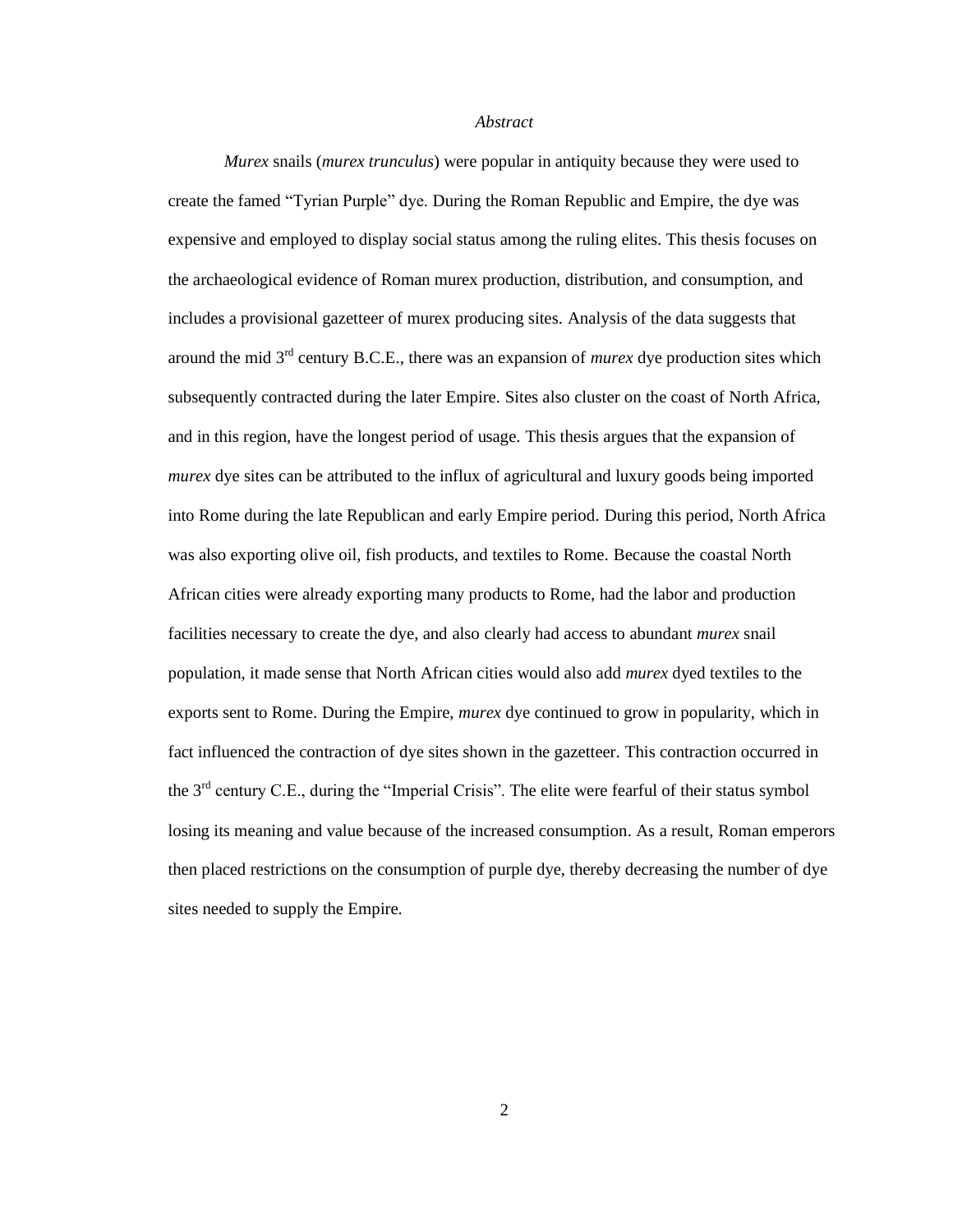#### *Acknowledgements*

I never thought my Master's thesis would ultimately be about snails, but I am certainly grateful I was pointed in this direction. I am indebted to the faculty at Tufts University for its efforts in furthering my education, and preparing me for what will hopefully be a challenging and rewarding career. I would like to express my gratitude to Dr. R. Bruce Hitchner, my advisor, for initially engaging me in the Roman economy and survey archaeology, and always supporting my efforts to incorporate GIS into my work. I also would like to thank Dr. J. Matthew Harrington for his many helpful suggestions, and especially for the many hours he spent editing my Latin translations. Dr. Rhys Townsend, my undergraduate adviser, has been a constant mentor and always encourages me to keep going. I truly appreciate his continued support and interest in my education.

I would also like to thank my parents and brother for their endless support and encouragement, and reminding me to sleep. Thanks also to my fellow graduate students and my friends for their constant friendship and much needed silliness. Finally, I extend many thanks to Alex, for always understanding why I had to sit on the couch and study every weekend. I know all of you do not really understand why I was so engrossed in snails, but I appreciate you trying.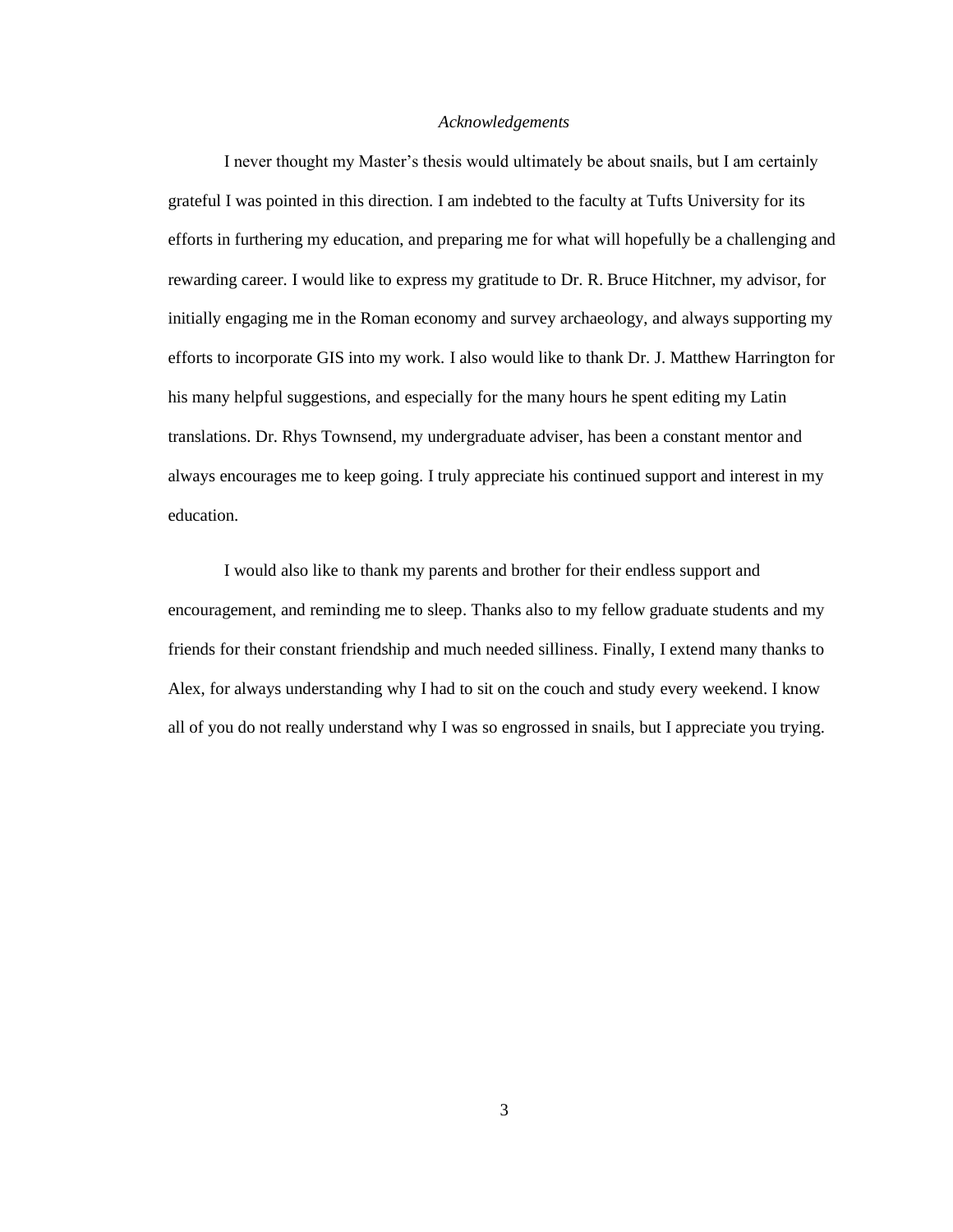# **TABLE OF CONTENTS**

| I.   |                                                                                         |  |
|------|-----------------------------------------------------------------------------------------|--|
| П.   |                                                                                         |  |
| III. |                                                                                         |  |
| IV.  | Archaeological Evidence of Murex Dye Production in the Roman Period----------------- 17 |  |
| V.   |                                                                                         |  |
| VI.  |                                                                                         |  |
| VII. |                                                                                         |  |
|      |                                                                                         |  |
|      |                                                                                         |  |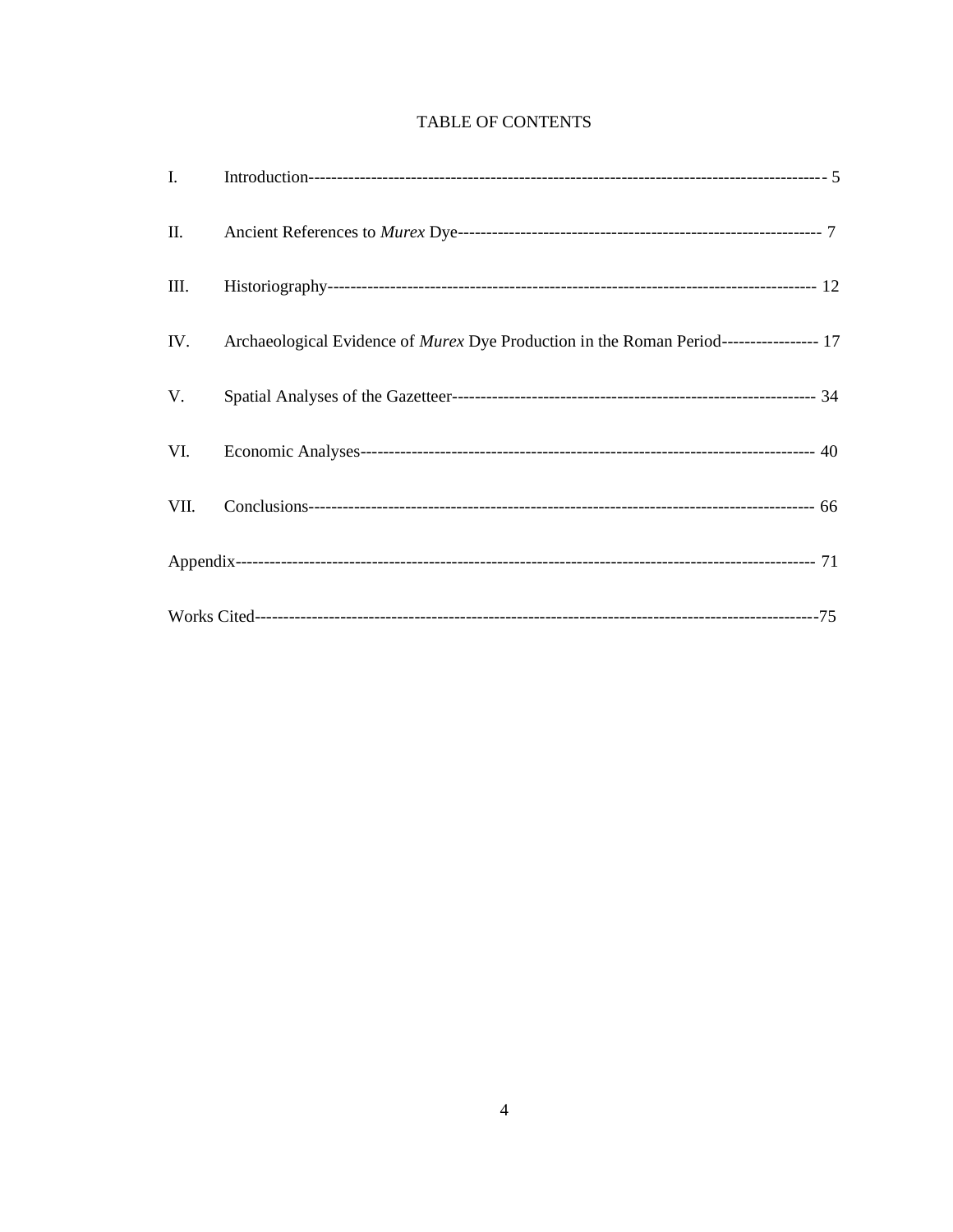### **I. Introduction**

*Murex* snails (*murex trunculus*) were used throughout antiquity to produce a coveted purple dye, which symbolized status, power, and wealth. The production and demand for *murex* is discussed in a number of ancient texts, all suggesting that, though the appeal of *murex* was not shared by all, the majority of Romans recognized it as a means to display social status and luxury, as well as political power. The textual evidence is complemented by an expanding body of archaeological evidence, which indicates that the industry was most important during the late Republican and early imperial periods, when there was an influx of agricultural and luxury goods in Rome. Because *murex* snail habitats were not limited to any particular area of the Mediterranean, and were one of many snails used to make dye, various types of dye installations have been identified. However, to date there has been no systematic study of these facilities for the purposes of establishing a working typology. In fact, there are a large number of archaeological sites which have been inaccurately identified as belonging to the *murex* industry, thereby skewing analyses of the production, distribution, and consumption of purple dye in antiquity.

As a contribution to addressing this problem, the purpose of this thesis, therefore, is twofold. I present a provisional typology, gazetteer, and Geographic Information System (GIS) dataset of murex production sites active in the Roman period ( $1<sup>st</sup>$  c. B.C.E. - 5<sup>th</sup> c. C.E.). Then, I situate the *murex* industry within the larger Roman economy. Roman period dye sites will be specifically focused on first, because of the inherent value of the dye to the Romans, second, because dye production is linked to many other modes of production, and finally, because there is a clear relationship between the manufacture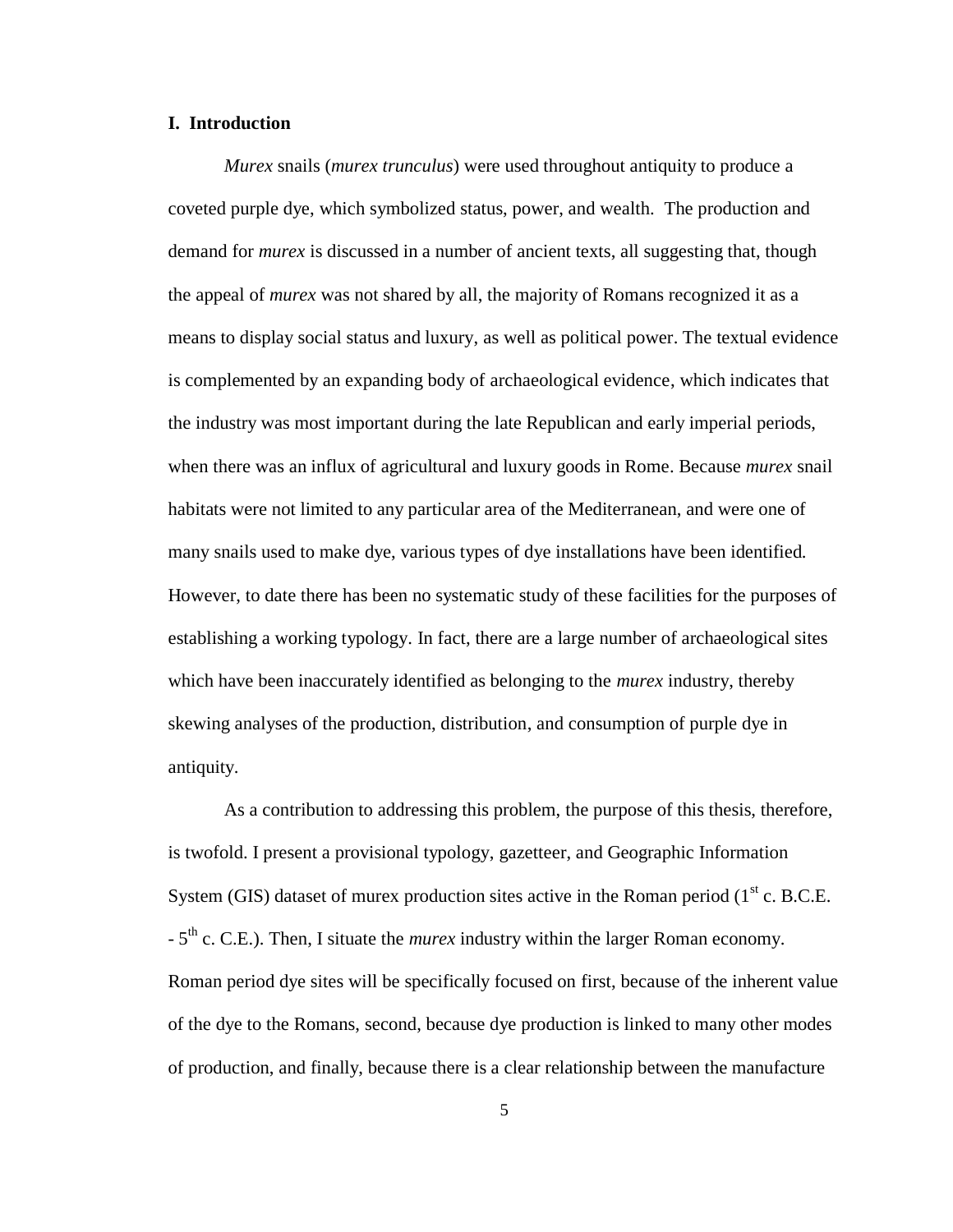and usage of the dye to the economic climate of the period. It is hoped that this thesis will stimulate a series of refinements in the field, to properly identify *murex* dye manufacture, so that all sites in the future might be identified in this way.

From these analyses, it shall become clear that the *murex industry* experienced an expansion and contraction, with a substantial clustering of dye installation sites in North Africa. I argue that the growth of *murex* dye production sites in North Africa beginning in the late Republic formed part of the larger agricultural export economy which developed in the African provinces under the empire, chiefly intended for Rome and Italy. The eventual contraction of sites in the late Roman period is perhaps a consequence of growing security concerns on the part of the Roman government to control purple dye accessibility as the latter became an important symbol of imperial power as manifested in the emperor himself. The restrictions placed on dye consumption eliminated the need for a large number of *murex* dye production sites, which therefore explains the expansion and contraction in number of dye sites from the late Republic to Empire.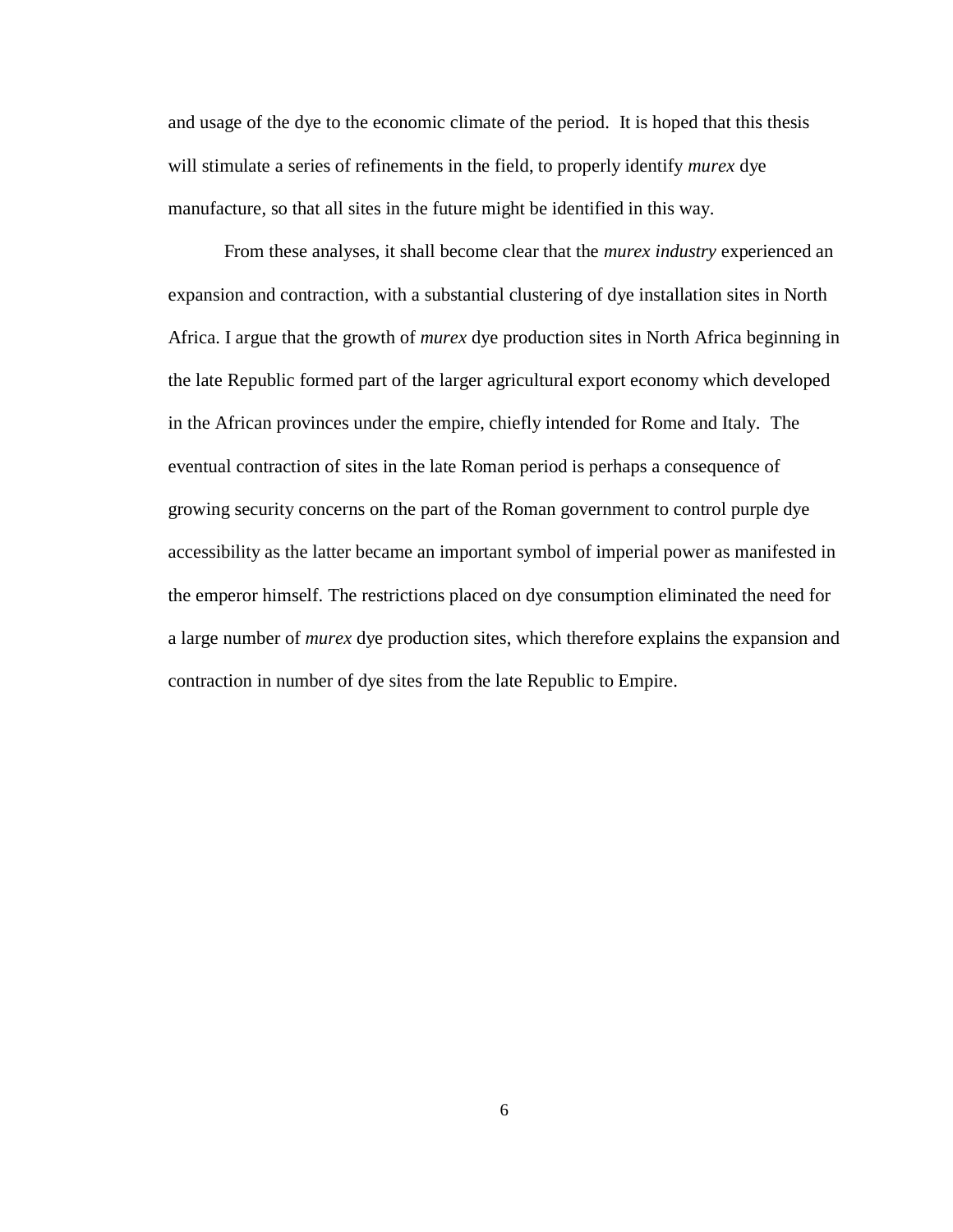### **II. Ancient References to** *Murex* **Dye**

 $\overline{\phantom{a}}$ 

Our understanding of *murex* dye emerges from the ancient sources. Among the countless references to purple dye, and *murex* specifically, Pliny is the most valuable account because of the amount of information he provides. His *Natural History* describes the dyeing process, the value of purple dye, and price fluctuations over the course of the Roman period. From Pliny, we understand that the carnivorous snails were caught via baited baskets.



Figure 1: Snails are believed to have been caught via baiting a wicker basket and dropping it in the ocean; the carnivorous snails would then have latched on to get the  $hat<sup>1</sup>$ 

The shells were removed so that the hypobranchial vein could be harvested. This vein was then soaked in salt for three days at most. Pliny cautioned that the dye would be more vibrant when the glands were fresh, and thus salting the veins, though necessary,

<sup>&</sup>lt;sup>1</sup> Nira Karmon, and Ehud Spanier, "Archaeological Evidence of the Purple Dye Industry from Israel," In *The Royal Purple and the Biblical Blue: Argaman and Tekhelet,* Ehud Spanier, eds. (Jerusalem: Keter Publishing House, Ltd. 1987), 148.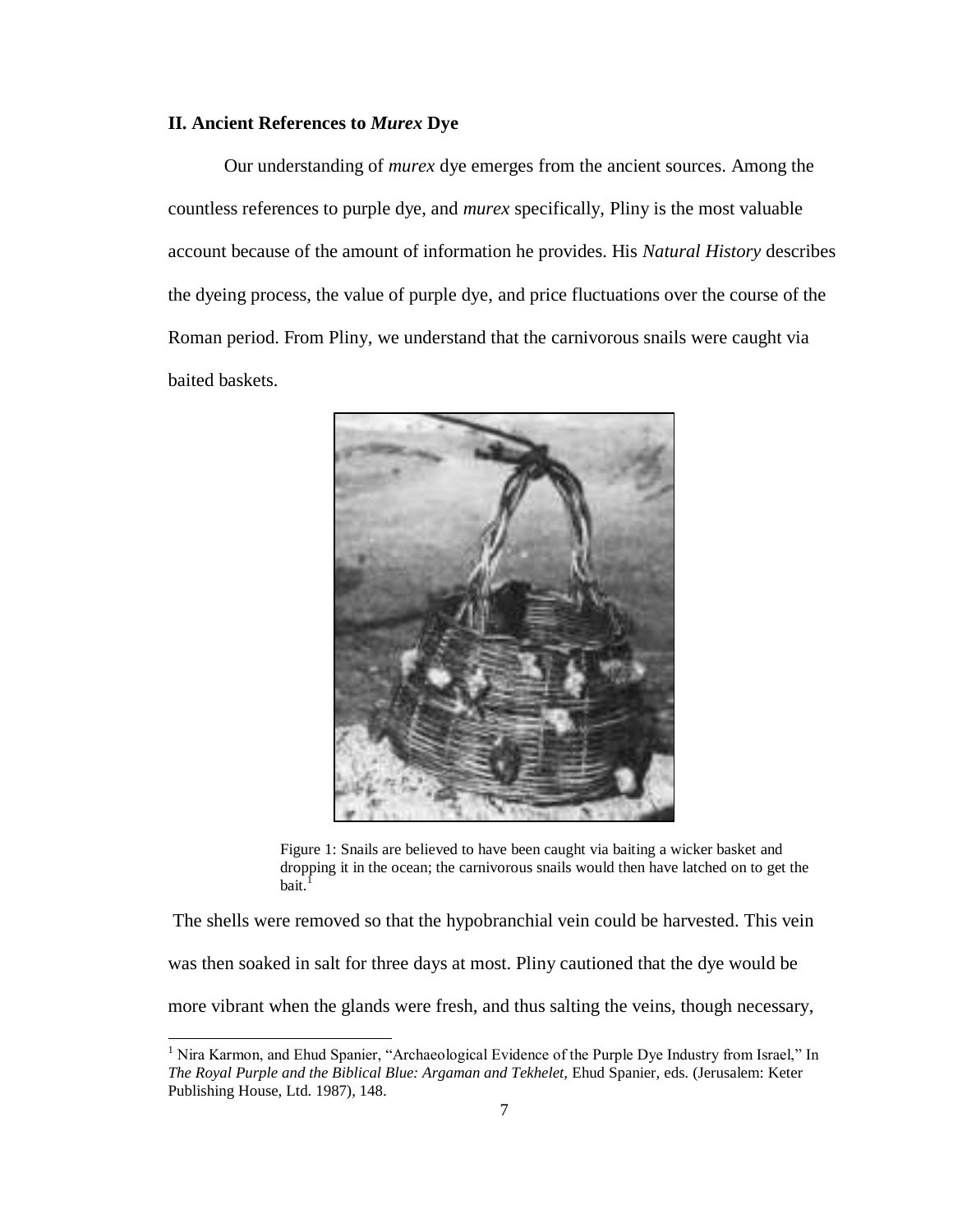needed to be done in moderation. Boiling proceeded in lead vessels<sup>2</sup> over moderate heat: ―for which purpose the vessel is placed at the end of a long funnel, which communicates with the furnace.<sup>33</sup> After a maximum of ten days (or until the color of the dye had reached a satisfactory shade), wool or other cloth was dipped into the dye. The cloth had to be soaked for five days at least, the length of time dependent on the type of mixtures used with the *murex.* The dyed cloth would then be exposed to sunlight to trigger the dyeing color.

Pliny also discussed the varying hues of purple that could result from dyeing, and the value (in monetary and social terms) of each; a dark "blood" purple, usually from Tyre, is the most valued. The dyes would alter in color from a variety of factors: how long the dye was boiled, how long the dyed cloth was exposed to sunlight, as well as the use of additives such as kermes or urine. This process was perfected before the Romans, by either the Minoans or Tyrians (a topic of much debate).<sup>4</sup> Regardless of origin, the fact that the dye continued being used from the Bronze Age onwards is an indication of its value. The Romans drew a longstanding association between the dye and their cultural

l

 $2$ This translation is often debated (see proceeding commentary on Doumet). The phrase "fervere in plumbo‖ [Pliny the Elder, *Natural History,* John Bostock, eds. (London: Taylor and Francis, 1855), 9.70] translates as "boiled in lead," and it is generally acknowledged that a metal vessel would alter the color of the dye. However, Pliny has been noted for using "plumbo" to signify "tin" (see translation of section 9.70) in Bostock). The proceeding discussion of Doumet and Koren's dyeing methodology explains the outcome of such discrepancies.

<sup>&</sup>lt;sup>3</sup> All Latin translations in this thesis are my own. Pliny 9.70: ac modico vapore torreri et ideo longinquae fornacis cuniculo.

<sup>4</sup> Some rely on the evidence of evidence of *murex* usage being on Crete dating to 1500 B.C.E. to attribute the invention of *murex* dye to the Greeks. However, the Phoenicians have long held the title of being the earliest users of *murex* dye. According to Lord B. Jensen: "Phoenician trading posts in pre-Hellenistic Greece and islands like Salamis and other Semitic names sites, tincture the picture deeply in favor of a [Phoenician origin]" [Lord B. Jensen, "Royal Purple of Tyre," Journal of Near Eastern Studies 22, no. 2 (April 1963): 105-6]. According to the Greek origin supports, the misidentification of the Tyrians as the originators of *murex* dye was a result of their having the highest quality dye [Gerhard Forstenpointer, et al, "Purple-Dye Production in Lycia-Results of an Archaeological Field Survey in Andriake (South-West Turkey),‖ *Oxford Journal of Archaeology* 26, no. 2 (2007): 206].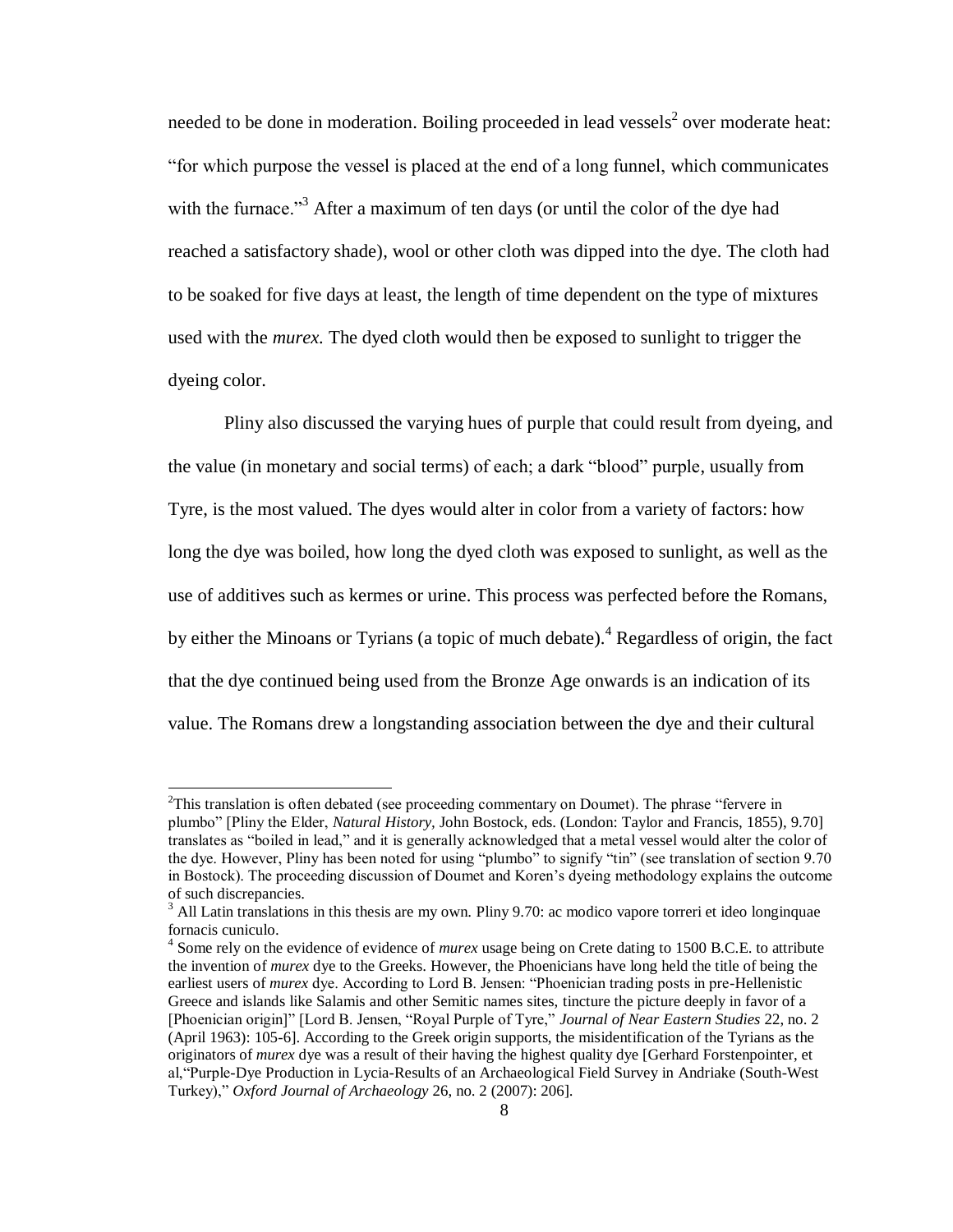origins. According to Pliny, the first usage of purple in Rome dated to Romulus' use of it.

This usage instigated popularity amongst other influential members of Roman society:

I see the use of purple always had been at Rome, but Romulus (was) in a mantle with purple stripes. For by means of a toga praetexta and with a wide stripe, the enemy having been carried, it is agreed the first use was by the king, the Etruscans having been sufficiently defeated. Nepos Cornelius, who by means of the divine Augustan rule, left behind: "Me," he said, "with youth the vigorous purple thrived.<sup>5</sup>

It is uncertain whether or not the wearers of *murex* dye actually liked the shade

that the snails produced. Regardless, they held a strong appreciation for the dye because

of its value, which was universally acknowledged in Rome. Pliny helps us understand:

To these, the bundles of rods and hatchets of Rome made the way, and the same was for the majesty of childhood and distinguished the senator from the knight, it was called for appeasing the god, and illuminating every cloth, in triumph mixed with gold.<sup>6</sup>

Thus, the purple shade was valued because it enabled certain ranks of society to be

recognized, and because (to be discussed in a later section) of the monetary value

associated with making it. The dye was a distinguishing feature of aristocratic attire,

serving as a means to visually separate the elite from the lower class. The toga praetexta

mentioned by Pliny was one of several distinctive garments which used the dye. It was a

white wool toga with a purple hem and red sleeves, worn by the senators. The toga picta

was completely purple, with gold embellishments, and meant to reference Jupiter

Optimus Maximus. This toga was first worn by Julius Caesar, and then by later emperors

<sup>&</sup>lt;sup>5</sup> Pliny 9.60.39[: purpurae](http://www.perseus.tufts.edu/hopper/morph?l=purpurae&la=la) [usum](http://www.perseus.tufts.edu/hopper/morph?l=usum&la=la&prior=purpurae) [romae](http://www.perseus.tufts.edu/hopper/morph?l=romae&la=la&prior=usum) [semper](http://www.perseus.tufts.edu/hopper/morph?l=semper&la=la&prior=romae) [fuisse](http://www.perseus.tufts.edu/hopper/morph?l=fuisse&la=la&prior=semper) [video,](http://www.perseus.tufts.edu/hopper/morph?l=video&la=la&prior=fuisse) [sed](http://www.perseus.tufts.edu/hopper/morph?l=sed&la=la&prior=video) [romulo](http://www.perseus.tufts.edu/hopper/morph?l=romulo&la=la&prior=sed) [in](http://www.perseus.tufts.edu/hopper/morph?l=in&la=la&prior=romulo) [trabea.](http://www.perseus.tufts.edu/hopper/morph?l=trabea&la=la&prior=in) [nam](http://www.perseus.tufts.edu/hopper/morph?l=nam&la=la&prior=trabea) [toga](http://www.perseus.tufts.edu/hopper/morph?l=toga&la=la&prior=nam) [praetexta](http://www.perseus.tufts.edu/hopper/morph?l=praetexta&la=la&prior=toga) [et](http://www.perseus.tufts.edu/hopper/morph?l=et&la=la&prior=praetexta) [latiore](http://www.perseus.tufts.edu/hopper/morph?l=latiore&la=la&prior=et) [clavo](http://www.perseus.tufts.edu/hopper/morph?l=clavo&la=la&prior=latiore) [tullum](http://www.perseus.tufts.edu/hopper/morph?l=tullum&la=la&prior=clavo) [hostilium](http://www.perseus.tufts.edu/hopper/morph?l=hostilium&la=la&prior=tullum) [e](http://www.perseus.tufts.edu/hopper/morph?l=e&la=la&prior=hostilium) [regibus](http://www.perseus.tufts.edu/hopper/morph?l=regibus&la=la&prior=e) [primum](http://www.perseus.tufts.edu/hopper/morph?l=primum&la=la&prior=regibus) [usum](http://www.perseus.tufts.edu/hopper/morph?l=usum&la=la&prior=primum) [etruscis](http://www.perseus.tufts.edu/hopper/morph?l=etruscis&la=la&prior=usum) [devictis](http://www.perseus.tufts.edu/hopper/morph?l=devictis&la=la&prior=etruscis) [satis](http://www.perseus.tufts.edu/hopper/morph?l=satis&la=la&prior=devictis) [constat.](http://www.perseus.tufts.edu/hopper/morph?l=constat&la=la&prior=satis) [nepos](http://www.perseus.tufts.edu/hopper/morph?l=nepos&la=la&prior=constat) [cornelius,](http://www.perseus.tufts.edu/hopper/morph?l=cornelius&la=la&prior=nepos) [qui](http://www.perseus.tufts.edu/hopper/morph?l=qui&la=la&prior=cornelius) [Divi](http://www.perseus.tufts.edu/hopper/morph?l=Divi&la=la&prior=qui) [Augusti](http://www.perseus.tufts.edu/hopper/morph?l=Augusti&la=la&prior=Divi) [principatu](http://www.perseus.tufts.edu/hopper/morph?l=principatu&la=la&prior=Augusti) [obiit:](http://www.perseus.tufts.edu/hopper/morph?l=obiit&la=la&prior=principatu) ["me,"](http://www.perseus.tufts.edu/hopper/morph?l=me&la=la&prior=obiit) [inquit,](http://www.perseus.tufts.edu/hopper/morph?l=inquit&la=la&prior=me) ["iuvene](http://www.perseus.tufts.edu/hopper/morph?l=iuvene&la=la&prior=inquit) [violacea](http://www.perseus.tufts.edu/hopper/morph?l=violacea&la=la&prior=iuvene) [purpura](http://www.perseus.tufts.edu/hopper/morph?l=purpura&la=la&prior=violacea) [vigebat.](http://www.perseus.tufts.edu/hopper/morph?l=vigebat&la=la&prior=purpura)

<sup>&</sup>lt;sup>6</sup> Ibid 9.60.4-10: fasces hui[c securesque](http://www.perseus.tufts.edu/hopper/morph?l=securesque&la=la&prior=ic) [romanae](http://www.perseus.tufts.edu/hopper/morph?l=romanae&la=la&prior=securesque) [viam](http://www.perseus.tufts.edu/hopper/morph?l=viam&la=la&prior=romanae) [faciunt,](http://www.perseus.tufts.edu/hopper/morph?l=faciunt&la=la&prior=viam) [idemque](http://www.perseus.tufts.edu/hopper/morph?l=idemque&la=la&prior=faciunt) [pro](http://www.perseus.tufts.edu/hopper/morph?l=pro&la=la&prior=idemque) [maiestate](http://www.perseus.tufts.edu/hopper/morph?l=maiestate&la=la&prior=pro) [pueritiae](http://www.perseus.tufts.edu/hopper/morph?l=pueritiae&la=la&prior=maiestate) [est,](http://www.perseus.tufts.edu/hopper/morph?l=est&la=la&prior=pueritiae) [distinguit](http://www.perseus.tufts.edu/hopper/morph?l=distinguit&la=la&prior=est) [ab](http://www.perseus.tufts.edu/hopper/morph?l=ab&la=la&prior=distinguit) [equite](http://www.perseus.tufts.edu/hopper/morph?l=equite&la=la&prior=ab) [curiam,](http://www.perseus.tufts.edu/hopper/morph?l=curiam&la=la&prior=equite) [dis](http://www.perseus.tufts.edu/hopper/morph?l=dis&la=la&prior=curiam) [advocatur](http://www.perseus.tufts.edu/hopper/morph?l=advocatur&la=la&prior=dis) [placandis](http://www.perseus.tufts.edu/hopper/morph?l=placandis&la=la&prior=advocatur) [omnemque](http://www.perseus.tufts.edu/hopper/morph?l=omnemque&la=la&prior=placandis) [vestem](http://www.perseus.tufts.edu/hopper/morph?l=vestem&la=la&prior=omnemque) [inluminat,](http://www.perseus.tufts.edu/hopper/morph?l=inluminat&la=la&prior=vestem) [in](http://www.perseus.tufts.edu/hopper/morph?l=in&la=la&prior=inluminat) [triumphali](http://www.perseus.tufts.edu/hopper/morph?l=triumphali&la=la&prior=in) [miscetur](http://www.perseus.tufts.edu/hopper/morph?l=miscetur&la=la&prior=triumphali) [auro.](http://www.perseus.tufts.edu/hopper/morph?l=auro&la=la&prior=miscetur)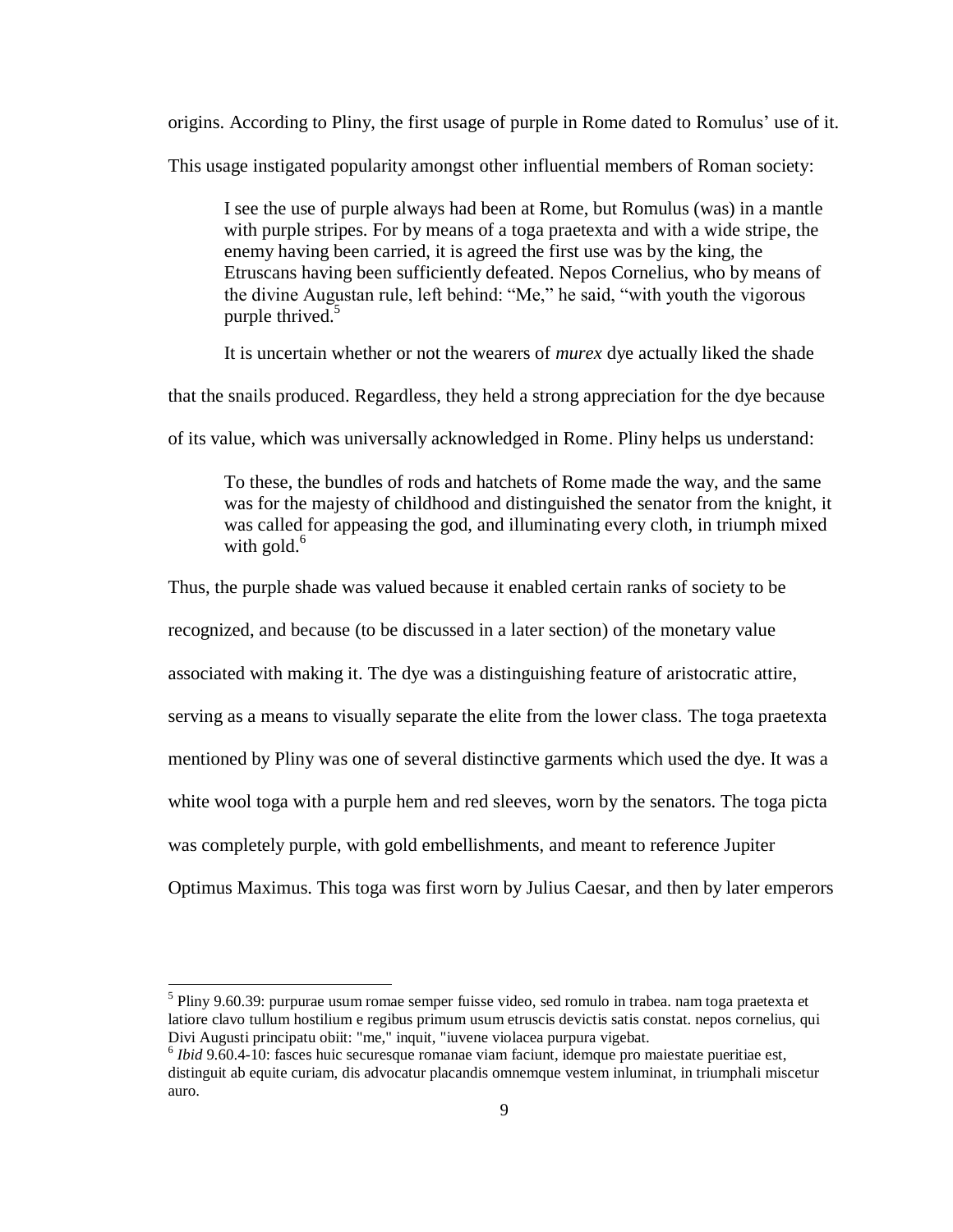but only on certain occasions.<sup>7</sup> Not only in clothing related directly to the governmental and religious appointments was the dye used. "Influential groups often were permitted to wear a few stripes as the Empire aged and declined."<sup>8</sup> These changes will be discussed more in detail later, the main point being that the actual color of the dye had nothing to do with its popularity, beyond it being a way to recognize the social and monetary value of the dyed cloth. The Romans were not in fact passionate for their color purple, only the symbolism connected to it.

Other ancient authors reference the dye. Strabo, in his *Geography* states that purple dye was available as far as Sicily,  $9$  and discusses specifically the quality of Tyre's dye:

The shell-fish are caught near the coast; and the other things requisite for dyeing are easily got; and although the great number of dye-works makes the city unpleasant to live in, yet makes the city rich through superior skill of its inhabitants.<sup>10</sup>

According to Vitruvius, the differing shades of purple mentioned by Pliny derived from the region which created the dye. Eastern and western regions of the Mediterranean show the purplest hues, while the south has reddish quality:

However that was removed out of the marine (spiral) mollusk, from which purple is made, that there are not less of marvels than the others of nature for the people considering, because it has not in all places, at which it is born, tempered naturally by the course of the sun. Therefore because it was chosen in the Pontis and at Gallia, because these regions are closest to the north, it is very dark. By those going forth between the north and the west, a blueish purple was found. However because that which is collected for those going towards the east and west orient, is found with a violet color; that which is snatched up from the southern regions and is created with red potency, and to such an extent was

 $\overline{\phantom{a}}$ 

 $7$  Jensen 115.

<sup>8</sup> Jensen 115.

<sup>9</sup> Strabo, *Geography of Strabo,* ed. H. L. Jones, (Cambridge: Harvard University Press, 1924), 6.10.

<sup>10</sup> *Ibid* 16.2.23.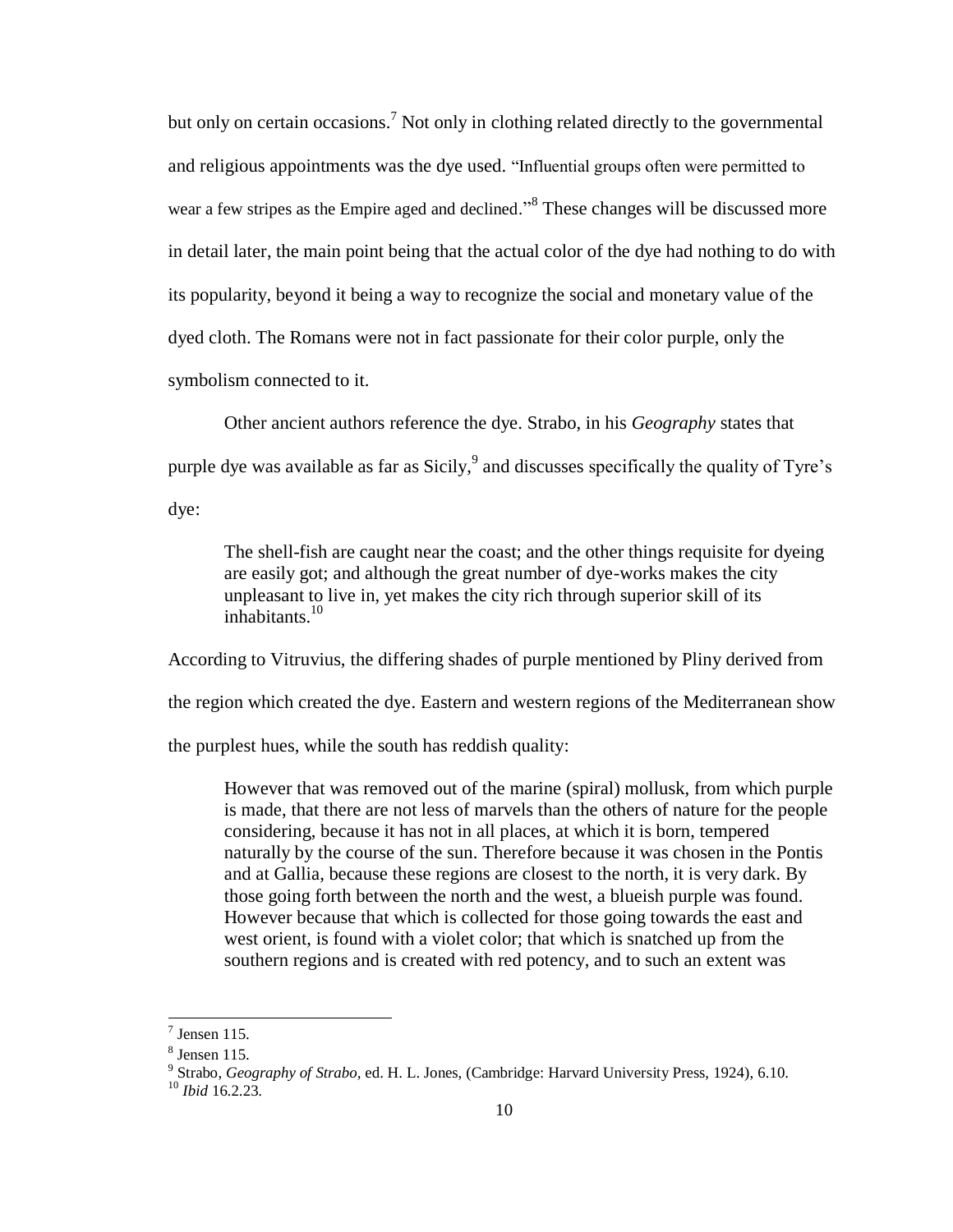created at the island of Rhodes furthermore and at other regions of this type which are closest to the path of the sun.<sup>11</sup>

Thus, the works of Pliny, Strabo, and Vitruvius demonstrate that the variety of hues *murex* snails could create were linked to status in Roman society, and these dyes were used since the founding of Rome. The importance of this dye to Roman society is then clear, and worth investigation.

l

<sup>11</sup> Vitruvius Pollio, *De Architectura,* F. Khron, eds. (Teubner, 1912), 7.13.2-3[: id](http://www.perseus.tufts.edu/hopper/morph?l=id&la=la&prior=suavitatem) [autem](http://www.perseus.tufts.edu/hopper/morph?l=autem&la=la&prior=id) [excipitur](http://www.perseus.tufts.edu/hopper/morph?l=excipitur&la=la&prior=autem) [e](http://www.perseus.tufts.edu/hopper/morph?l=e&la=la&prior=excipitur) [conchylio](http://www.perseus.tufts.edu/hopper/morph?l=conchylio&la=la&prior=e) [marino,](http://www.perseus.tufts.edu/hopper/morph?l=marino&la=la&prior=conchylio) [e](http://www.perseus.tufts.edu/hopper/morph?l=e&la=la&prior=marino) [quo](http://www.perseus.tufts.edu/hopper/morph?l=quo&la=la&prior=e) [purpura](http://www.perseus.tufts.edu/hopper/morph?l=purpura&la=la&prior=quo) [efficitur,](http://www.perseus.tufts.edu/hopper/morph?l=efficitur&la=la&prior=purpura) [cuius](http://www.perseus.tufts.edu/hopper/morph?l=cuius&la=la&prior=efficitur) [non](http://www.perseus.tufts.edu/hopper/morph?l=non&la=la&prior=cuius) [minores](http://www.perseus.tufts.edu/hopper/morph?l=minores&la=la&prior=non) [sunt](http://www.perseus.tufts.edu/hopper/morph?l=sunt&la=la&prior=minores) [quam](http://www.perseus.tufts.edu/hopper/morph?l=quam&la=la&prior=sunt) [ceterarum](http://www.perseus.tufts.edu/hopper/morph?l=ceterarum&la=la&prior=quam) [<rerum>](http://www.perseus.tufts.edu/hopper/morph?l=rerum&la=la&prior=ceterarum) [naturae](http://www.perseus.tufts.edu/hopper/morph?l=naturae&la=la&prior=rerum) [considerantibus](http://www.perseus.tufts.edu/hopper/morph?l=considerantibus&la=la&prior=naturae) [admirationes,](http://www.perseus.tufts.edu/hopper/morph?l=admirationes&la=la&prior=considerantibus) [quod](http://www.perseus.tufts.edu/hopper/morph?l=quod&la=la&prior=admirationes) [habet](http://www.perseus.tufts.edu/hopper/morph?l=habet&la=la&prior=quod) [non](http://www.perseus.tufts.edu/hopper/morph?l=non&la=la&prior=habet) [in](http://www.perseus.tufts.edu/hopper/morph?l=in&la=la&prior=non) [omnibus](http://www.perseus.tufts.edu/hopper/morph?l=omnibus&la=la&prior=in) [locis,](http://www.perseus.tufts.edu/hopper/morph?l=locis&la=la&prior=omnibus) [quibus](http://www.perseus.tufts.edu/hopper/morph?l=quibus&la=la&prior=locis) [nascitur,](http://www.perseus.tufts.edu/hopper/morph?l=nascitur&la=la&prior=quibus) [unius](http://www.perseus.tufts.edu/hopper/morph?l=unius&la=la&prior=nascitur) [generis](http://www.perseus.tufts.edu/hopper/morph?l=generis&la=la&prior=unius) [colorem,](http://www.perseus.tufts.edu/hopper/morph?l=colorem&la=la&prior=generis) [sed](http://www.perseus.tufts.edu/hopper/morph?l=sed&la=la&prior=colorem) [solis](http://www.perseus.tufts.edu/hopper/morph?l=solis&la=la&prior=sed) [cursu](http://www.perseus.tufts.edu/hopper/morph?l=cursu&la=la&prior=solis) [naturaliter](http://www.perseus.tufts.edu/hopper/morph?l=naturaliter&la=la&prior=cursu) [temperatur.](http://www.perseus.tufts.edu/hopper/morph?l=temperatur&la=la&prior=naturaliter) [Itaque](http://www.perseus.tufts.edu/hopper/morph?l=Itaque&la=la) [quod](http://www.perseus.tufts.edu/hopper/morph?l=quod&la=la&prior=Itaque) [legitur](http://www.perseus.tufts.edu/hopper/morph?l=legitur&la=la&prior=quod) [Ponto](http://www.perseus.tufts.edu/hopper/morph?l=Ponto&la=la&prior=legitur) [et](http://www.perseus.tufts.edu/hopper/morph?l=et&la=la&prior=Ponto) [Gallia,](http://www.perseus.tufts.edu/hopper/morph?l=Gallia&la=la&prior=et) [quod](http://www.perseus.tufts.edu/hopper/morph?l=quod&la=la&prior=Gallia) [hae](http://www.perseus.tufts.edu/hopper/morph?l=hae&la=la&prior=quod) [regiones](http://www.perseus.tufts.edu/hopper/morph?l=regiones&la=la&prior=hae) [sunt](http://www.perseus.tufts.edu/hopper/morph?l=sunt&la=la&prior=regiones) [proximae](http://www.perseus.tufts.edu/hopper/morph?l=proximae&la=la&prior=sunt) [ad](http://www.perseus.tufts.edu/hopper/morph?l=ad&la=la&prior=proximae) [septentrionem,](http://www.perseus.tufts.edu/hopper/morph?l=septentrionem&la=la&prior=ad) [est](http://www.perseus.tufts.edu/hopper/morph?l=est&la=la&prior=septentrionem) [atrum;](http://www.perseus.tufts.edu/hopper/morph?l=atrum&la=la&prior=est) [progredientibus](http://www.perseus.tufts.edu/hopper/morph?l=progredientibus&la=la&prior=atrum) [inter](http://www.perseus.tufts.edu/hopper/morph?l=inter&la=la&prior=progredientibus) [septentrionem](http://www.perseus.tufts.edu/hopper/morph?l=septentrionem&la=la&prior=inter) [et](http://www.perseus.tufts.edu/hopper/morph?l=et&la=la&prior=septentrionem) [occidentem](http://www.perseus.tufts.edu/hopper/morph?l=occidentem&la=la&prior=et) [invenitur](http://www.perseus.tufts.edu/hopper/morph?l=invenitur&la=la&prior=occidentem) [lividum;](http://www.perseus.tufts.edu/hopper/morph?l=lividum&la=la&prior=invenitur) [quod](http://www.perseus.tufts.edu/hopper/morph?l=quod&la=la&prior=lividum) [autem](http://www.perseus.tufts.edu/hopper/morph?l=autem&la=la&prior=quod) [legitur](http://www.perseus.tufts.edu/hopper/morph?l=legitur&la=la&prior=autem) [ad](http://www.perseus.tufts.edu/hopper/morph?l=ad&la=la&prior=legitur) [aequinoctialem](http://www.perseus.tufts.edu/hopper/morph?l=aequinoctialem&la=la&prior=ad) [orientem](http://www.perseus.tufts.edu/hopper/morph?l=orientem&la=la&prior=aequinoctialem) [et](http://www.perseus.tufts.edu/hopper/morph?l=et&la=la&prior=orientem) [occidentem,](http://www.perseus.tufts.edu/hopper/morph?l=occidentem&la=la&prior=et) [invenitur](http://www.perseus.tufts.edu/hopper/morph?l=invenitur&la=la&prior=occidentem) [violaceo](http://www.perseus.tufts.edu/hopper/morph?l=violaceo&la=la&prior=invenitur) [colore;](http://www.perseus.tufts.edu/hopper/morph?l=colore&la=la&prior=violaceo) [quod](http://www.perseus.tufts.edu/hopper/morph?l=quod&la=la&prior=colore) [vero](http://www.perseus.tufts.edu/hopper/morph?l=vero&la=la&prior=quod) [meridianis](http://www.perseus.tufts.edu/hopper/morph?l=meridianis&la=la&prior=vero) [regionibus](http://www.perseus.tufts.edu/hopper/morph?l=regionibus&la=la&prior=meridianis) [excipitur,](http://www.perseus.tufts.edu/hopper/morph?l=excipitur&la=la&prior=regionibus) [rubra](http://www.perseus.tufts.edu/hopper/morph?l=rubra&la=la&prior=excipitur) [procreatur](http://www.perseus.tufts.edu/hopper/morph?l=procreatur&la=la&prior=rubra) [potestate,](http://www.perseus.tufts.edu/hopper/morph?l=potestate&la=la&prior=procreatur) [et](http://www.perseus.tufts.edu/hopper/morph?l=et&la=la&prior=potestate) [ideo](http://www.perseus.tufts.edu/hopper/morph?l=ideo&la=la&prior=et) [hoc](http://www.perseus.tufts.edu/hopper/morph?l=hoc&la=la&prior=ideo) [Rhodo](http://www.perseus.tufts.edu/hopper/morph?l=Rhodo&la=la&prior=hoc) [etiam](http://www.perseus.tufts.edu/hopper/morph?l=etiam&la=la&prior=Rhodo) [insula](http://www.perseus.tufts.edu/hopper/morph?l=insula&la=la&prior=etiam) [creatur](http://www.perseus.tufts.edu/hopper/morph?l=creatur&la=la&prior=insula) [ceterisque](http://www.perseus.tufts.edu/hopper/morph?l=ceterisque&la=la&prior=creatur) [eiusmodi](http://www.perseus.tufts.edu/hopper/morph?l=eiusmodi&la=la&prior=ceterisque) [regionibus,](http://www.perseus.tufts.edu/hopper/morph?l=regionibus&la=la&prior=eiusmodi) [quae](http://www.perseus.tufts.edu/hopper/morph?l=quae&la=la&prior=regionibus) [proximae](http://www.perseus.tufts.edu/hopper/morph?l=proximae&la=la&prior=quae) [sunt](http://www.perseus.tufts.edu/hopper/morph?l=sunt&la=la&prior=proximae) [solis](http://www.perseus.tufts.edu/hopper/morph?l=solis&la=la&prior=sunt) [cursui.](http://www.perseus.tufts.edu/hopper/morph?l=cursui&la=la&prior=solis)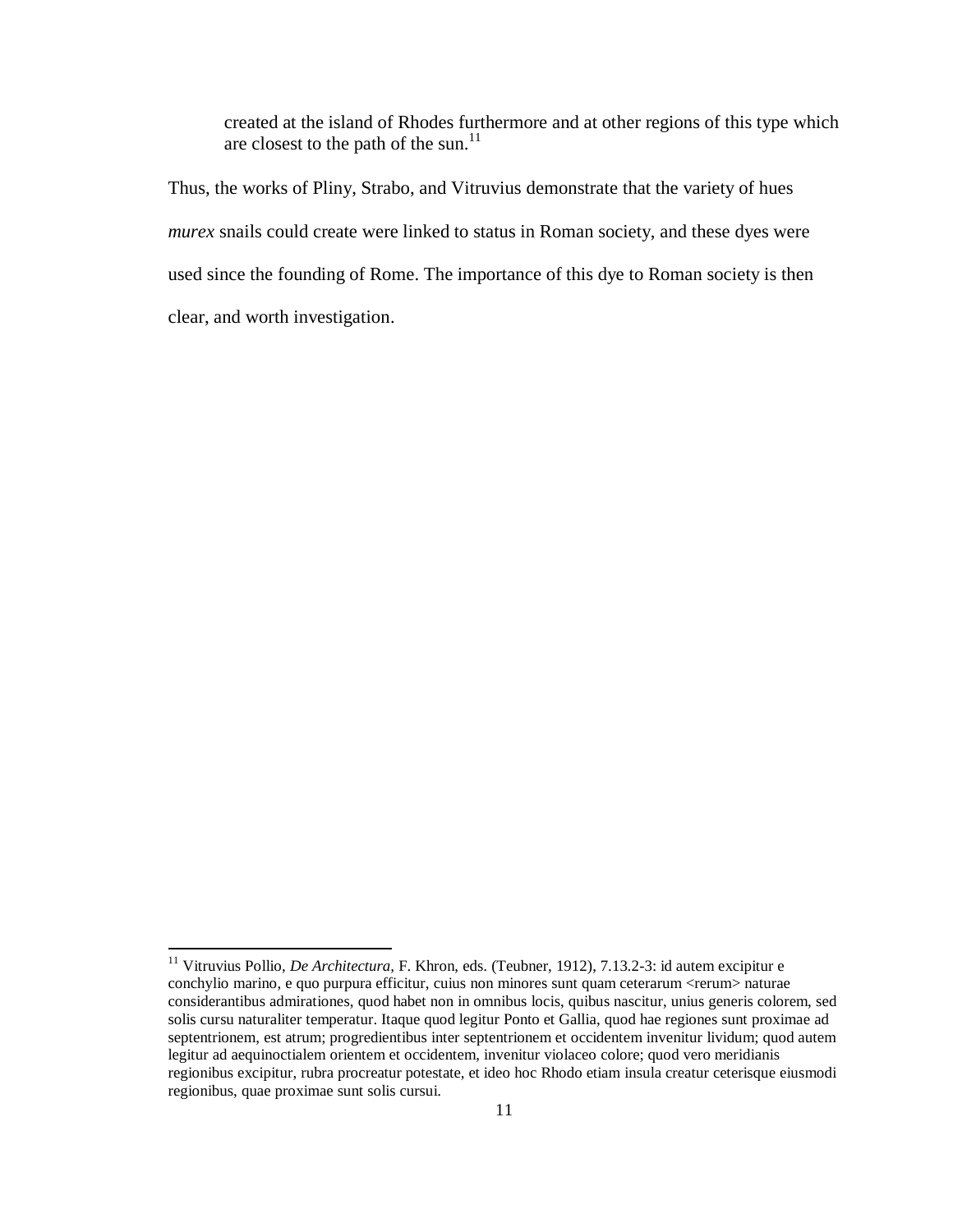### **III. Historiography**

Our knowledge of purple dye production and distribution in antiquity is substantial, thanks to the research which has focused on ancient texts. Earlier scholarship on dye production focused on the origins of the dye,<sup>12</sup> but more recently attention has taken an interdisciplinary focus, leaning towards scientific and economic methodology.<sup>13</sup> This interdisciplinary focus, and the works of a few noted scholars, has led to three major areas of research in the field: dye production methodologies, the geographic spread of *murex* related evidence, and the economic implications of the dyeing industry. The latter two are the newest and least developed.

Researchers focusing on recreating *murex* dye have most often used Pliny's descriptions as a standard recipe. In part, understanding Pliny's methodology is difficult because of the array of *murex* dye he discusses. *Murex* could be mixed with a variety of substances, and as a result, Pliny has offered three separate methods. Besides the one previously discussed, he states:

Thus meat having been spit out afterwards, which was necessary to adhere to the veins, by the tenth day nearly, fleece having been tub washed is submerged for experiment and, when there was enough of hope, the liquid is boiled. The red color is worse than being black.<sup>14</sup> Five hours at a time the wool drinks and having been carded again it is submerged, until it drinks all the red colored remnants. Buccinium is condemned through itself, because it remits dyes. In measure it is bound to Pellagio and it gives that saturation (darkness) and brightness of scarlet which is sought. Thus the strengths having been mixed one is excited by the other

 $\overline{\phantom{a}}$ 

<sup>&</sup>lt;sup>12</sup> See Gleba and Jensen.

<sup>&</sup>lt;sup>13</sup> See Baker, Doumet, Edens, Gleba, Karmon and Spanier, Koren, Reese 2010, Ruscillo 2000, Ruscillo 2006, Sagona, Wilson 1999, Wilson 2002a, and Wilson 2002b in bibliography. It is rare though, that all of these topics are considered in one discussion. Scholarly focus has been engaged with the Bronze Age production of *murex* dye, primarily with the debate as to whether the manufacture first occurred in Crete or in Tyre. They focus on the subsequent control that the Tyrians had over the industry because of their strong connections to trade and ability to establish settlements outside of their own region to harvest snails for dye (Jensen 107). The appearance of a new periodical, *Dyes in History and Archaeology,* has done much to contribute to an interdisciplinary focus on dye manufacture, and especially, *murex* dye (Wild 25). <sup>14</sup> Meaning that a darker, blacker, shade is desired as opposed to a red shade.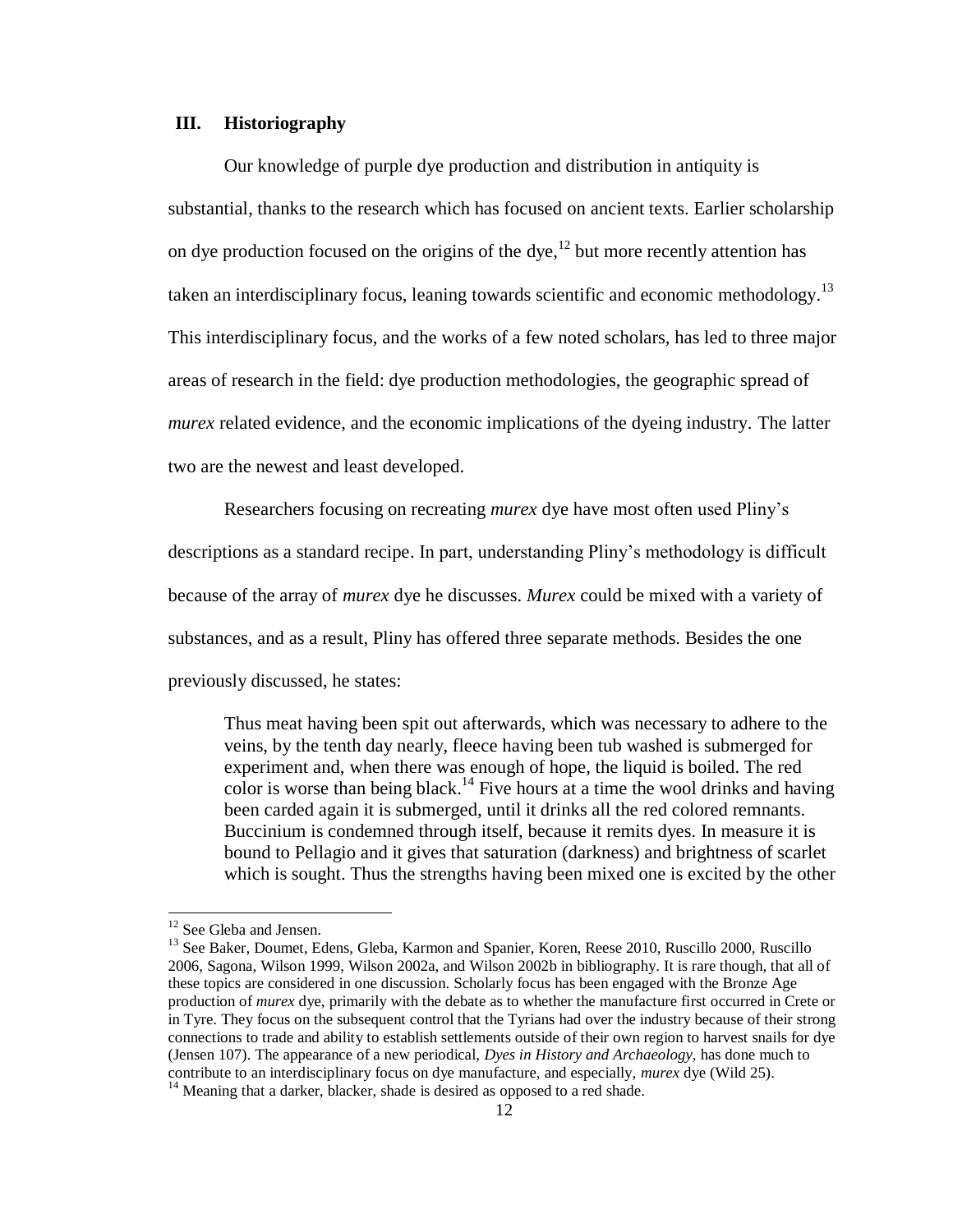or the one is restrained by the other, the sum of the mixed substances towards pounds of fleeces 200 bucinni and from the Pelagium 111. Thus that one, the famed color was of amethyst. But Tyrian (dye) was first saturated with Pelagio but with the remnants being unripe and green, soon it is transformed in (a vat of) Buccinium. The highest color has to that in the color of congealed blood, being dark in respect to appearance and also flashing in regards to close inspection. From where blood is said to be purple in Homer.<sup>15</sup>

Z.C. Koren claims to have achieved the first "all natural" dye since antiquity, because he managed to correctly follow Pliny's recipe.<sup>16</sup> He determined that seven snails and 70 g of sodium carbonate are required to dye fully one gram of wool. To achieve the lightest shade, three snails are sufficient.<sup>17</sup> Building on Koren, Deborah Ruscillo determined that without baited baskets, hand collection would reduce the collection rate of 100 snails per hour by 70%.<sup>18</sup> According to her study, Pliny's instructions to steep fabric for 12 days in fact over processed the dye. The result was fabric dyed a dull purple-gray color. After

<sup>17</sup> Koren 145, 142.

l

<sup>&</sup>lt;sup>15</sup> "Ita [despumatis](http://www.perseus.tufts.edu/hopper/morph?l=despumatis&la=la&prior=ita) [subinde](http://www.perseus.tufts.edu/hopper/morph?l=subinde&la=la&prior=despumatis) [carnibus,](http://www.perseus.tufts.edu/hopper/morph?l=carnibus&la=la&prior=subinde) [quas](http://www.perseus.tufts.edu/hopper/morph?l=quas&la=la&prior=carnibus) [adhaesisse](http://www.perseus.tufts.edu/hopper/morph?l=adhaesisse&la=la&prior=quas) [venis](http://www.perseus.tufts.edu/hopper/morph?l=venis&la=la&prior=adhaesisse) [necesse](http://www.perseus.tufts.edu/hopper/morph?l=necesse&la=la&prior=venis) [est,](http://www.perseus.tufts.edu/hopper/morph?l=est&la=la&prior=necesse) [decimo](http://www.perseus.tufts.edu/hopper/morph?l=decimo&la=la&prior=est) [ferme](http://www.perseus.tufts.edu/hopper/morph?l=ferme&la=la&prior=decimo) [die](http://www.perseus.tufts.edu/hopper/morph?l=die&la=la&prior=ferme) [liquata](http://www.perseus.tufts.edu/hopper/morph?l=liquata&la=la&prior=die) [cortina](http://www.perseus.tufts.edu/hopper/morph?l=cortina&la=la&prior=liquata) [vellus](http://www.perseus.tufts.edu/hopper/morph?l=vellus&la=la&prior=cortina) [el](http://www.perseus.tufts.edu/hopper/morph?l=el&la=la&prior=vellus)*[u](http://www.perseus.tufts.edu/hopper/morph?l=el&la=la&prior=vellus)*[triatum](http://www.perseus.tufts.edu/hopper/morph?l=triatum&la=la&prior=u) [mergitur](http://www.perseus.tufts.edu/hopper/morph?l=mergitur&la=la&prior=triatum) [in](http://www.perseus.tufts.edu/hopper/morph?l=in&la=la&prior=mergitur) [experimentum](http://www.perseus.tufts.edu/hopper/morph?l=experimentum&la=la&prior=in) [et,](http://www.perseus.tufts.edu/hopper/morph?l=et&la=la&prior=experimentum) [donec](http://www.perseus.tufts.edu/hopper/morph?l=donec&la=la&prior=et) [spei](http://www.perseus.tufts.edu/hopper/morph?l=spei&la=la&prior=donec) [satis](http://www.perseus.tufts.edu/hopper/morph?l=satis&la=la&prior=spei) [fiat,](http://www.perseus.tufts.edu/hopper/morph?l=fiat&la=la&prior=satis) [uritur](http://www.perseus.tufts.edu/hopper/morph?l=uritur&la=la&prior=fiat) [liquor.](http://www.perseus.tufts.edu/hopper/morph?l=liquor&la=la&prior=uritur) [rubens](http://www.perseus.tufts.edu/hopper/morph?l=rubens&la=la&prior=liquor) [color](http://www.perseus.tufts.edu/hopper/morph?l=color&la=la&prior=rubens) [nigrante](http://www.perseus.tufts.edu/hopper/morph?l=nigrante&la=la&prior=color) [deterior.](http://www.perseus.tufts.edu/hopper/morph?l=deterior&la=la&prior=nigrante) [quinis](http://www.perseus.tufts.edu/hopper/morph?l=quinis&la=la&prior=deterior) [lana](http://www.perseus.tufts.edu/hopper/morph?l=lana&la=la&prior=quinis) [potat](http://www.perseus.tufts.edu/hopper/morph?l=potat&la=la&prior=lana) [horis](http://www.perseus.tufts.edu/hopper/morph?l=horis&la=la&prior=potat) [rursusque](http://www.perseus.tufts.edu/hopper/morph?l=rursusque&la=la&prior=horis) [mergitur](http://www.perseus.tufts.edu/hopper/morph?l=mergitur&la=la&prior=rursusque) [carminata,](http://www.perseus.tufts.edu/hopper/morph?l=carminata&la=la&prior=mergitur) [donec](http://www.perseus.tufts.edu/hopper/morph?l=donec&la=la&prior=carminata) [omnem](http://www.perseus.tufts.edu/hopper/morph?l=omnem&la=la&prior=donec) [ebibat](http://www.perseus.tufts.edu/hopper/morph?l=ebibat&la=la&prior=omnem) [saniem.](http://www.perseus.tufts.edu/hopper/morph?l=saniem&la=la&prior=ebibat) [bucinum](http://www.perseus.tufts.edu/hopper/morph?l=bucinum&la=la&prior=saniem) [per](http://www.perseus.tufts.edu/hopper/morph?l=per&la=la&prior=bucinum) [se](http://www.perseus.tufts.edu/hopper/morph?l=se&la=la&prior=per) [damnatur,](http://www.perseus.tufts.edu/hopper/morph?l=damnatur&la=la&prior=se) [quoniam](http://www.perseus.tufts.edu/hopper/morph?l=quoniam&la=la&prior=damnatur) [fucum](http://www.perseus.tufts.edu/hopper/morph?l=fucum&la=la&prior=quoniam) [remittit:](http://www.perseus.tufts.edu/hopper/morph?l=remittit&la=la&prior=fucum) [pelagio](http://www.perseus.tufts.edu/hopper/morph?l=pelagio&la=la&prior=remittit) [ad](http://www.perseus.tufts.edu/hopper/morph?l=ad&la=la&prior=pelagio) [modum](http://www.perseus.tufts.edu/hopper/morph?l=modum&la=la&prior=ad) [alligatur](http://www.perseus.tufts.edu/hopper/morph?l=alligatur&la=la&prior=modum) [nimiaeque](http://www.perseus.tufts.edu/hopper/morph?l=nimiaeque&la=la&prior=alligatur) [eius](http://www.perseus.tufts.edu/hopper/morph?l=eius&la=la&prior=nimiaeque) [nigritiae](http://www.perseus.tufts.edu/hopper/morph?l=nigritiae&la=la&prior=eius) [dat](http://www.perseus.tufts.edu/hopper/morph?l=dat&la=la&prior=nigritiae) [austeritatem](http://www.perseus.tufts.edu/hopper/morph?l=austeritatem&la=la&prior=dat) [illam](http://www.perseus.tufts.edu/hopper/morph?l=illam&la=la&prior=austeritatem) [nitoremque](http://www.perseus.tufts.edu/hopper/morph?l=nitoremque&la=la&prior=illam) [qui](http://www.perseus.tufts.edu/hopper/morph?l=qui&la=la&prior=nitoremque) [quaeritur](http://www.perseus.tufts.edu/hopper/morph?l=quaeritur&la=la&prior=qui) [cocci.](http://www.perseus.tufts.edu/hopper/morph?l=cocci&la=la&prior=quaeritur) [ita](http://www.perseus.tufts.edu/hopper/morph?l=ita&la=la&prior=cocci) [permixtis](http://www.perseus.tufts.edu/hopper/morph?l=permixtis&la=la&prior=ita) [viribus](http://www.perseus.tufts.edu/hopper/morph?l=viribus&la=la&prior=permixtis) [alterum](http://www.perseus.tufts.edu/hopper/morph?l=alterum&la=la&prior=viribus) [altero](http://www.perseus.tufts.edu/hopper/morph?l=altero&la=la&prior=alterum) [excitatur](http://www.perseus.tufts.edu/hopper/morph?l=excitatur&la=la&prior=altero) [aut](http://www.perseus.tufts.edu/hopper/morph?l=aut&la=la&prior=excitatur) [adstringitur.](http://www.perseus.tufts.edu/hopper/morph?l=adstringitur&la=la&prior=aut) [summa](http://www.perseus.tufts.edu/hopper/morph?l=summa&la=la&prior=adstringitur) [medicaminum](http://www.perseus.tufts.edu/hopper/morph?l=medicaminum&la=la&prior=summa) [in](http://www.perseus.tufts.edu/hopper/morph?l=in&la=la&prior=medicaminum) [libras](http://www.perseus.tufts.edu/hopper/morph?l=libras&la=la&prior=in) \* \* \* [vellerum](http://www.perseus.tufts.edu/hopper/morph?l=vellerum&la=la&prior=libras) [bucini](http://www.perseus.tufts.edu/hopper/morph?l=bucini&la=la&prior=vellerum) [ducenae](http://www.perseus.tufts.edu/hopper/morph?l=ducenae&la=la&prior=bucini) *[e](http://www.perseus.tufts.edu/hopper/morph?l=e&la=la&prior=ducenae)*[t](http://www.perseus.tufts.edu/hopper/morph?l=e&la=la&prior=ducenae) [e](http://www.perseus.tufts.edu/hopper/morph?l=e&la=la&prior=t) [pela](http://www.perseus.tufts.edu/hopper/morph?l=pela&la=la&prior=e)*[g](http://www.perseus.tufts.edu/hopper/morph?l=pela&la=la&prior=e)*[io](http://www.perseus.tufts.edu/hopper/morph?l=io&la=la&prior=g) [cxi.](http://www.perseus.tufts.edu/hopper/morph?l=cxi&la=la&prior=io). [ita](http://www.perseus.tufts.edu/hopper/morph?l=ita&la=la&prior=cxi) [fit](http://www.perseus.tufts.edu/hopper/morph?l=fit&la=la&prior=ita) [amethysti](http://www.perseus.tufts.edu/hopper/morph?l=amethysti&la=la&prior=fit) [colos](http://www.perseus.tufts.edu/hopper/morph?l=colos&la=la&prior=amethysti) [eximius](http://www.perseus.tufts.edu/hopper/morph?l=eximius&la=la&prior=colos) [ille.](http://www.perseus.tufts.edu/hopper/morph?l=ille&la=la&prior=eximius) [At](http://www.perseus.tufts.edu/hopper/morph?l=at&la=la&prior=ille) [tyrius](http://www.perseus.tufts.edu/hopper/morph?l=tyrius&la=la&prior=at) [pelagio](http://www.perseus.tufts.edu/hopper/morph?l=pelagio&la=la&prior=tyrius) [primum](http://www.perseus.tufts.edu/hopper/morph?l=primum&la=la&prior=pelagio) [satiatur](http://www.perseus.tufts.edu/hopper/morph?l=satiatur&la=la&prior=primum) [inmatura](http://www.perseus.tufts.edu/hopper/morph?l=inmatura&la=la&prior=satiatur) [viridique](http://www.perseus.tufts.edu/hopper/morph?l=viridique&la=la&prior=inmatura) [cortina,](http://www.perseus.tufts.edu/hopper/morph?l=cortina&la=la&prior=viridique) [mox](http://www.perseus.tufts.edu/hopper/morph?l=mox&la=la&prior=cortina) [permutatur](http://www.perseus.tufts.edu/hopper/morph?l=permutatur&la=la&prior=mox) [in](http://www.perseus.tufts.edu/hopper/morph?l=in&la=la&prior=permutatur) [bucino.](http://www.perseus.tufts.edu/hopper/morph?l=bucino&la=la&prior=in) [Laus](http://www.perseus.tufts.edu/hopper/morph?l=laus&la=la&prior=bucino) [ei](http://www.perseus.tufts.edu/hopper/morph?l=ei&la=la&prior=laus) [summa](http://www.perseus.tufts.edu/hopper/morph?l=summa&la=la&prior=ei) [in](http://www.perseus.tufts.edu/hopper/morph?l=in&la=la&prior=summa) [colore](http://www.perseus.tufts.edu/hopper/morph?l=colore&la=la&prior=in) [sanguinis](http://www.perseus.tufts.edu/hopper/morph?l=sanguinis&la=la&prior=colore) [concreti,](http://www.perseus.tufts.edu/hopper/morph?l=concreti&la=la&prior=sanguinis) [nigricans](http://www.perseus.tufts.edu/hopper/morph?l=nigricans&la=la&prior=concreti) [aspectu](http://www.perseus.tufts.edu/hopper/morph?l=aspectu&la=la&prior=nigricans) [idemque](http://www.perseus.tufts.edu/hopper/morph?l=idemque&la=la&prior=aspectu) [suspectu](http://www.perseus.tufts.edu/hopper/morph?l=suspectu&la=la&prior=idemque) refulgens, [unde](http://www.perseus.tufts.edu/hopper/morph?l=unde&la=la&prior=refulgens) [et](http://www.perseus.tufts.edu/hopper/morph?l=et&la=la&prior=unde) [homero](http://www.perseus.tufts.edu/hopper/morph?l=homero&la=la&prior=et) [purpureus](http://www.perseus.tufts.edu/hopper/morph?l=purpureus&la=la&prior=homero) dicitur" (Pliny 9.60.38-40).

<sup>&</sup>lt;sup>16</sup> Joseph Doumet performed a similar study in 1980. It is one of the earliest scientific attempts at recreating the dye. His study yielded three plausible methods of dyeing. The first, and most simple, is to immerse crushed shells into seawater, and then steep the fabric immediately in the bath; if the dye is not used immediately it will quickly precipitate. The second method used a metal pot, tin specifically, at a low temperature. The third method was the most similar to Pliny's method, involving steeping the fabric in vats for several days [Joseph Doumet, *A Study on Ancient Purple* (Beirut: Imprimere Catholique, 1980), 47]. Doumet claims that Pliny's reference to "fervere in plumbo" calls for boiling in a tin pot, which he used in his experiment. He believed that this tin is what acted as a reducing agent in the process. Koren explains Doumet's perspective: "Pliny stipulated that the purple dyeing should be performed in a 'leaden pot'... Doumet inferred that 'lead' may not have referred to the lead metal itself, but to 'white lead', a Roman term for tin." Koren then determines that the issue of metal being required by Doumet to activate the dye can be resolved elsewhere. In his method, he uses a clay vessel, *murex* shells, heat, and then an alkaline material mixed in (such as sodium carbonate, plant or wood ash, or lime). The usage of this alkaline material is the additive necessary to create the same reaction as does a metal vat [Z. C. Koren, "The First Optimal All-Murex All-Natural Purple Dyeing in the Eastern Mediterranean in a Millennium and a Half," in *Dyes in History and Archaeology* (London: Archetype Publications, 2005), 139-142].

<sup>&</sup>lt;sup>18</sup> Deborah Ruscillo, "Faunal Remains and *Murex* Dye Production" in *Kommos V: The Monumental Minoan Buildings at Kommos* edited by Joseph W. Shaw and Maria C Shaw (Princeton: Princeton University Press, 2006), 811-12.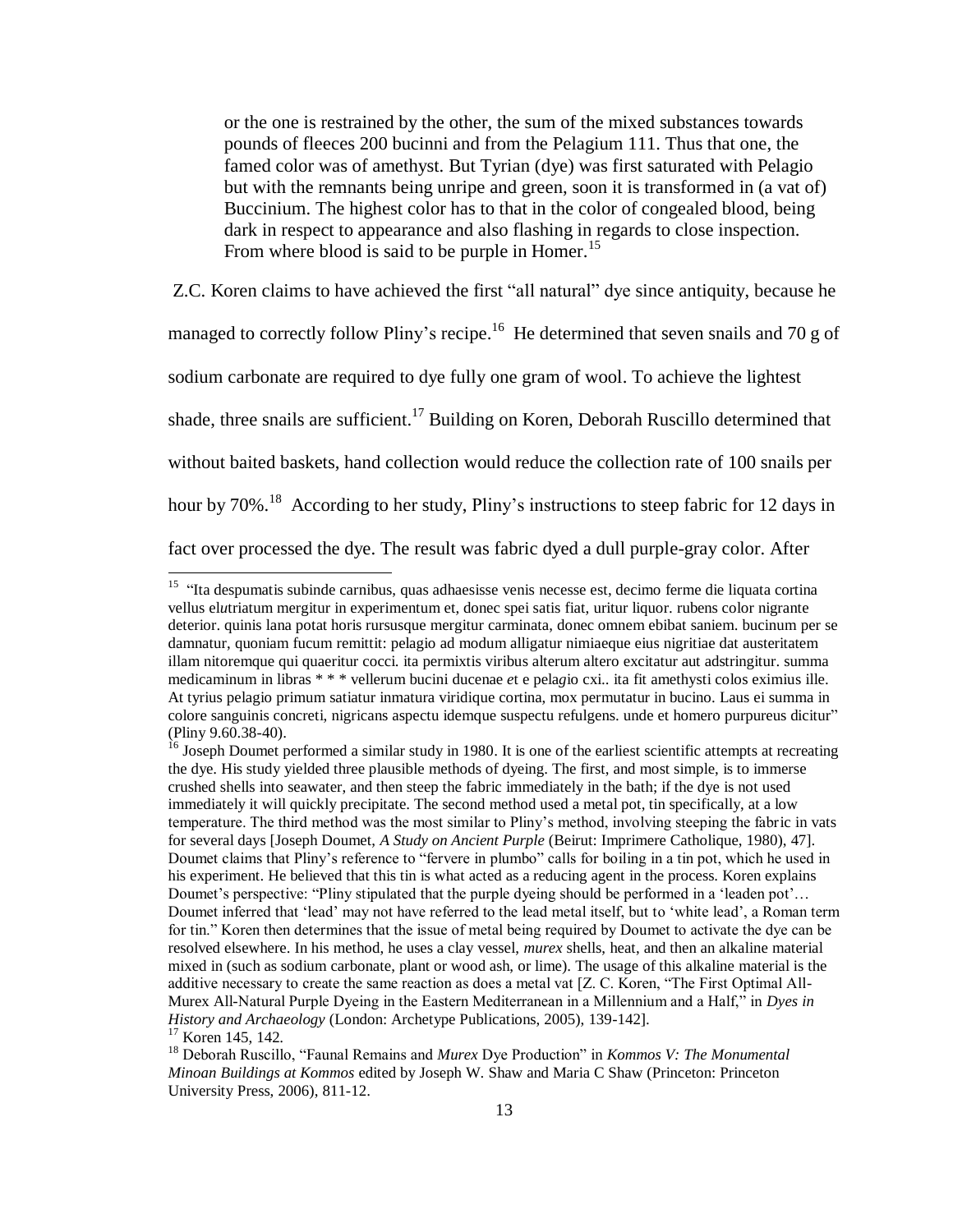many attempts, she found that steeping for more than three days was unnecessary. Additionally, the color of the dye was more vibrant when urine was mixed into the dye. Using wool instead of silk or cotton achieved the same result.<sup>19</sup> Ruscillo also calculated that 125 cm of wool required 200 *murex* snails. From this number, she projected that dyeing an entire cloak would require  $5000$  snails.<sup>20</sup>

M*urex* scholarship has also focused on the identification of dye production facilities.<sup>21</sup> Ehud Spanier and Nira Karmon, working on Bronze Age sites in Israel, argued that the number of *murex* shells needed to create dye should be reflected in the number of *murex* shells found at a site where dyeing took place. If thousands of shells were needed to dye a small amount of cloth, any dye industry site would likely have several thousands of crushed shells. Spanier and Koren work thus challenged the assumption that the presence of *murex* shells at a site (either whole or crushed) is indicative of dye manufacture, even in a small number.<sup>22</sup> Their conclusions are extremely helpful because of the fact that this area of *murex* study is problematic. All too often, dye sites have been misidentified because other scholars have not considered the fact that a small amount of shells could not be indicative of dye manufacture occurring.

David Reese has compiled data on hundreds of sites in the Near East with evidence of *murex* usage extending down through the Roman period. His work has been quite helpful for this research because he identifies sites with usage, which can then later

 $\overline{\phantom{a}}$ 

<sup>19</sup> *Ibid* 2006, 813-815.

<sup>20</sup> *Ibid* 2006, 815.

<sup>&</sup>lt;sup>21</sup> See David Reese "Marine Shells," in *Tel Mor: the Moshe Dothan Excavations: 1959-1960* edited by Tristan J. Barako, (Cambridge: The Shelby White-Leon Levy Program for Archaeological Publications, 2007), 233-238 and David Reese, "Shells from Sarepta (Lebanon) and East Mediterranean Purple Dye Production,‖ *Mediterranean Archaeology and Archaeometry* 10 no. 1 (2010): 113-141. These discussions demonstrate how research will occasionally list sites with *murex* evidence of any nature, without any assertions as to whether the evidence implies there was dye production.

<sup>22</sup> Karmon and Spanier 171-191.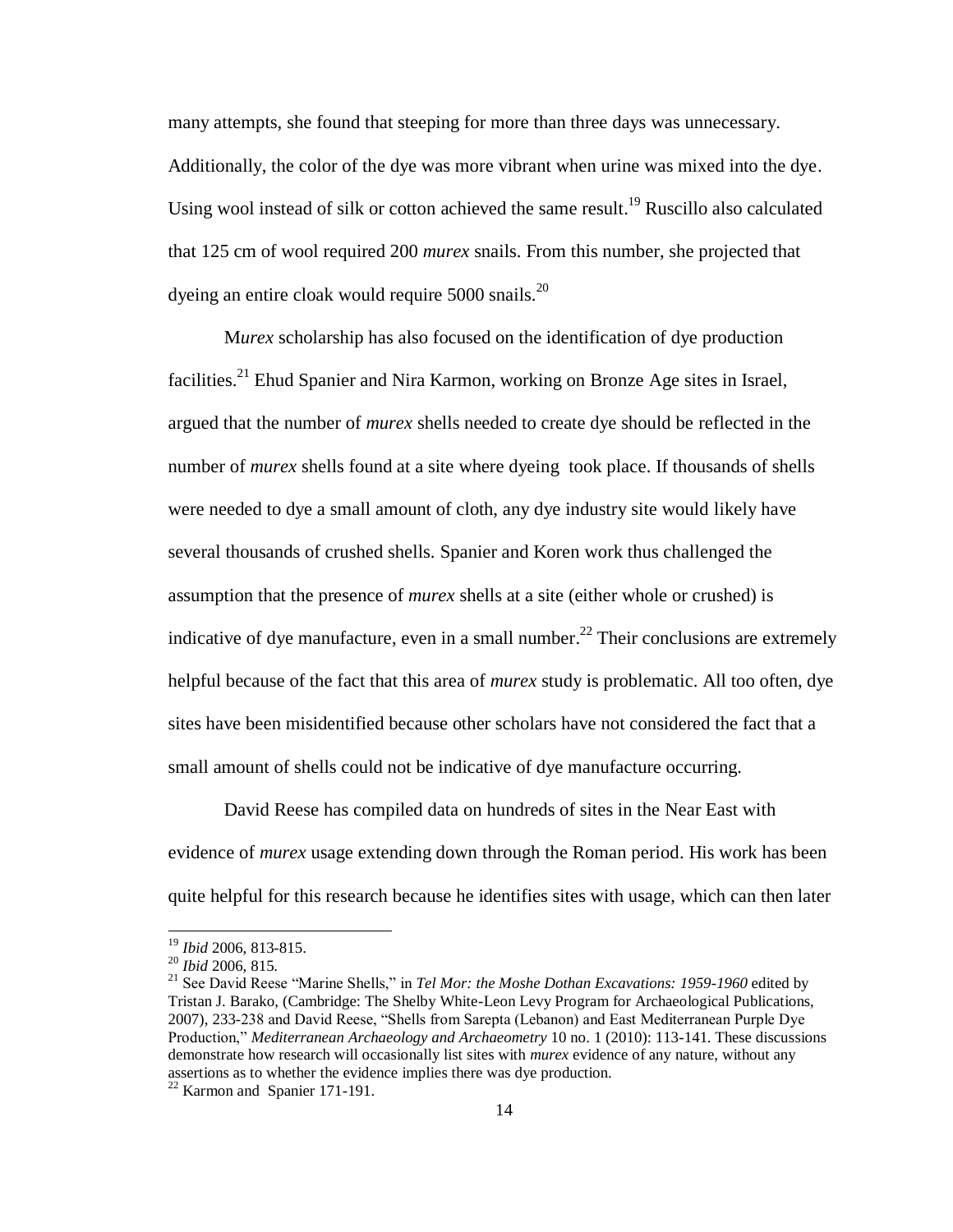be investigated further to understand the nature of the usage. Margarita Gleba's work on the textile manufacturing system in Italy also provides useful insights into the production of dye, dyeing techniques, fulling, as well as distribution of weaving tools. Though her focus is primarily on Italian production, she emphasizes trade relationships with other regions, Gleba contends that dye production and cloth production occurred in the same facilities.<sup>23</sup> Such a relationship suggests that textile evidence should be considered alongside dye production evidence.

More recently Andrew Wilson has attempted to determine the most accurate way of identifying Hellenistic and Roman period murex production sites chiefly in North Africa.<sup>24</sup> He discusses about 15 sites which were involved in fish-salting, garum, lime, and dye, and points out the similarities between these industrial facilities. As a result, Wilson is able to identify sites which have been misinterpreted as dye production sites,  $^{25}$ and sites which are in his eyes sites that produced *murex* dye. His research is also helpful from an economic standpoint. <sup>26</sup> He makes clear connections between *murex* dye

<sup>23</sup> Margarita Gleba, *Textile Production in Pre-Roman Italy* (Oxford: Oxbow Books, 2008), 197-199.

<sup>&</sup>lt;sup>24</sup> See Andrew Wilson, "Commerce and Industry in Roman Sabratha," The Annual Report of the Society for Libyan Studies 30 (1999): 29-52; Andrew Wilson, "Timgad and Textile Production" in *Economies Beyond Agriculture in the Classical World* eds. David J. Mattingly and John Salmon (London: Routledge Press, 2001); Andrew Wilson, "Urban Production in the Roman World: The View from North Africa," *Papers of the British School at Rome* 70 (2002): 231-273; and Andrew Wilson, "Archaeological Evidence for Textile Production and Dyeing in Roman North Africa," in *Purpurae Vestes: I Symposium Internacional Sobre Textiles y Tintes del Mediterraneao en Epoca Romana,* C Alfaro, J.P Wild, B Costa, eds., (Valencia: University of Valencia) 2002.

<sup>25</sup> Cuicul, a site which has certain features believed to be indicative of *murex* dye production (heating facilities, vats, etc.). Though no *murex* shells were found, excavators decided it was a dyeing site because of the presence of a yellow liquid deposit in the mortar, which appeared similar to the liquid secretions of *murex* shells before the dye is processed. Wilson points out the lack of *murex* dye evidence: the deposit was never analyzed, and the "dyeing facilities" found in an altered bath house, though they could have been for dyeing, had no indications that *murex* specific dyeing took place. He points instead to the possibility of the town having dye facilities with plant related material, because he recognizes that the vats were for dyeing (Wilson 2002b 158).

 $26$  See Wilson 2002a.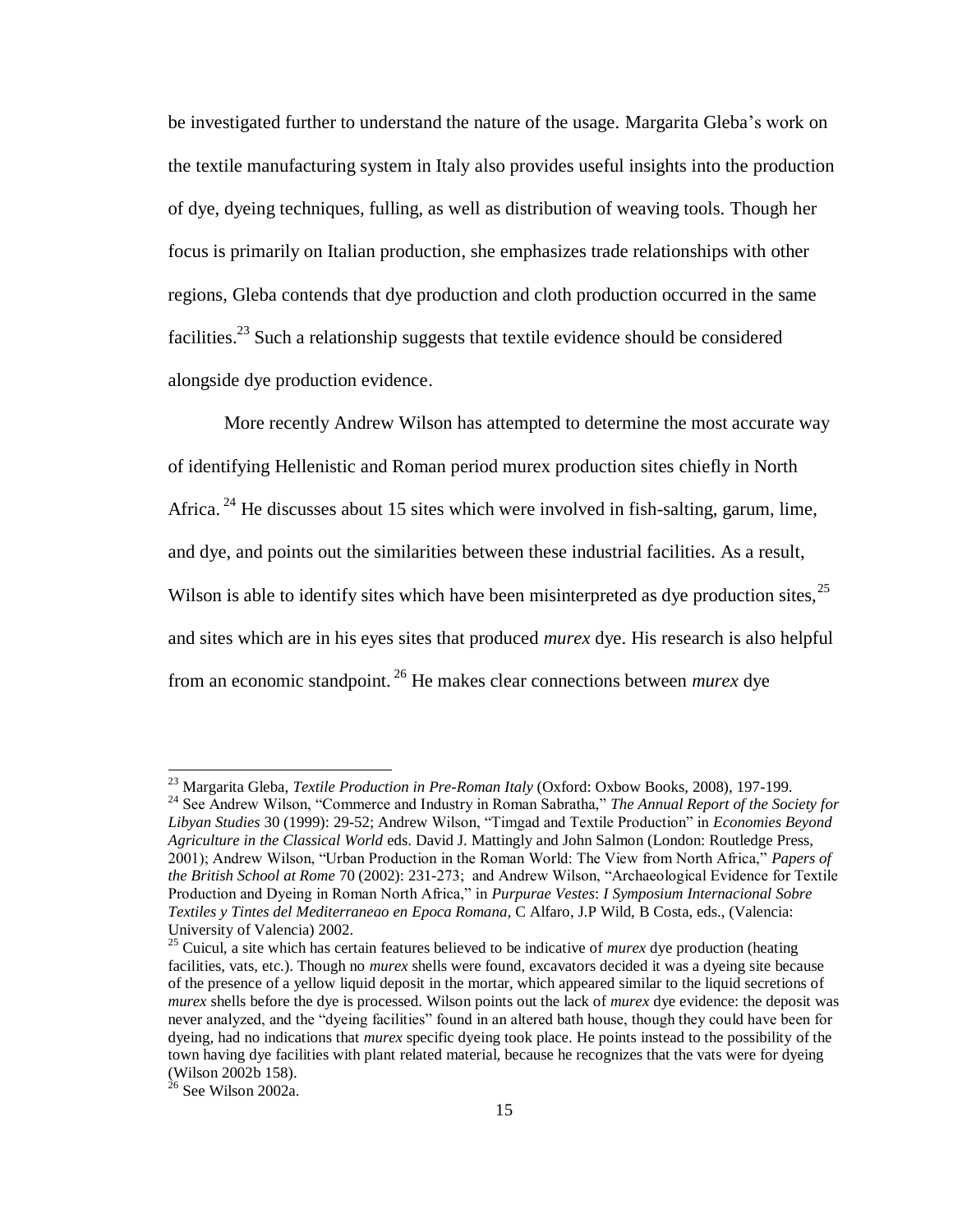production and other modes of production, so it is understood that *murex* dye production was clearly linked to other modes of production in these North African towns.

Wilson and Gleba's discussions have initiated the economic analysis of *murex*  dye production. Gleba's emphasis on understanding how Italian specific textile production can be linked to the greater Mediterranean in conjunction with Wilson's focus of how several industries are linked to *murex* dye production indicates the direction which the field needs to go towards. *Murex* dye production needs to be assessed on two scales: how the industry affected the single town in was produced in, and how it was linked to the greater Roman economy.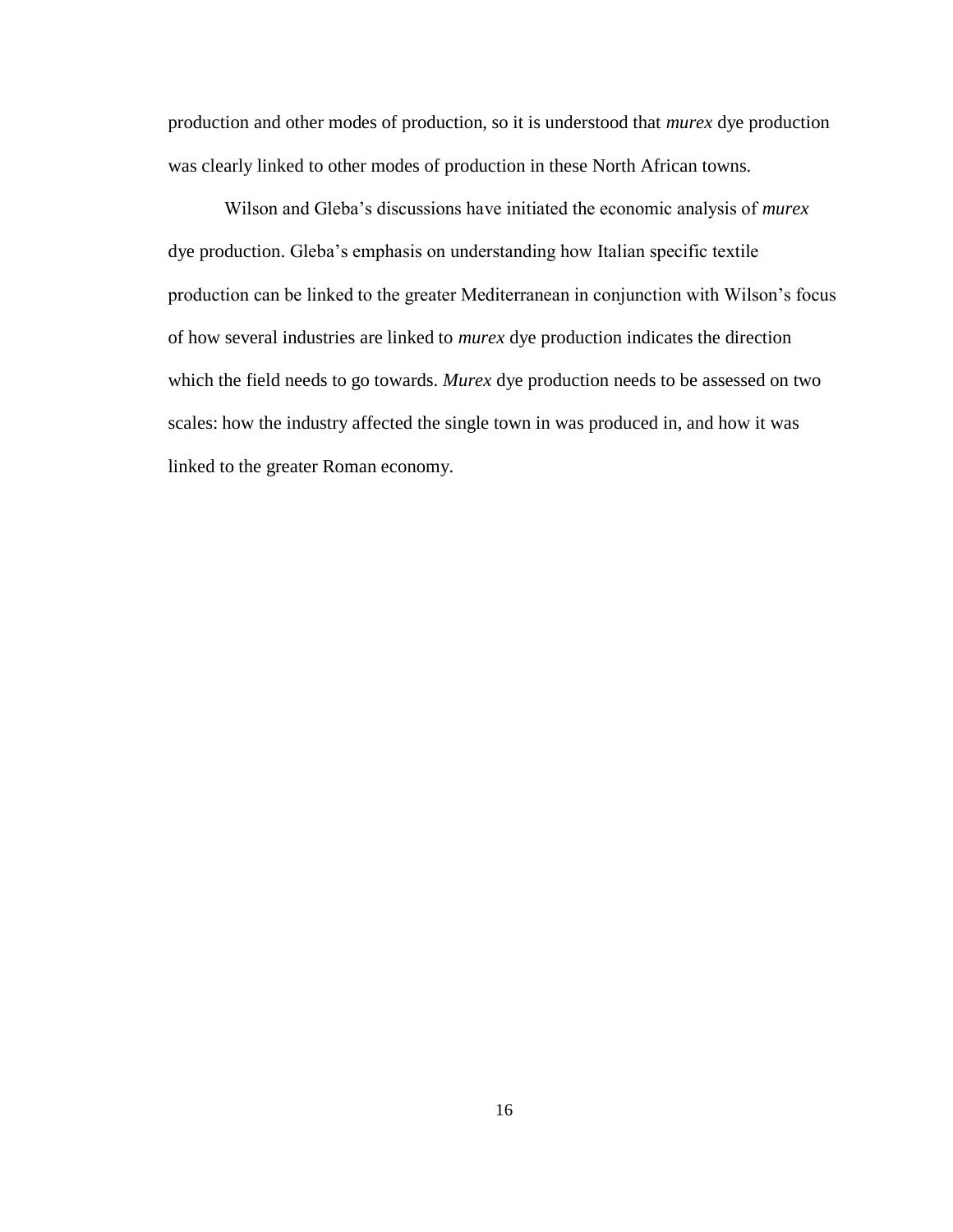### **IV. The Archeological Evidence of** *Murex* **Production in the Roman Period**

### **i. Typology**

l

The *murex* sector of the ancient economy reached its peak in terms of structure, production, distribution, and consumption under the Roman Empire. This is apparent not only in the textual record, but increasingly through archaeology, as many new Roman period *murex* production sites have been identified in recent decades. That being said, we are still in the early stages of understanding how this industry functioned under the Empire.

I have identified seventeen sites to have significant *murex* related evidence pointing towards an involvement in the dyeing industry. To better understand and interpret these sites I have developed a provisional typology. This typology is based on the evidence of the sites themselves, and our current understanding of *murex* dye production. Establishing such a typology is difficult for several reasons. Many sites have been mistakenly identified by archaeologists as having definitive *murex* dye production evidence. These sites have been misidentified because the *murex* related evidence found was not related to dye production. *Murex* snails were also eaten, and the shells could also be used as decoration. *Murex* snails could be used as additives to create cheaper dye. However, the evidence of such usage would not manifest itself in piles of thousands of shells, as indicated Karmon and Ruscillo's ratios.<sup>27</sup> All of these different types of usages

<sup>27</sup> Reese's discussion on Capernaum, Israel is a good example of the many ways that *murex* usage can be misinterpreted. He claims the site was involved in dye production. The *murex* finds consisted of 65 whole (uncrushed) *murex* snails on the floor of a Byzantine house. He then relates these whole *murex* to a dump of mixed shells, *murex* among them, about half a kilometer away from the tell. He claims that there must have been dyeing facilities near the Byzantine house, and that the crushed remnants were moved outside to the dump after dyeing (Reese 2010, 121). There are many issues with this conclusion. First, the only concentrated *murex* shells found were located in a house. This would mean that the whole snails were stored inside the city, moved to dyeing facilities, and then afterwards the crushed shells would be carried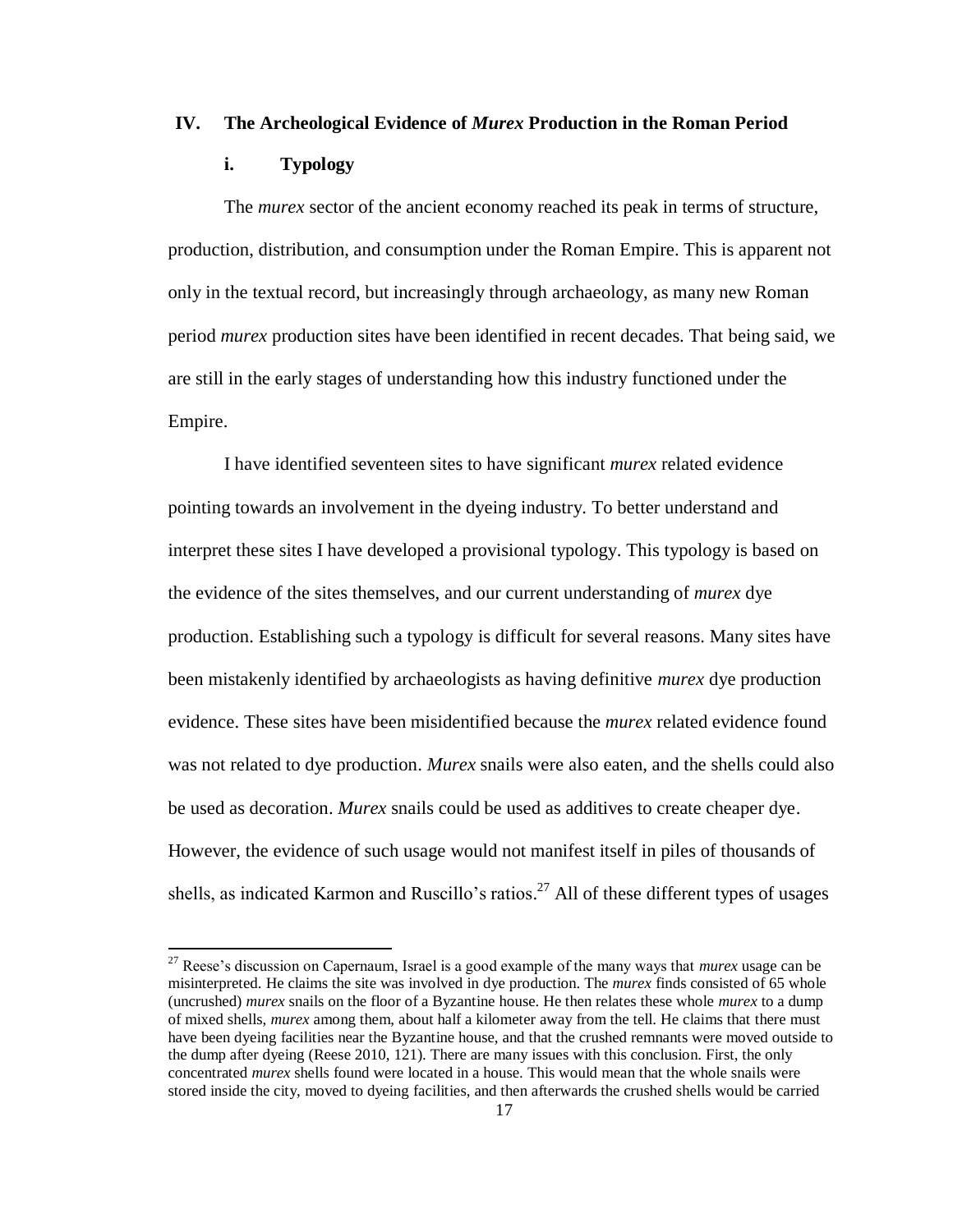have been confused by archaeologists as being evidence for *murex* dye manufacture. To further confuse the situation, archaeological reports will often state that dye manufacture occurred at a particular site without actually discussing the evidence for this conclusion.

Thus, establishing a typology necessitates the very difficult task of sifting through many misinterpretations of sites to understand what usages of *murex* indicate *murex*  specific dye production occurred. Further, after the various probable production centers were identified, common attributes had to be decided upon, and they needed to be arranged in a comprehensible and usable manner. One of the goals of the gazetteer was for it to be usable in future study. Thus, the organization of site types needs to clearly demonstrate the relationships between sites of types. Ultimately it is my hope that the gazetteer has been implemented in such a way that: 1) the sites in the gazetteer could easily be moved into a different category and 2) the categories could be used as a starting point for future analyses.

The following is a provisional typology of murex sites active in the Roman period:

#### *Type 1: Murex Dye Production Sites*

 $\overline{\phantom{a}}$ 

Sites in the Type 1 category have a large enough concentration of *murex* shells to indicate that dye production was entirely plausible at the site. These shells are found in context with architectural features understood to have been necessary for *murex* dye

outside the tell to a dump. This is illogical, because the abrasive smell of dying snails would have been in the house. Further, the effort taken to first bring the shells into the city, store them in a house, and then move them to a dyeing facilities would be unnecessary, when there was obviously space outside the tell to store crushed shells. Thus, the dyeing facilities would more likely have been located near the dump. Second, the large midden of snails outside of the city consists of a mixture of species, meaning any dye being made consisted of a mixture of ingredients. It is more likely that these snails inside the house, because of their small number, were going to be eaten, and that the pile of snails outside of the tell was a dump for shells of snails that had been eaten. Still, the number of shells in the dump suggests dyeing manufacture could have occurred, but it was definitely not *murex* specific.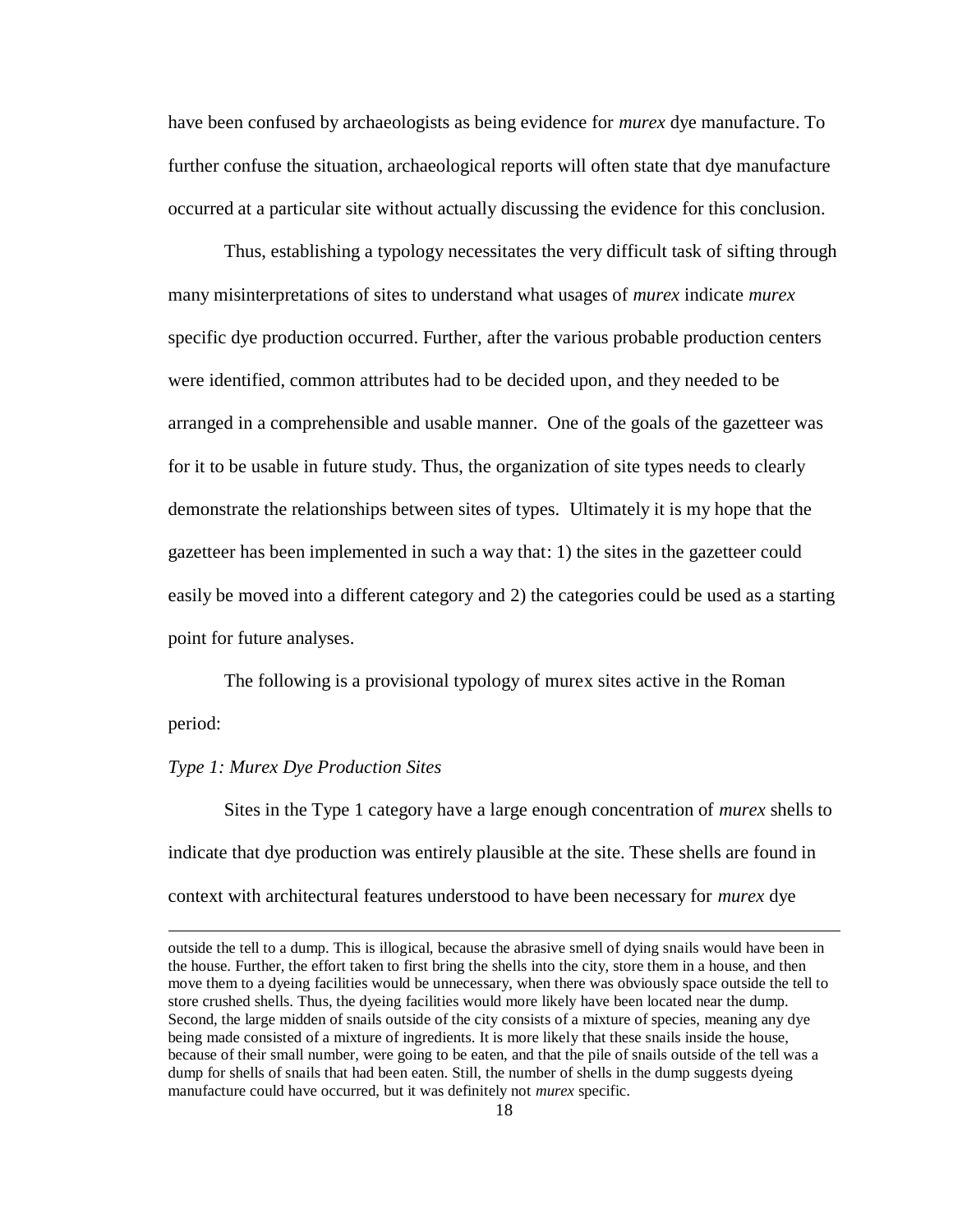production, such as vats, cisterns, or holding tanks.  $^{28}$  Because of the records left by Pliny, as well as the work by Koren and Ruscillo (among others) sites in this category also must have evidence of having a heating source in context with the dyeing facilities, because we now understand heat was necessary for creating the dye.

### *Type 2: Sites with Evidence for Dye Production (Probable Sites)*

Sites in Type 2 have evidence of *murex* usage which suggests probable *murex* dye production. This includes the presence of shell middens, and other features noted below. For this reason I have established four separate subcategories determined by the evidence available. Type 2 sites should be investigated further to make sense of the available evidence, so that they may be moved to the Type 1 category, or eliminated from the gazetteer.

The following subcategories are listed. Type 2A sites arguably having the strongest evidence for *murex* dye production, Type 2D the least.

*Type 2A*:

Sites which have large concentrations of *murex* shells in context with architectural features (vats, cisterns, possible holding tanks, etc.). These sites are considered "probable" because no heating source has been found. They are also placed in this category if the installation evidence suggests the possibility that the facilities were used

<sup>&</sup>lt;sup>28</sup> Ruscillo argues that Pliny and Columella's works indicate holding tanks are also plausible evidence for dyeing facilities. She claims these holding tanks would have been used to keep the snails alive until harvesting, using the statement "[*murex*] when taken will live as long as 50 days on their saliva," (Pliny 9.60.36: alioqui captae et diebus quinquagenis vivunt saliva sua). Ruscillo then suggests that the Romans were using tanks to keep fish alive. The descendents of Romulus and Numa "For what reason not only they had constructed fish ponds which they themselves constructed, but also the lake filled with natural things, they were replenishing with spawn having been collected from the sea‖ (Columella, *De Re Rustica,* G.P Goold, eds., Edinburgh: St. Edmundsbury Press, 1941, 8.16.2: quamobrem non solum piscinas quas ipsi construxerant frequentabant, sed etiam quos rerum natura lacus fecerat convectis marinis seminibus replebant). Because of these accounts, Ruscillo comments that holding tanks could have occurred on site with dye facilities, but most likely at locations which did not have direct access to the sea (Ruscillo 2006, 102).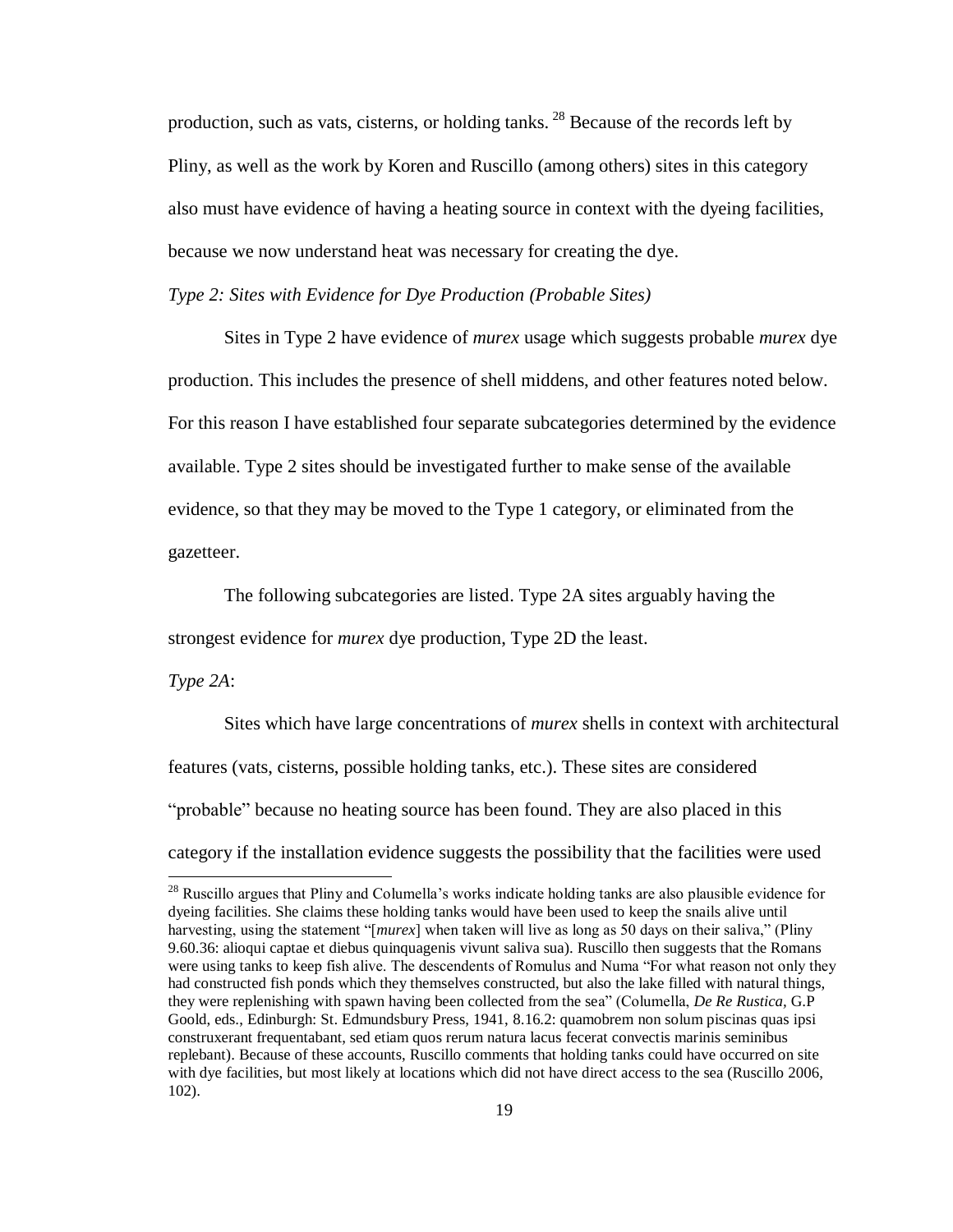for some other industry. Regardless, these sites are considered "probable" because they do have large amounts of *murex* shells concentrated in one particular area with possible dye manufacture facilities.

*Type 2B:* 

Sites which have large deposits of *murex* shells.<sup>29</sup> These sites are considered "probable" because of the fact that there is indeed enough *murex* shells found at the site to indicate a sizeable dye manufacture facility could have been nearby. These sites simply lack the architectural features and equipment that were required for creating dye.

*Type 2C:*

l

Sites which have large amounts of *murex* shells incorporated into the mortar and construction materials of the Roman buildings. These sites are "probable" because though the *murex* shells are not found in a pile, and no dyeing facilities have been found, it is highly improbable that *murex* snails would be collected in such massive quantities specifically to be used for construction material. Thus, large amounts of shells which

<sup>29</sup>Archaeologists have often noticed that *murex* shells found in middens can have a small hole. Some archaeologists interpret this hole as definitive evidence for dye manufacture, because it could have been a method of extracting the hypobranchial vein without actually crushing the shell: "a hole was picked through a body whorl through which the hypobranchial glad was extracted and then macerated for several days in a vat of salted water to release the dye precursors" [Christopher Edens, "Khor Ile-Sud Oatar: The Archaeology of Late Bronze Age Purple-Dye Production in the Late Bronze Age Arabian Gulf," *Iraq* 61 (1999): 83]. This hole was found in shells at Sabratha as well, and has been commented on by Ruscillo as a plausible method for dye extraction (Ruscillo 2000, 103). However, one must also consider the fact that *murex* snails are carnivorous by nature. Their method of feeding involves drilling a small hole into other mollusks via their radula, after which they push their proboscis (a long stalk-like mouth) through the hole to feed on flesh [Marian Armstrong, ed., "Slug and Snail," in *Encyclopedia of the Aquatic World* (Tarrytown: Marshall Cavendish 2004), 1250]. Therefore, it is arguable that the holes on the shells are evidence of the snails being collected and left in a pile or holding tank for a period of time, so long that they began feeding one on another. Of course, the *murex* could have been collected in holding tanks or a pile before they were harvested for dye. They could also have been collected into piles for food consumption. Thus, the hole should not be considered as definitive evidence for dye manufacture because it can indicate either an alternative extraction method, or feeding. Sites which have these holes are mentioned in the gazetteer.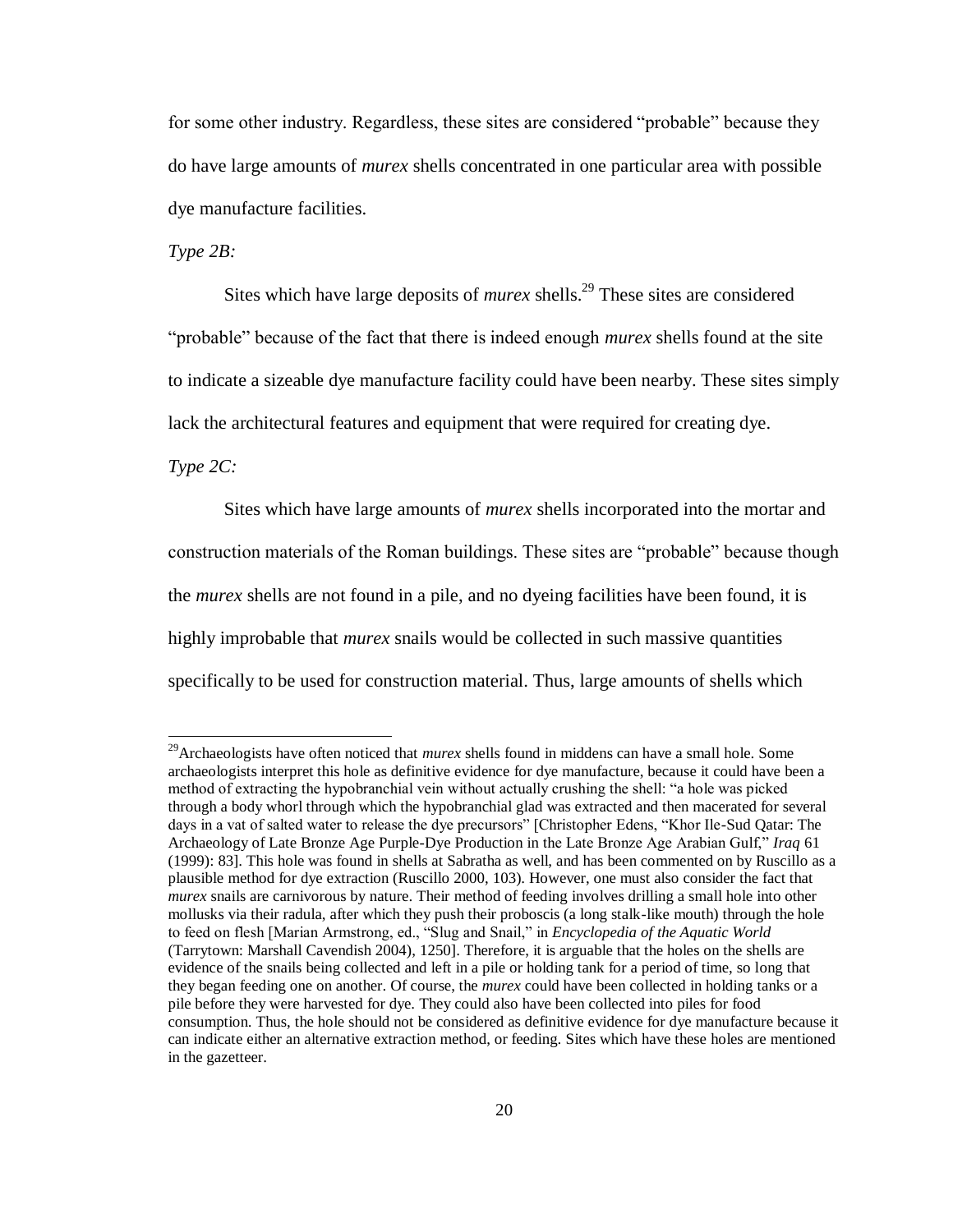have been incorporated into mortar suggest the possibility that dye production occurred there, or at a settlement nearby.

*Type 2D:*

Sites which have textual evidence stating that *murex* dye manufacture occurred there during the Roman period.

### **ii. Gazetteer**

TYPE 1 SITES

 $\overline{\phantom{a}}$ 

1.1 Apollonia Arsuf, Israel (32.17364, 34.803485) Mid  $5<sup>th</sup>$  c. B.C.E. - late  $1<sup>st</sup>$  c. B.C.E. (RO<sup>30</sup>: mid - late  $1<sup>st</sup>$  c. B.C.E.)

> Evidence for *murex* dye manufacture in the ancient urban city, is concentrated in the areas H and D, during the  $4<sup>th</sup>$  -1<sup>st</sup> century BCE. Roman occupation indicates that Loci 1514, 1515, and 1517 were areas of dye manufacture. Crushed shells were found in context with burnt ash and other burnt organic materials, as well as pottery sherds. Large pits were also found near the shells in these areas.<sup>31</sup>

1.2 Tel Dor, Israel (32.64131, 34.918620) Late  $4<sup>th</sup>$  c. B.C.E. - mid  $1<sup>st</sup>$  c. C.E. (RO: mid  $1<sup>st</sup>$  c. B.C.E. - mid  $1<sup>st</sup>$  c. C.E.)

> Thick layers of *murex* shells were used as construction fill dated to the late 1<sup>st</sup> century B.C.E. A pit was found in Area A, filled completely with crushed *murex*  shells (Figure 2), and was lined around the top with stones.

<sup>&</sup>lt;sup>30</sup> Some sites have evidence of *murex* production prior to Roman occupation. In these cases, the first dates listed will encompass the earliest known usage to the latest known usage, and the dates in parentheses labeled with RO shall indicate dates of *murex* usage specific to Roman occupation.  $31$  Karmon 278.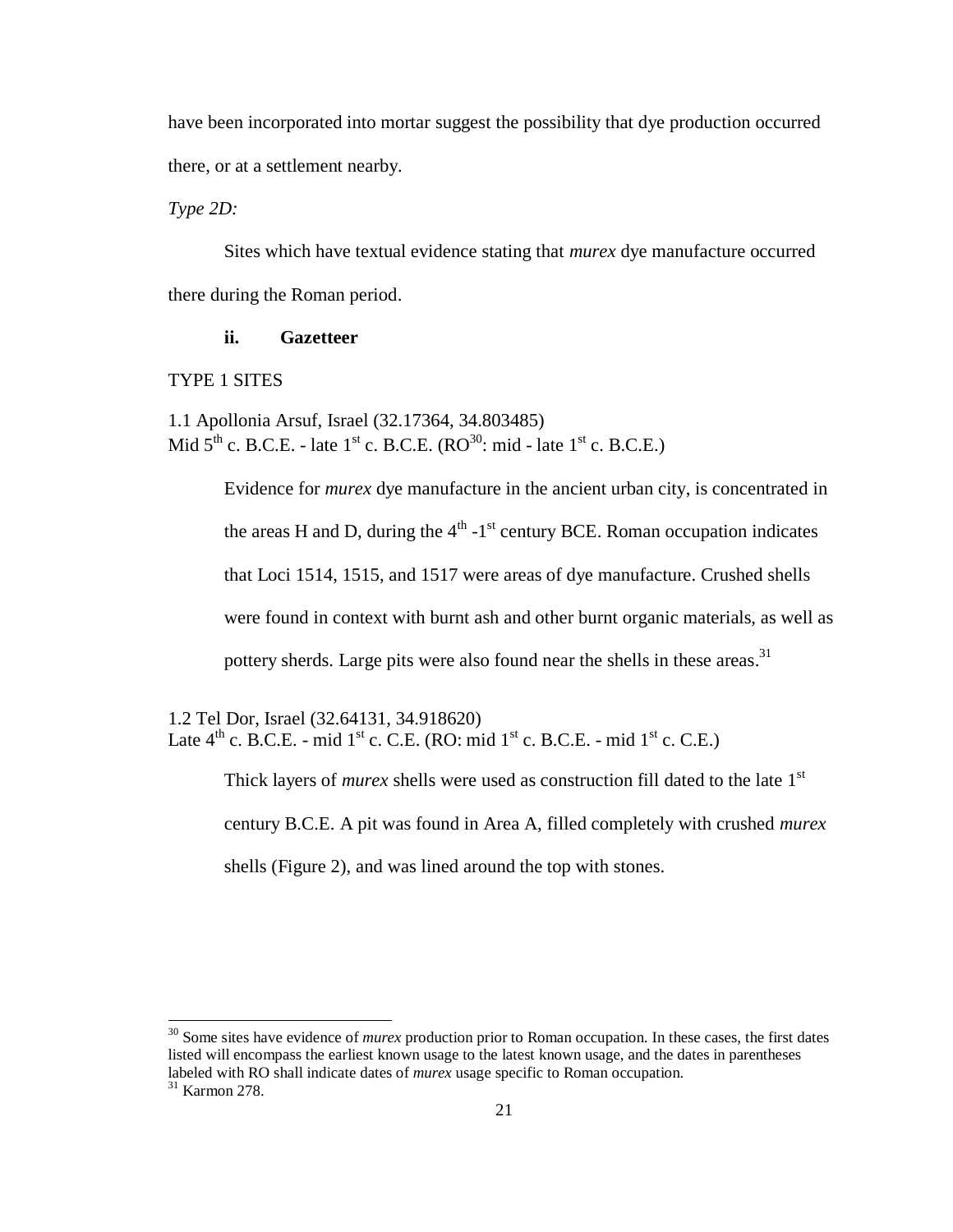

Figure 2: Sample of crushed *murex* shells from Tel Dor.<sup>32</sup>

It connected to another pit via a two meter long channel. This second pit was

located near a third, as well as a small, square, plaster and stone lined basin.

Purple material was found in the channel, the basin, and the second pit, as was the

surrounding soil. Evidence of burning was also found in the area. $^{33}$ 

## TYPE 2 SITES

*Type 2A* 

 $\overline{\phantom{a}}$ 

2A.1 Tel Akko, Israel (32.91154, 35.053753) Late  $2^{nd}$  c. B.C.E. - mid  $1^{st}$  c. C.E. (RO: mid  $1^{st}$  c. B.C.E. - mid  $1^{st}$  c. C.E.)

Large amounts of crushed *murex* were found in context with waterproofed, thickened wall vessels. These vessels, dating to the  $13<sup>th</sup>$  - early  $12<sup>th</sup>$  century B.C.E., are only found with *murex* crushed shells and their residues, and are therefore believed to have been used to create the dye.<sup>34</sup> Later occupation layers

<sup>&</sup>lt;sup>32</sup> Karmon and Spanier 157.

<sup>&</sup>lt;sup>33</sup> David S. Reese, "Shells from Sarepta (Lebanon) and East Mediterranean Purple-Dye Production," *Mediterranean Archaeology and Archaeometry* 10, no. 1 (2010): 134-135.

<sup>&</sup>lt;sup>34</sup> Karmon and Spanier 151.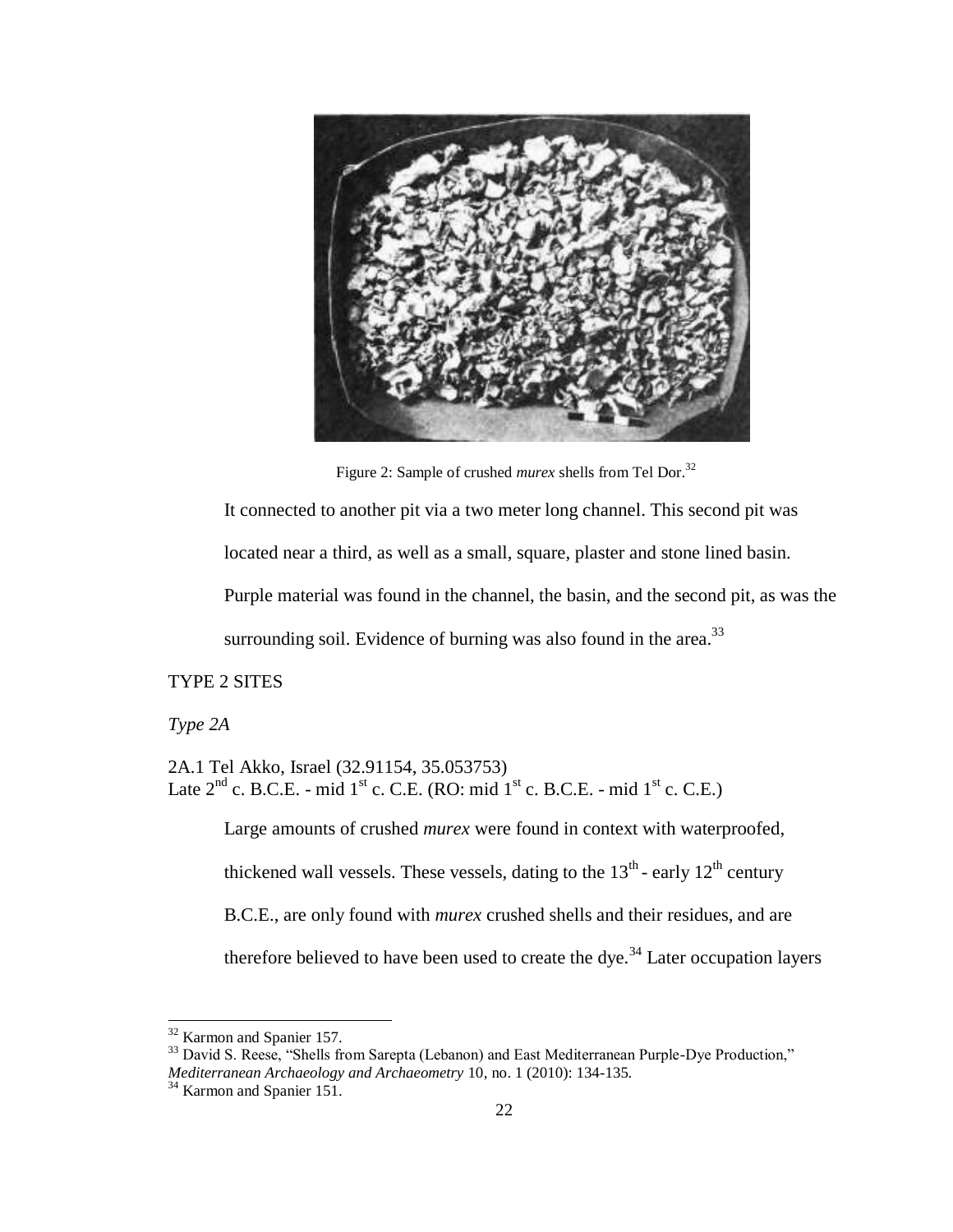are thick in mixture with ash and shells, possible evidence for heating dye. The definitive evidence for Roman period *murex* shell usage, however, does not have evidence for heating. Roman period evidence is limited to large amounts of crushed *murex* shells in area H (Figure 3) and a plastered basin. 35



Figure 3: Excavation areas at Tel Akko; Area H being where Roman period dye manufacture evidence is located.<sup>36</sup>

Karmon and Spanier comment that the lack of decorative pottery in this area

could be evidence of industrial work occurring here.<sup>37</sup>

2A.2 Tel Mevorakh, Israel (32.53381, 34.926831) Late  $4^{\text{th}}$ /early  $3^{\text{rd}}$  c. B.C.E. - (RO: Mid  $1^{\text{st}}$  c. B.C.E - )

> Along with large middens, a  $4^{\text{th}}-3^{\text{rd}}$  century B.C.E. vat made from a hollowed out block of limestone is assumed to be evidence for dyeing installations. The vat has a chiseled groove running along approximately two thirds of its rim. Three holes are evenly spaced between the groove and the inner basin. This vat parallels the

 $\overline{\phantom{a}}$ 

<sup>&</sup>lt;sup>35</sup> David S. Reese, "Shells from Sarepta (Lebanon) and East Mediterranean Purple-Dye Production," *Mediterranean Archaeology and Archaeometry* 10, no. 1 (2010): 121.

<sup>&</sup>lt;sup>36</sup> Karmon and Spanier 150.

<sup>37</sup> *Ibid* 153.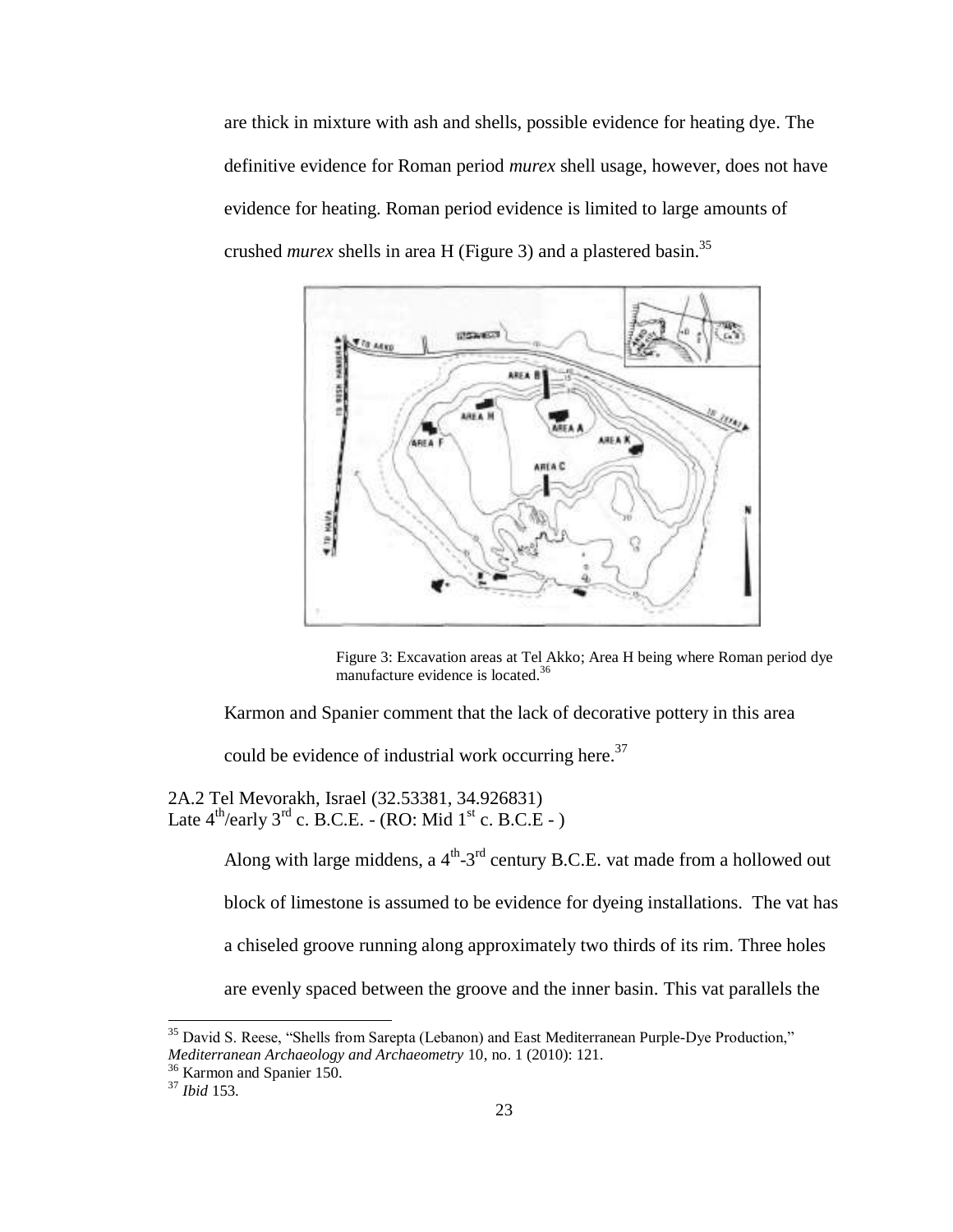design of vats found at definitive dye production sites elsewhere: Judah, Tell Beit Mirsim, Ain Shems, Tell en-Nasbeh, Bethel and Gezer. However, these earlier vats are closed at the top.<sup>38</sup>

2A.3 Aperlae, Turkey (36.15861, 29.783611) Late  $3^{\text{rd}}$ /Early  $4^{\text{th}}$  c. C.E. -

> The industrial town possesses large middens of crushed *murex* shells covering a total area of 1600 m<sup>2</sup>. According to Holhfelder, "a conservative estimate of their number would be in the hundreds of thousands.<sup>39</sup> Possible holding tanks are also present, likely for keeping the snails alive before they were harvested for dye. The holding tanks were quite clearly Roman in construction, as bricks, hydraulic mortar enclosing a ceramic tile floor, and cobble stones date to the  $4<sup>th</sup>$  century  $AD.<sup>40</sup>$

2A.4 Sabratha, Libya (32.79194, 12.484722) Mid  $2<sup>nd</sup>$  c. B.C.E. - Early  $4<sup>th</sup>$  c. C.E.

> The town has several large buildings, with floors covered in *murex* shells, dating to the  $2<sup>nd</sup> - 3<sup>rd</sup>$  century C.E. These buildings include the House of Leda, the House of the Swan, the floor near the Seaward Baths, and the floor north of the theater.

<sup>38</sup> Ephraim Stern, *Excavations at Tel Mevorakh (1973-1976) Part One: From the Iron Age to the Roman Period,* Jerusalem: The Institute of Archaeology, 1978: 24.

<sup>&</sup>lt;sup>39</sup> Robert L. Hohlfelder, "Cabotage at Aperlae in Ancient Lycia," The International Journal of Nautical *Archaeology* 29 no. 1 (2000): 132.

<sup>40</sup> *Ibid* 132.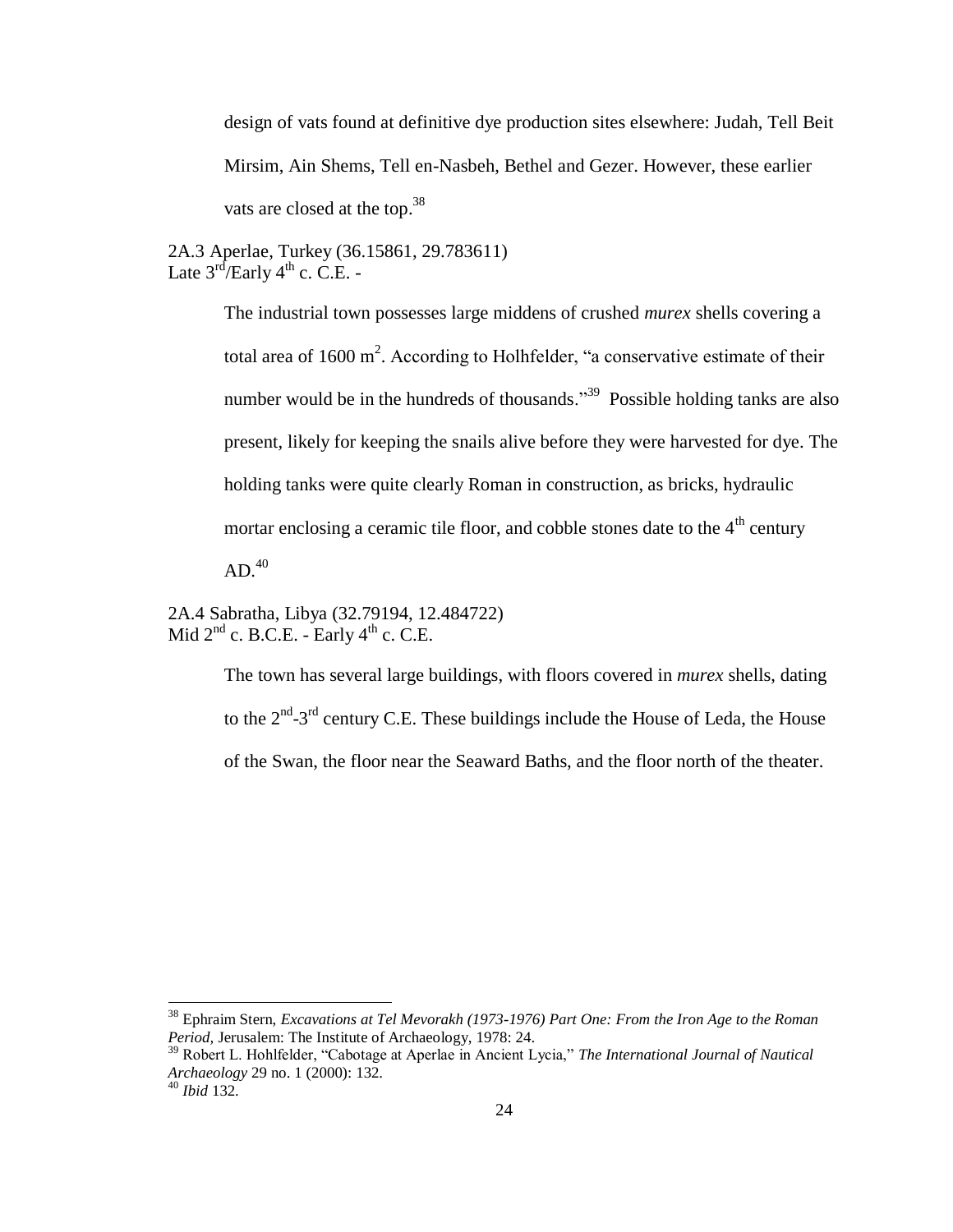

Figure 4: The numbers indicate the areas with *murex* at site, either as mortar or on the  $floor^{41}$ 

The middens in the buildings could indicate the shells were recycled, and that dye production took place elsewhere. Wilson states that the dye industry ended around 300 C.E., proven by the fill in a well near Mausoleum A. A number of *murex*  shells were found in the fill with artificially ridden holes on them.  $42$  A series of problematic vats have been found at the site. The larger vats have been identified for fish salting, however, smaller circular vats have been found that are in fact waterproof. Wilson suggests these may be for garum production  $43$  or, more tentatively, for *murex* dye:

The Sabratha tubs would be suited to dyeing relatively small quantities of wool (rather than cloth) at a time, which might imply an expensive dyestuff or colour not normally used for dyeing whole garments, and the evidence for *Murex* dyeing at the site makes this an attractive possibility, but in the absence of further excavation data or residue analysis this suggestion must remain hypothetical. $44$ 

 $\overline{\phantom{a}}$ 

<sup>41</sup> Wilson 2002b, 243.

 $42$  Wilson 1999, 42-44. Please refer to note 25 for a discussion about shells with holes.

<sup>43</sup> Wilson 2002a, 242.

<sup>44</sup> Wilson 1999, 46.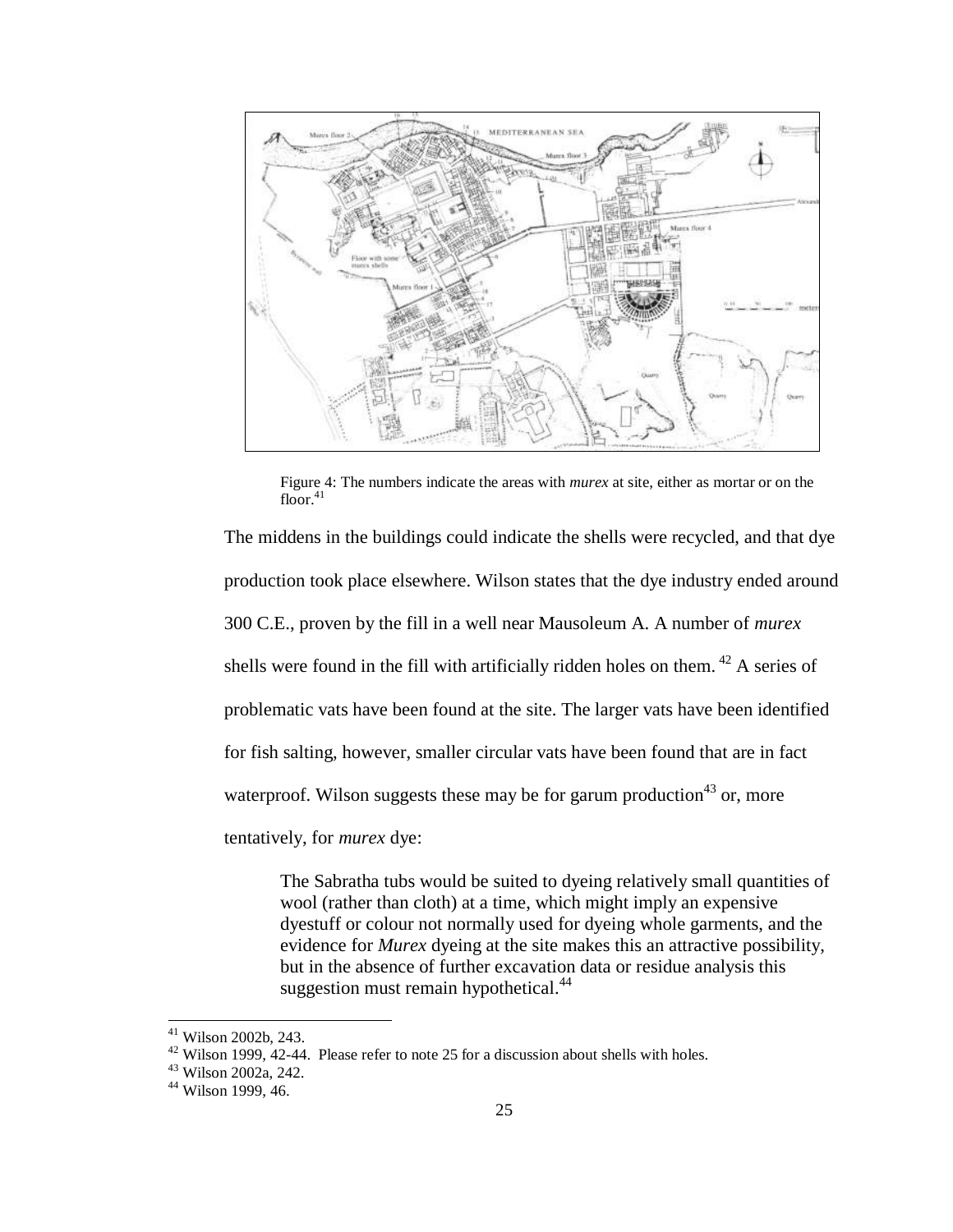*Type 2B*

2B.1 Mogador [Cerne], Morocco (31.512501, -9.770005) Late  $1<sup>st</sup>$  c. B.C.E. - early  $1<sup>st</sup>$  c. C.E.

> The settlement on the island was believed to have been created for purple dye manufacture. Many large middens near Essaouira have been found at the site with *murex* shells, as well as with *purpura haemostoma* (a species used to mix with *murex* dye to create cheaper imitations).<sup>45</sup> There was a mixture of crushed and whole shells. Many of the whole shells have a small hole.<sup>46</sup>

2B.2 Thamusida, Morocco (34.21854, -6.592132) Mid  $1^{\text{st}}$  c. C.E. - mid  $3^{\text{rd}}$  c. C.E.

Magnetometer surveys reveal furnace/hearth areas beneath a ground covered with

*murex* shells.<sup>47</sup> Wilson notes the interest in this site because of its distance from

the sea; he believes that the shells had to be carried for processing into the

castrum, because they would not have been able to survive in the nearby fresh

water river source. $48$ 

2B.3 Dar Essafi, Tunisia: (36.39439, 10.621752) Mid  $2^{nd}$  c. B.C.E. - late  $2^{nd}$  c. B.C.E.

Several large crushed *murex* middens were located near the town's small harbor.<sup>49</sup>

There are also nearby sites which have earlier evidence of the industry, suggesting

possible *murex* production. Tas-Silg, two kilometers away, has mass quantities of

crushed shells. 50

l

<sup>&</sup>lt;sup>45</sup> R.W. Stillwell, L. MacDonald, and M. H McAllister (eds)., "Mogador," in *The Princeton Encyclopedia of Classical Sites* (Princeton: Princeton University Press).

 $46$  Edens 83. The fact that these shells are whole, not crushed, and have the hole suggests that the theory of dye extraction via piercing through the shell is plausible. See note 25.

Wilson 2002a, 253.

<sup>48</sup> Wilson 2002b, 162.

<sup>49</sup> There were also a series of vats found near the *murex* middens, which were hollowed out of the rock. However, these vats have not been dated and thus cannot be connected to the middens.

<sup>50</sup> Sagona 33.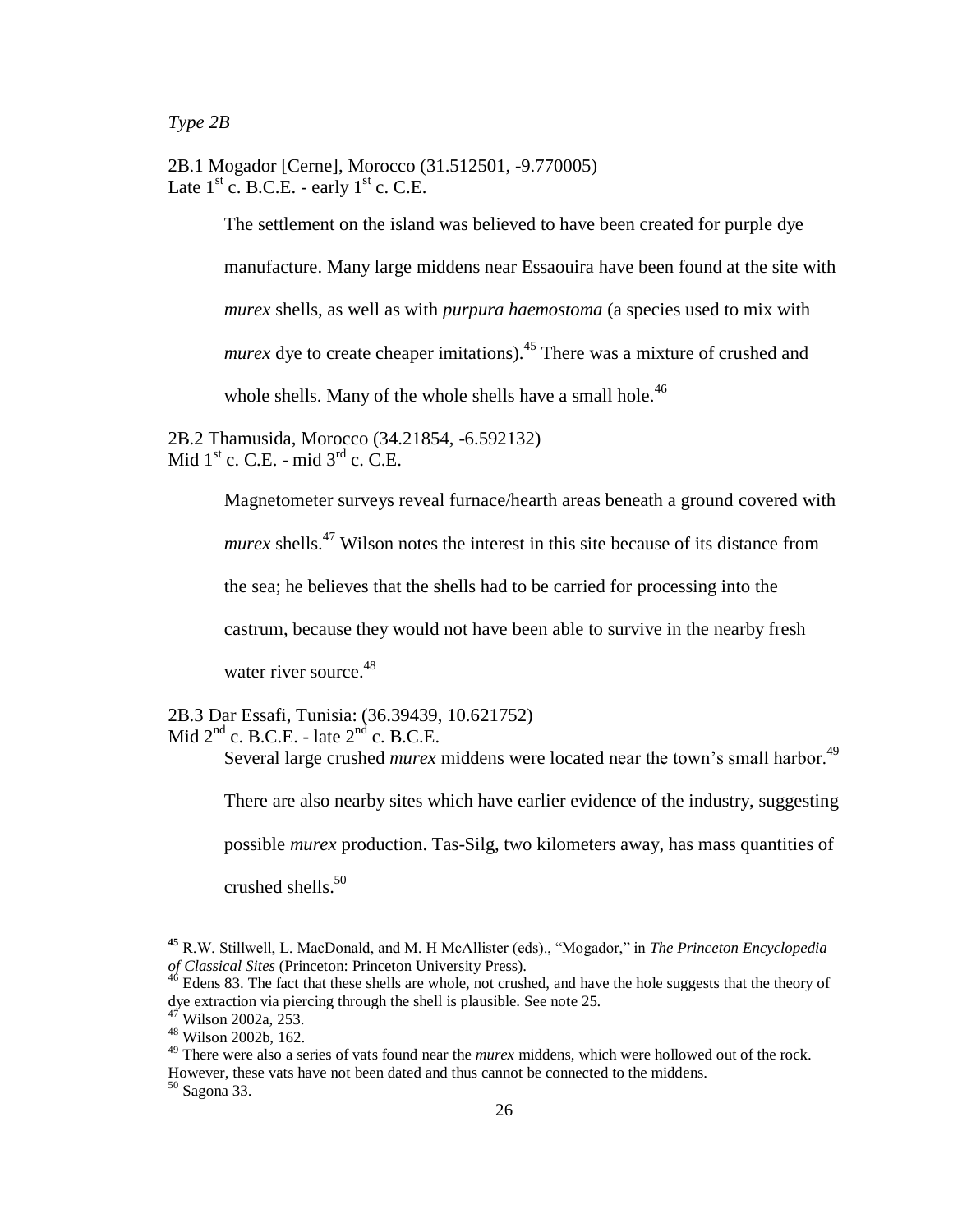2B.4 Meninx, [Jerba] Tunisia (33.68582, 10.922214) Early 5<sup>th</sup> c. B.C.E. – late 1<sup>st</sup>/early 2<sup>nd</sup> c. C.E. (RO: mid 2<sup>nd</sup> c. B.C.E. - late 1<sup>st</sup>/ early 2<sup>nd</sup>c. C.E.)

This site is comprised of a large midden measuring 540 m long, 340 m wide, and

3 m high, with later evidence of quarrying for lime mortar.<sup>51</sup>



Figure 5: The surface depicted consists of a large *murex* dump from Roman and late Roman production in Meninx. The rounded holes are evidence of quarrying for lime production.<sup>52</sup>

Mau wine vessels dated to the  $1<sup>st</sup>$ - $2<sup>nd</sup>$  centuries C.E. were found broken in the midden. Late antique dyeing installations have been found. In addition, evidence suggesting the possibility for Roman period dye production has been found, specifically the mixture of crushed *murex* and large ash dumps.<sup>53</sup> Previous</sup> research has mistakenly identified cisterns near the ash dumps as evidence.<sup>54</sup> Wilson claims these are no different from cisterns elsewhere on site or in the

l

<sup>51</sup> Wilson 2002b, 161.

<sup>52</sup> Wilson 2002a, 252.

<sup>53</sup> Wilson 2002b, 161.

<sup>54</sup> Wilson 2002a, 249.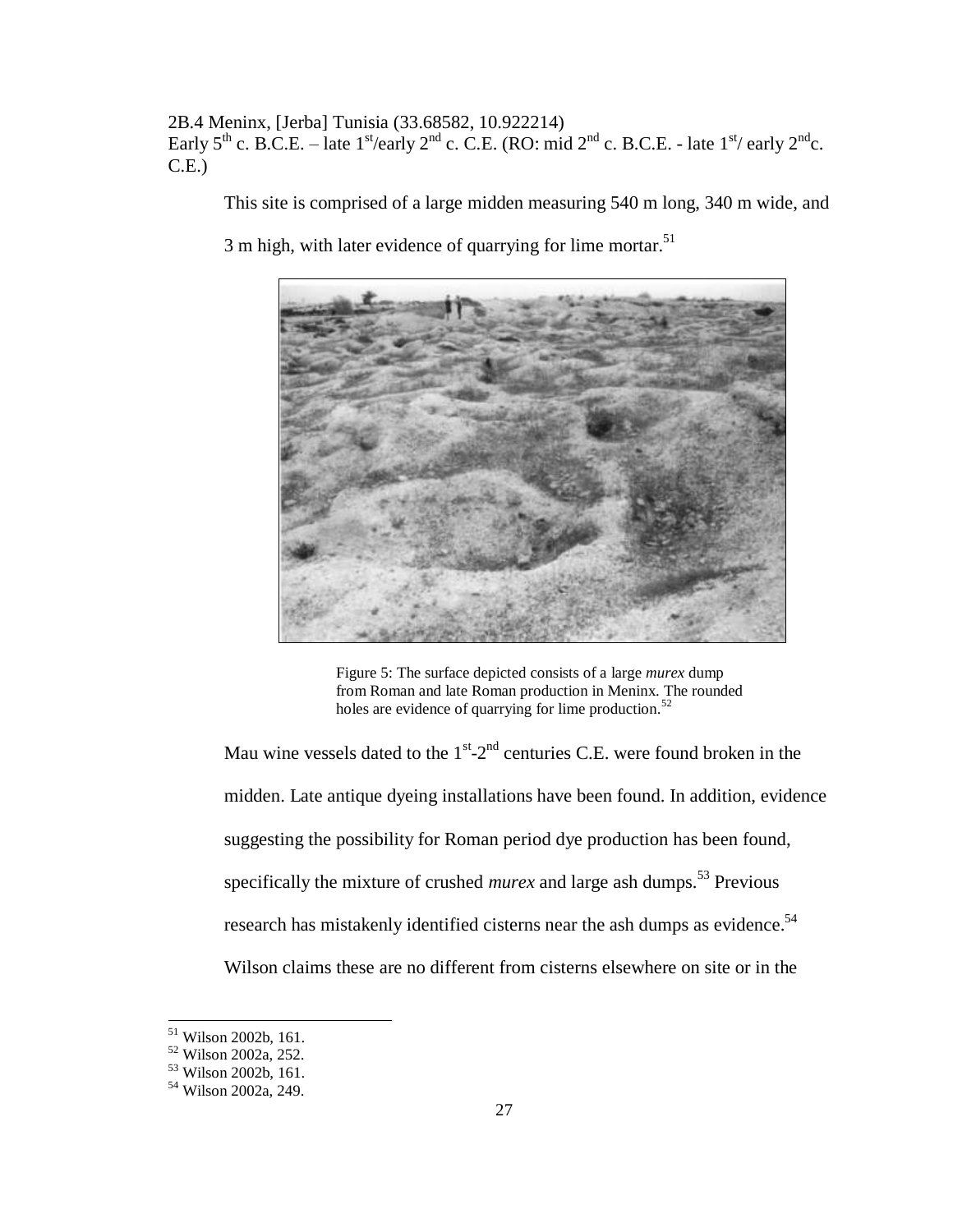general region, and thus cannot be definitely part of the dye works. However he does note that the site has the water capacity necessary for large scale dyeing.<sup>55</sup>

2B.5 Rhizene, Tunisia: (33.874943, 10.926486) Mid  $2<sup>nd</sup>$  c. B.C.E. – late  $1<sup>st</sup>/early 1<sup>st</sup>$  c. C.E.

*Murex* shells have been found in mass quantities at the site, near the coastline.<sup>56</sup>

2B.6 Berenice, Libya [Sidi Khrebish, Benghazi] (32.12485, 20.063571) Late  $4^{th}/e$ early  $3^{rd}$  c. B.C.E. - mid  $5^{th}$  c. C.E. (RO mid  $1^{st}$  c. B.C.E. - mid  $5^{th}$  c. C.E.)

Eusperides (the predecessor to Berenice) (32.11233, 20.068716), has over 30 large spreads (ranging from 1 x 4 to 18 x 18 meters) of crushed *murex* in the street surface layers and in middens. One such spread was excavated and dated to the  $4<sup>th</sup>/3<sup>rd</sup>$  century B.C.E. The shells had been dumped near a hearth, possibly evidence for where the dye was actually boiled.<sup>57</sup> Fires were lit on the mud brick in order to heat metal vessels holding the dye. Shells were likely piled next to the fire, evident from the yellow stains next to the hearths.<sup>58</sup>

The evidence indicates that, if *murex* dye production did in fact occurred, it would have begun during the  $3<sup>rd</sup>$  and  $4<sup>th</sup>$  century C.E. Dye production would have occurred outside of the city walls, evident from the thousands of crushed shells outside the city. There is no immediate evidence for dyeing installations; architectural features which could be confused for *murex* dye production were more likely used to create lime. The fact that the crushed shells were used for this lime production makes the evidence fairly complex.

<sup>55</sup> Wilson 2002b, 161.

<sup>56</sup> Hedi Slim, et al., *Le Littoral de la Tunisie: Etude Geoarcheologique et Historique,* CNRS Editions: Paris, 2004: 101.

<sup>57</sup> Wilson 2002a, 254-255.

<sup>58</sup> When *murex* glands are extracted before the heating process, the glands secrete yellow fluid (Wilson 2002b, 162).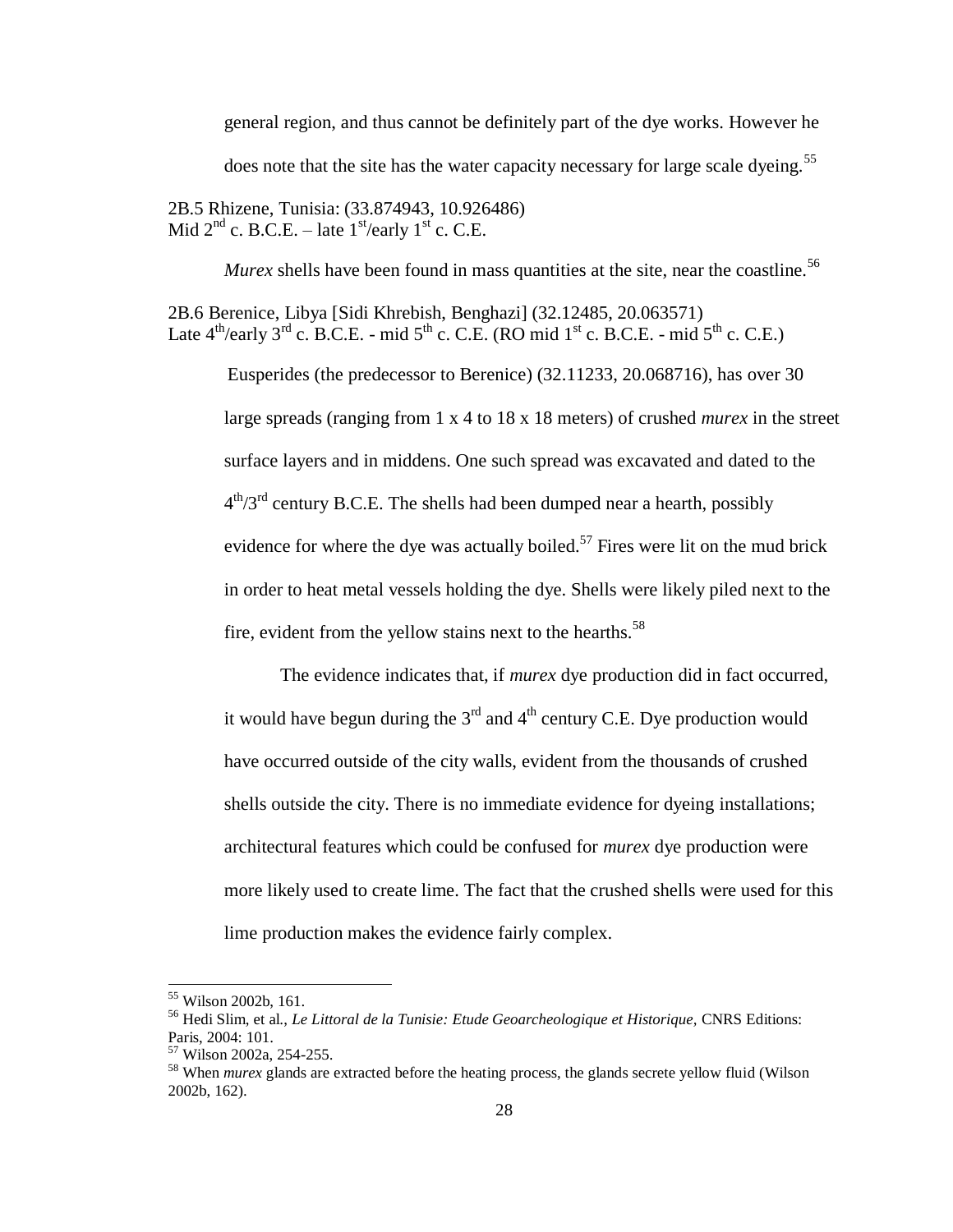Small ovens were found in association with the crushed piles inside the city. These ovens are found in Building 2 (Insula II) and Building J2 (Insula I). Building J2 had a 15 cm thick layer of shells in one of the rooms. Their small size and close proximity to homes suggest the shells and ovens inside the city were not directly associated with dye production. Further, they were crude, and the large scale of dye production suggested by the *murex* dumps leads Reese to believe that " dye installations would not have been so carelessly constructed." The large amounts of crushed shells outside the city and the limited amounts of ovens also prove that lime production was not the primary focus.<sup>59</sup> Both the inside and outside shell middens were closely inspected to ensure they were all *murex* species. 60



Figure 6: One of the *murex* middens beyond the city limits, near a cistern.<sup>61</sup>

<sup>59</sup> This is open to debate. Reese claimed that Berenice was using *murex* for lime production, not for dyeing, because he only knew of the *murex* found within the city walls, and made the correct conclusion that there were not enough shells to indicate dye manufacture occurred. However, Wilson recently discovered the larger dumps near the modern lighthouse "visible as surface spreads and in section near the edge of the excavation, and as surface spreads across much of the area north of the Byzantine church." In considering these spreads too, he has demonstrated (in my opinion) that there was in fact enough *murex* shells crushed at the site to indicate that dye production occurred outside the city walls (Wilson 2002b 162). Though no probable dye installation features, such as vats, were found, I think it is safe to say that there were two usages of shells occurring: first, for dye production, and second, for lime. This is evident because of the significant difference in size of shell piles inside the city versus outside.  $60$  Reese 1979, 87-90.

<sup>61</sup> Wilson 2002b, 262.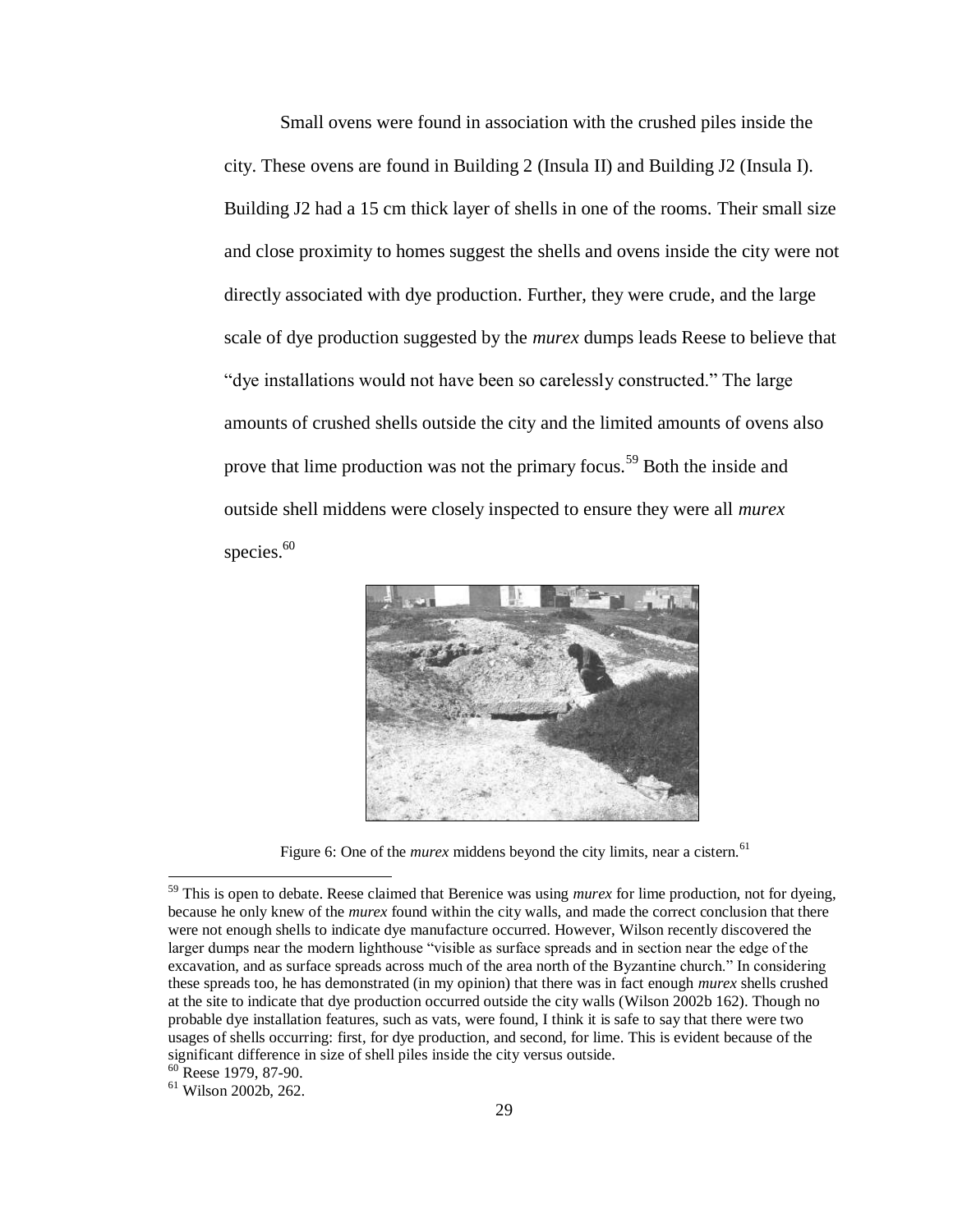2B.7 Taranto [Tarentum], Italy (40.46923, 17.24000) Late  $3<sup>rd</sup>$  c. B.C.E. – early  $4<sup>th</sup>$  c. C.E.

> Dye workshops are believed to have been located on the coast, indicative by the large middens of *murex* shells,<sup>62</sup> now referred to as "Monte Testacea".<sup>63</sup> Similar to Marsala, Tarantian coinage designs depict shells.<sup>64</sup> Pliny discusses Nepos' comment, in which he confesses that, during his youth: "it went for one hundred denarii per pound, and not too much more after of Taranto. From here came the double dyed Tyrian, which was not able to be purchased in pounds for 1000 denarii."<sup>65</sup>

*Type 2C*

2C.1 Lepcis Magna, Libya (32.64972, 14.264444) Late  $1^{\text{st}}$ /early  $2^{\text{nd}}$  c. C.E. – late  $3^{\text{rd}}$ /early  $4^{\text{th}}$  c. C.E.

> Crushed *murex* shells have been found within the mortar of structures dating to the  $2<sup>nd</sup>$  and  $3<sup>rd</sup>$  centuries AD. These structures include the foundations of the cistern, near the Chalcidicum fountain, in the external mortar of the large cisterns located behind the Hadrianic bath latrines (Figure 7), and in the ground near the Arch of Tiberius.

 $62$  Gleba 197.

<sup>63</sup> Silver 254.

 $^{64}$  Gleba 81.

<sup>65</sup> Pliny's 9.71: libra denariis centum venibat nec multo post rubra tarentina, huic succesit dibapha tyria, quae in libras denariis mille non poterat emi.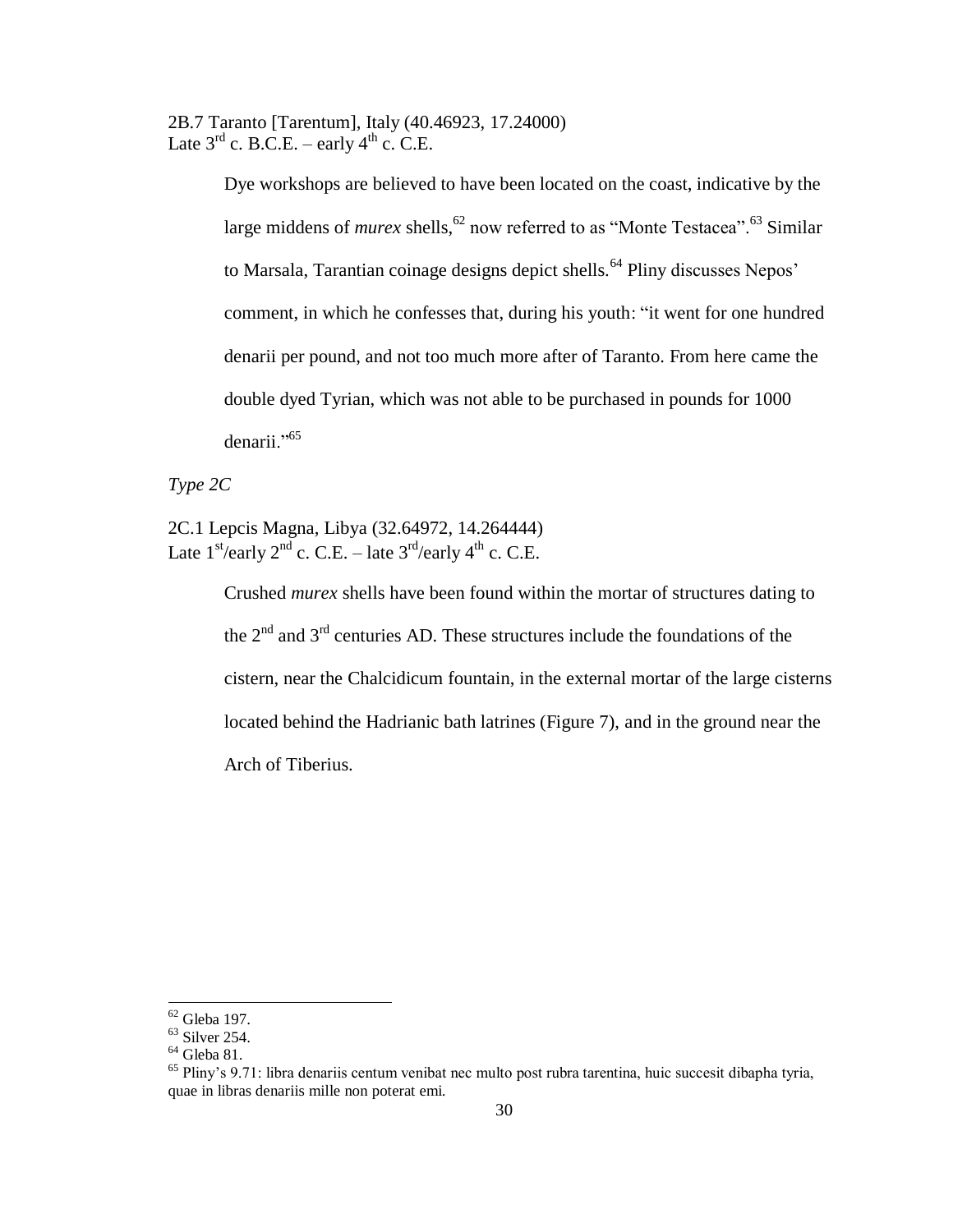

Figure 7: External face of the cisterns near the latrines at the Hadrianic baths. The crushed *murex* shells are evident in the mortar.<sup>66</sup>

It is assumed that the significant amount of crushed shells is direct evidence for a dyeing industry, one which recycles the byproducts for construction material. Dye installations have yet to be found.<sup>67</sup>

*Type 2D*

2D.1 Caesarea, Israel (32.48573, 34.34123) Late  $3^{\text{rd}}$ /early  $4^{\text{th}}$  c. C.E. -

> The *Targum Jonathan* references *murex* at Caesarea: "they shall take joy in the murex and from its blood they will dye their fabrics a purple color." The Caesarean Talmud and *Expositio* mention the industry at the city as well. Levine references that "special pools for the preparation process existed in Caesarea, and

l

<sup>66</sup> Wilson 2002a, 257.

<sup>67</sup> Wilson 2002b, 255.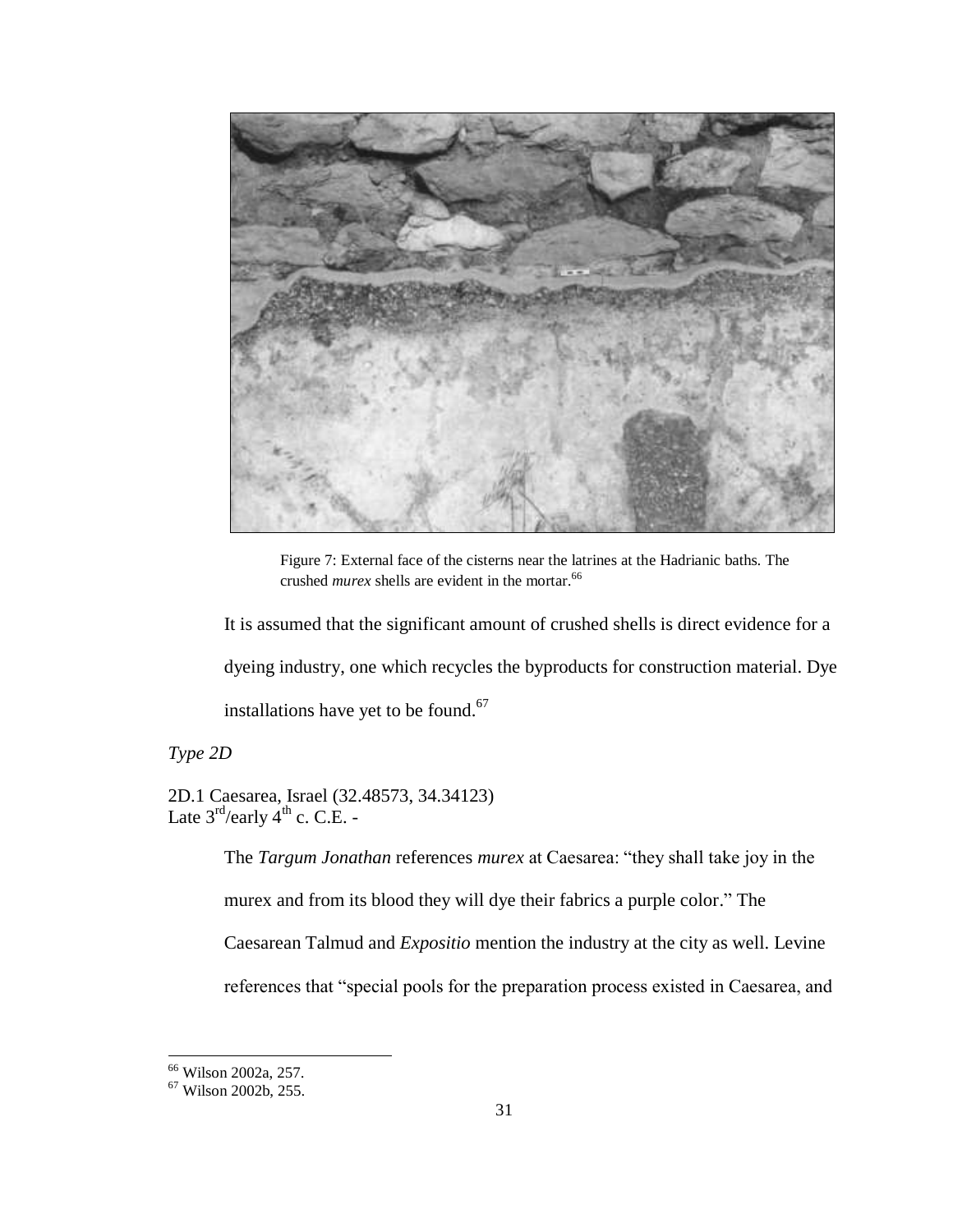regulations were enforced to keep them sufficiently removed from other buildings

because of their stench."<sup>68</sup>

2D.2 Tyre, Lebanon (33.26985, 35.206942) Late  $15^{th}/early$   $14^{th}$  c. B.C.E. - late  $1<sup>st</sup>/early$   $2<sup>nd</sup>$  c. C.E. (RO: mid  $1<sup>st</sup>$  c. B.C.E. - late  $1<sup>st</sup>/early 2<sup>nd</sup> c. C.E.)$ 

The earliest Bronze Age dyeing is clear from the *murex* middens and round sandstone pits along the coast with crushed *murex* inside. Coinage dating to the first century C.E. from Tyre has depictions of *murex* shells, while the Edict of Diocletian has direct references to the imperial manufacture at Tyre, which had a state monopoly in 383 C.E. $^{69}$  This edict also confirms that Tyre was exporting *murex* purple and imitations of the product.<sup>70</sup> Other literary evidence includes Strabo's account in his *Geography*: "...the purple of Tyre was the best. The great number of dye works made the city smell unpleasant. Nevertheless, Tyre was rich and prosperous through the superior skill of its inhabitants.<sup>771</sup>

2D.3 Marsala, Italy (37.79908, 12.434233) Mid  $3^{\text{rd}}$  c. B.C.E.

> The coinage depicts *murex* on both sides, likely evidence that the area was engaged in *murex* dye industries in some way. <sup>72</sup> The ancient site (Hydron) was also referenced by Cassiodorus in his *Variae:* "What Tyre is for the East, Hydron is for Italy—the great cloth-factory of Courts, not keeping its old art but ever transmitting new improvements." Besides Marsala's general cloth production, there is also reference to the city having access to a substantial *murex* population:

<sup>68</sup> Levine, Lee I. *Studies in Late Judaism in Late Antiquity: Caesarea Under Roman Rule.* eds. Jacob Neusner Volume 7, 1975: 51-53.

<sup>&</sup>lt;sup>69</sup> Reese 2007, 237.

<sup>70</sup> Karmon and Spanier 158.

<sup>71</sup> Strabo *Geography* 16.2.23 in Karmon 269.

 $72$  Gleba 81.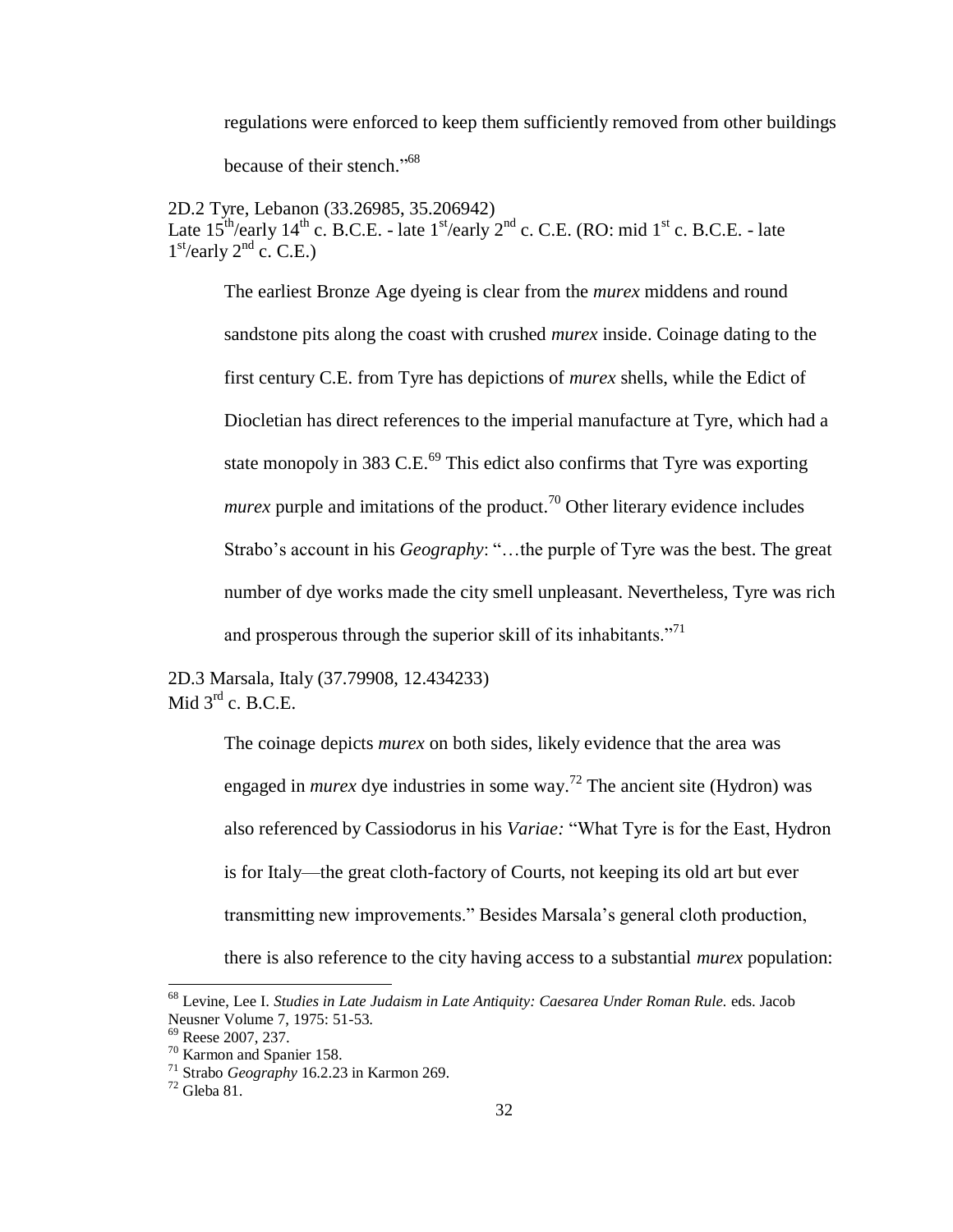Wherefore if a diver of the Hydruntum sea had found purple fish *(murex)* properly at the ready time, that Neptunian harvest, created always of flourishing purple, it will have produced the purples, always flourishing, released with an abundance of water, (and) it would have made the princely shower (the dye) with the fiery red liquid and be decorating the thrones…For if the quality of the purple fish (*murex*) was not changed, if the one press is that of wine/oil, the blame without a doubt will be of the laborer, to which himself carried off no resources  $(dye)$ .<sup>73</sup>

This selection from Cassiodorus implies that the *murex* industry at Hydron was so

developed that complaints would arise if the dye was not made according to

certain specifications.

<sup>73</sup> Cassiodorus, *Variae Epistulae,* Theodor Momsen, eds. (Hahnsche Buchhandlung, 1980): 1.2.2-4: Quapropter si perscrutator Hydrontini maris intusa conchylia sollemniter condidisset apto tempore, acervus ille Neptunius, generator florentis semper purpurae, ornator solii, aquarum copia resolutus imbrem aulicum flammeo liquore laxaverat…. Quod si conchyliorum qualitas non mutatur, si torcularis illius una vindemia est, culpa nimirum artificis erit, cui se copia nulla subtraxit.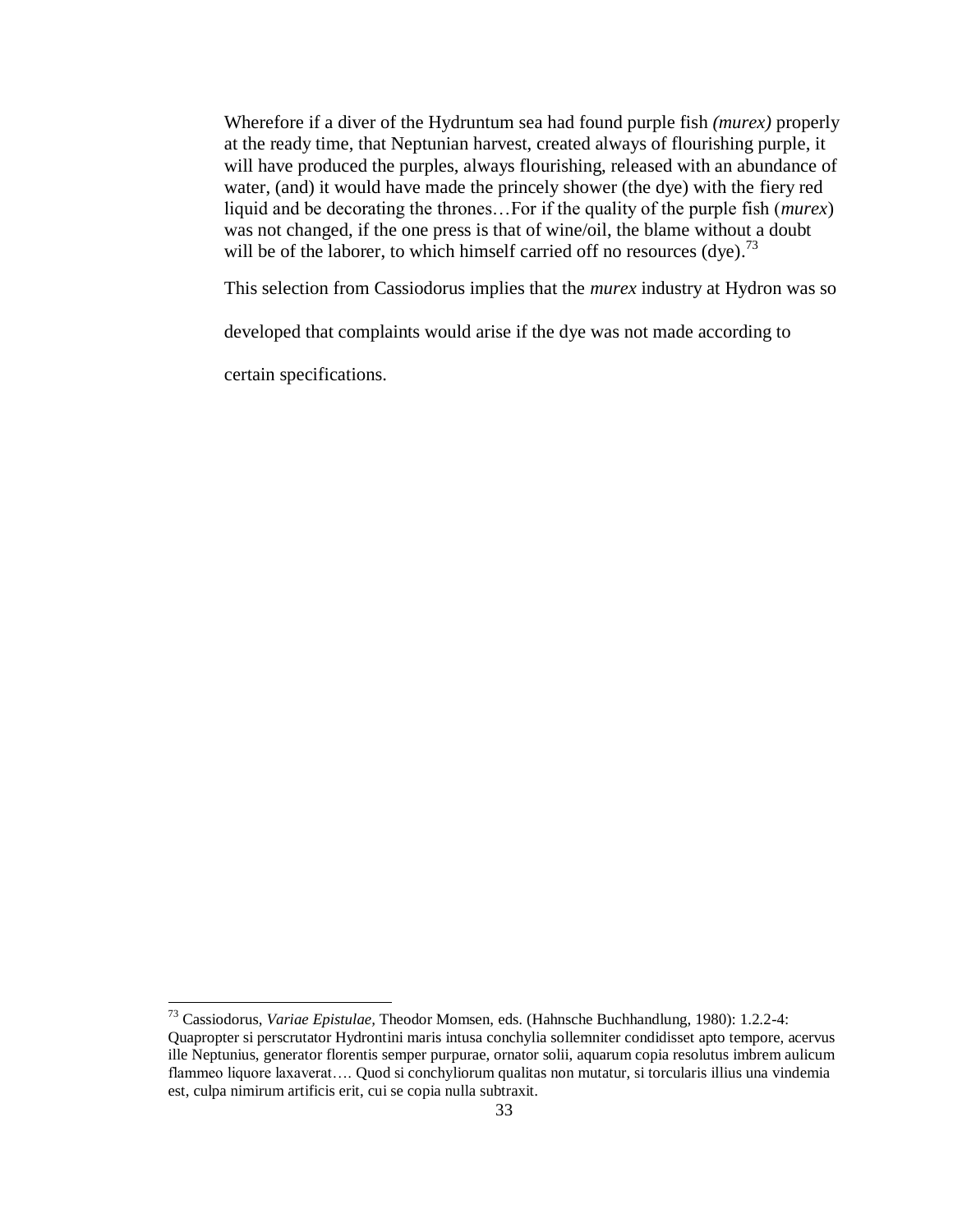## **V. Spatial Analyses of the Gazetteer**

### **i. Distribution of Sites**

Though Roman period dye sites are distributed across the Mediterranean, there are two clear areas of clustering. The first, in the Near East, is logical, because of the aforementioned Bronze Age dye market in Tyre. The second concentration is on the coast of North Africa. Figure 8 demonstrates the geographic spread of sites according to the Type 1 versus Type 2 distinction. It also shows how the sites are spread according to the subtypes listed in the gazetteer. This indicates how these sub categories of evidence can aid in the understanding of how the production of the dye was distributed across the Mediterranean.

Sites in North Africa are limited to sites with architectural features and deposits (2A), with large deposits of *murex* shells (2B), and sites with shells incorporated into the construction mortar (2C). The Near East, alternatively, has sites that are definite dye production facilities (1), sites with architectural features and deposits (2A), and sites with textual references (2D). Figure 8 demonstrates that the "problematic" evidence of Type 2 sites is likely indicative of participation in the *murex* dye industry; the entirety of evidence simply has not been found yet. I argue this using Tel Dor and Appollonia Arsuf as examples. They are both Type 1 sites, and are quite close to Tel Akko and Tel Mevorakh (both Type 2A). Why would sites with definitive evidence for dye manufacture be in close proximity to sites which also have large piles of *murex* shells, and some indication of a dye production facility? There was clearly a large population of *murex* snails in the region, and evidently, the know how to create the dye.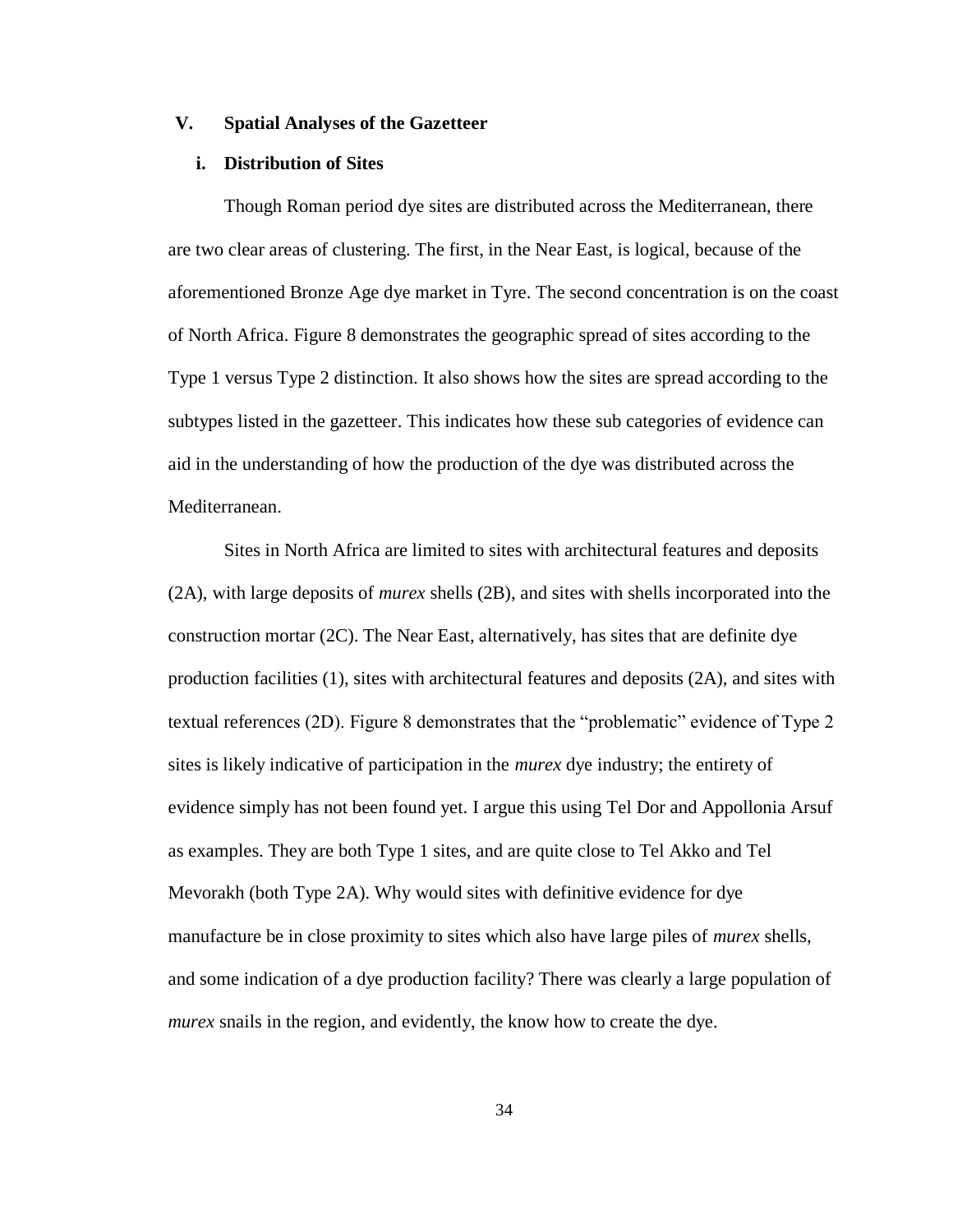

Figure 8: Distribution of sites by type. Figure 8: Distribution of sites by type.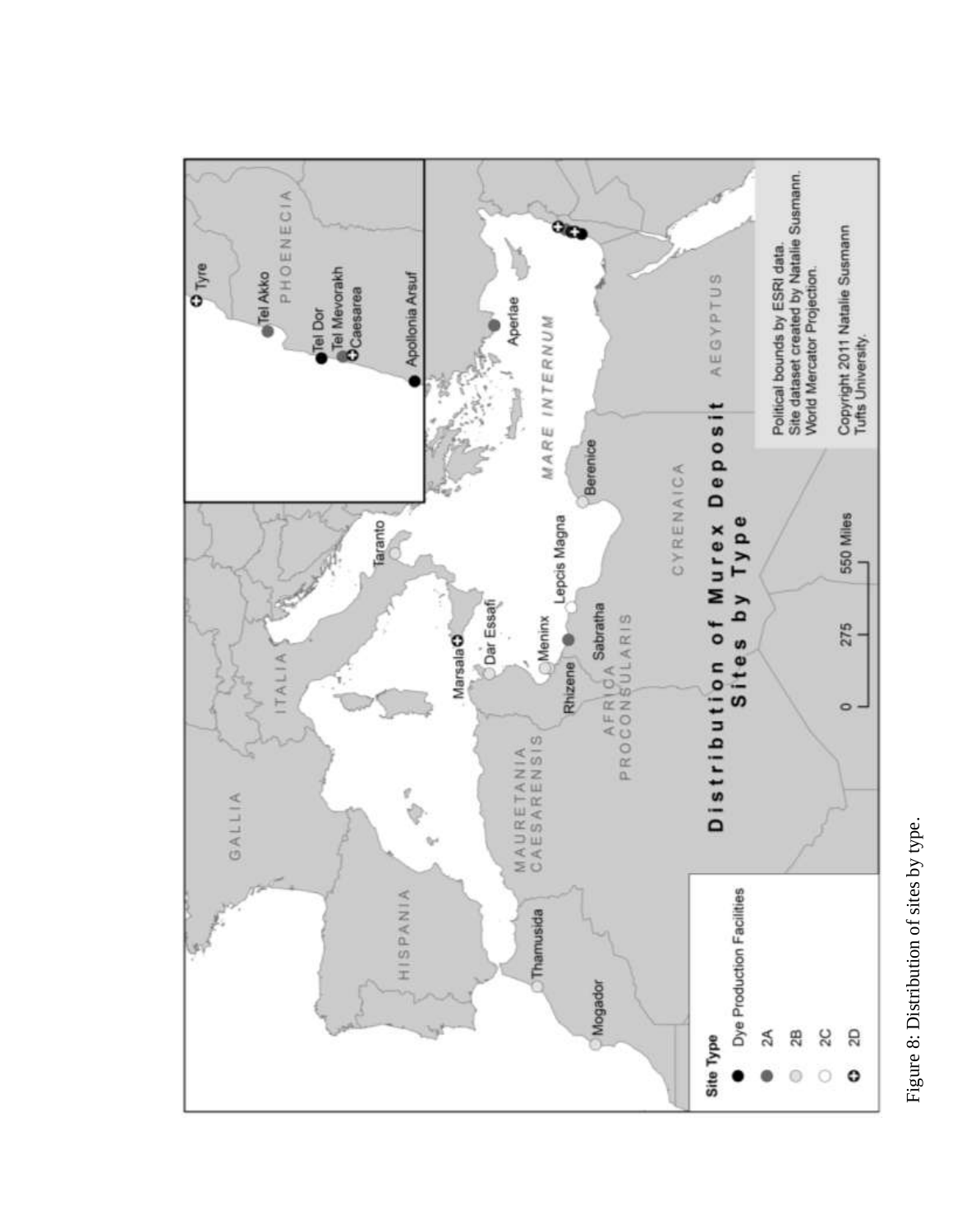## **ii. Early Roman Sites**

The sites were also symbolized chronologically, in order to show the spread of sites by their earliest known Roman occupation usage (Figure 9). The majority of the sites did not commence before the mid  $3<sup>rd</sup>$  century B.C.E. There is also a very clear clustering in the central Italy/North Africa region of sites beginning in this period. By majority, the later Roman sites were occurring in the east, such as Aperlae, Tel Dor, Tel Mevorakh, and Caesarea. Though the sample size is small, there is a clear trend occurring in the sample. In North Africa, there is a significant number of sites with archaeological evidence suggesting *murex* were used to create dye, and were beginning in the mid 3rd century B.C.E onwards.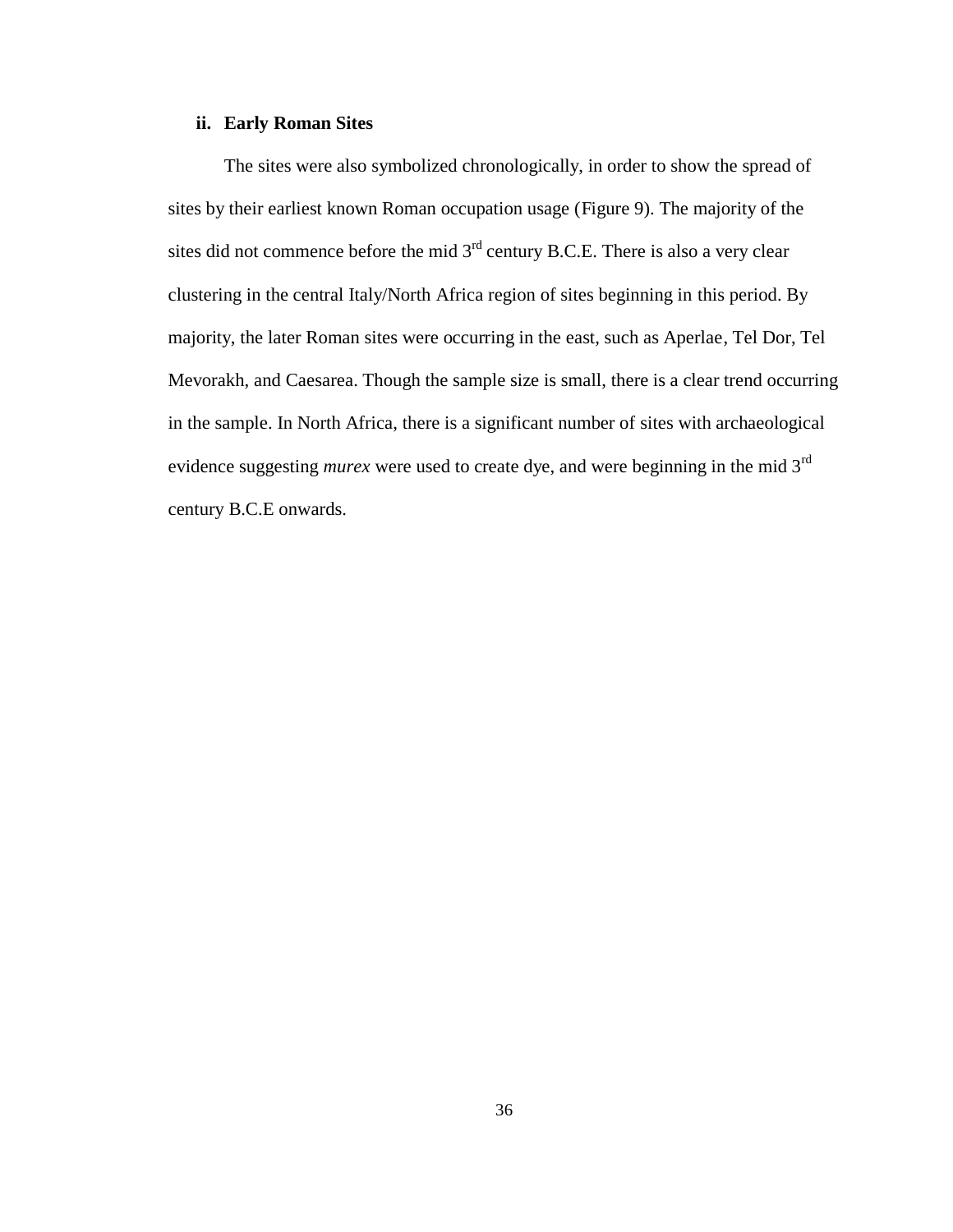

Figure 9: Spread of murex related sited by start date. Figure 9: Spread of *murex* related sited by start date.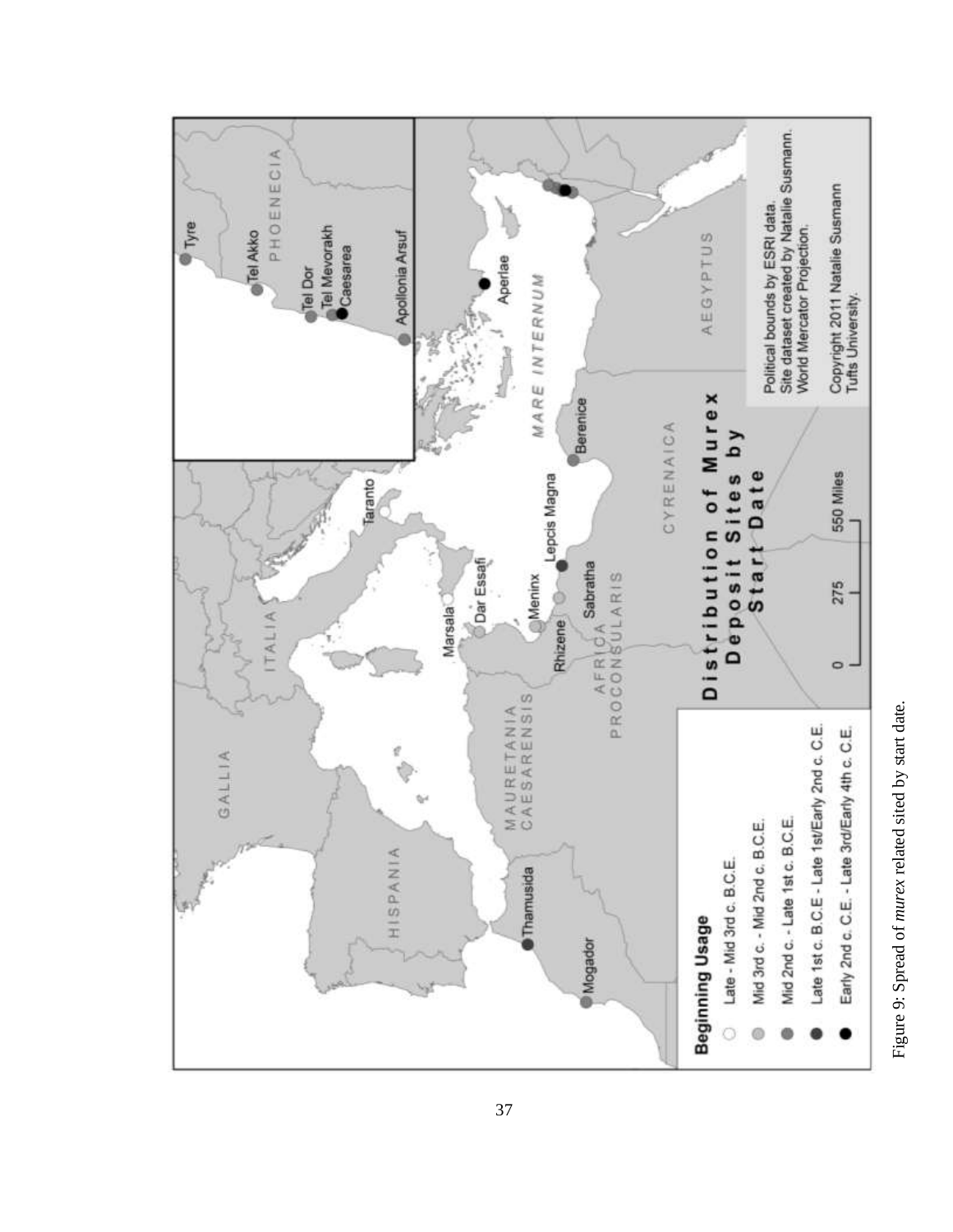#### **iii. Sites by Length of Usage**

A portion of sites in the gazetteer had enough evidence to isolate the period of usage of *murex* related dye evidence from the earliest to the latest date. Out of the total group of 17 sites, 13 sites had sufficient data to apply a tentative "end date" for the *murex* usage evidence. The sample size is small, and should be used as an indication of area for further study.



Figure 10: Numerical distribution of length of *murex* dye usage sites.

Figure 10 graphically depicts the distribution of usage. Of the thirteen sites, a total of eight were used for less than 200 years. Though the majority of the sites were used for a shorter length of time, the sites used for the 201-600 years are located in North Africa and Italy (Figure 11), whereas the sites with shorter periods of usage are located in the Near East. This trend is arguably is evidence for the greater longevity of the Roman economy. The longevity of North African dye production will become more apparent in the next section, which will relate the evidence from the gazetteer to the Roman economy from the Republican period to the late Empire.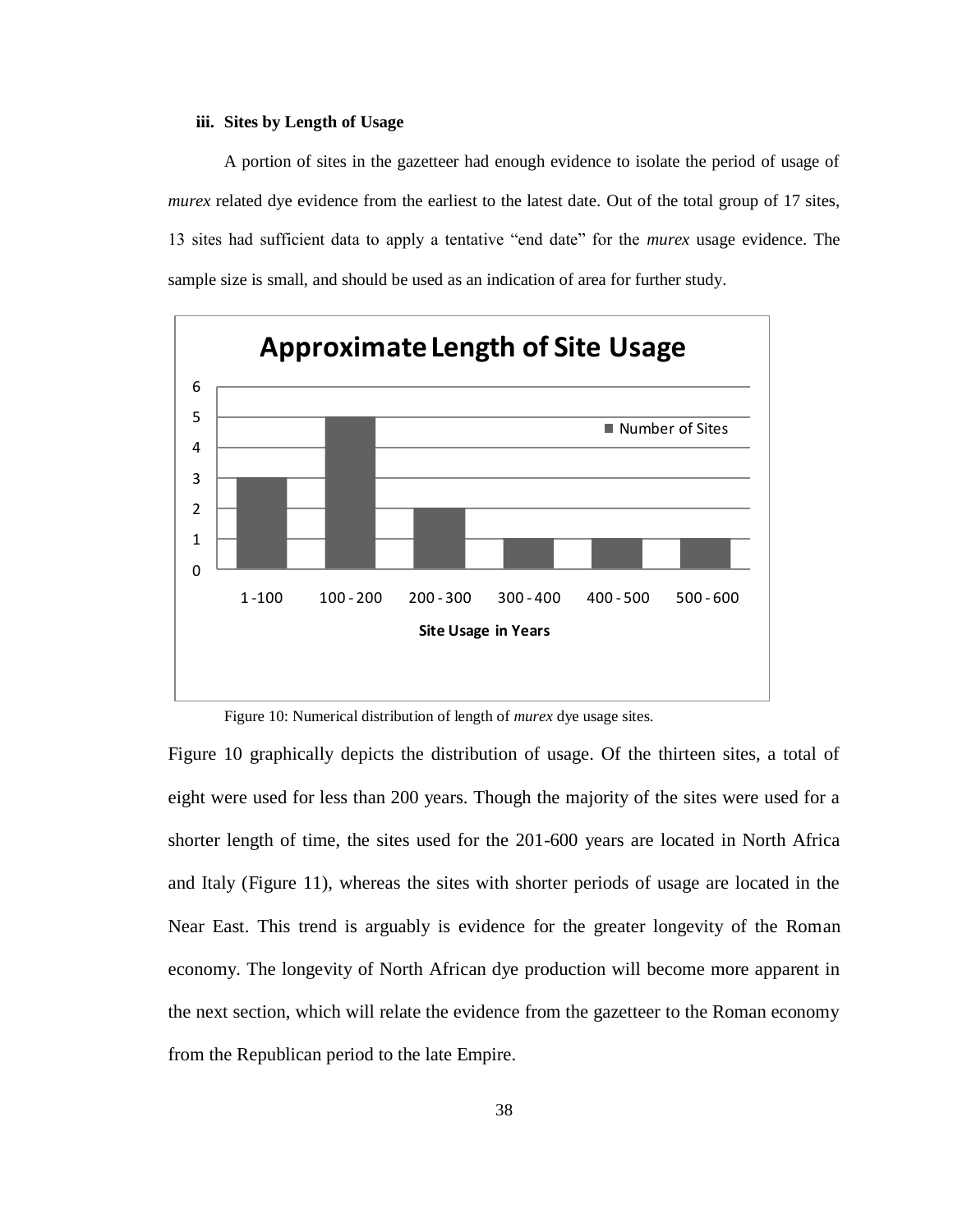

Figure 11: Distribution of sites by length of usage. Figure 11: Distribution of sites by length of usage.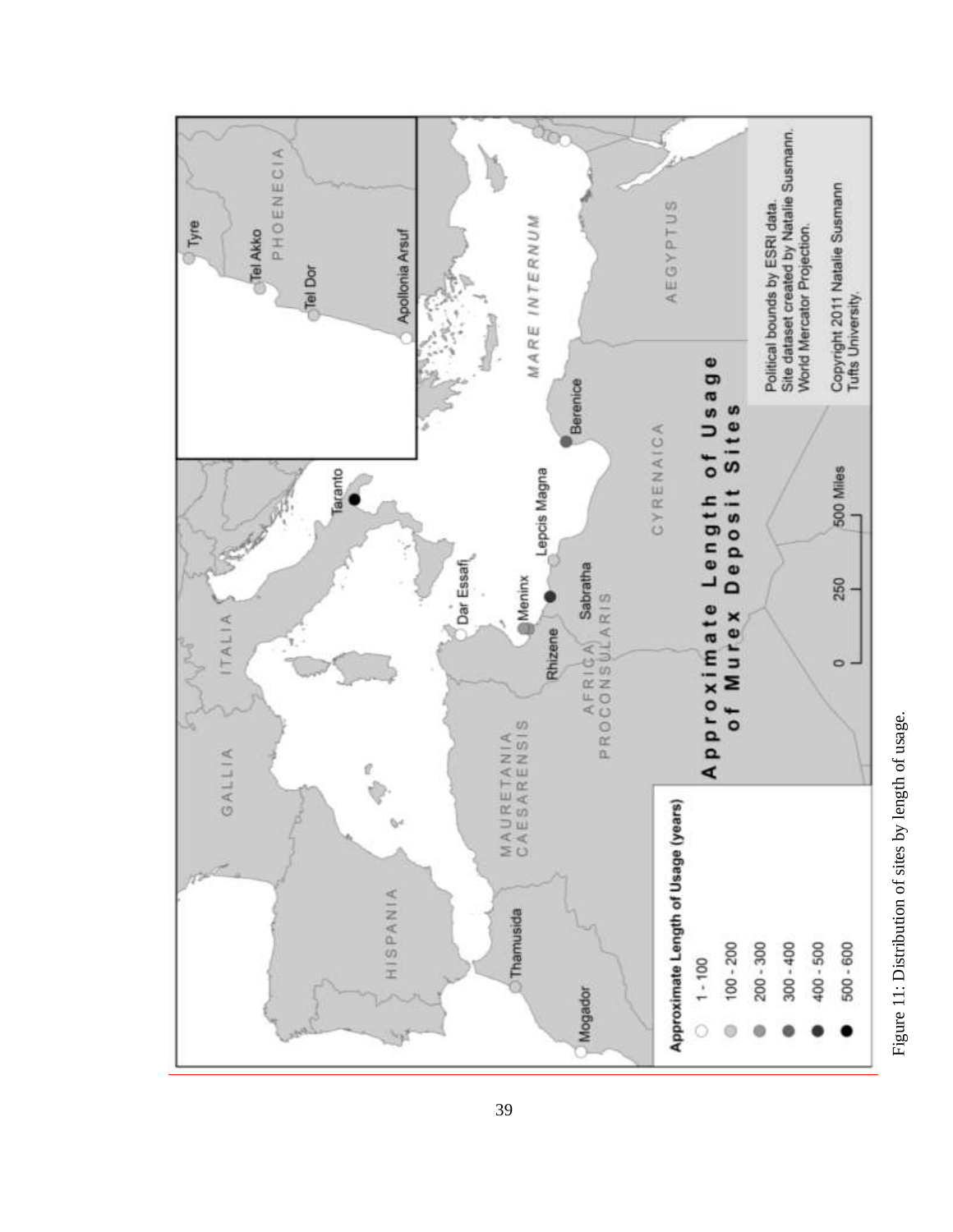### **VI. Economic Analysis**

### **i. Production of** *Murex* **Purple Dye and its Related Markets**

*Murex* snails were used extensively from the Bronze Age onwards, but during the Roman period in particular, a market emerges that spans the whole of the Mediterranean and remains in place well into Late Antiquity. The location of production sites is certainly a calculated decision, dependent on many factors. The production of *murex* dye at Near Eastern sites in the Roman period demonstrates the longevity of the industry. Many of these Roman period sites were used during the Bronze Age, and are only a small representation of the many Bronze Age-specific sites which were in the area. Purple dyed cloth, especially from Tyre, had been popular since the early Bronze Age. By the Roman period, any settlements still continuing to produce the dye were certainly not altering their economic plan.

The appearance of western Mediterranean dye sites coincide with Roman expansion. An understanding of other modes of production in these cities can help understand where production occurred. Though *murex* dye was expensive, and would yield a profit for towns able to afford dye production facilities, it is unlikely that any of these towns could have survived off of their *murex* dye profits alone. This is suggested by the fact that many of the sites in the gazetteer are linked to other modes of production: lime production, fish-salting and other marine related industries, and fulling.

The presence of a large pile of *murex* could suggest a relationship with the lime industry because *murex* shells contain calcium carbonate, a mineral that, when burned, produces lime. The process is fairly simple; when heated, mixed with water, and allowed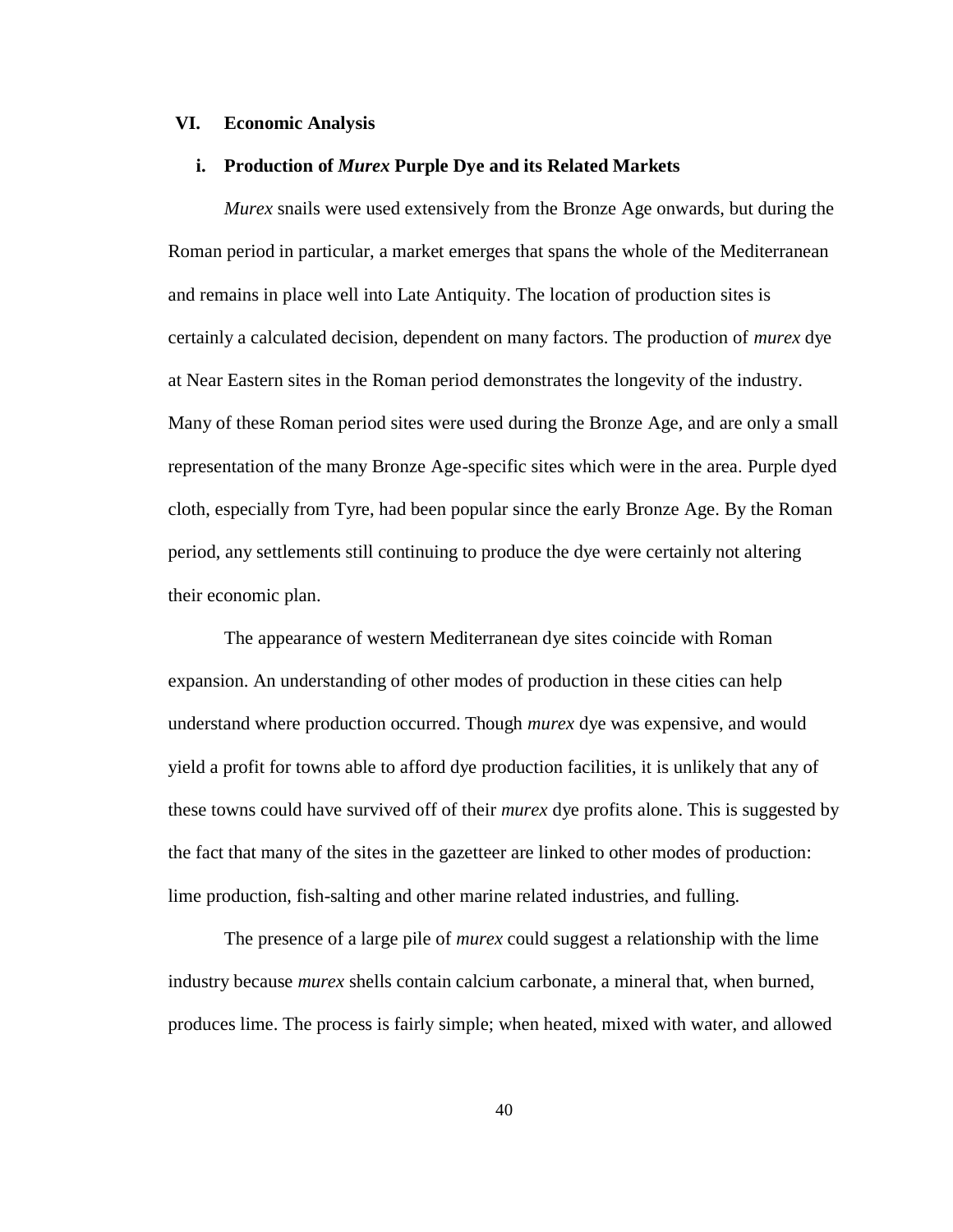to sit, the mixture will thicken into putty, which can be used to create mortar or plaster.<sup>74</sup> The sites included in the gazetteer have evidence of their *murex* shells being harvested for lime. Meninx shows evidence of cutting into the large *murex* middens.<sup>75</sup> Berenice has evidence of lime actually being produced in ovens. Archaeologists believe that the crushed *murex* shells located outside the city prove that dye was created outside of the city, "much farther from the area of habitation." After the veins were extracted from the shells for dyeing, small amounts of shells were brought inside the city to make lime with the small ovens and kilns. As mentioned, the kilns and ovens were poorly constructed, and thus indicative that they were not for dye production.<sup>76</sup>

Fish related industries are perhaps one of the more likely markets connected to *murex* related sites. Sabratha, in addition to its large deposits of *murex* shells and (problematic) dye vats,  $^{77}$  has a large body of evidence for the fishing industry as well. Large tubs have been identified as fish-salting vats:

[the] vats are grouped in twos, threes or fours, with sides measuring between 1.0 and 2.0 m, and usually over 1.0 m deep. They have been lined with waterproof mortar, and with the internal angles founded…On the basis of size, shape, and similarity with vats at other sites, such as Lixus or Salakta, they are to be identified as fish-salting vats.<sup>78</sup>

The mass of the fish salting production at Sabratha is sizeable; Wilson estimates that if the Sabrathan population were to eat all of the fish that the site was able to hold, each person would have needed to consume 290 grams of salted fish per day. This number is too large, considering that game, and of course, fresh fish were available to them. The

 $^{74}$  Brian Dix, "The Manufacture of Lime and its Uses in the Western Roman Provinces," *Oxford Journal of Archaeology* 1 no 3 (1982): 331.

<sup>75</sup> Wilson 2002b, 161.

<sup>76</sup> Reese 1979, 89.

<sup>77</sup> See Wilson 1999, 46.

<sup>78</sup> Wilson 2002a, 242.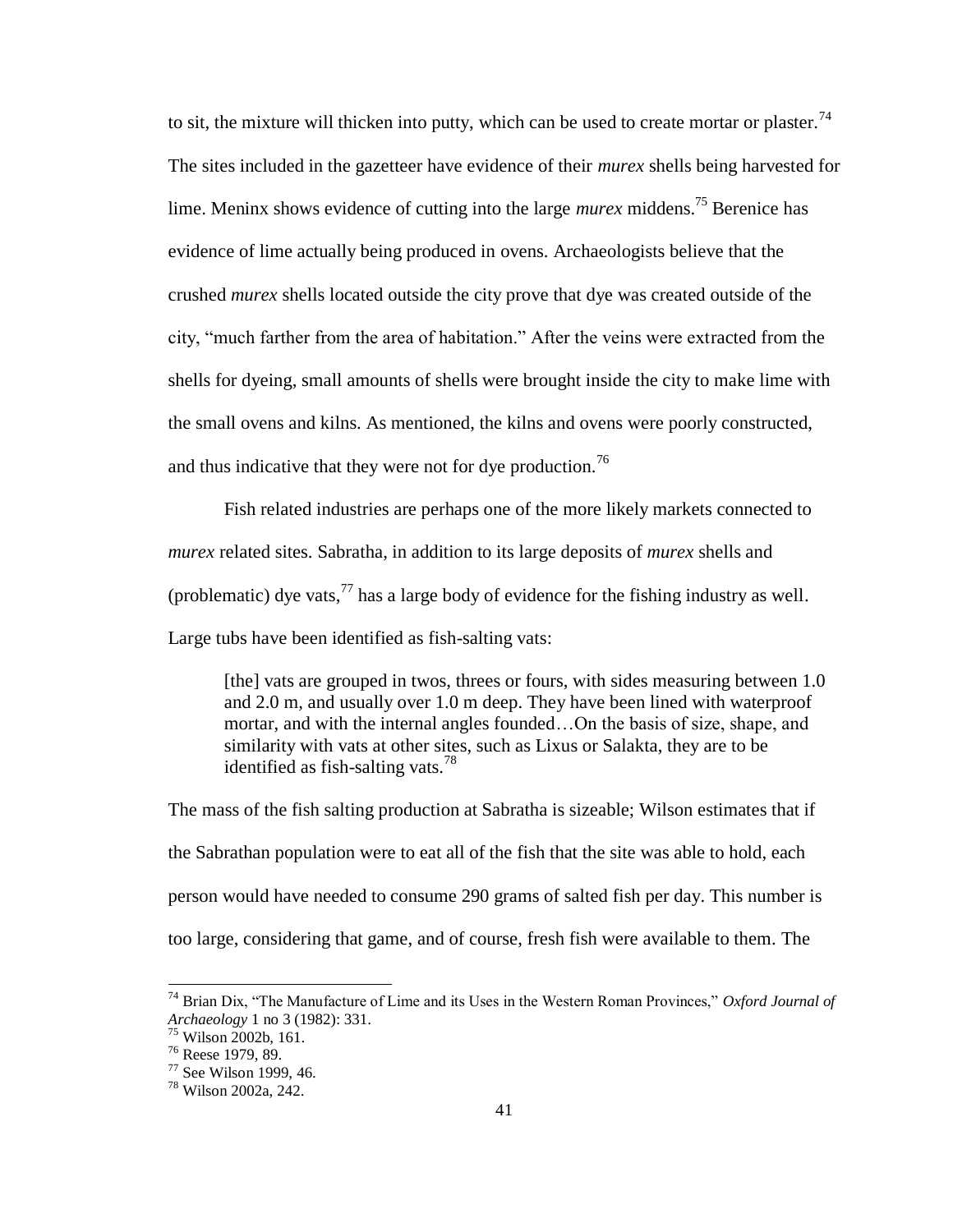salted fish must have been made largely for export. He then calculates that if salted fish were consumed once a week by everyone in the town, 86% of the fish would be exported.<sup>79</sup>

Because Sabratha was so focused on fish consumption, one might argue that the presence of *murex* shells was because the snails were harvested for food. However, the *murex* were concentrated, and other shellfish are absent from the record. It is unlikely that only *murex* would be harvested for food if no other shellfish are present in the record. They must have been used for dye. Sabratha then, was a town largely involved in export, specifically of marine products. Arguably there is a relationship between certain marine products (like fish-salting) to *murex* dye facilities.

Could a town be completely reliant on *murex* dye production? This is likely not possible. The final product was very expensive because it required extensive labor and materials to produce; if there was not a large enough market for the product, towns would certainly suffer a considerable economic loss. Meninx demonstrates how being engaged in other industries could make a town financially stable enough to risk participating in *murex* dye production. Besides *murex* dye production evidence, the northwest corner of the city shows evidence that fish salting occurred. It also has evidence for engagement in metalworking, suggested by the abundant waste and iron working furnaces in the southwest quarter.<sup>80</sup> Many towns in this study have evidence of multiple modes of production, but Meninx stands out. Unlike many of the other coastal sites, Meninx is not coastal, located several miles upriver on the Oued Sebou. Moving these *murex* snails would have increased dye costs substantially, leading one to wonder how Meninx could

<sup>79</sup> Wilson 2002a, 247.

<sup>80</sup> *Ibid* 253.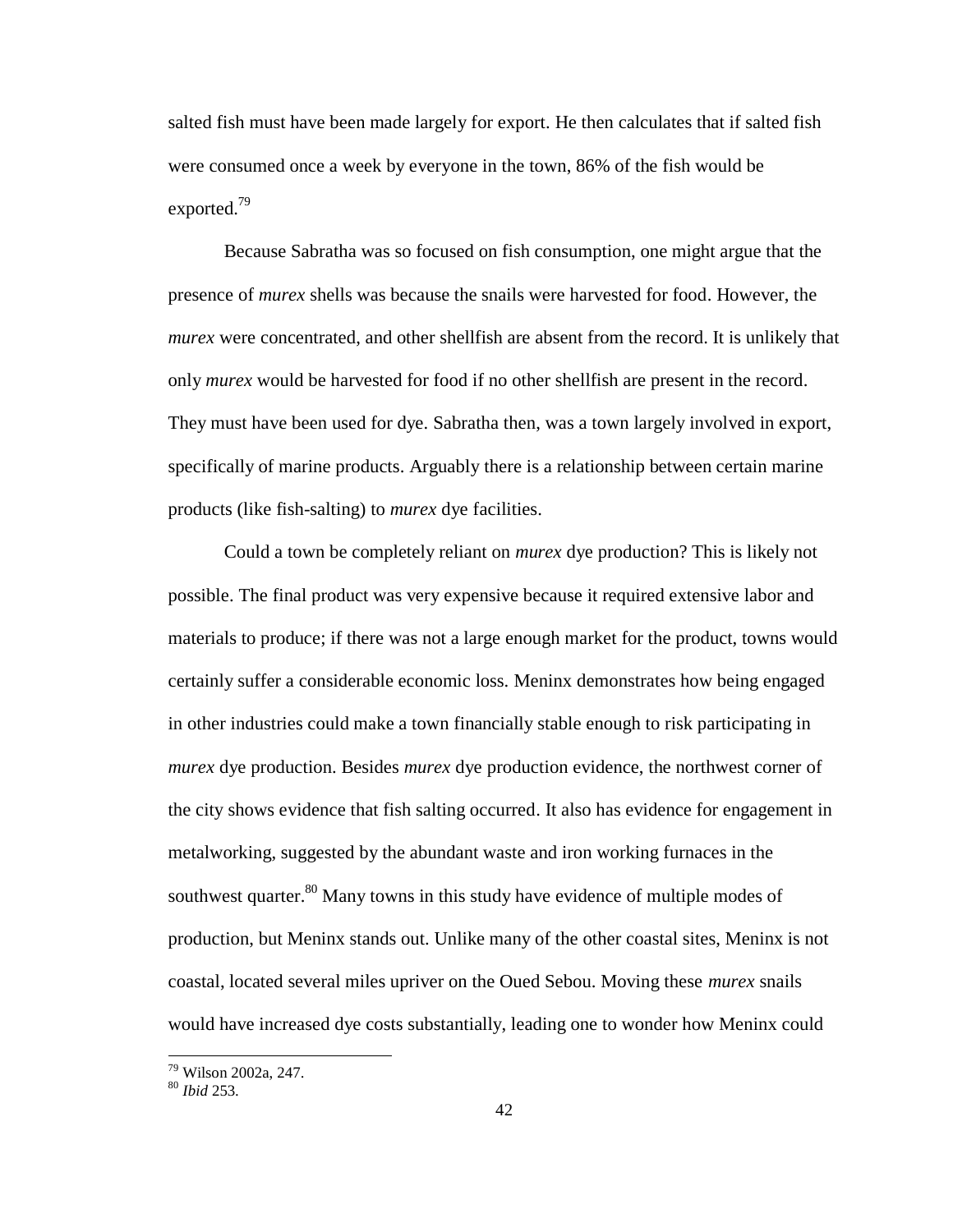afford the extra cost. Wilson claims the answer is in the presence of other industries. He connects the metalworking production centers to the marine production centers (fish salting and *murex* dye). Having metalworking and fish salting facilities likely enabled them to engage in other modes of production, and to take the extra effort of gathering snails that were not within close proximity to the town.<sup>81</sup>

Production of other types of dye can certainly be linked to *murex* dye production. Some sites indicate that multiple types of dye were being created. Mogador, for example, has thousands of *murex* shell deposits, but also evidence that *purpura haemostoma* was used. This site serves as an example of how sites could be using *murex* to create two type of dye: *murex* dye, and cheaper imitations.<sup>82</sup> Imitation dyes were used in antiquity as a means for the lower classes to attempt in participating in the same social discourse as the elite classes, when they wore their *murex* dyed cloth. These dyes could be made by mixing *murex* with a variety of plants, such as kermes,<sup>83</sup> insects, berry juices or other snails, such as *purpura haeomostoma*. In some cases, only plants were used.<sup>84</sup>

Whether or not these *murex* dye production facilities created imitation dyes, and whether imitation dye was produced at sites nearby cannot be addressed here. To do so would involve identifying multiple modes of dye production and the accompanying archaeological remains, a task which cannot be tackled in this thesis alone. *Murex* dye can be isolated because it needed thousands of *murex* snails, and a heating source. In contrast, the textual accounts which mention imitation dye methods seem to suggest that

<sup>81</sup> Wilson 2002a, 253.

<sup>82</sup> Stillwell, "Mogador."

 $83$  Referred to as "Hysigic Purple." J. T. Baker, "Tyrian Purple: an ancient dye, a modern problem," *Endeavour* 33 no. 118 (1974): 14-15.

<sup>84</sup> Jensen 111.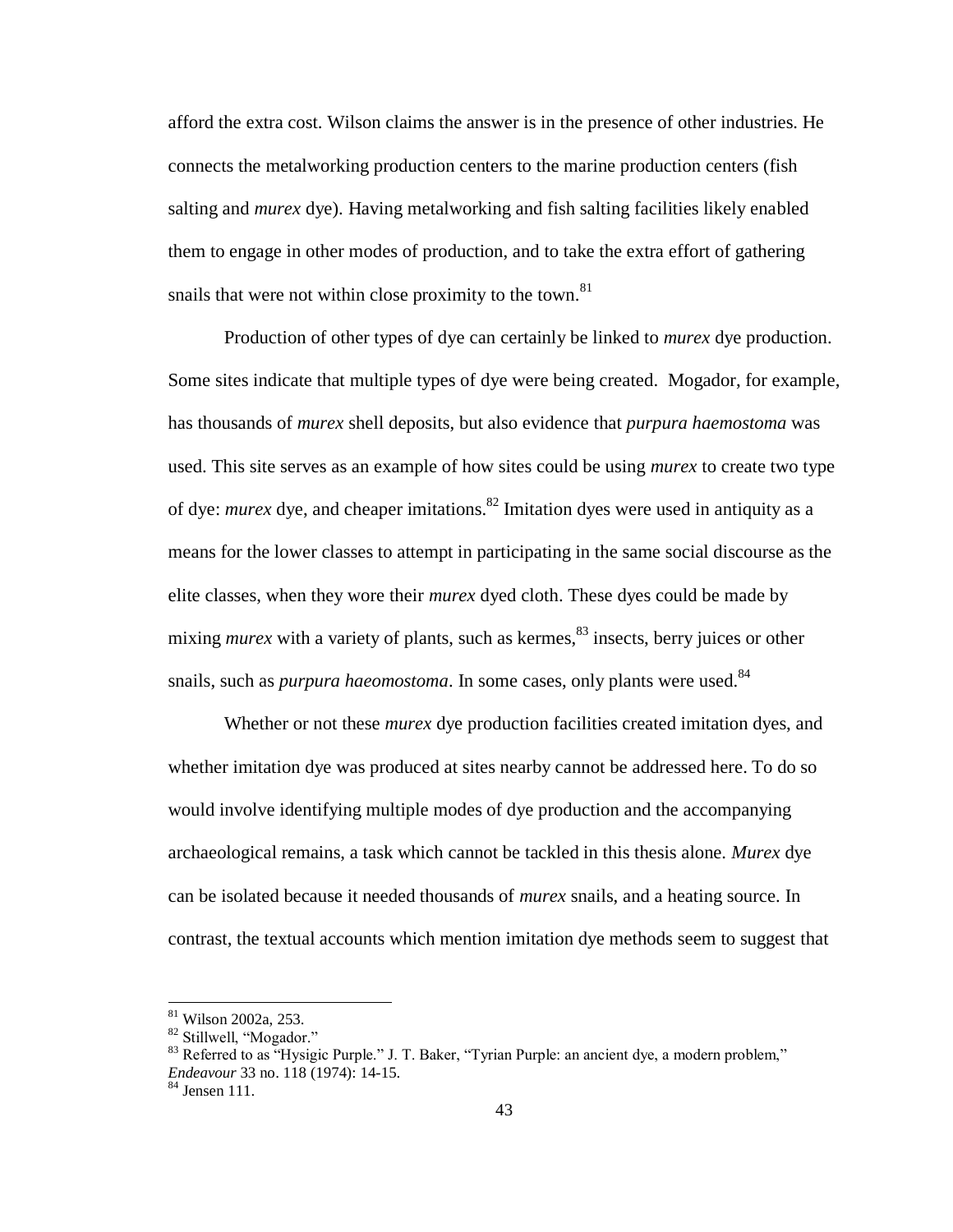thousands of shells were not needed. Further, if *murex* snails were not used at all, as Jensen suggests, <sup>85</sup> perhaps a heating source was not needed either. We understand, then, that imitation dye production facilities could have been entirely different from the pure dye facilities, and arguably, more difficult.

Some sites in the North African region have been identified as dye works, and could have been producing imitation *murex* dye. Carthage is one of the better examples. The supposed dye works consist of vats with a capacity, of 6-9  $m<sup>3</sup>$ , sunk 1-1.5 meters into the ground. If these facilities were in fact used for dye, they were not likely for creating *murex* dye, simply because the facilities are too large. They are more likely vats for cheaper dye, which could be created in mass quantities. A heating source was also not found. However, the possibility has been raised that Carthage could have created imitation *murex* dye, because of the fact that a small amount of *murex* shells were found near the "dyeworks".<sup>86</sup> It is possible that the snails could have been combined with other ingredients to make imitation dye. In this case, the method of dyeing was certainly different, meaning that the evidence for the facilities would differ from the *murex* dye facilities. However, I am tentative to believe such a conclusion at this point. To do so would mean that any site which has the presence of a few shells near large vats could indicate imitation dyes were made. More research needs to be done in this regard, in the same fashion as past *murex* dye research, to understand that if *murex* snails were used to make imitation dyes, how many snails would have been used, whether a heating source would have been needed, and the accompanying ratios of other ingredients. At this point, we can focus on identifying purely *murex* dye production sites because the thousands of

<sup>85</sup> *Ibid* 111.

 $86$  Wilson, 2002b, 160.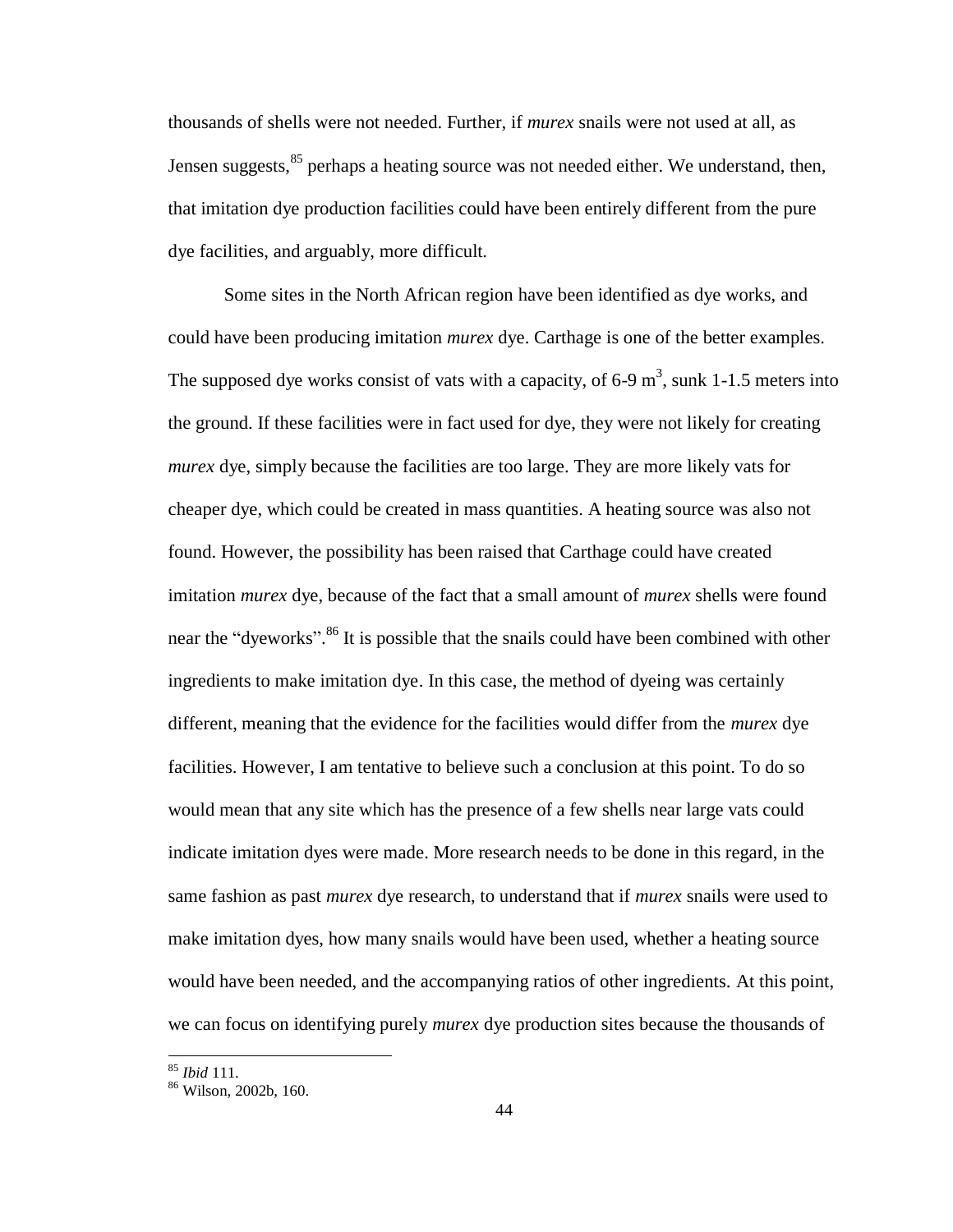shells essentially guarantees dye production was occurring somewhere in the vicinity. With imitation dyes, this is not the case. Still, imitation dyes are being addressed here because, as will be discussed in a later section, imitation dyes arguably played a large role in how the pure dyes were consumed. We can thus discuss their relationship to pure *murex* dye, but cannot geographically place them in the Mediterranean. However, sites like Carthage<sup>87</sup> should be investigated in further detail as possible imitation dye production facilities.

The production of cloth and wool is linked to *murex* dye production as well. Once the dye was created, it needed to be transported to sites which would create cloth and dye it, or would actually dye the cloth at the same site. Understanding the locations of these sites is difficult. Physical evidence of textiles is extremely problematic in this regard. The lack of textiles present in the archaeological record disables any type of comprehensive analysis of this nature. More arid regions of the Mediterranean will have evidence of textiles, whereas the more humid regions will not. Such an issue would skew the record. Certainly we cannot assume that Egypt, for example, was more engaged in textile production simply because it is where the only three known pieces of cloth dyed with *murex* specific dyes have been found.<sup>88</sup>

Moreso than the textiles themselves, locating textile production sites is helpful for understanding the modes of production linked to *murex* dye. Leptiminus, for example, has evidence for a possible fullonica: a D shaped vat and a rectangular vat flanking a cistern, accompanied by floor channels, without a heating source.<sup>89</sup> Though Leptiminus

 $87$  For example, those mentioned in Reese 2007.

<sup>&</sup>lt;sup>88</sup> Refer to Appendix 2.

<sup>89</sup> Wilson 2002b, 157.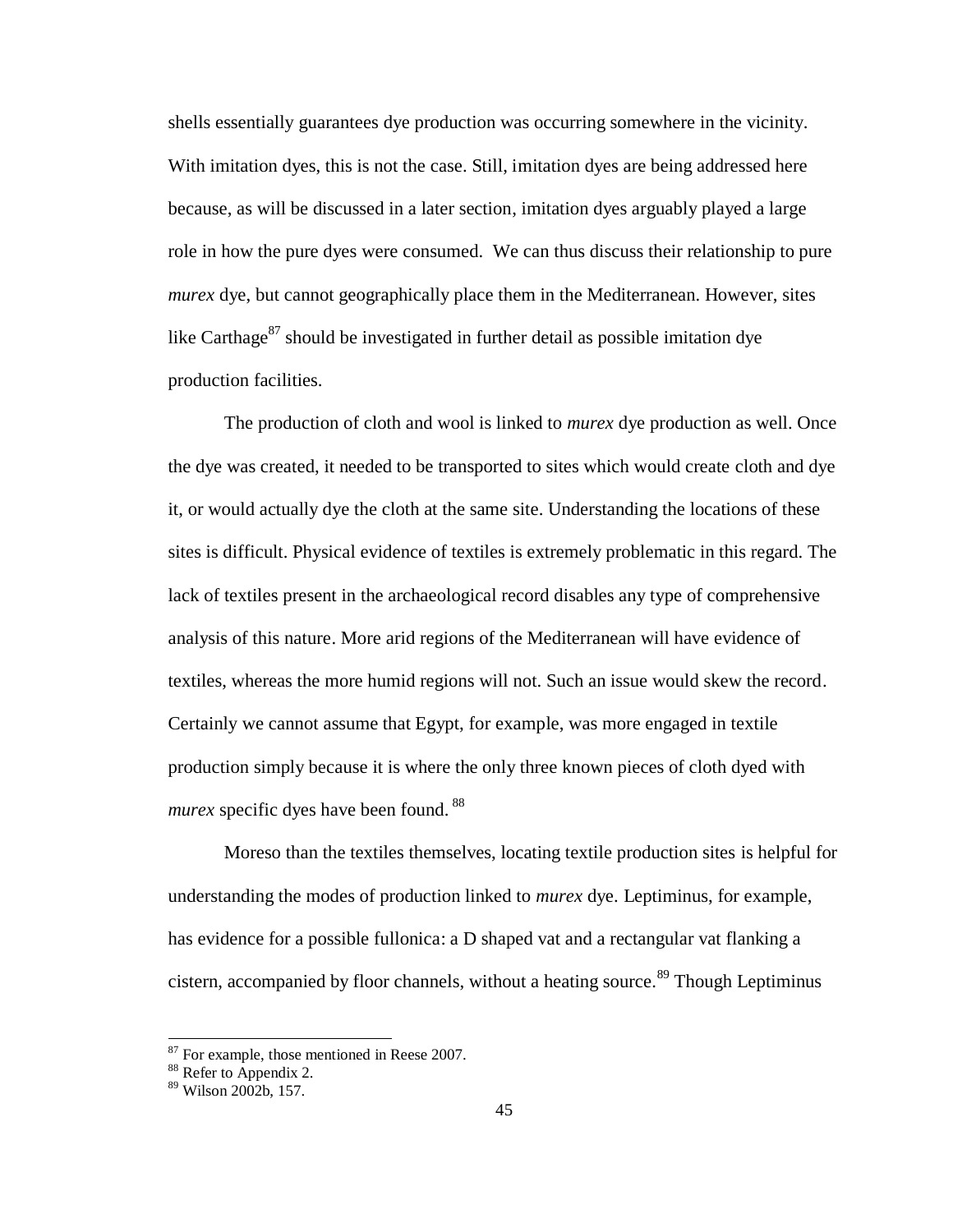has no evidence of *murex* dye production, it is quite close to other dye sites, such as Rhizene and Meninx. This region of North Africa was engaged in all facets of textile related production, and so a logical conclusion to be made is that dye production facilities could be nearby sites with fulleries.

Many different products are linked to the distribution of dye sites. This being said, it was unlikely for any site to be reliant on *murex* dye production alone, regardless of the high value and profit potential. Reese makes a good point in this regard. He argues that at Berenice, the lime production facilities serves as an indication that the settlement was trying to increase its revenue with lime first. Certainly, taking up *murex* dye production was risky, in a sense. The dye was intended for the elite, and though the production of the dye was certainly not an elite practice, the "social climate...would [need to be] conducive to the support of such an elite-oriented and labor-intensive industry, either for local use or export."<sup>90</sup>

In order to understand the production of *murex* dye in North Africa, the region's pastoral and textile production centers need to be mentioned. Timgad, for example lacked evidence for *murex* dyeing, likely because of its inland position. It does, however, indicate a large scale fulling center, as well as areas for cloth production, likely because the surrounding land was well suited for pastoralism.<sup>91</sup> Though the site reports are problematic and cannot be used to determine an exact number, at least twenty two fulleries were found on the site, and were concentrated in the northwest region of the

<sup>&</sup>lt;sup>90</sup> Reese 1979, 89.

 $91$  Wilson 2002b, 241.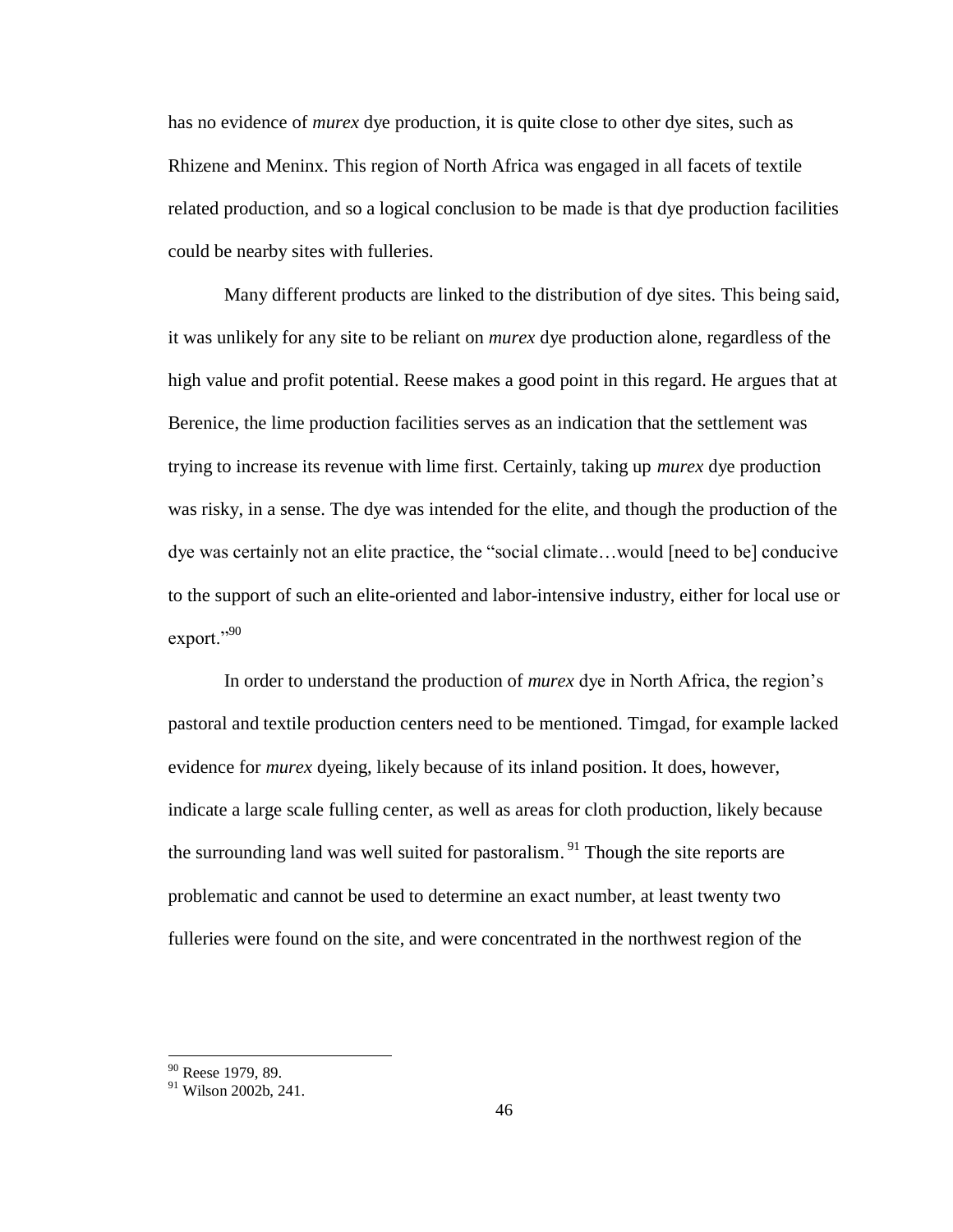city.<sup>92</sup> And, the Numidian region was referenced in the Edict of Prices for its production of high priced cloaks.  $93$ 

The proximity of Timgad and other pastoral regions to the North African coastal cities with evidence for *murex* dye production suggests there is an interconnectivity centered around the production of dyed textiles. Certainly the coastal cities with *murex*  dye production evidence were not only producing the dye for themselves and the immediate regions; the dye was too expensive. The elite population in North Africa was not supplying the demand for *murex* dye - the elite in Rome were. This will be discussed in more detail in the next section. The number of establishments in Timgad indicates it was producing more cloth than the local town needed. Further, "given the high prices of textiles in the ancient world in the second and fourth centuries, textile production for more than immediately local consumption was a significant factor in Timgad's economy."<sup>94</sup> Thus, the region's production was highly interconnected, reliant on one another for the production of various raw materials which would be used to create large amounts of purple dyed cloth to be exported outside of the surrounding region.

The types of manufacture discussed in this section focused primarily on their relationship to *murex* dye production, either directly, with textiles at Timgad, or indirectly, with the fish salting vats in Sabratha. These relationships vary from site to site. However, it should be noted that the North African region generally was highly productive, manufacturing goods on a scale large enough to supply itself, the surrounding regions, and overseas. Lepcis Magna, Kasserine, and the Gebel region of coastal

<sup>92</sup> *Ibid* 139.

<sup>93</sup> *Ibid* 241.

<sup>&</sup>lt;sup>94</sup> Andrew Wilson, "Timgad and Textile Production," in *Economies Beyond Agriculture in the Classical World,* eds. David J. Mattingly and John Salmon, Routledge Press: New York, 2001: 285.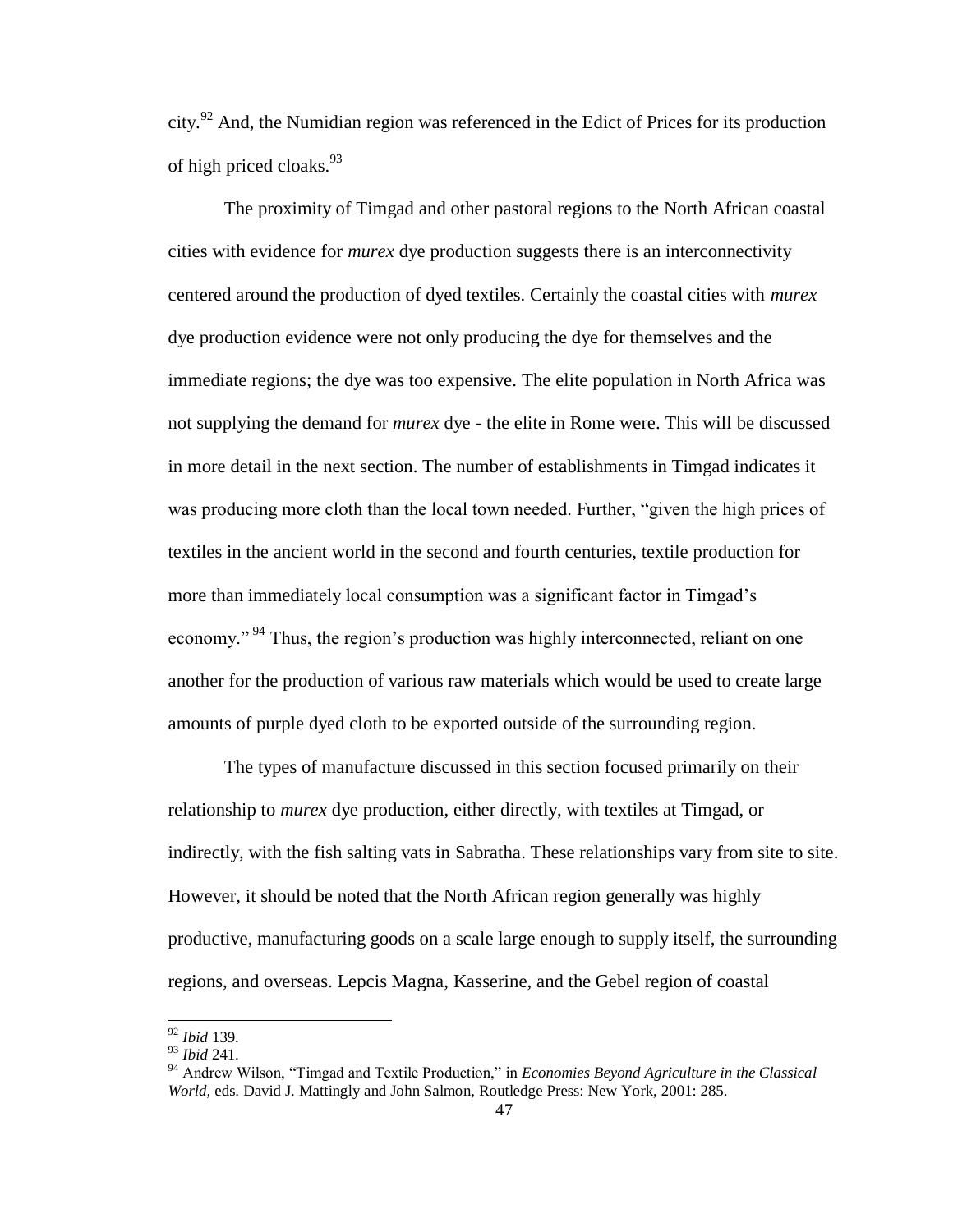Tripolitania, for example, have evidence of large scale olive oil production, indicative by the fact that a number of sites have multiple olive oil presses which were large enough to produce a significant output.<sup>95</sup> Thus, beginning in the Republican period, North African region was producing a wide variety of products; the amount of output suggested by the size of manufacturing facilities indicates the products were likely being exported. The types of goods being manufactured and exported varied in price; towns were not limiting themselves by producing only luxury items, and were not focused on one type of production in particular*.* Sabratha, for example, was producing the highly valued *murex*  dye alongside salting fish for daily consumption and export to a wide range of classes.

Certain towns were choosing not to produce *murex* dye, despite the fact that there was a clear abundance of snails and knowledge of how to make the dye. Being located on the coast would certainly have its benefits in this sense. It would eliminate having to spend money on transporting the snails from the coast, as well as transporting the dye or dyed cloth to be sold. Coastal location, however, is not always necessary. Recall the discussion of modes of production in Meninx, for example. The city was not located immediately on the coast, and had to rely on river transport to get the snails. It likely relied on the fishing and metal production to finance its *murex* production.<sup>96</sup> The location of these dye sites being on the coast (or close to it) is of course important, however the economic state of a town was likely just as important, but no more important than a town's financial stability determining whether or not they could afford to produce *murex*  dye. Larger towns with multiple modes of production and demand for their products

<sup>&</sup>lt;sup>95</sup> Dennis Kehoe, "The Early Roman Empire: Production," in *The Cambridge Economic History of the Graeco Roman World,* Walter Scheidel, Ian Morris, and Richard Saller eds., (Cambridge: Cambridge University Press, 2007) 556.

<sup>96</sup> Wilson 2002a, 253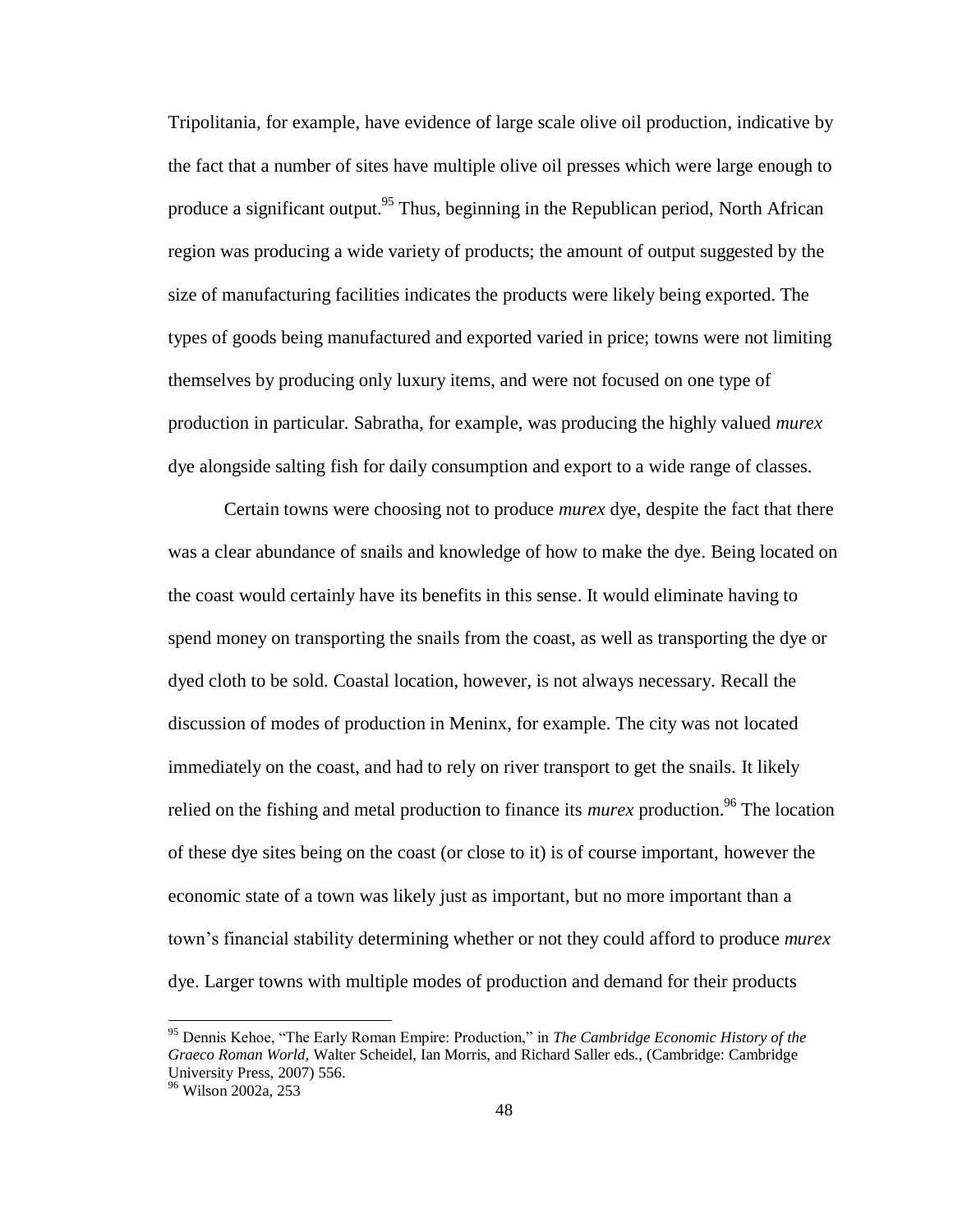would have been more likely to produce *murex.* The gazetteer suggests this; the North African cities with evidence for *murex* dye manufacture are largely involved in other modes of production, and were also exporting these materials.

From this brief discussion, it is clear that North Africa, in particular the coastal cities, was a highly productive region during the Roman period. Besides *murex* dye and its related products, metals, olive oil, wine, and pottery, to name a few, were manufactured.<sup>97</sup> The sheer scale of production, for example in Sabratha or Lepcis Magna, demonstrates that the coastal cities were largely exporting these materials; the amount of materials produced was unlikely intended to sustain the North African population alone. This in part explains why dye production facilities would have been clustered in North Africa: it was a highly productive region with knowledge of marine products and an existing infrastructure for large scale manufacture and export. There was also an obviously well sustained population of *murex* snails in the region, or else they would not have been able to begin producing *murex* dye in the first place.

## **ii. Distribution of** *Murex* **Purple Dye in the West**

l

The previous discussion pointed out the large scale production which was occurring in North Africa, and how *murex* was included in the long list of products that the cities were creating. The sites indicate that the output of various products, dyes, textiles, fish, olive oil, was too large to be meant for the surrounding regions alone. The fact that *murex* dye production sites were located in the midst of a highly productive region with close proximity to Rome is not by chance, nor is the fact that dye production centers shifted from the Near East to the west went Rome's power was increasing. I argue

<sup>&</sup>lt;sup>97</sup> David J. Mattingly and R. Bruce Hitchner, "Roman Africa: An Archaeological Review," The Journal of *Roman Studies* 85 (1995): 200.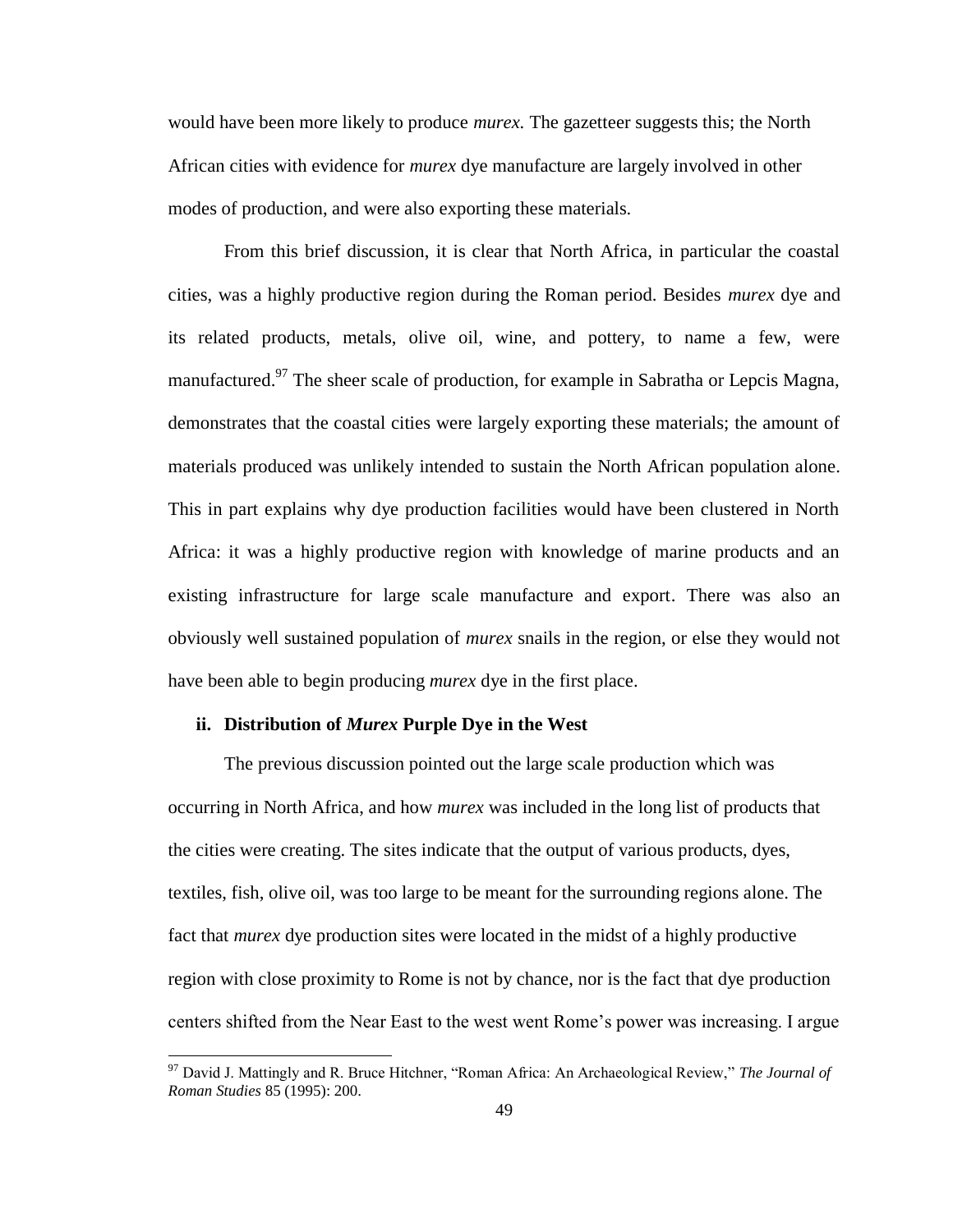that the choice to use North African cities for *murex* dye production was due to their proximity to Rome and their preexisting strong trade relationship, in which North Africa exported the aforementioned corpus of materials to Rome and the surrounding cities.<sup>98</sup> If the Romans were looking to North Africa for supplying them with items such as grain, olive oil, and fish products, there is certainly a case for Romans wanting to include *murex*  dye in the list of imports if North Africa had as well established an industry as the gazetteer suggests.

The late Republican and early Roman Empire experienced an emergence of luxury and agricultural goods as a result of the growth of the city of Rome and those under its rule. Late Republican Roman magnates gained power and wealth by acquiring land in the provinces, and subsequent "commercial enterprises." Economic integration of the Mediterranean followed, moving around products, increasing consumption, providing wealth to the city of Rome and its elite.<sup>99</sup> During the early Empire, the population increased by about one third. A number of provincial cities' populations, such as Alexandria, Carthage, and Antioch measured over 100,000 people.<sup>100</sup> This intensive growth caused a demand of agricultural and manufactured goods by both the lower and upper class.<sup>101</sup> According to Jean-Paul Morel, "Rome's absolute domination of the central and western Mediterranean stimulated exchange in this area and…encouraged mass production for export."<sup>102</sup> Regions like North Africa were relied on to produce

<sup>98</sup> *Ibid* 200.

<sup>&</sup>lt;sup>99</sup> William Harris, "The Late Republic," in *The Cambridge Economic History of the Graeco Roman World,* Walter Scheidel, Ian Morris, and Richard Saller eds., (Cambridge: Cambridge University Press, 2007): 514. <sup>100</sup> Kehoe 543.

<sup>101</sup> *Ibid 543.*

<sup>&</sup>lt;sup>102</sup> Jean-Paul Morel, "Early Rome and Italy," in *The Cambridge Economic History of the Graeco Roman World,* Walter Scheidel, Ian Morris, and Richard Saller eds., (Cambridge: Cambridge University Press, 2007): 504.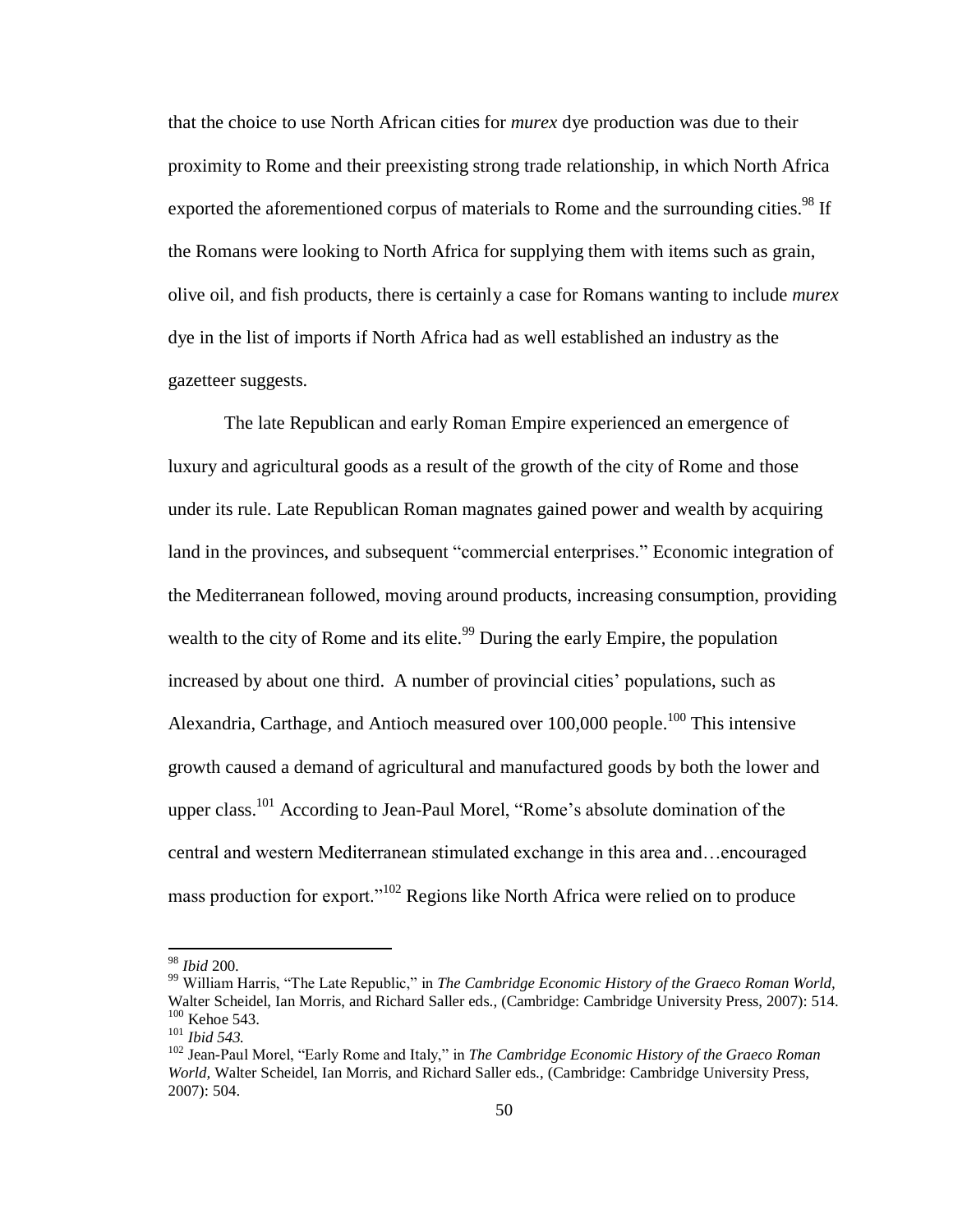materials for Rome and its territories, meaning the goods they created were being exported, and increasing their own wealth. Arguably, this increase in wealth then enabled certain cities like Meninx to engage in other forms of production which had a more selective market, such as *murex* dye.

This period also experienced a rise in *murex* dye consumption by the Roman elite, explaining why so many sites in North Africa began producing dye during the late Republic. Roman elite desired *murex* dyed cloth because to them it represented status and power. Ancient sources can be referenced to understand the magnitude of *murex* dye consumption in the late Republic. Often, these accounts do not praise the usage of *murex*  dye, and instead are highly critical of it. Likely, their criticism results from their feelings that *murex* purple was overtly luxurious, a concern shared by a portion of the Roman population. Grant Parker explains that writers during the late Republic and Empire believed their era was a decline from the customs of their ancestors and a more glorious Rome. "They were writing at the time when Rome had greater power over the Mediterranean than ever before, and when the supply of luxury goods was greater than ever." $103$ 

The late Republican accounts of Pliny are helpful in this regard. Pliny appears to have acquired distaste for the excessive luxury brought into the region, evident in the following passage regarding *murex* dye:

He does not seek the murices in the depths untouched by anchors and by showing themselves as food for marine beasts, while the person snatches (the murex) nor does a person scrutinize so that he would find that which a married woman would be pleasing to an adulterer more easily, the corruptor could lay traps to the harm of a new bride: standing and in the dry he plucks it, by which manner (he would

<sup>&</sup>lt;sup>103</sup> Grant Parker, "Ex Oriente Luxuria: Indian Commodities and the Roman Experience, *The Journal of the Economic and Social History of the Orient,* 45 no. 1 (2002): 56.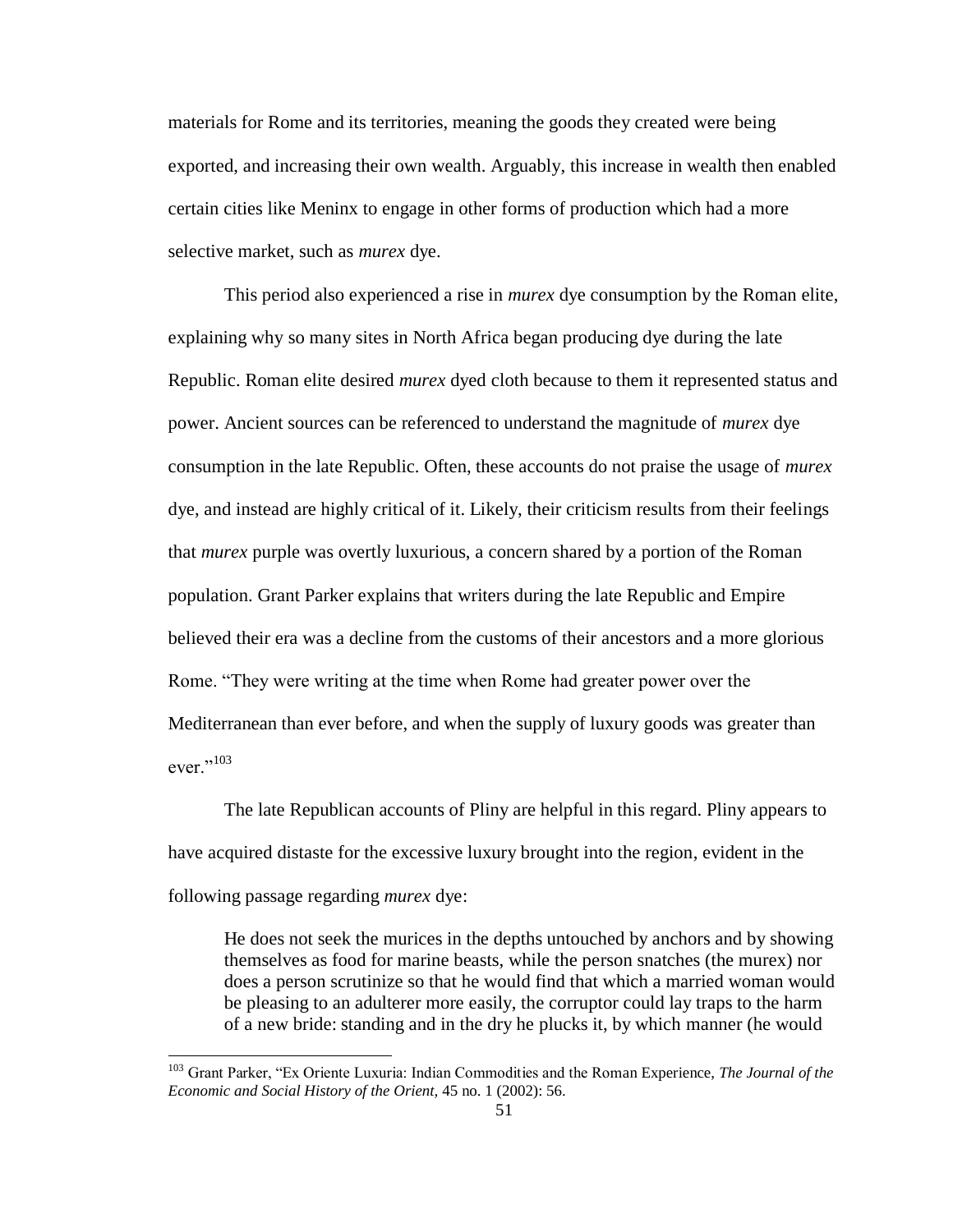pluck) agricultural goods. But they blamed (the fact) that it washed off from use; luxury was being able to be set out in a more flashing way in some other way, certainly in a more innocent way.<sup>104</sup>

In his account, Pliny suggests that other ingredients should be used to create purple dye, such as using berries and plants. His sarcasm, and preference for imitation dyes, suggests that the use of *murex* for dyeing was in fact very popular, so popular that he needed to criticize its excessive usage. Cicero is critical of Verres' lavish lifestyle because of his excessive use of purple dyes in Sicily, and his use of purple to gain power:

The woman Segestana was very rich and noble, with a Lamian name, during a three year period, for the sake of that man of yours, there in a house full of looms she made a covering (for a bed or a wall), nothing unless dyed with a marine mollusk (a *murex*), for Attalus, a rich man at Netum, Lyso, at Libyaeum, Critolaus at Aetnae, at Syracuse, Aeschrio, Cleomenes, and Theomnastus, and Achronidas at Elorum.The day will have failed me quicker than the names- he himself was giving purple, his friends exactly this much work.<sup>105</sup>

Cicero and Pliny, especially, make the popularity of *murex* quite clear. Divers would

have to risk their lives to retrieve thousands of shells, which were then used in a complex

dyeing process and in unpleasant conditions. As a result, the dye was extremely

expensive. Regardless of this fact, and the fact that there were imitation dyes, the elite

were willing to pay the high prices for a product which could evidently be copied. Such

dyeing methods will be discussed in more depth in subsequent chapters. These accounts

demonstrate the increased consumption of *murex* caused two reactions: first, a negative

<sup>&</sup>lt;sup>104</sup> Pliny 22.3[: nec](http://www.perseus.tufts.edu/hopper/morph?l=nec&la=la&prior=colores) [quaerit](http://www.perseus.tufts.edu/hopper/morph?l=quaerit&la=la&prior=nec) [in](http://www.perseus.tufts.edu/hopper/morph?l=in&la=la&prior=quaerit) [profundis](http://www.perseus.tufts.edu/hopper/morph?l=profundis&la=la&prior=in) [murices](http://www.perseus.tufts.edu/hopper/morph?l=murices&la=la&prior=profundis) [seque](http://www.perseus.tufts.edu/hopper/morph?l=seque&la=la&prior=murices) [obiciendo](http://www.perseus.tufts.edu/hopper/morph?l=obiciendo&la=la&prior=seque) [escam,](http://www.perseus.tufts.edu/hopper/morph?l=escam&la=la&prior=obiciendo) [dum](http://www.perseus.tufts.edu/hopper/morph?l=dum&la=la&prior=escam) [praeripit,](http://www.perseus.tufts.edu/hopper/morph?l=praeripit&la=la&prior=dum) [beluis](http://www.perseus.tufts.edu/hopper/morph?l=beluis&la=la&prior=praeripit) [marinis](http://www.perseus.tufts.edu/hopper/morph?l=marinis&la=la&prior=beluis) [intacta](http://www.perseus.tufts.edu/hopper/morph?l=intacta&la=la&prior=marinis) [etiam](http://www.perseus.tufts.edu/hopper/morph?l=etiam&la=la&prior=intacta) [ancoris](http://www.perseus.tufts.edu/hopper/morph?l=ancoris&la=la&prior=etiam) [scrutatur](http://www.perseus.tufts.edu/hopper/morph?l=scrutatur&la=la&prior=ancoris) [vada,](http://www.perseus.tufts.edu/hopper/morph?l=vada&la=la&prior=scrutatur) [ut](http://www.perseus.tufts.edu/hopper/morph?l=ut&la=la&prior=vada) [inveniat](http://www.perseus.tufts.edu/hopper/morph?l=inveniat&la=la&prior=ut) [per](http://www.perseus.tufts.edu/hopper/morph?l=per&la=la&prior=inveniat) [quod](http://www.perseus.tufts.edu/hopper/morph?l=quod&la=la&prior=per) [facilius](http://www.perseus.tufts.edu/hopper/morph?l=facilius&la=la&prior=quod) [matrona](http://www.perseus.tufts.edu/hopper/morph?l=matrona&la=la&prior=facilius) [adultero](http://www.perseus.tufts.edu/hopper/morph?l=adultero&la=la&prior=matrona) [placeat,](http://www.perseus.tufts.edu/hopper/morph?l=placeat&la=la&prior=adultero) [corruptor](http://www.perseus.tufts.edu/hopper/morph?l=corruptor&la=la&prior=placeat) [insidietur](http://www.perseus.tufts.edu/hopper/morph?l=insidietur&la=la&prior=corruptor) [nuptae:](http://www.perseus.tufts.edu/hopper/morph?l=nuptae&la=la&prior=insidietur) [stans](http://www.perseus.tufts.edu/hopper/morph?l=stans&la=la&prior=nuptae) [et](http://www.perseus.tufts.edu/hopper/morph?l=et&la=la&prior=stans) [in](http://www.perseus.tufts.edu/hopper/morph?l=in&la=la&prior=et) [sicco](http://www.perseus.tufts.edu/hopper/morph?l=sicco&la=la&prior=in) [carpit,](http://www.perseus.tufts.edu/hopper/morph?l=carpit&la=la&prior=sicco) [quo](http://www.perseus.tufts.edu/hopper/morph?l=quo&la=la&prior=carpit) [fruge](http://www.perseus.tufts.edu/hopper/morph?l=fruge&la=la&prior=quo)*[m](http://www.perseus.tufts.edu/hopper/morph?l=fruge&la=la&prior=quo)* [modo.](http://www.perseus.tufts.edu/hopper/morph?l=modo&la=la&prior=m) [sed](http://www.perseus.tufts.edu/hopper/morph?l=sed&la=la&prior=modo) [culpant](http://www.perseus.tufts.edu/hopper/morph?l=culpant&la=la&prior=sed) [ablui](http://www.perseus.tufts.edu/hopper/morph?l=ablui&la=la&prior=culpant) [usu;](http://www.perseus.tufts.edu/hopper/morph?l=usu&la=la&prior=ablui) [alioqui](http://www.perseus.tufts.edu/hopper/morph?l=alioqui&la=la&prior=usu) [fulgentius](http://www.perseus.tufts.edu/hopper/morph?l=fulgentius&la=la&prior=alioqui) [instrui](http://www.perseus.tufts.edu/hopper/morph?l=instrui&la=la&prior=fulgentius) [poterat](http://www.perseus.tufts.edu/hopper/morph?l=poterat&la=la&prior=instrui) [luxuria,](http://www.perseus.tufts.edu/hopper/morph?l=luxuria&la=la&prior=poterat) [certe](http://www.perseus.tufts.edu/hopper/morph?l=certe&la=la&prior=luxuria) [innocentius.](http://www.perseus.tufts.edu/hopper/morph?l=innocentius&la=la&prior=certe) [non](http://www.perseus.tufts.edu/hopper/morph?l=non&la=la) [est](http://www.perseus.tufts.edu/hopper/morph?l=est&la=la&prior=non) [nunc](http://www.perseus.tufts.edu/hopper/morph?l=nunc&la=la&prior=est) [propositum](http://www.perseus.tufts.edu/hopper/morph?l=propositum&la=la&prior=nunc) [ista](http://www.perseus.tufts.edu/hopper/morph?l=ista&la=la&prior=propositum) [consectari.](http://www.perseus.tufts.edu/hopper/morph?l=consectari&la=la&prior=ista)

<sup>105</sup> Cicero, *In Verrem,* Albert Clark and William Peterson, eds (Oxford, 1912), 2.59: Mulier [est] Segestana perdives et nobilis, Lamia nomine, per triennium isti plena domo telarum stragulam vestem confecit, nihil nisi conchylio tinctum, Attalus, homo pecuniosus, Neti, Lyso Lilybaei, Critolaus Aetnae, Syracusis Aeschrio, Cleomenes, Theomnastus, Helori Archonidas. Dies me citius defecerit quam nomina. Ipse dabat purpuram, tantum operam amici.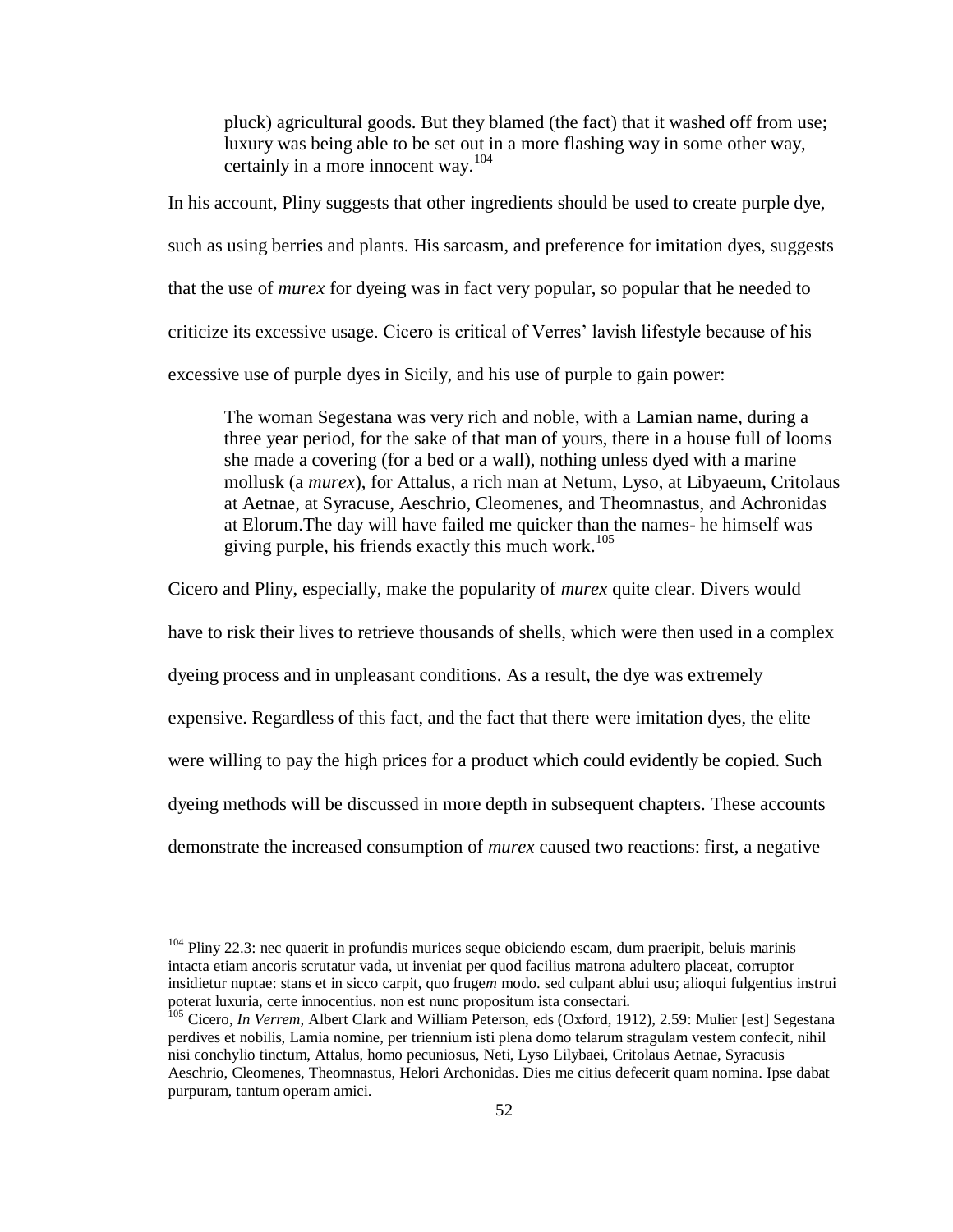reaction by those Roman desirous of a more glorious past, and second, a continued desire to use the *murex* as a public demonstration of wealth, status, and power.

Thus, the distribution of Roman period *murex* dye sites in the Near East was simply a result of a continued usage of dye production facilities from the Bronze Age. The positioning of western dye sites, specifically those centered in North Africa, was a direct response to the increase in *murex* dye consumption by the Roman elite. North African cities were already engaged in large scale production and manufacture of goods, and were trading these goods to Rome during the late Republican and Empire. As the Roman fixation on *murex* dye increased, North African sites that had access to snails, had the capacity to engage in large scale production. Arguably, the cities had experience in textile production (referencing the previous section) saw the opportunity to engage in *murex* production as well. As a result, *murex* dye sites were distributed along the North African coast.<sup>106</sup>

<sup>&</sup>lt;sup>106</sup> Overfishing should also be noted as a possible factor influencing the distribution of dye sites. Though no ancient authors immediately reference the overfishing of *murex,* and though the *murex* habitats were not concentrated in any particular area of the Mediterranean (Tsugio Shuto, "Larval Development and Geographical Distribution of the Indo-West Pacific *Murex*," *Bulletin of Marine Science* 33 no 3 (1983): 536), we can assume that certain settlements would have a better understanding of how to make the dye, therefore causing those coastal areas to have overworked populations of *murex*. It is possible that any settlement which was harvesting the snails could have diminished (though likely not depleted) their supply of *murex* which would have, in turn, decreased the amount of dye they were creating. The possibility of *murex* snails becoming overfished or extinct has also been suggested by archaeologists because of the decline of *murex* specific dyeing by the Medieval period. However, as Marchese points out, the idea that *murex* could have been made extinct from the ancients' dyeing production is unlikely, because of the fact that the same species is found in the Mediterranean today and has been used to recreate the dye, and because other types of *murex* species have been found in different regions, such as South America [Robert T. Marchese, *The Fabric of Life: Cultural Transformations in Turkish Society,* (New York: Binghamton University Press, 2005), 128]. Thus, the sites which indicate they stopped creating dye during the Roman period could have in part been overfished, but this possibility is a complex one and should only be raised for awareness and future biological study.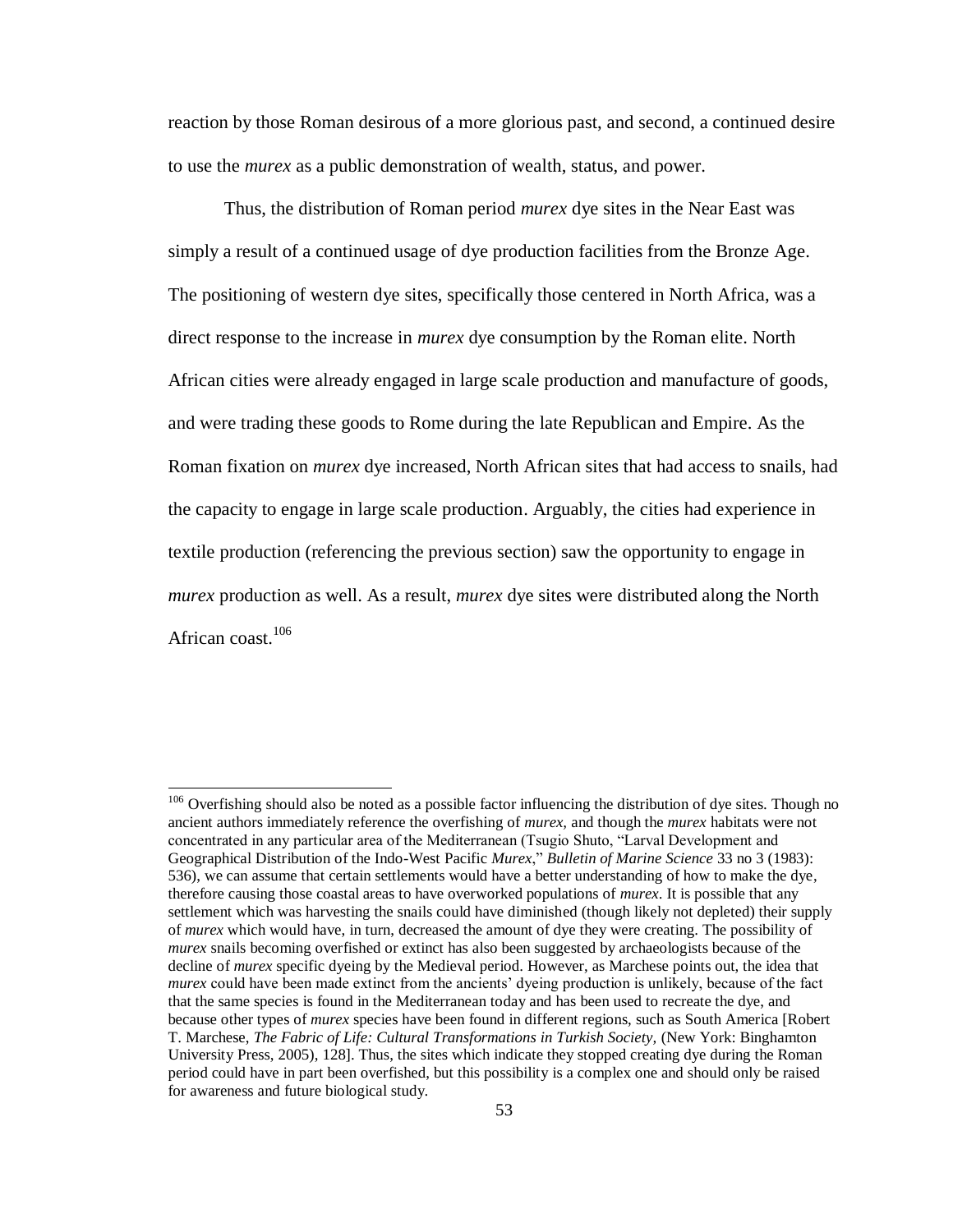## **iii. Consumption of** *Murex* **Purple Dye Influenced by Elite Control**

The total number of dye sites expands during the Roman Republic. The number of dye sites then begins to contract, in particular around the  $3<sup>rd</sup>$  century C.E.<sup>107</sup> And, in the case of sites with a known end date, North African and Italian sites have a longer period of usage than Near Eastern sites (Figures 10 and 11). This trend is a result of the fact that, by the late Roman Republic, *murex* dye products in Rome were more likely from the west than from the Near East. Though the Near East had a sizeable dye manufacturing industry during the Bronze Age which continued into Roman occupation, the number of dye sites in the Near East is lower in comparison to the west because of the location of demand. The concentrations of murex dye wearers were located closest to Rome. The longevity of North African dye sites is indicative of the popularity of the market. They were used for a longer than the Near Eastern sites because of the longevity of dye consumption in Rome, which was clearly stronger than the rest of Mediterranean.

The contraction in the number of sites which occurred during the later Empire suggests that dye manufacture was continually being concentrated into areas closest to Rome. Fewer dye sites were being created, and any new sites which were instigated did not have as long a period of usage as the North African sites. The following discussion will explain how the concentration of longstanding Roman dye manufacturing sites in North Africa can be attested to the increasing popularity of *murex* dye; as a reaction, the Roman imperial government increased its control of the market to preserve the monetary and symbolic value of the status symbol.

 $107$  In this case, we are considering all sites in the gazetteer to either have evidence of dye production, or the possibility of production.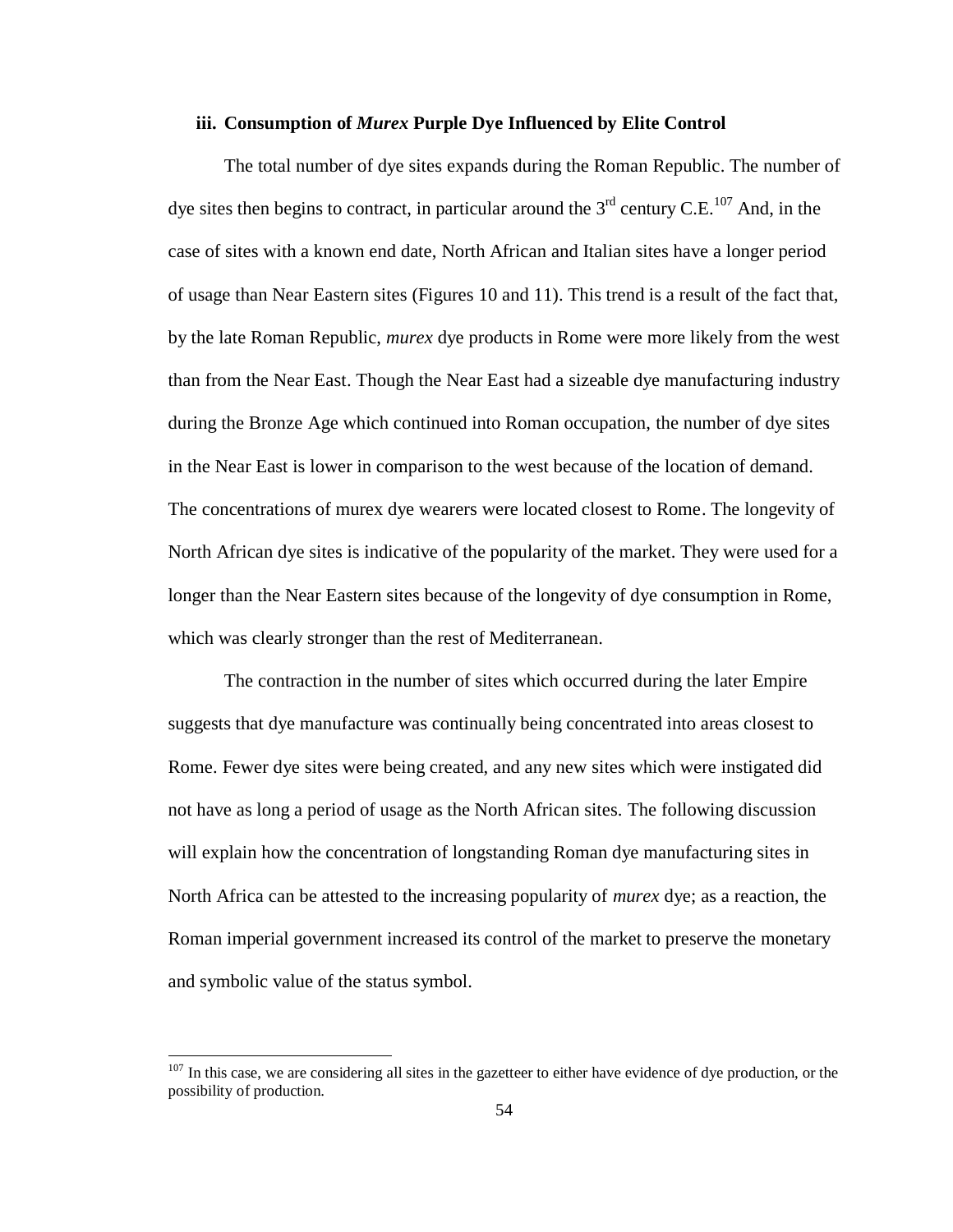Beginning in the  $3<sup>rd</sup>$  century B.C.E., Rome was noted for its "frantic passion for purple."<sup>108</sup> The 3<sup>rd</sup> century B.C.E., the period of "*terramarique*,"<sup>109</sup> was a period of continued expansion and exposure to various luxury and exotic goods, likely to displeasure of Pliny, as mentioned.<sup>110</sup> The usage of *murex* dye in this period was noteworthy because it was essentially unrestricted. The only apparent restriction placed on *murex* dye at this time was its high cost, determined by the amount of materials and labor the production required. This high cost was common knowledge. Anyone wearing *murex* dye products would immediately be economically and socially superior to those not wearing it. As a result, only certain members of society could afford to purchase the dye, *murex* played a role in designating and visually representing social strata. Such a distinction influenced later years. Rome expansion continued during the  $2<sup>nd</sup>$  century B.C.E., as did the plunder from conquests and movement of goods.<sup>111</sup> As a result, "purple" wearing was highly evolved…Romans viewed clothing as a distinguished costume draped with meaning: it symbolized the character of an individual, a country an epoch, and a civilization."<sup>112</sup>

Because of their association with high status, *murex* dyed garments served as potent symbols of power in Roman society. Visually, they were distinctive costumes, and each different usage of purple on a particular garment essentially defined the status of the wearer. It is also argued that the preference for *murex* dye on particular clothing (the

<sup>108</sup> Pliny 9.66: quapropter excusata et purpurae sit insania. This passion is believed to have been instigated by Alexander the Great who "appropriated sixth century precedence" when he wore purple clothing after conquering the Persians. Later, Alexander's court was believed to use the color extensively. His royal court was believed to have held approximately \$8 million worth of *murex* purple dyed fabric [Charlene Elliot, ―Purple Past: Color Codification in the Ancient World, *Law and Society* 33 no 1 (2008): 180].

 $109$  Morel 498.

<sup>110</sup> Parker 56.

<sup>111</sup> Morel 504.

<sup>112</sup> Elliot 181.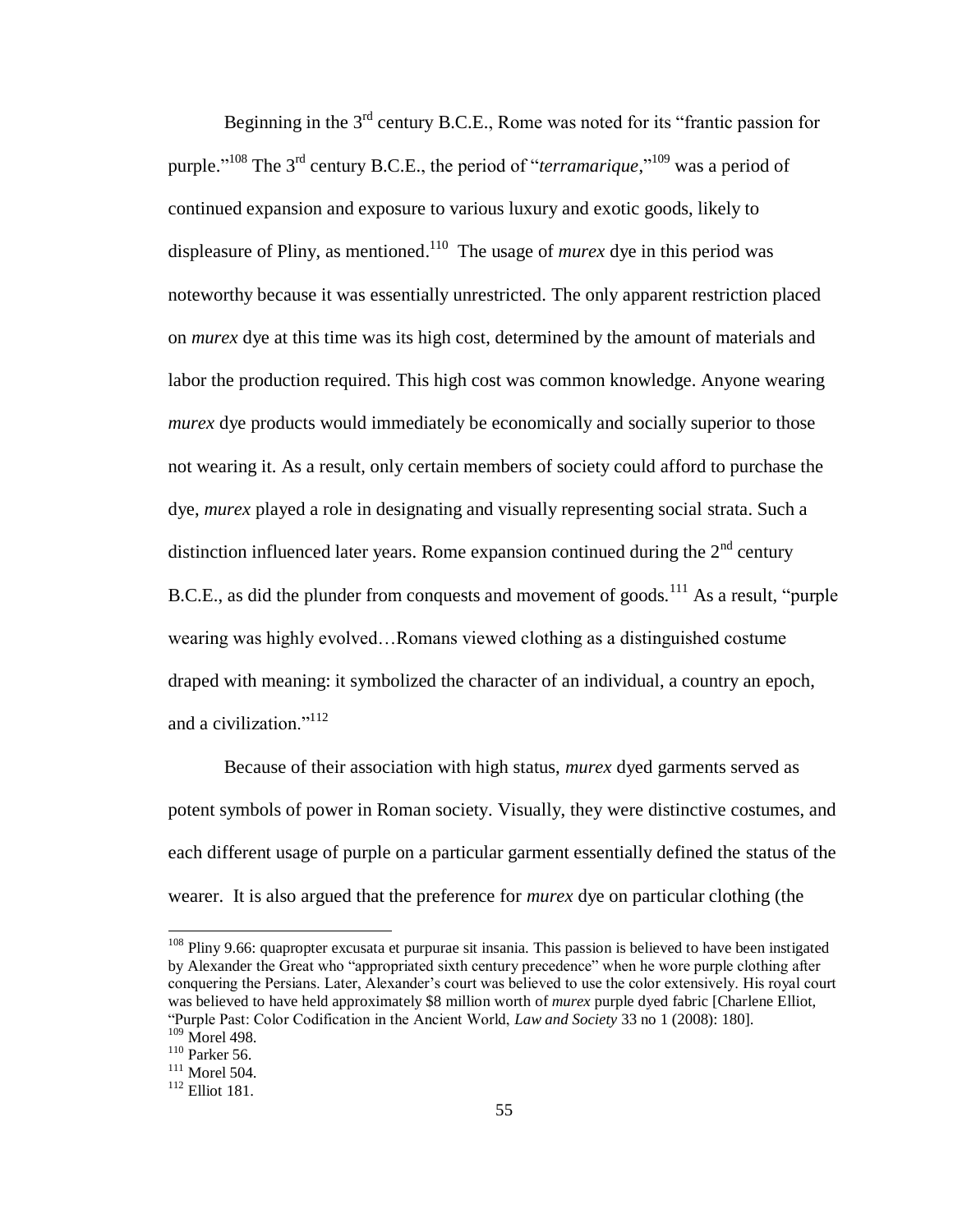aforementioned praetexta, picta, and paludamentum, for example)  $^{113}$  was highly symbolic, due to the fact that *murex* dye was not purple, but crimson, and in the best cases, blood red.<sup>114</sup> The significance of the blood color has been investigated by many scholars, and is connected to possibilities of public sacrifice and triumphal processions. Fanny Dolansky writes, "shades of *purpura* were prominent during the performance of public sacrifice- in the blood of animals, but especially in the garments of the religious personnel.‖<sup>115</sup> Religiously, the usage of *murex* purple on religious garments could serve as a symbolic reference to the actions performed by the wearers of the garments. The usage of *murex* dye on the toga picta is also interesting. Because toga picta were worn by victorious generals during a triumphal procession, there is a suggestion that the garment can be connected to Jupiter Optimus Maximus. $116$  It is quite possible that the desired "blood red" color can be connected with the point of the triumphal procession: to display the victory of the Romans by slaying their enemies, as well as their personification of the god. Larissa Warren states "thus, whenever Roman sources testified to the triumphator's use of the *ornatus* of Jupiter Optimus Maximus, the god's chariot, and red minium like that on the cult statue in the Capitoline temple, they implied that he was impersonating the god.<sup>117</sup> Though a large debate has ensued as to whether or not the Roman believed the general temporarily became the god, the connection between the color and the victory is

<sup>113</sup> *Ibid* 181.

<sup>&</sup>lt;sup>114</sup> See page 13 for the Pliny reference.

<sup>&</sup>lt;sup>115</sup> Fanny Dolansky, "Togam Virilem Sumere: Coming of Age in the Roman World," in *Roman Dress and the Fabrics of Roman Culture,* Jonathon Edmondson and Alison Keith, eds. Toronto: University of Toronto Press, 2008: 54.

<sup>&</sup>lt;sup>116</sup> W. Warde Fowler, "Jupiter and the Triumphator." *The Classical Review* 30 no. 5/6 (August 1916): 154. See also Larissa Bonfante Warren, "Roman Triumphs and Etruscan Kings: The Changing Face of the Triumph," *The Journal of Roman Studies* 60 (1970): 61-62].

<sup>117</sup> Warren 62.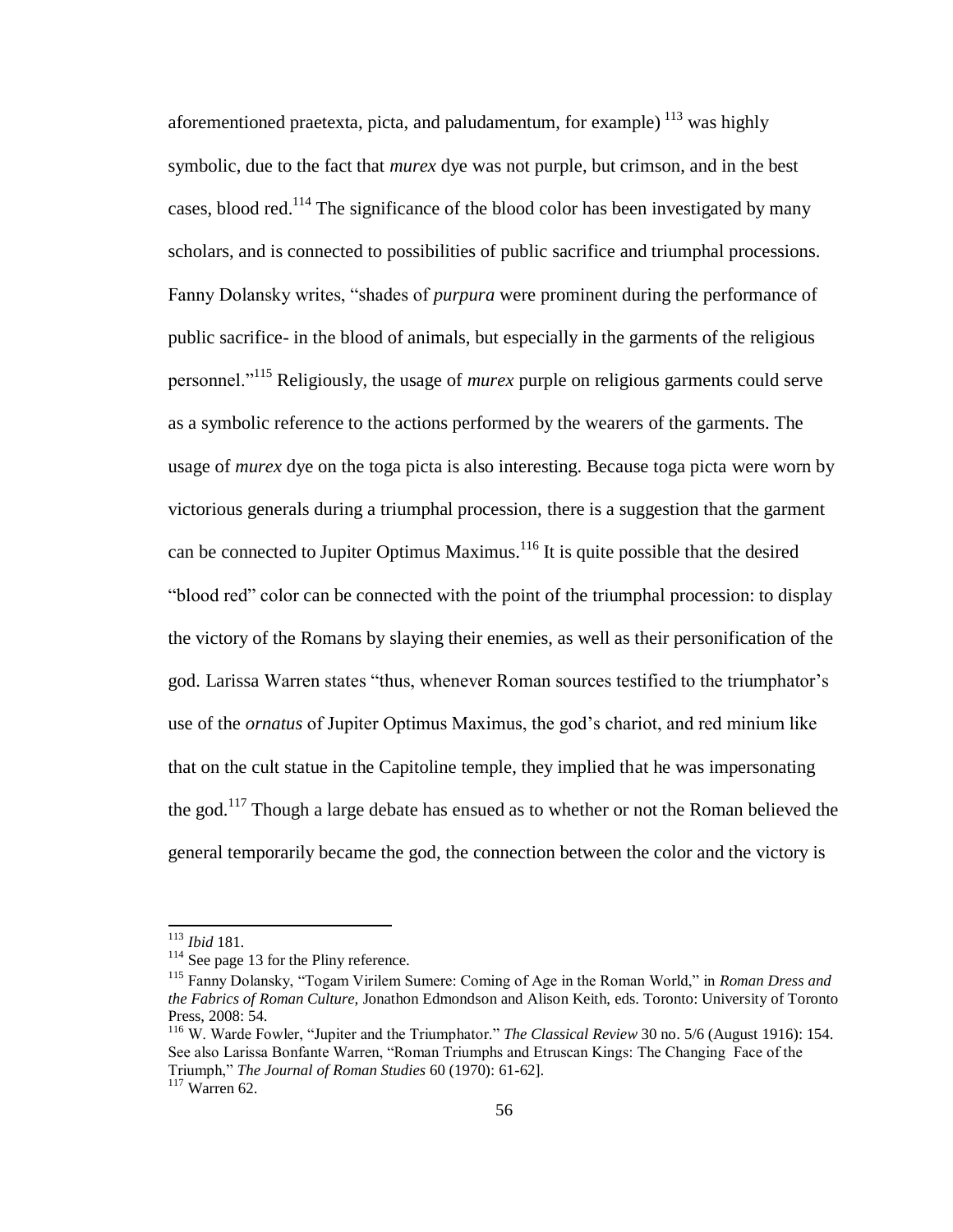clear. The purple dye was a means to distinguish strata and to emphasize the triumph of the Roman state:

These fasces and Roman axes make a way, and the same for which power is of noble youth, it (the purple) distinguishes the senator from the knight, it (the purple) is called for appeasing the gods and it brightens all garments, and mixes in triumph with gold. $118$ 

Purple was everywhere, and the symbolism associated with the color highly complex. The aforementioned "frantic passion" for purple referred to by Pliny was fueled by the public who wished to utilize the purple to make the distinctions between senators and knights, and from the upper and lower classes. The public generally wanted to involve themselves in the discourse. We see this manifested in the record in many ways.

According to the gazetteer, the majority of sites have the earliest Roman period *murex* evidence dating to the mid  $2<sup>nd</sup>$  to late 1<sup>st</sup> century B.C.E. These sites are clustered in North Africa. They are also sites with the longest known usage (Figures 10 and 11). The evidence available at the North African sites suggests that their usage began during the Late Republic/Early Empire. As previously discussed, this period in North Africa, and all of Rome, was highly productive, showing a large influx of items being imported into Rome. A large influx of imports means there was an increase in general consumption and *murex* dye was one of the items that experienced this increase. Figures 10 and 11 demonstrate that the "frantic passion" cited by Pliny, and the "highly evolved" usage of purple can be pinned to specific archaeological sites. These sites had a well established trade relationship with Rome, and which likely continued dyeing well into the Empire (Figure 9).

<sup>&</sup>lt;sup>118</sup> Pliny 9.66[: fasces](http://www.perseus.tufts.edu/hopper/morph?l=fasces&la=la&prior=europae) [hu](http://www.perseus.tufts.edu/hopper/morph?l=h&la=la&prior=fasces)[ic](http://www.perseus.tufts.edu/hopper/morph?l=ic&la=la&prior=u) [securesque](http://www.perseus.tufts.edu/hopper/morph?l=securesque&la=la&prior=ic) [romanae](http://www.perseus.tufts.edu/hopper/morph?l=romanae&la=la&prior=securesque) [viam](http://www.perseus.tufts.edu/hopper/morph?l=viam&la=la&prior=romanae) [faciunt,](http://www.perseus.tufts.edu/hopper/morph?l=faciunt&la=la&prior=viam) [idemque](http://www.perseus.tufts.edu/hopper/morph?l=idemque&la=la&prior=faciunt) [pro](http://www.perseus.tufts.edu/hopper/morph?l=pro&la=la&prior=idemque) [maiestate](http://www.perseus.tufts.edu/hopper/morph?l=maiestate&la=la&prior=pro) [pueritiae](http://www.perseus.tufts.edu/hopper/morph?l=pueritiae&la=la&prior=maiestate) [est,](http://www.perseus.tufts.edu/hopper/morph?l=est&la=la&prior=pueritiae) [distinguit](http://www.perseus.tufts.edu/hopper/morph?l=distinguit&la=la&prior=est) [ab](http://www.perseus.tufts.edu/hopper/morph?l=ab&la=la&prior=distinguit) [equite](http://www.perseus.tufts.edu/hopper/morph?l=equite&la=la&prior=ab) [curiam,](http://www.perseus.tufts.edu/hopper/morph?l=curiam&la=la&prior=equite) [dis](http://www.perseus.tufts.edu/hopper/morph?l=dis&la=la&prior=curiam) [advocatur](http://www.perseus.tufts.edu/hopper/morph?l=advocatur&la=la&prior=dis) [placandis](http://www.perseus.tufts.edu/hopper/morph?l=placandis&la=la&prior=advocatur) [omnemque](http://www.perseus.tufts.edu/hopper/morph?l=omnemque&la=la&prior=placandis) [vestem](http://www.perseus.tufts.edu/hopper/morph?l=vestem&la=la&prior=omnemque) [inluminat,](http://www.perseus.tufts.edu/hopper/morph?l=inluminat&la=la&prior=vestem) [in](http://www.perseus.tufts.edu/hopper/morph?l=in&la=la&prior=inluminat) [triumphali](http://www.perseus.tufts.edu/hopper/morph?l=triumphali&la=la&prior=in) [miscetur](http://www.perseus.tufts.edu/hopper/morph?l=miscetur&la=la&prior=triumphali) [auro.](http://www.perseus.tufts.edu/hopper/morph?l=auro&la=la&prior=miscetur)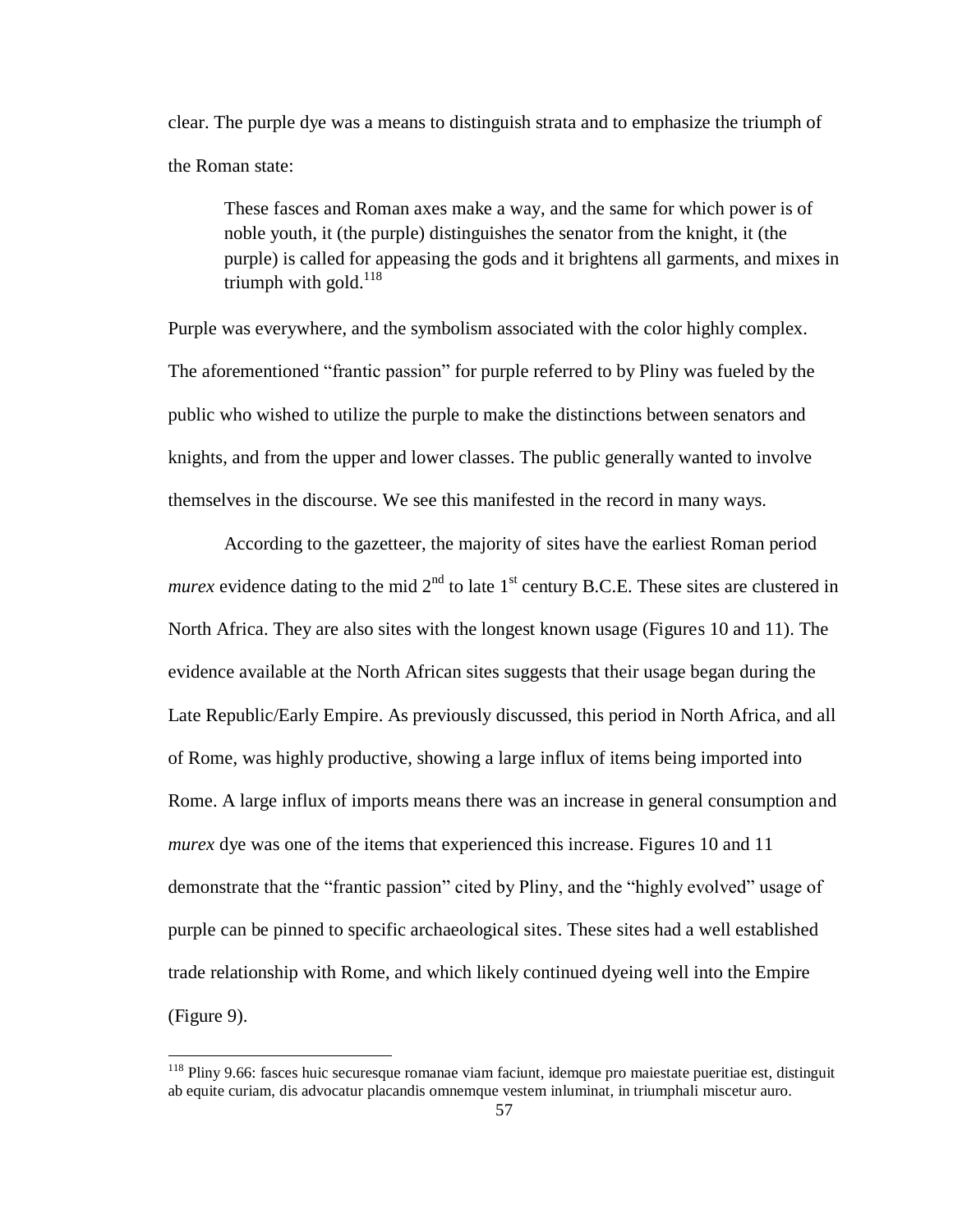Figure 9 also shows that the number of settlements beginning to dye progressively decreases over time. When considering the earliest known usage of these sites (Figure 9) with their latest known usage (Figure 11), the gazetteer suggests that the sites which began dyeing later (from the late  $1<sup>st</sup>$  century B.C.E. to the early  $2<sup>nd</sup>$  century C.E.) were used for a shorter period of time in comparison to the sites during the aforementioned peak (mid  $2<sup>nd</sup>$  century B.C.E. to the late  $1<sup>st</sup>$  century B.C.E.). Essentially, over time fewer sites were involved dye production, and those sites which were involved during the later Roman period were not engaged in the trade for very long. The sites which were used the longest during the Roman period were centered in North Africa, again indicating its important role as a highly sought after commodity.

The decrease in number of sites over time occurred because of a series of complex relationships between the upper class, the general public, the instability of the later empire, and the *murex* dye. The following discussion will explain how the decrease in sites was a reaction to the sudden popularity of *murex* dye which appeared in the late Republic. Because the dye had become a recognized status symbol, more of the population wanted to wear purple, and as a result, imitation dyes begin to penetrate Roman society. The elites opposed the imitation dyes, and as a result, restrictions were placed on the usage of *murex* dye and imitation dye by the imperial government.

To understand the contraction, imitation dyes must be discussed in further detail. As previously mentioned, imitation dye methods had been used since the Bronze Age. Their popularity increased beginning in the  $4<sup>th</sup>$  century B.C.E., around the same time that more and more Roman elites were using *murex* as a means to visually display their status. Lower classes were able to purchase similar colored cloth at a significantly reduced price,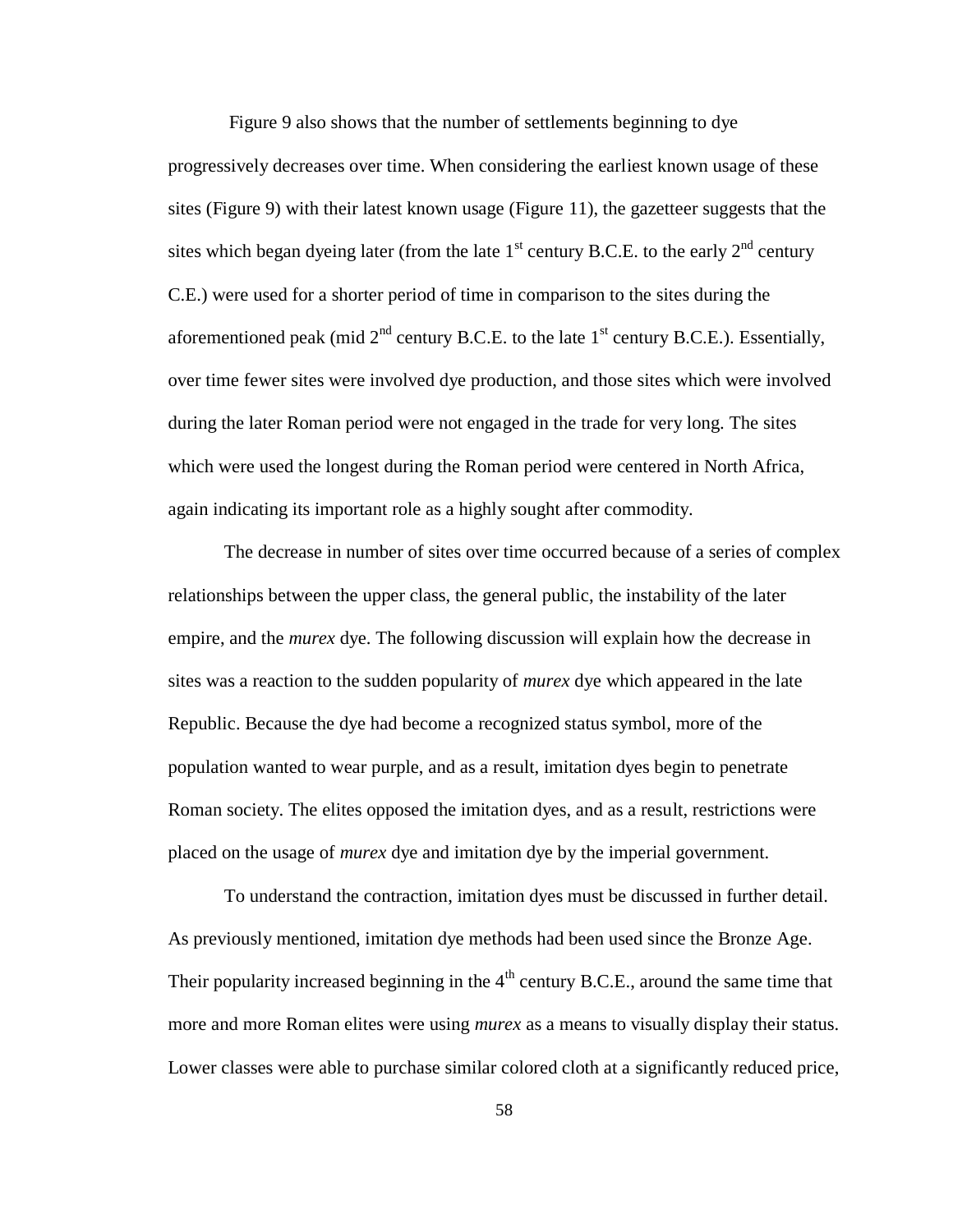enabling them to project their desire to be "elite" in an affordable way.<sup>119</sup> The cost of *murex* dyed cloth was incredibly expensive; starting in 80 B.C.E., one pound of *murex*  dyed wool cost around 100 denarii;<sup>120</sup> the price of dyed silk was much higher.<sup>121</sup> However, their cheaper cost did not eliminate their inferiority to pure *murex* dye. Imitation dyes were not color fast and were thus noted for their lower quality.<sup>122</sup> Additionally, a lower class citizen with an imitation *murex* streak on their cloak could certainly not fool anyone into thinking they were elite; the quality of their clothes, the shade of the purple, and their general demeanor would certainly reveal their status. Wearing imitation purple would not draw an association with those who could afford the real thing. Instead, it would elevate the imitation dye wearers into a middle status: they could not afford the real product, but they could afford to wear imitation purple. This was certainly a better choice than wearing a different color, or worse, no color at all. Thus, we see basic three divisions: elite who could afford to wear *murex* dye, those who wished to imitate the elite in wearing imitations, and those who wore plain cloth. The wearers of purple were trying to show their economic and social superiority over those below them. In the case of the elite, it was by wearing *murex* purple, and in the case of those lower than them, it was in wearing the imitation cloth. There would always be someone who could not afford even the cheapest of purple imitations.

This increase in imitation dye usage by the lower classes, as well as the increase in elites wearing both imitation and real *murex* dyes, may have inspired emperors to place

 $119$  Reinhold 53.

 $120$  It is unknown whether these prices were set with price fixing; regardless, there is still a considerable increase in price from 80 B.C.E. to the time of Dicoletian's price edit.  $121$  Leadbetter 164.

 $122$  Reinhold 53.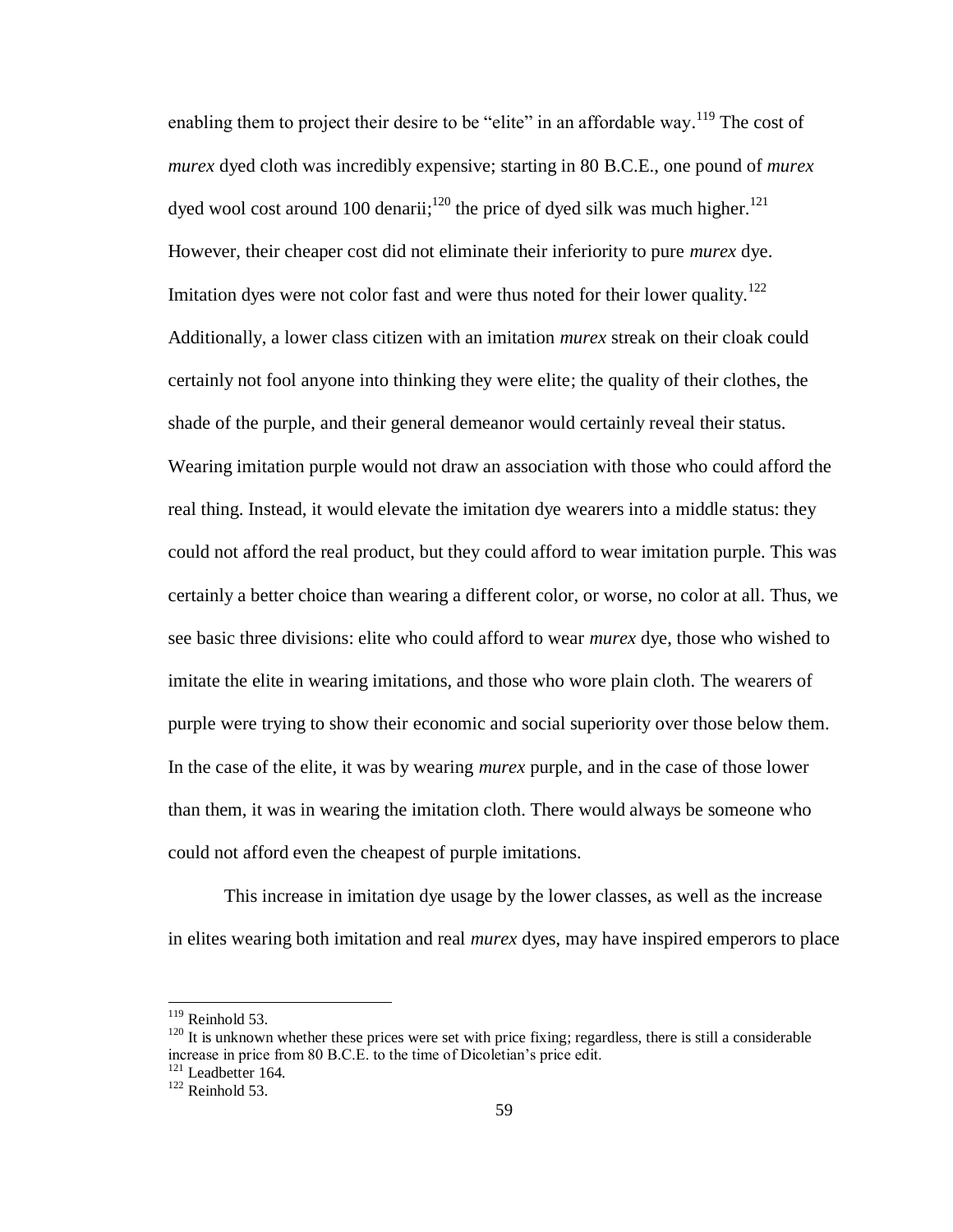restrictions on wearing *murex* dye and related imitations. Placing restrictions would have preserved the status associated with the color for themselves and members of their court. Though the amount of restriction varied depending on the emperor, the general attitude was that *murex* purple dye was meant for the truly elite.<sup>123</sup> Thus, an increase in consumption triggered a decrease in dye sites, likely because the emperors were gaining control of the dye installation sites, and wanted to restrict the availability of the product.

The restrictions begin before the Empire, during the reign of Julius Caesar (in other words, during the end of the peak indicated in Figure 9). Caesar's actions set the stage for his successors who limited the usage of *murex* purple dye so that it might be preserved as an imperial symbol.<sup>124</sup> He "instituted duties for foreign goods. Uses of a litter, likewise for purple dyed clothes and pearls he took away for certain people and certain ages and throughout certain days."<sup>125</sup> The reason for restricting the use of purple clothing can be linked to a longstanding debate of Caesar's political aspirations. Reinhold, A.G. Carson, amongst others, have commented on the subject. According to Carson "It has been and, indeed, still is held by many that Caesar's ultimate ambition was the monarchy; and in the context of the first century B.C.E. the monarchy which he

<sup>&</sup>lt;sup>123</sup> Elliot 181.

 $124$  Reinhold 46.

<sup>125</sup> C. Suetonius Tranquillus, *Divus Julius,* Maximilian Ihn, eds., (Cambridge: Harvard University Press, 1934) Jul. 43: [peregrinarum](http://www.perseus.tufts.edu/hopper/morph?l=peregrinarum&la=la&prior=suspicione) [mercium](http://www.perseus.tufts.edu/hopper/morph?l=mercium&la=la&prior=peregrinarum) [portoria](http://www.perseus.tufts.edu/hopper/morph?l=portoria&la=la&prior=mercium) [instituit.](http://www.perseus.tufts.edu/hopper/morph?l=instituit&la=la&prior=portoria) [lecticarum](http://www.perseus.tufts.edu/hopper/morph?l=lecticarum&la=la&prior=instituit) [usum,](http://www.perseus.tufts.edu/hopper/morph?l=usum&la=la&prior=lecticarum) [item](http://www.perseus.tufts.edu/hopper/morph?l=item&la=la&prior=usum) [conchyliatae](http://www.perseus.tufts.edu/hopper/morph?l=conchyliatae&la=la&prior=item) [uestis](http://www.perseus.tufts.edu/hopper/morph?l=uestis&la=la&prior=conchyliatae) [et](http://www.perseus.tufts.edu/hopper/morph?l=et&la=la&prior=uestis) [margaritarum](http://www.perseus.tufts.edu/hopper/morph?l=margaritarum&la=la&prior=et) [nisi](http://www.perseus.tufts.edu/hopper/morph?l=nisi&la=la&prior=margaritarum) [certis](http://www.perseus.tufts.edu/hopper/morph?l=certis&la=la&prior=nisi) [personis](http://www.perseus.tufts.edu/hopper/morph?l=personis&la=la&prior=certis) [et](http://www.perseus.tufts.edu/hopper/morph?l=et&la=la&prior=personis) [aetatibus](http://www.perseus.tufts.edu/hopper/morph?l=aetatibus&la=la&prior=et) [perque](http://www.perseus.tufts.edu/hopper/morph?l=perque&la=la&prior=aetatibus) [certos](http://www.perseus.tufts.edu/hopper/morph?l=certos&la=la&prior=perque) [dies](http://www.perseus.tufts.edu/hopper/morph?l=dies&la=la&prior=certos) [ademit.](http://www.perseus.tufts.edu/hopper/morph?l=ademit&la=la&prior=dies) Reinhold's point regarding the restrictions should be noted: "It merely provided that the general wearing of garments dyed with [*murex*] purple was interdicted on specified days of the year, at which time only specific persons and specific age groups wear authorized to wear them….Unfortunately, this limited restriction of Caesar has often been misinterpreted in modern treatments as an absolute, permanent prohibition of the use of purple by the public (Reinhold 45-6).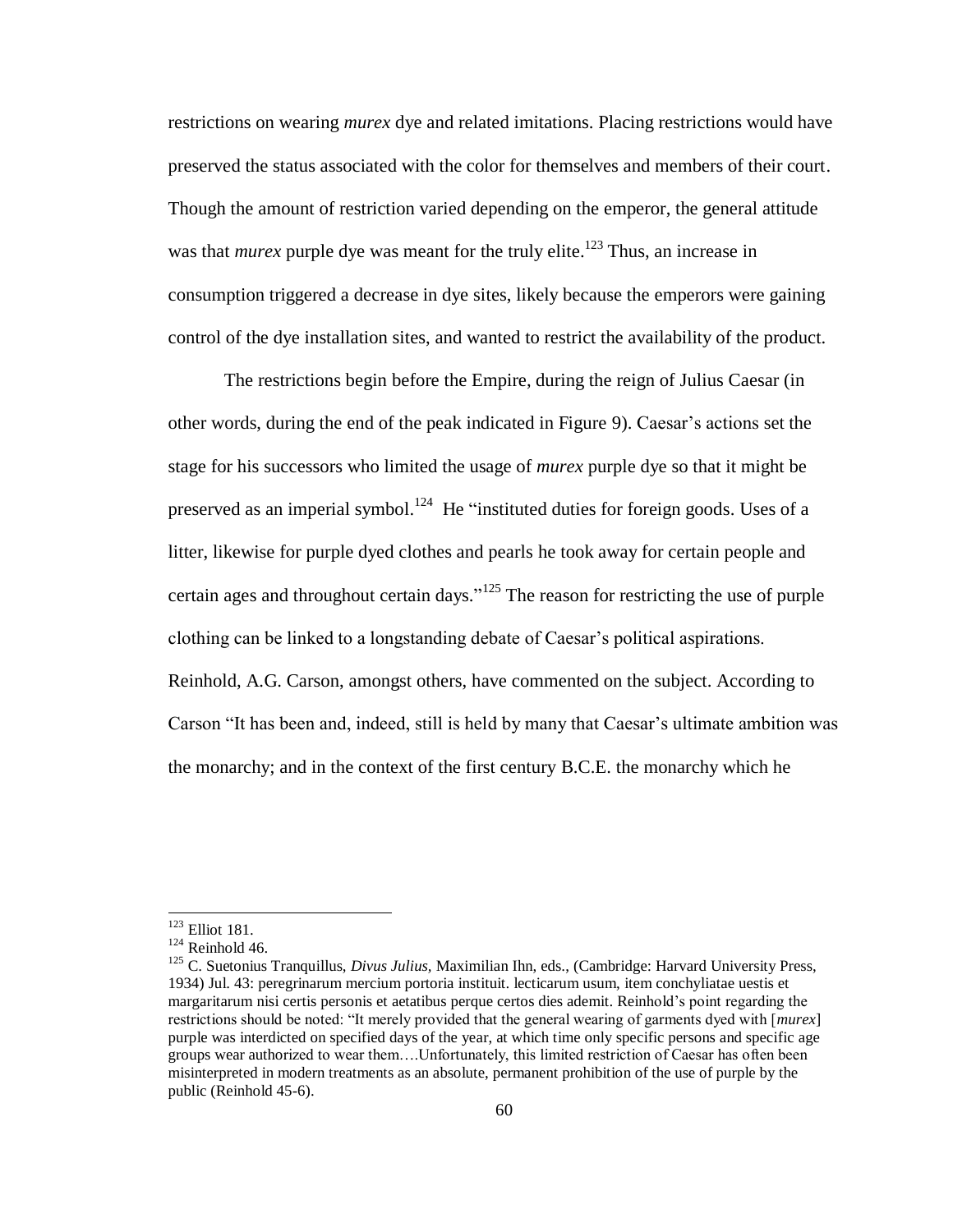would envisage would be that of the great Hellenistic empires.<sup> $126$ </sup> An example of this intention was the deification of Caesar. Cassius Dio states:

When he showed himself pleased with these honors also, they accordingly voted that his golden chair and his crown set with precious gems and overlaid with gold should be carried into the theatres in the same manner as those of the gods, and that on the occasion of the games in the Circus his chariot should be brought in. And finally they addressed him outright as Jupiter Julius and ordered a temple to be consecrated to him and to his Clemency.<sup>127</sup>

Because Hellenistic monarchy relied on the monarch being divine, Carson believes that Caesar was planning on using a Hellenistic monarchy in Rome.<sup>128</sup>

The restrictions that Caesar placed on *murex* purple can be possibly related to these Hellenistic aspirations. According to Reinhold, Caesar was working to disprove the accusations that he was shaping the Hellenistic monarchy hinted at in Cassius Dio's accounts. Because Romans believed that *murex* dye was a tradition handed down by the Etruscan Kings, Caesar's restrictions could be interpreted as a means to demonstrate that he appreciated "ancient" Roman ideals.<sup>129</sup> Carson points out that Caesar's granted rights to wear a purple robe and sit on the gilded chair during festival days was believed to have derived from Etruscan kings of Rome.<sup>130</sup> Regardless of whether Caesar's intentions for the monarchy are true, he was clearly restricting the usage of dye for the imperial elite, as did subsequent emperors during the Roman Empire.

Octavian continued Caesar's restrictions. According to Cassius Dio, Octavian "gave orders that no one should wear the purple dress except the senators who were

<sup>&</sup>lt;sup>126</sup> R. A. G. Carson, "Caesar and the Monarchy," *Greece and Rome* 4 no. 1 (March 1957): 47.

<sup>127</sup> Cassius Dio, *History of Rome (English Loebe Ediion)*, Earnest Cary, eds., (Cambridge: Harvard University Press, 1978): 43.6.2.

<sup>128</sup> Carson 47.

 $129$  Reinhold 45.

<sup>130</sup> Carson 51.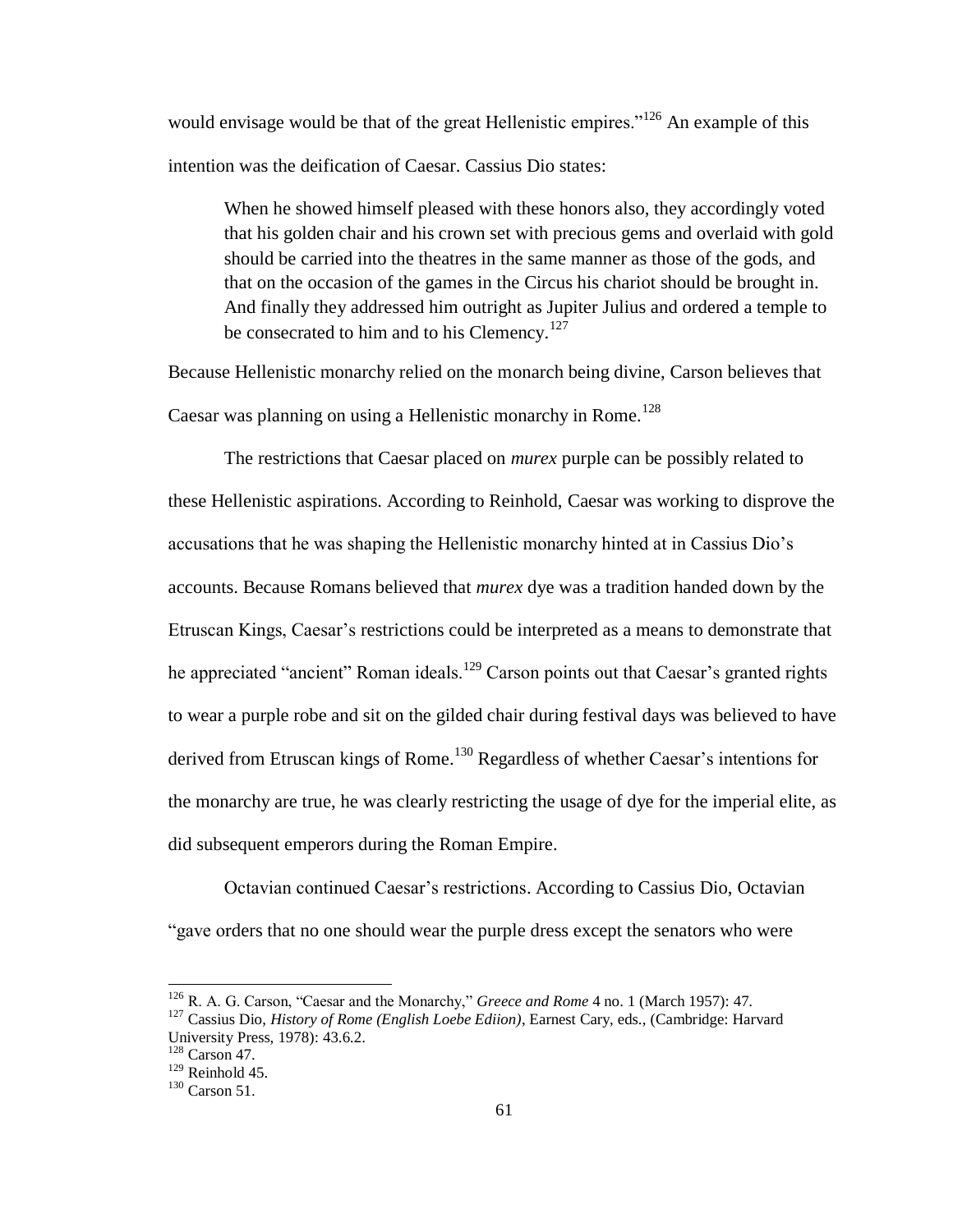acting as magistrates; for some ordinary individuals were already using it.<sup> $131$ </sup> The account is somewhat problematic; Cassius does not state whether the restrictions were placed only on garments entirely dyed with *murex,* or if garments with *murex*  embellishments were included. If the latter option was the case, his restrictions affected a greater amount of purple wearers, because it was more likely that *murex* dye on clothing was limited to embellishments because of its price and because of the association with whole dyed garments with emperors and victorious generals.

Nero's *murex* legislations were perhaps the severest of the early emperors. He restricted usage of purple for only the imperial court and official purposes. He closed down shops selling the dye, and punished those who wore purple clothing (real or imitation) by confiscating their property, regardless of how much purple was actually on the clothes.<sup>132</sup> Suetonius' descriptions effectively depict the harshness of Nero's legislation:

And when he had forbidden the use of the color Amethyst and Tyrian, and he had sent (someone) who would sell on the day of the market a few ounces, he closed the wholesalers altogether. So that also while singing and playing, he had noticed a woman dressed (in purple) in the seats, he said to his (men) and immediately she was dragged, stripped not only of her garments, but her goods (property).<sup>133</sup>

Alexander Severus digresses from Nero's legislation, but still restricted the

public's usage of purple, as well as his own. The fact that he did not wear *murex* purple, unlike the majority of Roman emperors, is indicative of his personal taste: "He removed the gems from the shoes and clothes which Heliogabalus had used. He used white

<sup>&</sup>lt;sup>131</sup> Cassius Dio 49.16.9.

<sup>132</sup> Elliot 183.

<sup>&</sup>lt;sup>133</sup> Suetonius Nero 32.4[: et](http://www.perseus.tufts.edu/hopper/morph?l=et&la=la&prior=detulissent) [cum](http://www.perseus.tufts.edu/hopper/morph?l=cum&la=la&prior=et) [interdixisset](http://www.perseus.tufts.edu/hopper/morph?l=interdixisset&la=la&prior=cum) [usum](http://www.perseus.tufts.edu/hopper/morph?l=usum&la=la&prior=interdixisset) [amethystini](http://www.perseus.tufts.edu/hopper/morph?l=amethystini&la=la&prior=usum) [ac](http://www.perseus.tufts.edu/hopper/morph?l=ac&la=la&prior=amethystini) [Tyrii](http://www.perseus.tufts.edu/hopper/morph?l=Tyrii&la=la&prior=ac) [coloris](http://www.perseus.tufts.edu/hopper/morph?l=coloris&la=la&prior=Tyrii) [summisissetque](http://www.perseus.tufts.edu/hopper/morph?l=summisissetque&la=la&prior=coloris) [qui](http://www.perseus.tufts.edu/hopper/morph?l=qui&la=la&prior=summisissetque) [nundinarum](http://www.perseus.tufts.edu/hopper/morph?l=nundinarum&la=la&prior=qui) [die](http://www.perseus.tufts.edu/hopper/morph?l=die&la=la&prior=nundinarum) [pauculas](http://www.perseus.tufts.edu/hopper/morph?l=pauculas&la=la&prior=die) [uncias](http://www.perseus.tufts.edu/hopper/morph?l=uncias&la=la&prior=pauculas) [uenderet,](http://www.perseus.tufts.edu/hopper/morph?l=uenderet&la=la&prior=uncias) [praeclusit](http://www.perseus.tufts.edu/hopper/morph?l=praeclusit&la=la&prior=uenderet) [cunctos](http://www.perseus.tufts.edu/hopper/morph?l=cunctos&la=la&prior=praeclusit) [negotiatores.](http://www.perseus.tufts.edu/hopper/morph?l=negotiatores&la=la&prior=cunctos) [quin](http://www.perseus.tufts.edu/hopper/morph?l=quin&la=la&prior=negotiatores) [etiam](http://www.perseus.tufts.edu/hopper/morph?l=etiam&la=la&prior=quin) [inter](http://www.perseus.tufts.edu/hopper/morph?l=inter&la=la&prior=etiam) [canendum](http://www.perseus.tufts.edu/hopper/morph?l=canendum&la=la&prior=inter) [animaduersam](http://www.perseus.tufts.edu/hopper/morph?l=animaduersam&la=la&prior=canendum) [matronam](http://www.perseus.tufts.edu/hopper/morph?l=matronam&la=la&prior=animaduersam) [in](http://www.perseus.tufts.edu/hopper/morph?l=in&la=la&prior=matronam) [spectaculis](http://www.perseus.tufts.edu/hopper/morph?l=spectaculis&la=la&prior=in) [uetita](http://www.perseus.tufts.edu/hopper/morph?l=uetita&la=la&prior=spectaculis) [purpura](http://www.perseus.tufts.edu/hopper/morph?l=purpura&la=la&prior=uetita) [cultam](http://www.perseus.tufts.edu/hopper/morph?l=cultam&la=la&prior=purpura) [demonstrasse](http://www.perseus.tufts.edu/hopper/morph?l=demonstrasse&la=la&prior=cultam) [procuratoribus](http://www.perseus.tufts.edu/hopper/morph?l=procuratoribus&la=la&prior=demonstrasse) [suis](http://www.perseus.tufts.edu/hopper/morph?l=suis&la=la&prior=procuratoribus) [dicitur](http://www.perseus.tufts.edu/hopper/morph?l=dicitur&la=la&prior=suis) [detractamque](http://www.perseus.tufts.edu/hopper/morph?l=detractamque&la=la&prior=dicitur) [ilico](http://www.perseus.tufts.edu/hopper/morph?l=ilico&la=la&prior=detractamque) [non](http://www.perseus.tufts.edu/hopper/morph?l=non&la=la&prior=ilico) [ueste](http://www.perseus.tufts.edu/hopper/morph?l=ueste&la=la&prior=non) [modo](http://www.perseus.tufts.edu/hopper/morph?l=modo&la=la&prior=ueste) [sed](http://www.perseus.tufts.edu/hopper/morph?l=sed&la=la&prior=modo) [et](http://www.perseus.tufts.edu/hopper/morph?l=et&la=la&prior=sed) [bonis](http://www.perseus.tufts.edu/hopper/morph?l=bonis&la=la&prior=et) [exuit.](http://www.perseus.tufts.edu/hopper/morph?l=exuit&la=la&prior=bonis)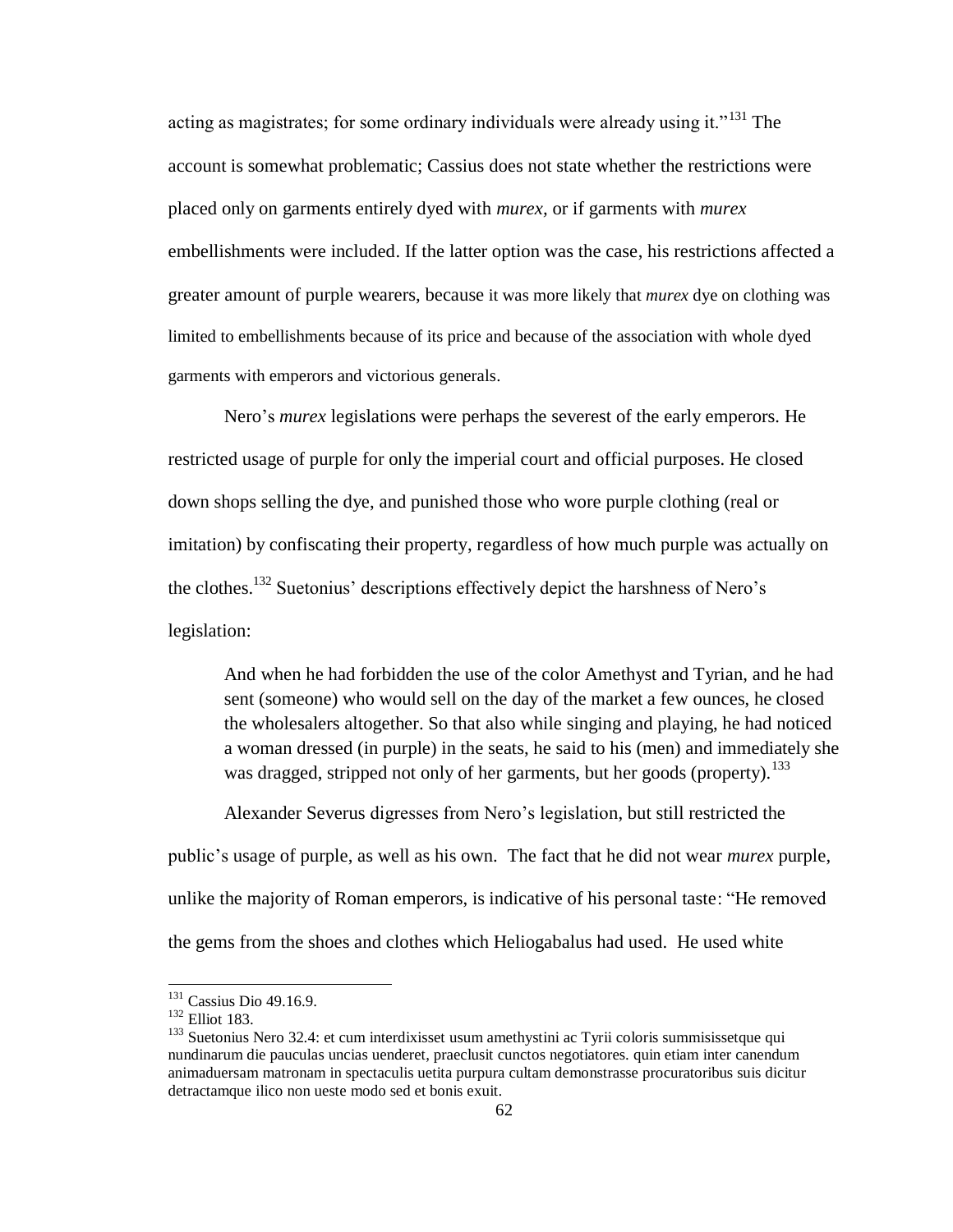clothing just as it was colored and not clothing having been gilded, cloaks and common togas."<sup>134</sup> In regards to public usage of purple, references do not seem to indicate that he pushed his own sense of moderation unto others. He allowed *murex* dye to be worn, to an extent:

He had in his mind the thought to give to all the offices a particular garment, and to all ranks, so that they would be distinguished by means of dress, and to all slaves, so that they would be able to be recognized in the populus, lest not anyone be seditious, likewise servants not be mixed with freeborns. But it was displeasing to Ulpian and Paulus, saying there would be a great number of arguments, if men were wide open to injuries. Then, he determined that it was enough that Roman knights would be separated from senators by the quality of the stripe. He permitted that old men could use cloaks inside the city for the sake of the cold, although that type of garment had always been for travel or rain. Despite that fact, he prohibited that married women, while in the city, use the cloaks, he permitted (while on a journey).  $^{135}$ 

Severus was following the actions of his predecessors by restricting dye usage,

but in a different way. Though he controlled how the elite could wear the dye, his main concern appears to have been focused on preventing the lower classes from wearing purple. Interpreting this restriction from an economic perspective suggests that perhaps Severus allowed *murex* dye to be used, but in monitored or pre approved quantities. He was likely aware of how the market would suffer if he prevented the Roman citizens who could afford the dye from wearing it. Perhaps Severus felt that the dye restrictions could be lifted for the sake of the economy, while restricting usage by certain classes to preserve

<sup>&</sup>lt;sup>134</sup> "Severus Alexander" in *Historiae Augustae*, David Magie, eds., (Cambridge: Harvard University Press, 1993): 1.4.1-2: Gemmas de calciamentis et vestibus tulit, quibus usus fuerat Heliogabalus. veste, ut et pingitur, alba usus est nec aurata, paenulis togisque communibus.

 $135$  "Severus Alexander" 1.27.1-4: In animo habuit omnibus officiis genus vestium proprium dare et omnibus dignitatibus, ut a vestitu dinoscerentur, et omnibus servis, ut in populo possent agnosci, ne quis seditiosus esset, simul ne servi ingenuis miscerentur. Sed hoc Ulpiano Pauloque displicuit, dicentibus plurimum rixarum fore, si faciles essent homines ad iniurias. Tum satis esse constituit, ut equites Romani a senatoribus clavi qualitate discernerentur. Paenulis intra urbem frigoris causa ut senes uterentur permisit, cum id vestimenti genus semper itinerarium aut pluviale fuisset. matronas tamen intra urbem paenulis uti vetuit, itinere permisit.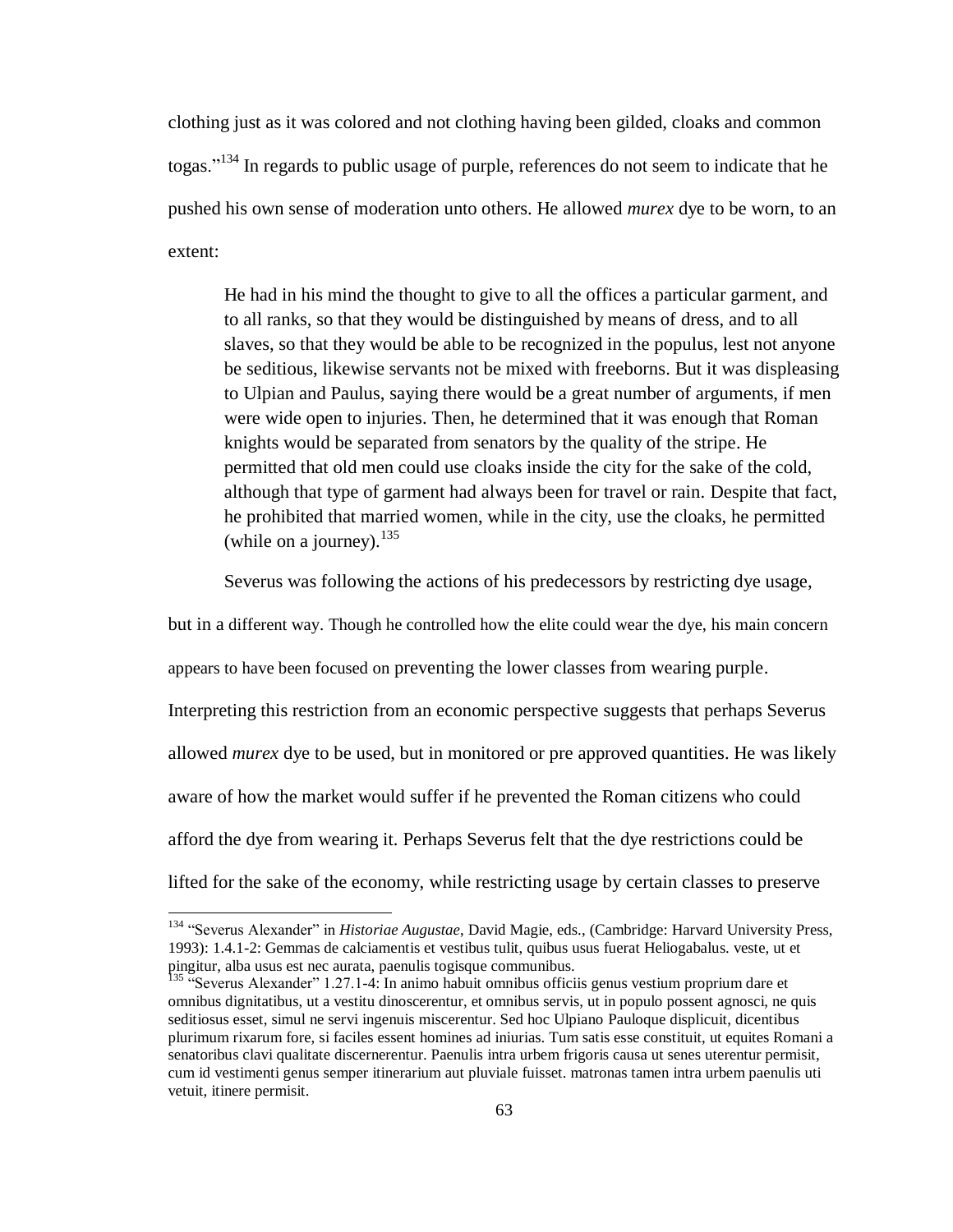the status symbol in society. Roman emperors who permitted non imperium dye usage were still using the purple as a source of power, in this case to trigger economic growth. The reason the number of sites during the later Empire begins to decrease is a reflection of their power. Emperors restricted the geographic availability of dye by maintaining the lower number of dye sites, but some emperors wanted to increase the revenues yielded from them, and as a result, would lift restrictions slightly.

Textual evidence referencing the  $2<sup>nd</sup>$  century C.E. onwards demonstrates that the use of *murex* purple was increasingly associated with the emperor. The use of purple on his ceremonial garb became more complex: "In addition to the purple bordered *toga praetexta…*the triumphal costume of purple (*toga picta*) was an exclusive imperial garb, worn as gala dress on festal occasions. In particular, the general's all-purple cloak...became a symbol of imperial sovereignty.<sup> $136$ </sup> The restrictions continued onwards into the  $3<sup>rd</sup>$  century C.E. onwards, which is perhaps indicative of the political climate of the time, which was plagued by weakening borders, constantly changing emperors, and social and economic crisis. $137$  It is quite possible that the reigns would have been tightened on the imperial symbol by a variety of emperors, because they wished to preserve the usage of the dye for themselves, during a time where maintaining one's seat of power was so difficult. By the reign of Diocletian, the resulting purple restrictions were inevitable. He brought the entire industry under imperial control and restricted the finest dyes to the imperial household and court. In his *Edict on Maximum Prices* he set the price of purple wool at 50,000 denarii per pound (compared to high quality undyed

 $136$  Reinhold 59.

<sup>&</sup>lt;sup>137</sup> Christer Brun, "The Antonine plague and the 'third century crisis," in *Crisis and the Roman Empire*, Olivier Hekster, Gerda de Kleijn, and Daniëlle Slootjes, eds., Brill Publishers, 2007: 204.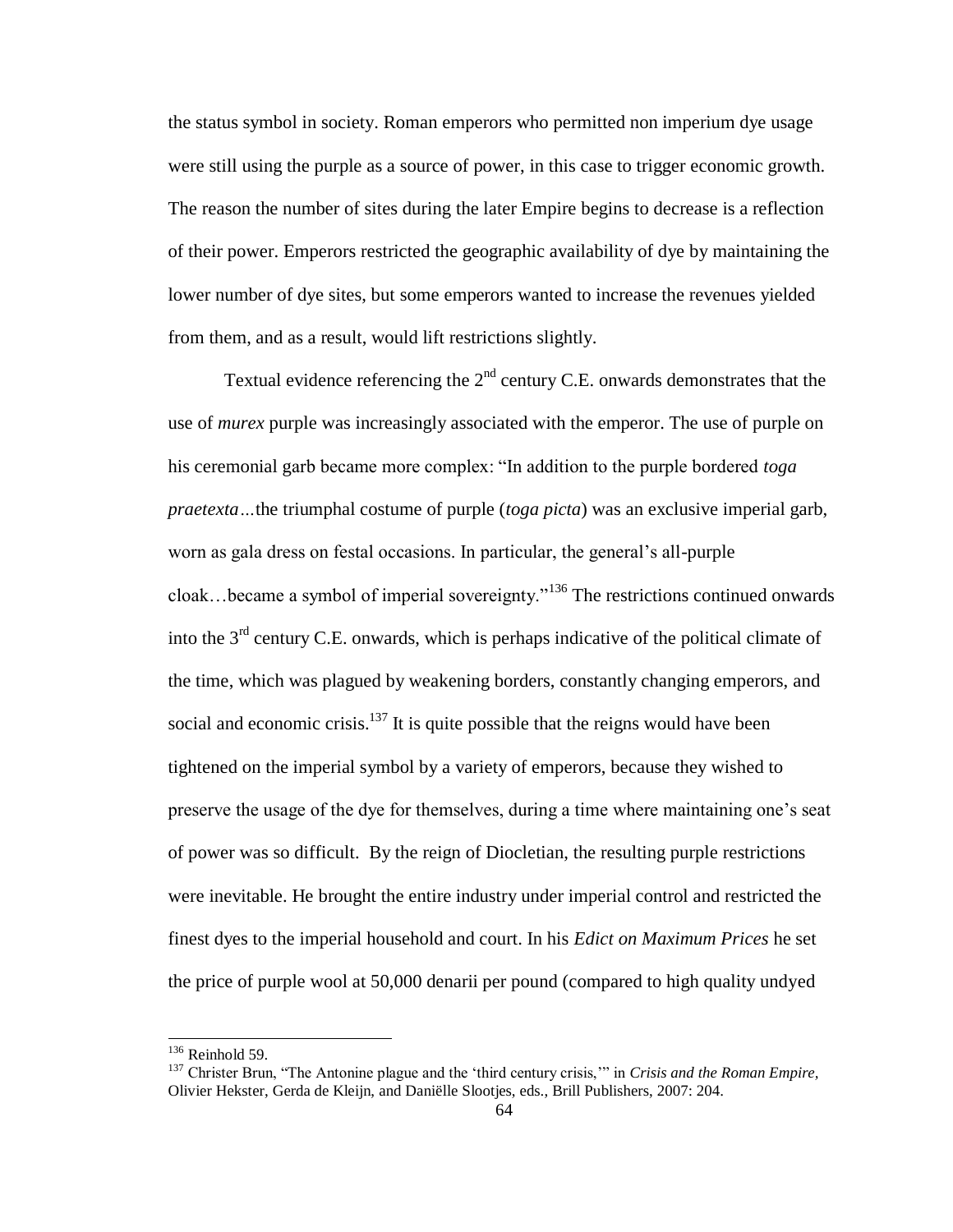wool, which cost 175 denarii per pound), and purple silk at  $150,000$  denarii per pound.<sup>138</sup> Thus, Diocletian's actions shows the end result: the Empire's total control of the *murex*  market and related imitation dyes, in order to limit usage, preserve the power of the status symbol, and in turn the status of the highest elite. From Constantine to Justinian, the power of purple is unprecedented, referred to in texts as "imperial" or "royal" purple, with the emperors covered nearly head to toe in the color.<sup>139</sup> By the end of the Empire, the emperors were no longer willing to sacrifice their favored status symbol, one which had been used by their oldest kings. They needed to control the industry in any way possible.

The gazetteer suggests that over the course of the Empire, the number of dye sites begins to decrease. It also suggests that any sites which begin participating in *murex* dye production are not as long lasting as sites clustered in North Africa, which began dyeing in the late Republican period. This evidence could be interpreted as *murex* dye losing popularity over time, because fewer dye sites were needed, and new dye sites were unable to operate for long periods of time. Textual evidence indicates this is not the case. *Murex* dye consumption has a very complex connection to the Romans, in particular the elite, which can explain the sudden contraction of usage over time.

As previously discussed, the number of *murex* dye sites was at its peak during the late Republican period and early Empire because of the influx of agricultural and luxury goods being shipped from various production areas, for example from North Africa to Rome. *Murex* dye consumption and production was at its peak during this period. The

<sup>138</sup> *Ibid* 48.

<sup>139</sup> *Ibid* 62.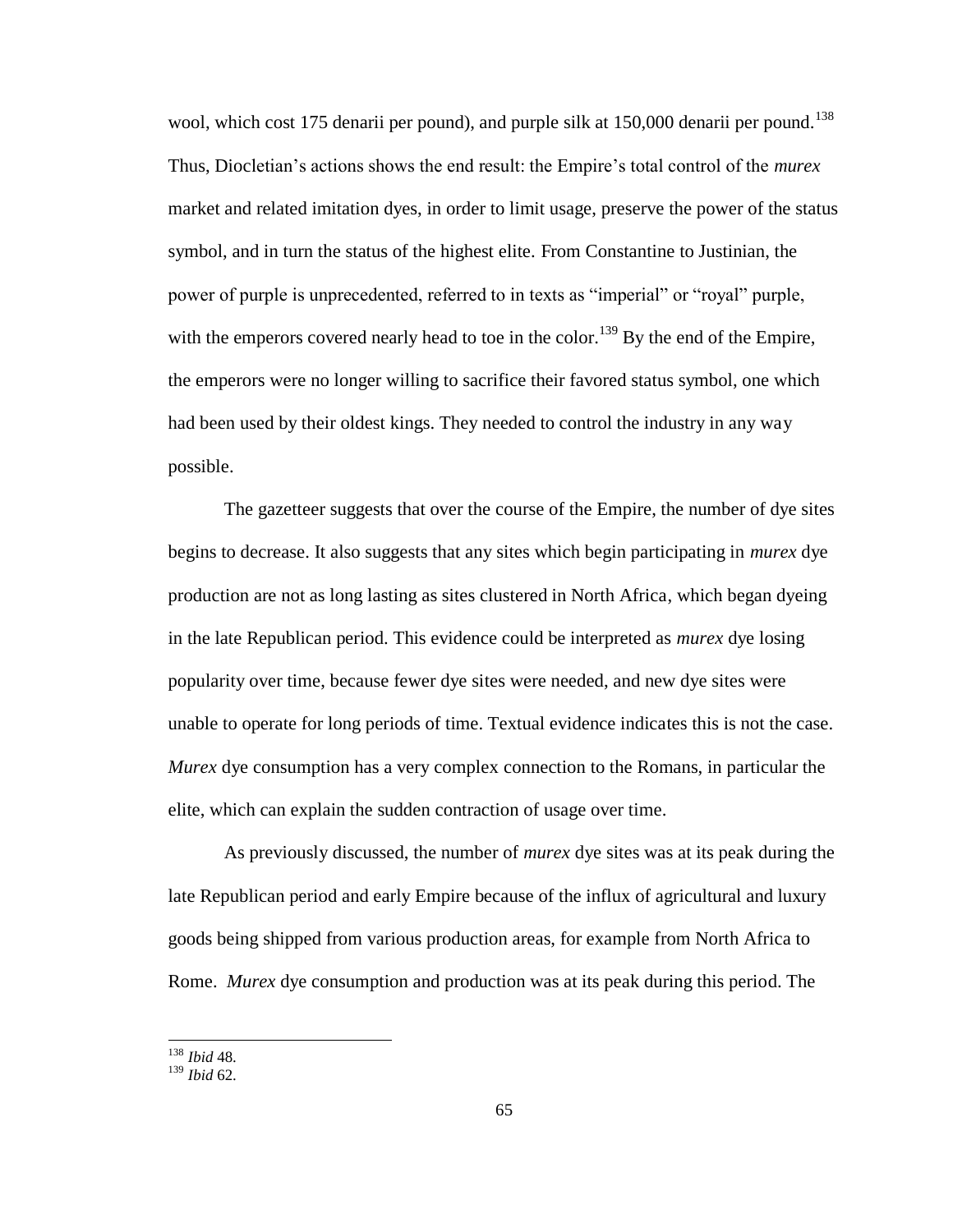increase in consumption by the elites during this period influenced the lower classes. They too wished to associate themselves in the discourse of the elite, and did so by wearing imitation *murex* dye. The increased popularity of imitation dye made the elite and imperial government fearful for their status symbol, and as a result, restrictions began being placed on all forms of purple dye. Arguably, the fear was also wrought from the ensuing imperial crisis of the  $3<sup>rd</sup>$  century C.E. Such restrictions certainly influenced the number of dye related sites that were instigated during the Empire. If the imperial government restricted who could wear the dyed products, fewer sites would be needed across the Mediterranean to fuel the demand. The restrictions did not eliminate the demand in its entirety. Instead, it became concentrated in the area most likely to be exporting the dye: North Africa. Sites in this area have the longest periods of usage, such as Sabratha (early  $4^{\text{th}}$  century C.E.), Lepcis Magna (early  $4^{\text{th}}$  century C.E.) and Berenice (mid  $5<sup>th</sup>$  century C.E.) As previously discussed, these three sites were also engaged in other large scale forms of production during the Roman period.<sup>140</sup> The tentative conclusion, then, is that though the dye sites were restricted during the Empire, the sites with the lengthiest *murex* production evidence had well established trade relationships with Rome.

<sup>&</sup>lt;sup>140</sup> See "Production" chapter, as well as Reese 1979, 89 for a discussion on Berenice's lime production facilities, Wilson 2002a, 242- 247 for a discussion on Sabratha's fish salting industry, and Kehoe 556 for a discussion on Lepcis Magna's olive oil industry.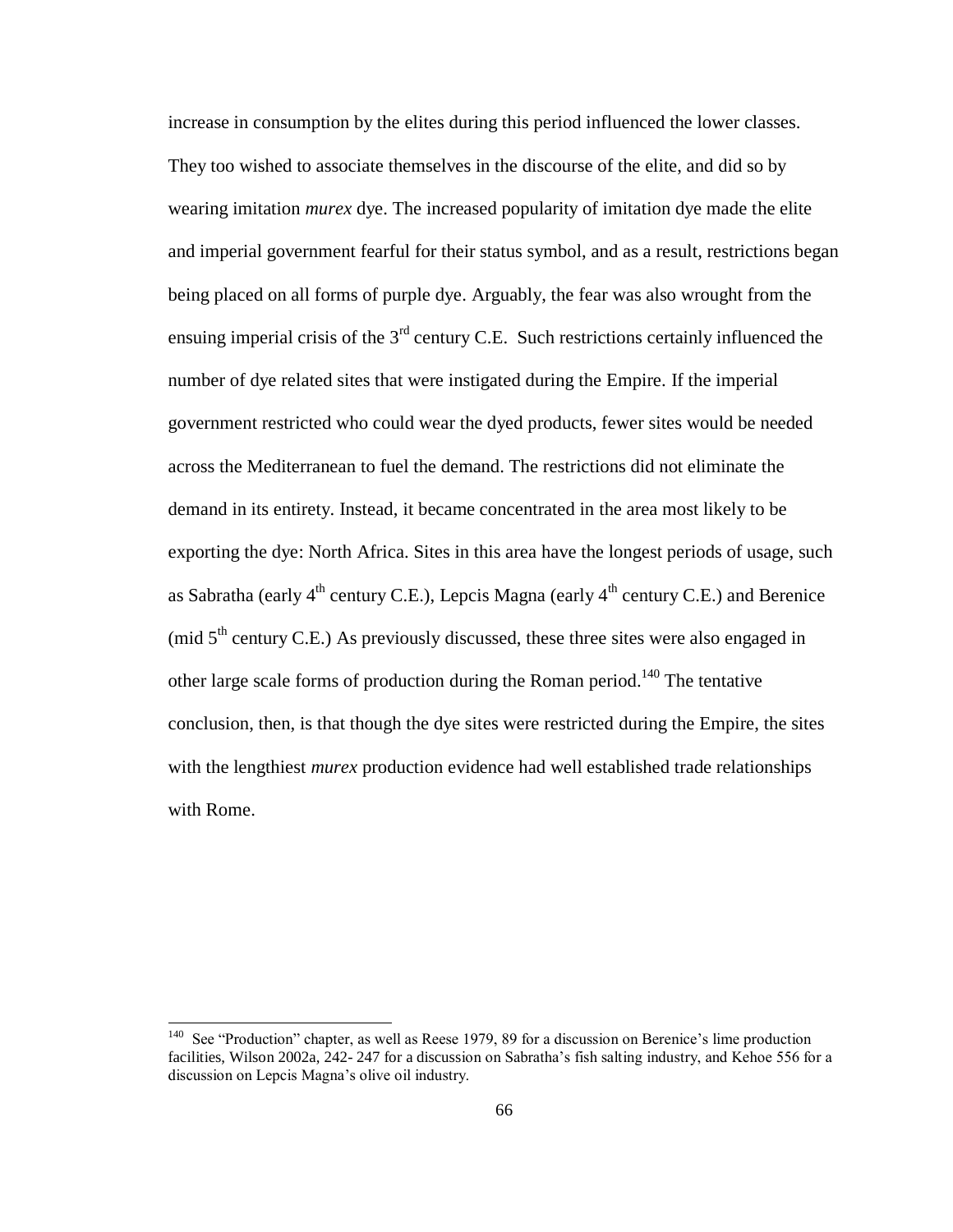## **VII. Conclusions**

This thesis has taken a significant digression from the aims of past *murex* related research, which has focused on understanding the early stages of Bronze Age manufacture, as well as the accuracy of Pliny's dye recipe. Despite the fact that *murex*  dye had a clear impact on Roman culture, demonstrated, for example, by the large body of textual references, little work has been done to understand its role in Roman society. Few connections have been drawn between *murex* dye production sites and the greater Roman economy. This thesis has made the importance of *murex* dye within the Roman economy clear: it was a luxury good that instigated a clustering of dye production sites in North Africa, where a wide variety of exports to Rome were already being produced. Its popularity instigated a variety of imperial restrictions, as well as the increased popularity of another product: imitation dye.

The gazetteer in itself is helpful because it provides a comprehensive list of Roman period sites which demonstrate the least problematic *murex* production evidence, out of the hundreds of sites which have been identified in the past. Its division into two types: sites which have definitive production evidence, and sites which have probable production evidence, enables a clear distinction to be drawn against problematic evidence. Further, because Type 2 sites are then divided into sub categories, it enables investigations for distinguishing sites of similar characteristics, such as sites with large amounts of *murex* being incorporated into the mortar. As of yet, the evidence does not indicate whether sites with *murex* in the mortar were in fact producing *murex* dye, or were merely nearby another site which was producing the dye, and were moving the shells. Thus, the subcategories enable the distinction to be made that probable sites are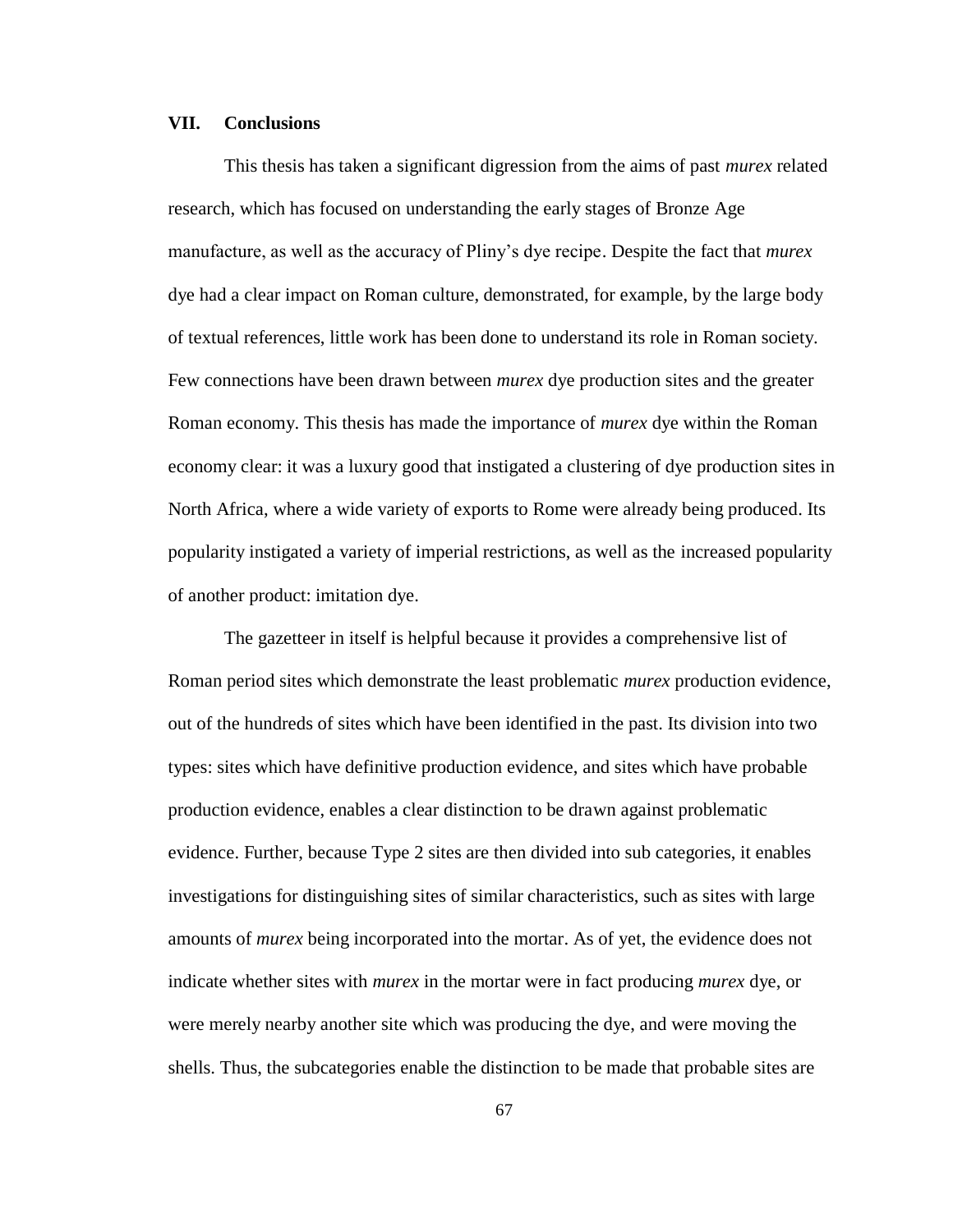problematic in a variety of ways, and understanding their evidence should be easier if there are other sites of similar characteristic to compare them to.

The *murex* dye sites as a whole have been assessed in relation to the larger Roman economy. North African sites were emphasized in this study because of the region's large scale production centers, such as Sabratha, which was producing substantial amounts of materials with the intention of exporting the goods, most often to Rome. Because the region was so engaged in Roman trade and had established production centers, the decision to engage in *murex* production was logical. They had access to a large amount of *murex* snails and were already trading with Rome. The desire for *murex* dyed products was also common knowledge; the coastal cities of North Africa were aware of the potential economic gain.

The distribution of sites over time is reliant on many factors. The emergence of sites in North Africa during the late Republican and early Empire was likely a result of the emergence of agricultural and luxury goods from the prosperity of the period. The presence of sites in the Near East is definitely linked to the previous control of the Tyrians over *murex* during the Bronze Age. The inherent shift of political power from the Near East to the west shows that the dye installations followed in suit; the dye production centers followed to where the primary source of consumption would be: the elite in the city of Rome. Over time, the number of dye sites seems to decline. This can also be connected to the fact that sites appear to lose longevity over time; newer sites which were created in the later Empire are in existence for fewer years than sites created during the Republic and early Empire.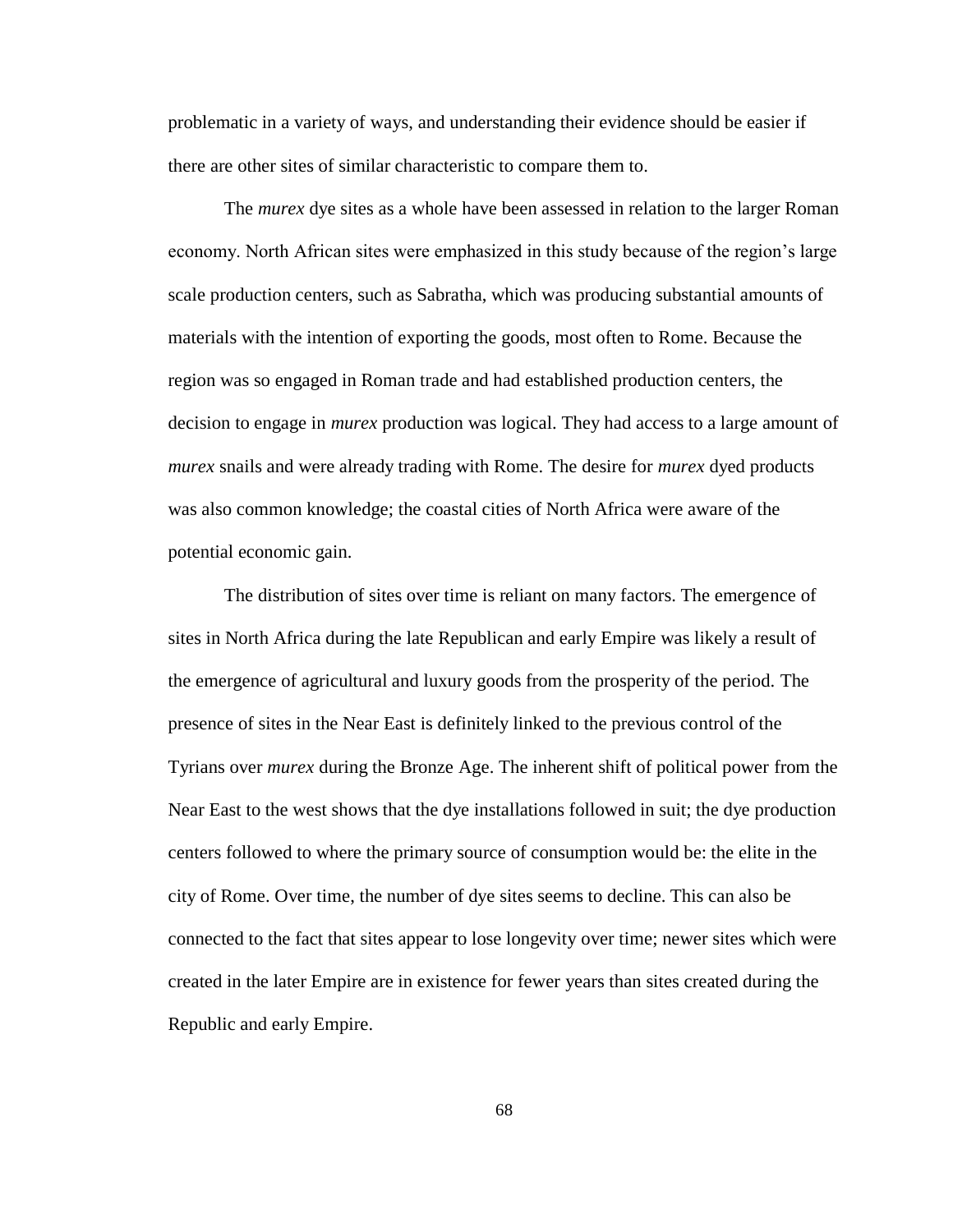The contraction in number of dye sites is to the result of two factors: an increase in consumption by both the elite and lower classes, and the political crises occurring the 3<sup>rd</sup> century C.E. The elite were the main consumers of *murex* dye because of its high prices and the status associated to it. However, as the Republican period progressed, the dye increased in popularity, and the lower classes were desirous of achieving status via purple dye as well. Imitation dye methods which had been in use for some period are noted for gaining popularity during the Republican period. Possibly, the lower classes who wished to participate in the purple dye discourse were increasing consumption of imitation dye methods. Their reaction would have certainly caused an influx of purple colored clothing, and as a result, Roman elite, in particular emperors, placed restrictions on wearing purple colored clothing, *murex* or otherwise, to protect the symbol, and maintain its rarity. Thus, dye production centers decreased in number during the early and mid Empire. Regardless of their decrease in number, the clear control of the production of *murex* dye remains centered on North Africa.

A few factors should be considered in this analysis. For one, this is a small data sample, and cannot be left as the final answer. If more sites are identified with Roman period *murex* evidence, they should be incorporated into the gazetteer to test this model. This is easier said than done. From the descriptions in the gazetteer, it should be clear that *murex* dye production centers are not all cut from the same cloth. The materials vary from site to site, as does the design, likely dependent on the time they were constructed, and where. Using Pliny and the gazetteer, we can only conclude that some sort of holding tanks are necessary, as well as a mode of heating. Heating sources are difficult to retrieve in the record in a variety of instances, and in particular with these dye sites. Holding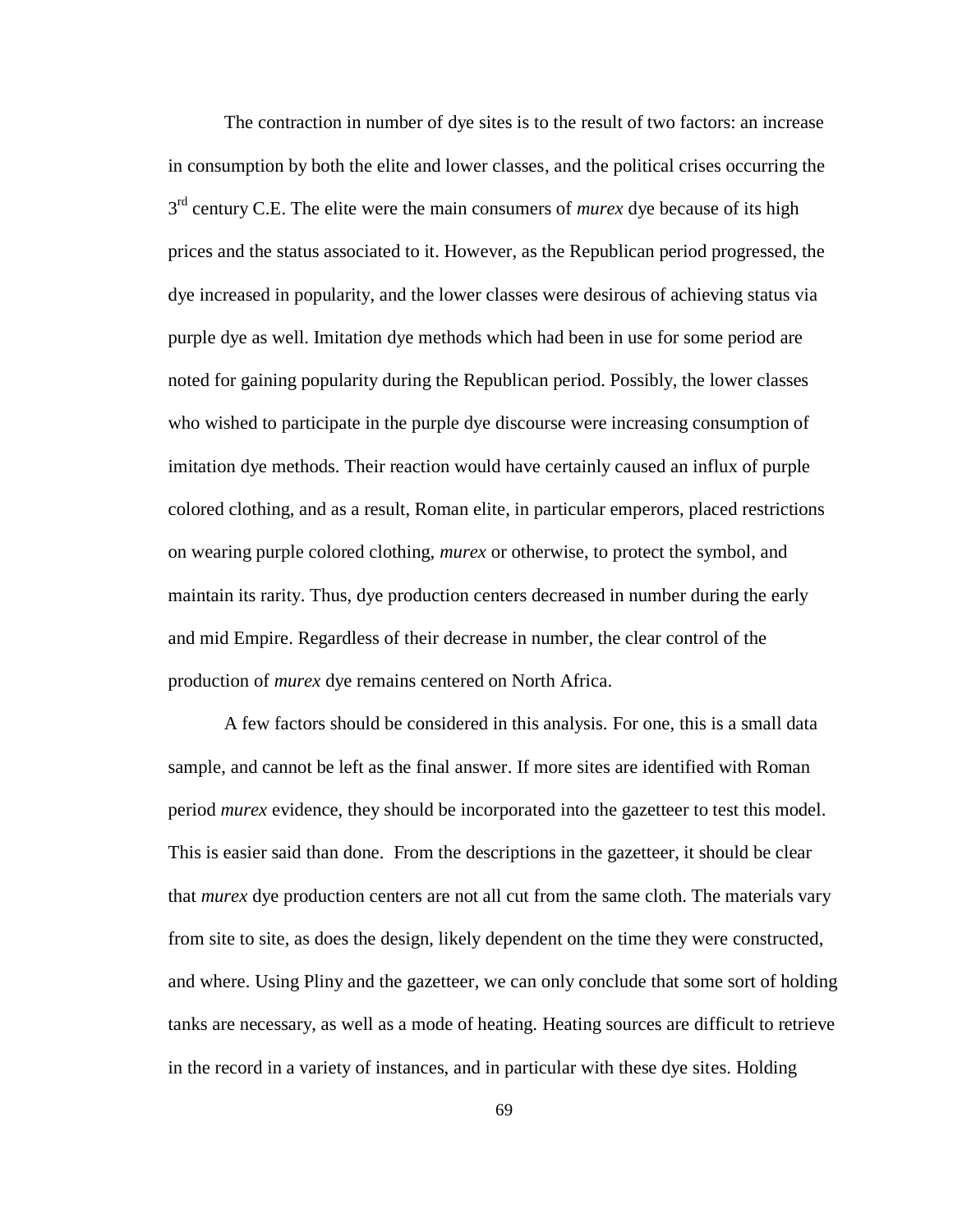tanks are also problematic, because in many cases they are similar to fish salting vats, garum tanks, not to mention other types of dyeing tanks. The locations of the dye production facilities within a site would vary from site to site, depending on the size of the settlement and the size of the production facilities. All of these variances complicate the ability to identify sites; in the end, the only certain indicator that *murex* dye production occurred in the vicinity is a large dump of shells.

The dates associated with the evidence for dye production are also problematic. *Murex* deposits could have been moved from one area to another, and in the cases of *murex* shells being used as mortar material, the dating is even more difficult. Broken pottery can be used to date the piles, as is the case with most of these sites, however, this becomes problematic because pottery could have been reused. Regardless of these dating issues, I stress that the location of sites ought to be investigated in relation to their dates of usage because an interesting trend is most certainly being revealed.

The presence of imitation dyeing facilities in the archaeological and historic record certainly complicates matters further. Finding these sites in the archaeological record is most difficult. Consider the discussion on Carthage. Small numbers of *murex*  shells were found in relation to dye facilities, indicating that perhaps the *murex* snails had been used to make an imitation dye with other ingredients. However, the facilities could certainly have been used for a different mode of production, and perhaps, the *murex*  shells found at the site are evidence for the snails having been eaten.

The evidence for imitation *murex* dyes is at the moment heavily reliant on textual sources. And, there is no definitive understanding of what imitation *murex* dye manufacturing facilities would have looked like, in particular because there were multiple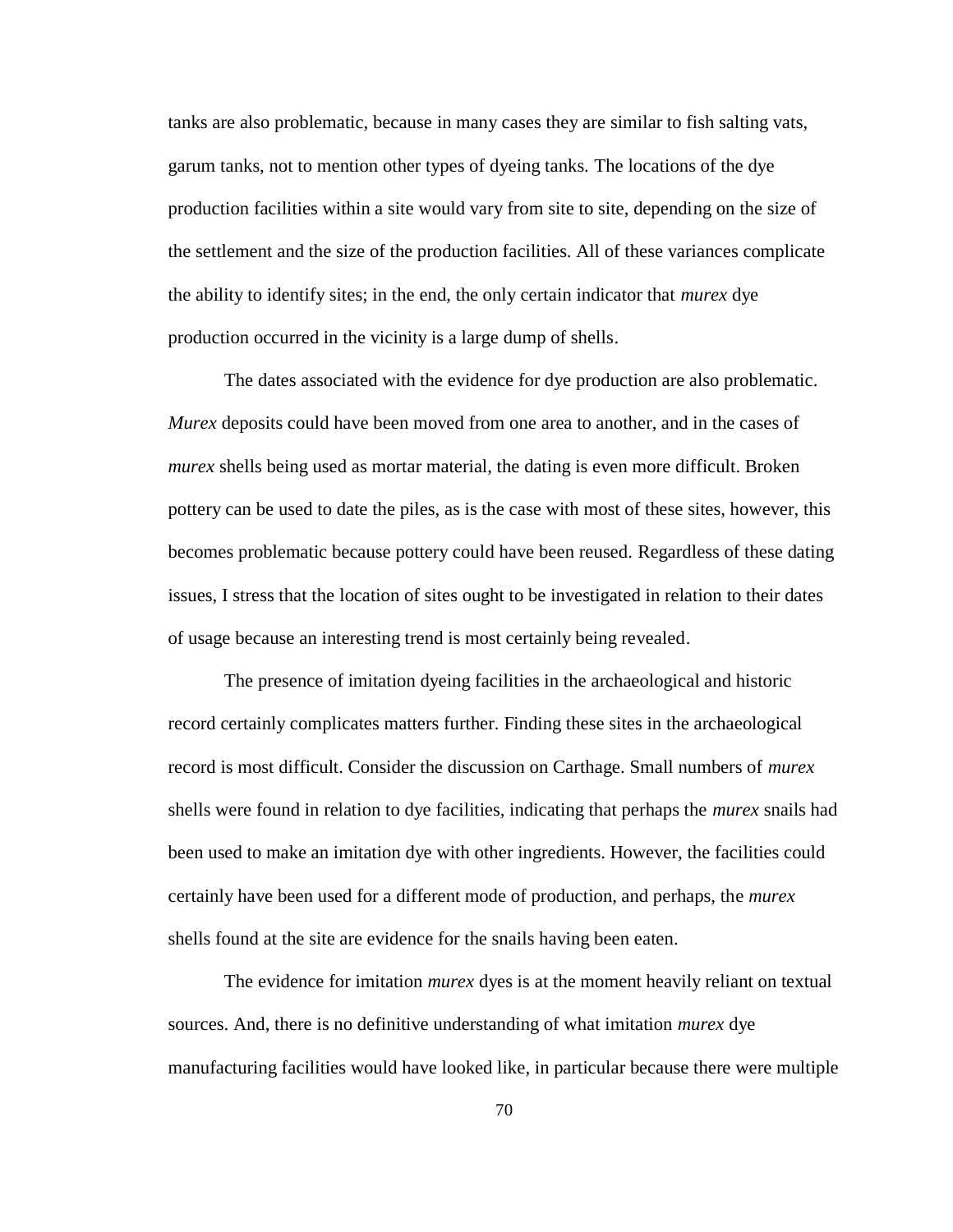methods and ingredients which could have been used to create the dye. Though the pure *murex* dye facilities are also difficult to identify, the large dumps of *murex* shells makes it easier. We can only wonder where imitation dye sites were located, if the dye was in most cases produced in the same towns creating pure dye, and as a result, if the textual indications for when the imitation dyes grew in popularity correspond to the expansion dates of the *murex* dye industry.

Ideally, future scholarship would include finding more sites to include in the gazetteer to determine if the typologies are in fact usable. Understanding all manner of dye sites is helpful as well. Perhaps studying the largest dye manufacturing facilities, the longest used facilities, and a few Bronze Age facilities in the Near East would provide more evidence for dye facility commonalities. Such an investigation might clarify some of the limitations just stated, to understand the intricacies of dye manufacture sites and discover if, for example, Wilson's hypothesis that *murex* dye production vats would be smaller is in fact correct.

Regardless of the limitations in the evidence, the methodology presented in this thesis has hopefully opened the door to new *murex* dye methodologies and a greater understanding as to how *murex* dye manufacture fits into the greater Roman economy. I intended in this thesis to address gaps in research, mainly geographic and economic. In the end, more questions have been raised than asked. However, I have shown the value in discussing the geographic locations of dye sites, the necessity for critical analysis of dye site definitions, and the probable connections between *murex* dye and a variety of modes of production focused in the western Mediterranean.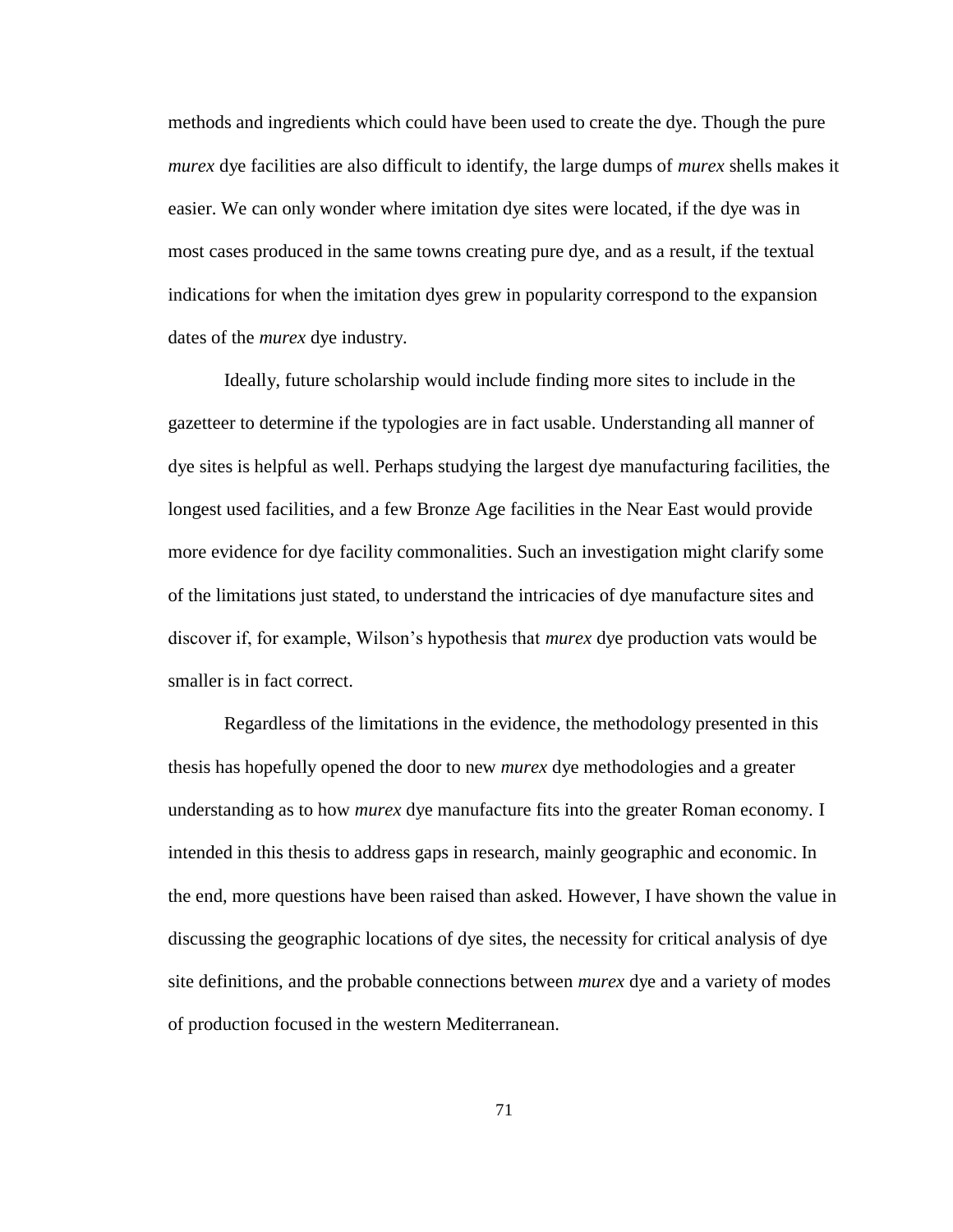# *Appendix 1*

The gazetteer lists geographic coordinates for each *murex* site. These coordinates were located via Google Earth and the National Geospatial-Intelligence Agency Geonames server. <sup>141</sup> In the case that a site's coordinates could not be found, the modern city's coordinates are used. Such a choice is sufficient for the nature of this project, which focuses on large scale movement. Exact locations, then, are not necessary. The .xls gazetteer file was then converted into the Sites.shp file, which records the information in the gazetteer in a variety of formats. Some fields are repeated for symbology purposes, with different a different field type set (i.e. long integer, string, etc.).

| Table 1: A summary of fields in sites.shp |  |
|-------------------------------------------|--|
|-------------------------------------------|--|

| Name         | Name of site                                                                                                                                                                                                              |
|--------------|---------------------------------------------------------------------------------------------------------------------------------------------------------------------------------------------------------------------------|
| Country      | Modern country location of site                                                                                                                                                                                           |
| Alt Name     | Ancient name of site, or alternative spelling                                                                                                                                                                             |
| Lat/Long     | Decimal degrees coordinates of the site, taken<br>via the National Geospatial-Intelligence<br>Agency Geonames server.                                                                                                     |
| Start_Date   | Earliest known usage of the dye related<br>evidence                                                                                                                                                                       |
| End_Date     | Last known usage of the dye related evidence                                                                                                                                                                              |
| Site_size    | Size of the dying installations or middens if<br>known, as stated in the excavator's notes                                                                                                                                |
| Type $(1-3)$ | Type of site (Dye installation, Midden, Textile,<br>Construction, Textile, Lime). These fields are<br>listed as Type, Type2, and Type3 respectively,<br>to record instances of multiple types of<br>evidence at one site. |

<sup>141</sup> National Geospatial Intelliegence Agency. *GeoNet Names Server.* <http://geonames.nga.mil/ggmagaz/>.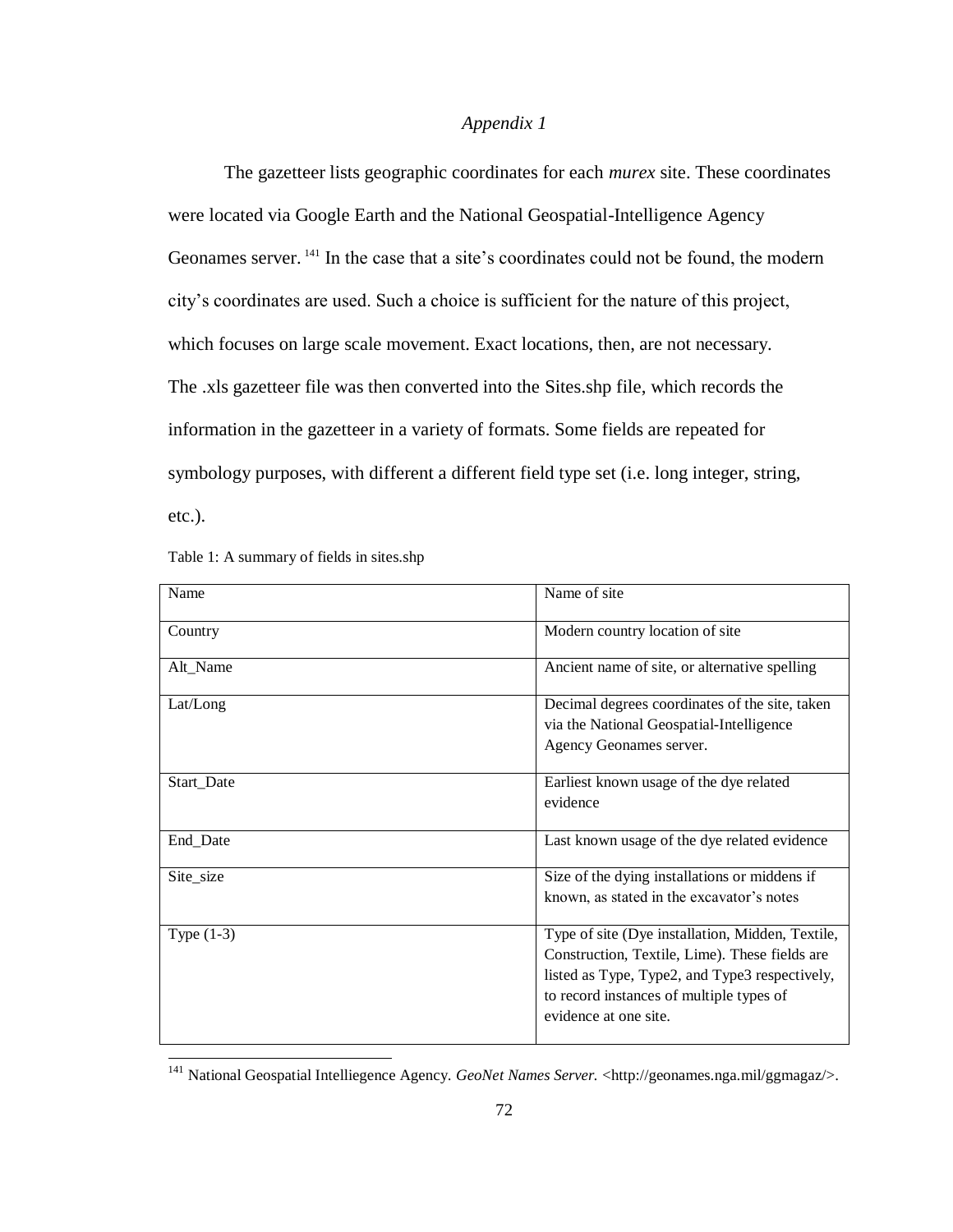| Const, Midden, Lime, Dye, Textile fields | $0 =$ the type of evidence is available, $1 =$ the<br>type of evidence is not available. These fields |
|------------------------------------------|-------------------------------------------------------------------------------------------------------|
|                                          | are necessary for GIS coding.                                                                         |
| SD1                                      | Lists again the start date, however B.C.E dates                                                       |
|                                          | are indicated as negative numbers. NoData                                                             |
|                                          | indicates that a date could not be found.                                                             |
| ED <sub>2</sub>                          | Lists again the start date, however B.C.E dates                                                       |
|                                          | are indicated as negative numbers. NoData                                                             |
|                                          | indicates that a date could not be found.                                                             |
| Use                                      | The period of usage based off of SD1 and                                                              |
|                                          | ED2, listed as a number or NoData.                                                                    |
|                                          |                                                                                                       |
| Type2                                    | Numerical listing of site types from the final<br>gazetteer $(1 = type 1, 2A = type 2A, and so on).$  |
|                                          |                                                                                                       |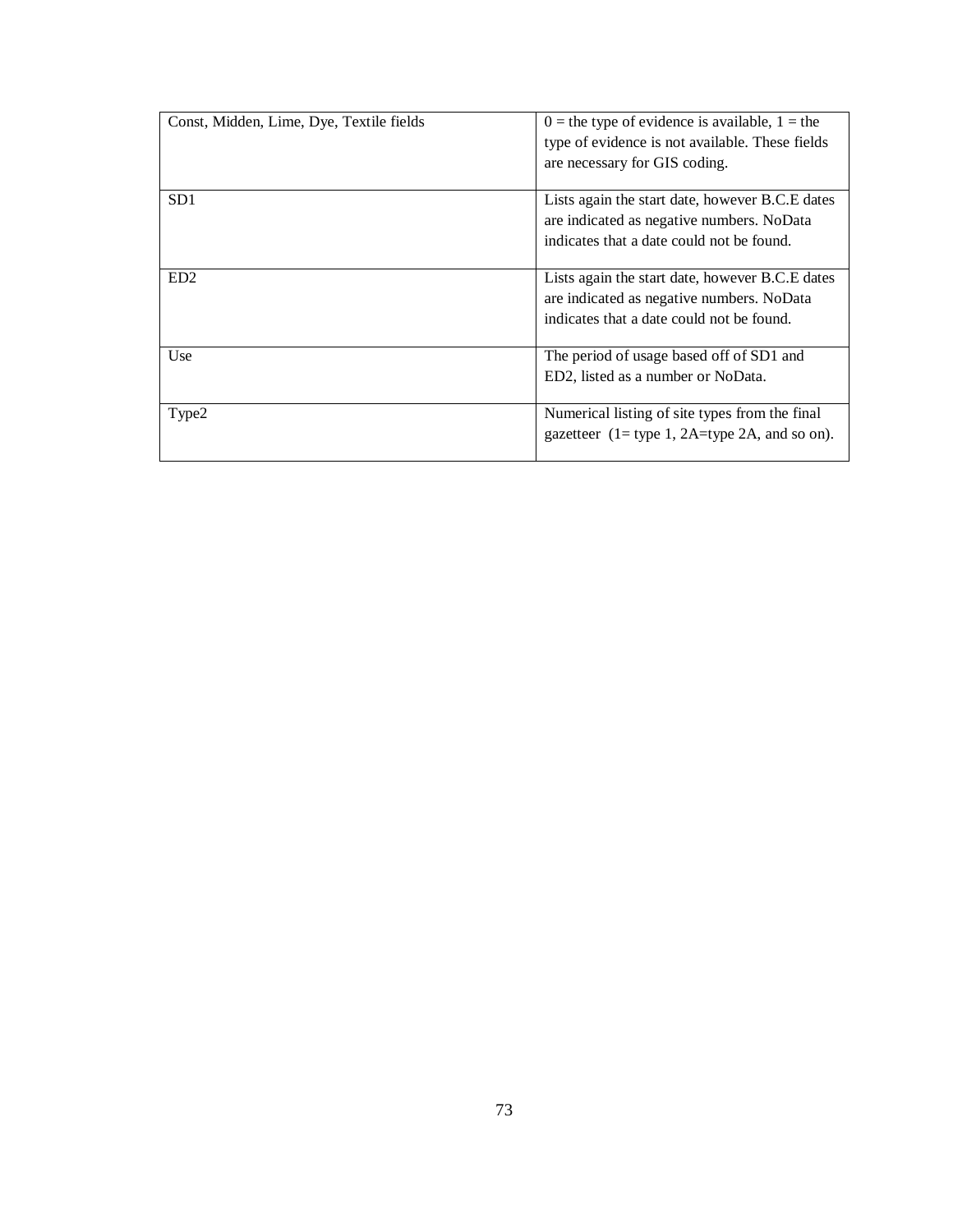## *Appendix 2*

The following sites have evidence of textiles dyed with *murex* specific dye. They were excluded from the main gazetteer because they were found out of context from any dye manufacture evidence. They do, however, indicate specific sites where dyed textiles could have been sold.

## Krokodilo, Egypt (29.11897, 30.801150)

Late  $4^{th}/\text{Early } 5^{th}$  century C.E.- late  $6^{th}/\text{early } 6^{th}$  century C.E.

Textiles were found at Krokodilo with *murex* purple dye. They were found in

trash heaps assumed to have been left by Roman garrisons. Some pieces were found also

with high percentages of kermes purple, suggesting alterations were made to the mixture

to produce cheaper dye.  $142$ 

Maximianon, Egypt (30.04707, 31.234860) Late  $4^{th}/\text{Early 5}^{th}$  century C.E.- late  $6^{th}/\text{early } 6^{th}$  century C.E.

Textiles were found at Maximianon with *murex* purple dye. They were found in

trash heaps assumed to have been left by Roman garrisons. Some pieces were found also with high percentages of kermes purple, suggesting alterations were made to the mixture to produce cheaper dye. $143$ 

Philadelphia, Egypt (29.483333, 31.06667) Late  $2<sup>nd</sup>$  Early  $3<sup>rd</sup>$  century C.E. - late  $3<sup>rd</sup>$  /early 4<sup>th</sup> century C.E. A wool tunic dated to the  $3<sup>rd</sup>$  or  $4<sup>th</sup>$  century C.E. with *murex* purple dye has been

identified from Philadelphia. The *murex* secretions were traced via physicochemical

analysis, proving that purple *murex* dye was used to create the band's dyed color. The

fabric was also decorated with linen, and a leaf motif.<sup>144</sup>

 $142$ Dominique Cardon, et al. "Dye Analyses of Selected Textiles from Maximianon, Krokodilo, and Didymoi (Egypt)," in *Purpurae Vestes*, C Alfaro, J. P. Wild, and B. Costa, eds. (Valencia: Universitat de Valencia, 2004), 153-4.

<sup>143</sup> Cardon, et al. 153-4.

<sup>&</sup>lt;sup>144</sup> Rudolph H. Michel, et al., "Indigoid Dyes in Peruvian and Coptic Textiles of the University Museum of Archaeology and Anthropology,‖ *Archaeomaterials* 6, no. 1 (Winter 1992): 72, 78.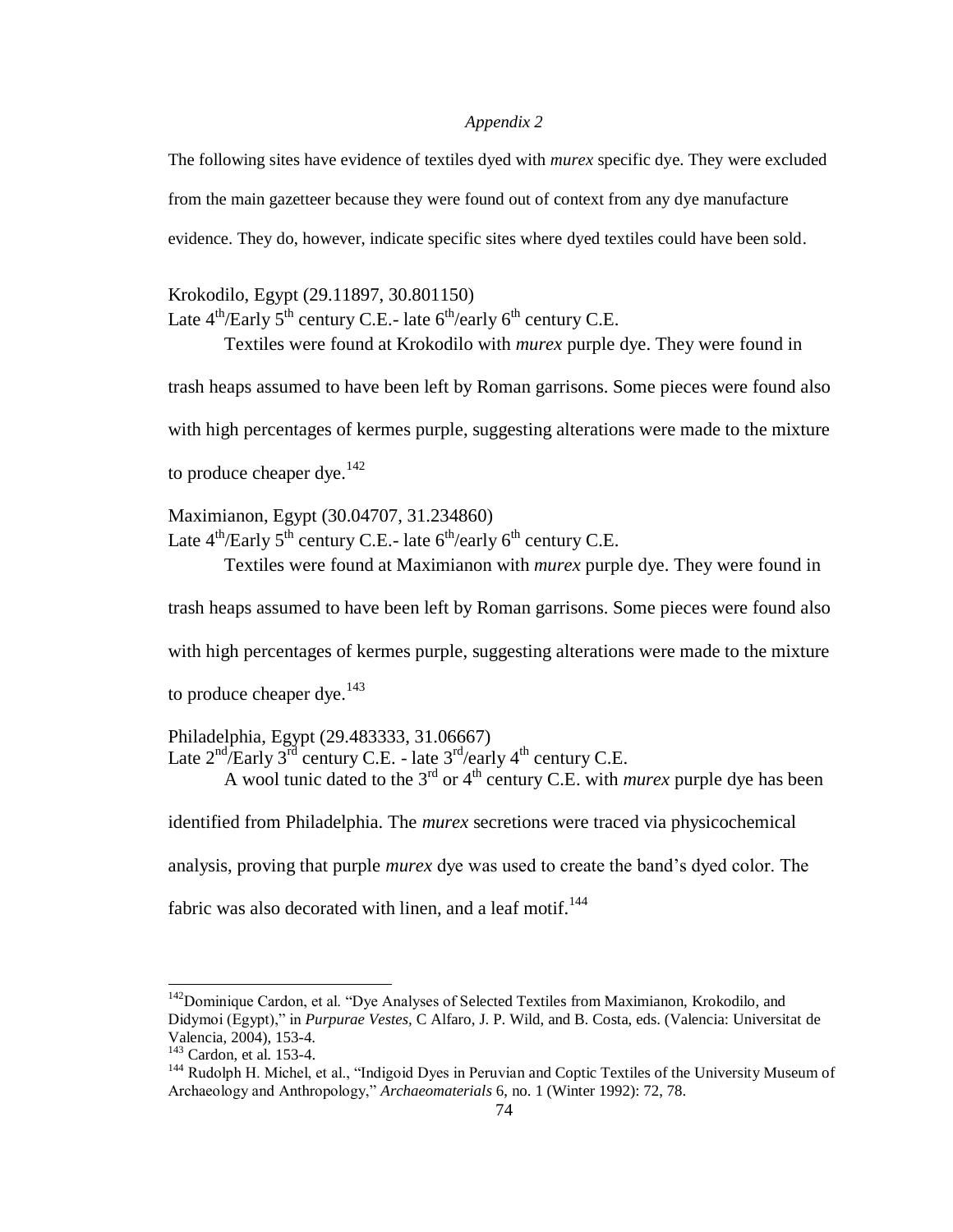## *Works Cited*

- Armstrong, Marian, ed. "Slug and Snail." In *Encyclopedia of the Aquatic World.* Tarrytown: Marshall Cavendish, 2004.
- Aubet, Maria Eugenia. *The Phoenicians and the West.* Cambridge: Cambridge University Press, 2001.
- Baker, J. T. "Tyrian Purple: an ancient dye, a modern problem." *Endeavour* 33 no. 118 (1974): 11-17.
- Bradley, Mark. *Colour and Meaning in Ancient Rome.* New York: Cambridge University Press, 2009.
- Brun, Christer. "The Antonine plague and the 'third century crisis." In *Crisis and the Roman Empire.* Olivier Hekster, Gerda de Kleijn, and Daniëlle Slootjes, eds. Brill Publishers, 2007.
- C. Suetonius Tranquillus. *Divus Julius.* Maximilian Ihn, eds. Cambridge: Harvard University Press, 1934.

-------. *Nero.* Maximilian Ihn, eds. Cambridge: Harvard University Press, 1934.

- Cardon, Dominique, et al. "Dye Analyses of Selected Textiles from Maximianon, Krokodilo, and Didymoi (Egypt)." *Purpurae Vestes*. C Alfaro, J. P. Wild, and B. Costa, eds. Universitat de Valencia, 2004.
- Carson, R. A. G. "Caesar and the Monarchy." *Greece and Rome* 4 no. 1 (March 1957): 46-53.
- Cassiodorus, *Variae Epistolae*. Thomas Hodgkins, transl. Liverpool: University Press, 1992.
- Cassius Dio. *History of Rome*. Earnest Cary, eds. Cambridge: Harvard University Press, 1978.
- Charles-Picard, Gilbert and Colette Picard. *The Life and Death of Carthage: A Survey of Punic History and Culture from its Birth to the Final Tragedy.* New York: Taplinger Publishing Co., 1969.

Cicero. *In Verrem.* Albert Clark and William Peterson, eds. Oxford, 1912.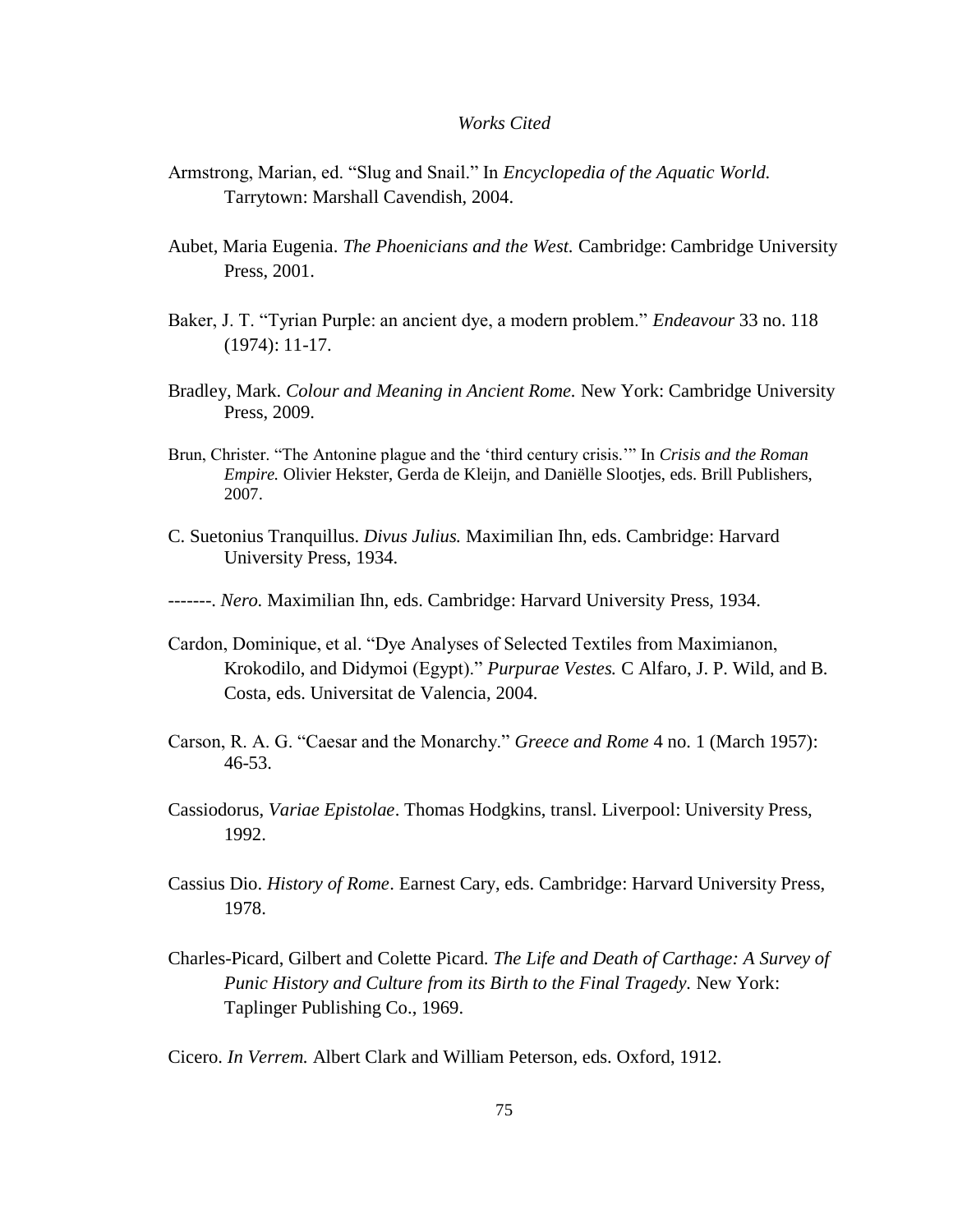Columella. *De Re Rustica.* G.P Goold, eds. Edinburgh: St. Edmundsbury Press, 1941.

- Dix, Brian. "The Manufacture of Lime and its Uses in the Western Roman Provinces." *Oxford Journal of Archaeology* 1 no. 3 (1982): 331- 345.
- Dolansky, Fanny. "Togam Virilem Sumere: Coming of Age in the Roman World." In *Roman Dress and the Fabrics of Roman Culture.* J.C. Edmonson and Alison Keith, eds. Toronto: University of Toronto Press, 2008: 47-71.
- Doumet, Joseph. *A Study on Ancient Purple*. Beirut: Imprimere Catholique, 1980.
- Edens, Christopher. "Khor Ile-Sud Qatar: The Archaeology of Late Bronze Age Purple-Dye Production in the Late Bronze Age Arabian Gulf.‖ *Iraq* 61 (1999): 71-88.
- Elliot, Charlene. "Purple Past: Color Codification in the Ancient World." Law and *Society* 33 no 1 (2008): 173-194.
- Fowler, W. Warde. "Jupiter and the Triumphator." *The Classical Review* 30 no. 5/6 (August 1916): 153-157.
- Forstenpointer, Gerhard, et al "Purple-Dye Production in Lycia-Results of an Archaeological Field Survey in Andriake (South-West Turkey)." Oxford Journal *of Archaeology* 26, no. 2 (2007): 201-214.
- Gleba, Margarita. *Textile Production in Pre-Roman Italy.* Oxford: Oxbow Books, 2008.
- Harris, William. "The Late Republic," in *The Cambridge Economic History of the Graeco Roman World.*
- Hedi Slim, et al., *Le Littoral de la Tunisie: Etude Geoarcheologique et Historique, CNRS* Editions: Paris, 2004.
- Hohlfelder, Robert L. "Cabotage at Aperlae in Ancient Lycia." The International Journal *of Nautical Archaeology* 29 no. 1 (2000): 126-135.
- Jensen, Lord B. "Royal Purple of Tyre." *Journal of Near Eastern Studies* 22, no. 2 (April 1963): 104-118.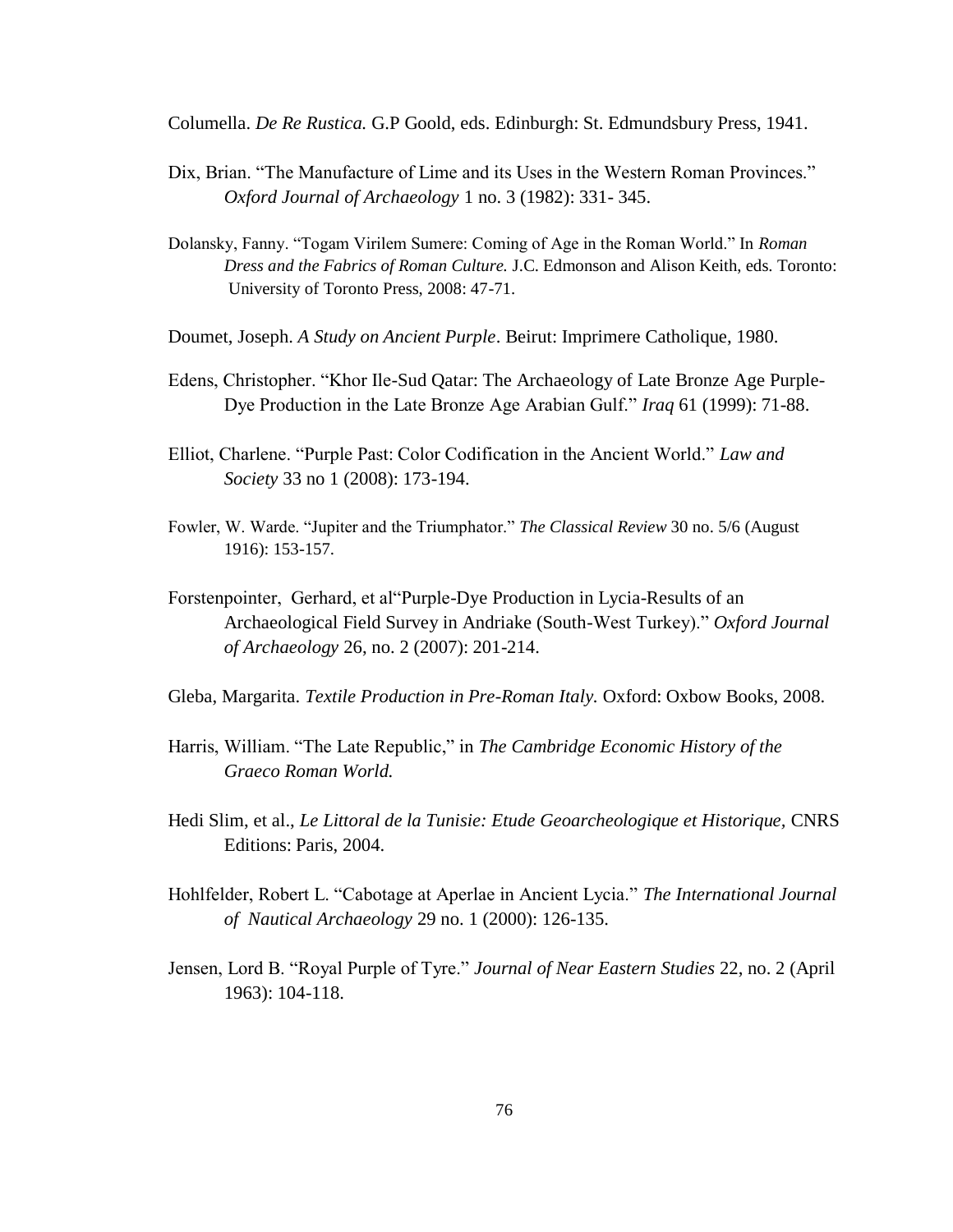- Johannesen, Rolf. "The Textile Industry in Roman North Africa." *The Classical Journal* 49 no. 4 (January 1985): 157-60.
- Jongman, Willem M. "The Early Roman Empire: Consumption." In *The Cambridge Economic History of the Graeco Roman World*. Walter Scheidel, Ian Morris, and Richard Saller, eds. Cambridge: Cambridge University Press, 2007.
- Karmon, Nira and Ehud Spanier. "Archaeological Evidence of the Purple Dye Industry from Israel." In *The Royal Purple and the Biblical Blue: Argaman and Tekhelet.* Ehud Spanier, eds., 1987.
- Karmon, Nira. "Muricid Shells of the Persian and Hellenistic Periods." In *Apollonia Arsu: Final Report of the Excavations. Volume 1: The Persian and Hellenistic Periods,* Israel Roll and Oren Tal, eds. Tel Aviv: Emery and Claire Yass Publications in Archaeology of theInstitute of Archaeology, 1999.
- Kehoe, Dennis. "The Early Roman Empire: Production." In *The Cambridge Economic History of the Graeco Roman World.* Walter Scheidel, Ian Morris, and Richard Saller, eds. Cambridge: Cambridge University Press, 2007.
- Koren, Z. C. "The First Optimal All-Murex All-Natural Purple Dyeing in the Eastern Mediterranean in a Millennium and a Half." In *Dyes in History and Archaeology* 136-149. London: Archetype Publications, 2005.
- Leadbetter, Bill. "Diocletian and the Purple Mile of Aperlae." *Epigraphica Anatolica* 36 (2003): 127-136.
- Levine, Lee I. *Studies in Late Judaism in Late Antiquity: Caesarea Under Roman Rule.* eds. Jacob Neusner Volume 7, 1975: 51-53.
- Marchese, Robert T. *The Fabric of Life: Cultural Transformations in Turkish Society.* New York: Binghamton University Press, 2005.
- Mattingly, David J. and R. Bruce Hitchner. "Roman Africa: An Archaeological Review." *The Journal of Roman Studies* 85 (1995): 165-213.
- Michel, Rudolph H. et al. "Indigoid Dyes in Peruvian and Coptic Textiles of the University Museum of Archaeology and Anthropology.‖ *Archaeomaterials* 6, no. 1 (Winter 1992): 69-83.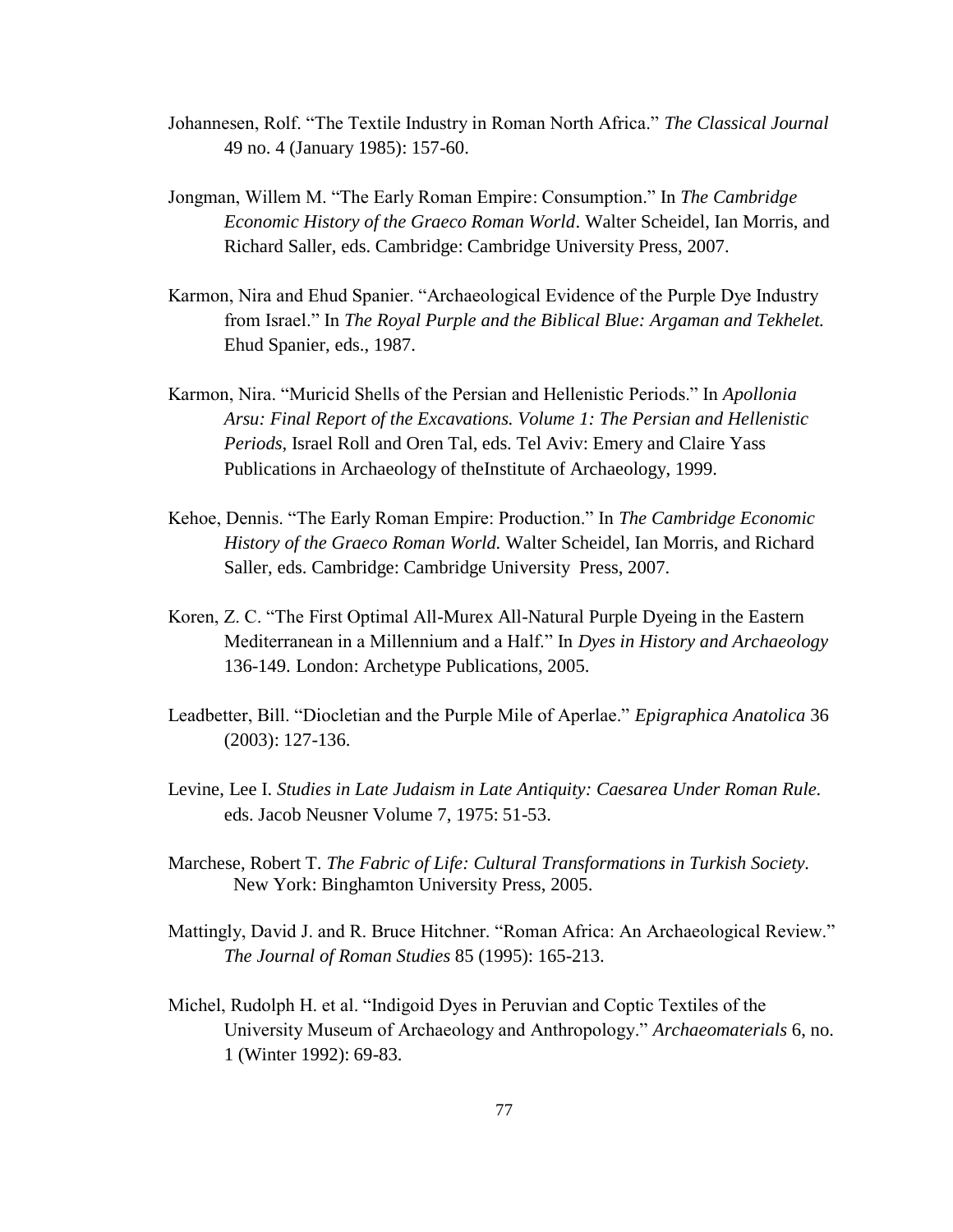- Morel, Jean Paul. "Early Rome and Italy." In *The Cambridge Economic History of the Graeco Roman World.* Walter Scheidel, Ian Morris, and Richard Saller, eds. Cambridge: Cambridge University Press, 2007.
- National Geospatial Intelliegence Agency. *GeoNet Names Server.* <http://geonames.nga.mil/ggmagaz/>
- Parker, Grant. "Ex Oriente Luxuria: Indian Commodities and the Roman Experience." *The Journal of the Economic and Social History of the Orient,* 45 no. 1 (2002): 40-95.
- Pinto-Guillaume, Ezequiel M. "Mollusks from the Villa of Livia at Prima Porta, Rome: The Swedish Garden Archaeological Project, 1996-1999." American Journal of *Archaeology* 106 (2002): 37-58.
- Pliny the Elder. *Natural History.* John Bostock, eds. London: Taylor and Francis, 1855.
- Reinhold, Meyer. *Collection Latomus: History of Purple as a Status Symbol in Antiquity*  vol 16. New York: Johnson Reprint Corporation 1970.
- Reese, David S. "Industrial Exploitation of Murex Shells: Purple Dye and Lime Production at Sidi Khrebish, Benghazi (Berenice)." *The Society for Libyan Studies* 11 (1979-1980): 79-93.
- -------. "Whale Bones and Shell Purple-Dye at Motya (Western Sicily, Italy)." Oxford *Journal of Archaeology* 24, no. 2 (2005): 107-114.
- -------. ―Marine Shells.‖ In *Tel Mor: the Moshe Dothan Excavations: 1959-1960* edited by Tristan J. Barako, 233-238. Cambridge: The Shelby White-Leon Levy Program for Archaeological Publications, 2007.
- -------. "Shells from Sarepta (Lebanon) and East Mediterranean Purple-Dye Production." *Mediterranean Archaeology and Archaeometry* 10, no. 1 (2010): 113-141.
- Ruscillo, Deborah. "Reconstructing *Murex* Royal Purple and Biblical Blue in the Aegean" in *Archaeomalacology: Molluscs in Former Environments of Human Behavior,*Keith Dobney, Peter Rowley-Conwy, and Umberto Albarella, eds. Durham: 9<sup>th</sup> ICAZ Conference 2000: 99-106.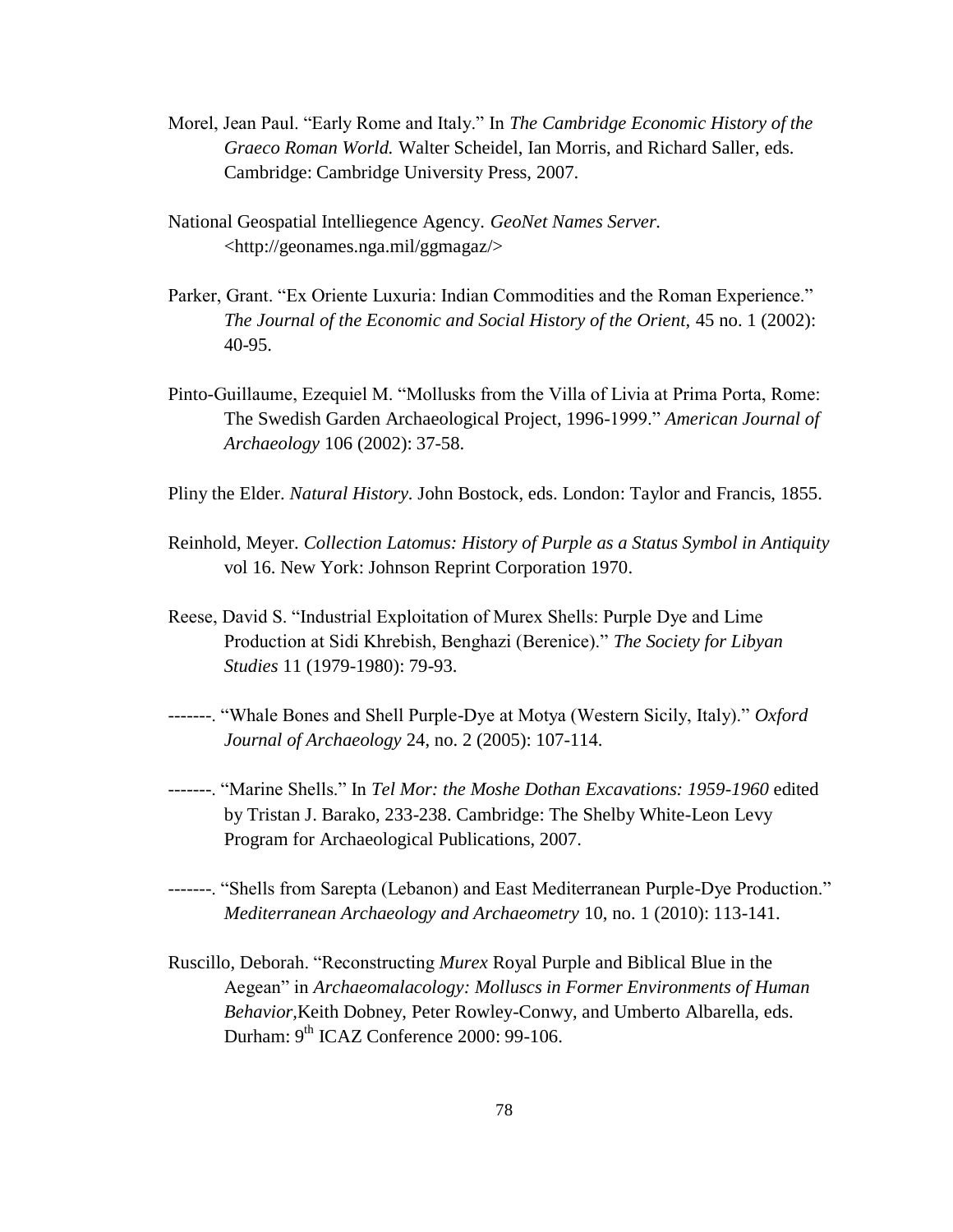- -------. ―Faunal Remains and *Murex* Dye Production‖ in *Kommos V: The Monumental Minoan Buildings at Kommos* edited by Joseph W. Shaw and Maria C Shaw, Princeton: Princeton University Press, 2006.
- Sagona, Claudia. "Silo or Vat? Observations on the Ancient Textile Industry in Malta and Early Phoenician Interests in the Island." Oxford Journal of Archaeology 18 no. 1 (1999): 23-60.
- Scheidel, Walter, Ian Morris, and Richard Saller eds. Cambridge: Cambridge University Press, 2007.
- ―Severus Alexander.‖ In *Historiae Augustae*. David Magie, eds. Cambridge: Harvard University Press, 1993.
- Silver, Morris. *Taking Ancient Mythology Economically*. Leiden: E. J Brill Publishers, 1992.
- Shuto Tsugio, "Larval Development and Geographical Distribution of the Indo-West Pacific *Murex*," *Bulletin of Marine Science* 33 no 3 (1983).
- Slim, Hedi, et al. *Le Littoral de la Tunisie: Etude Geoarcheologique et Historique.* Paris: CNRS Editions, 2004.
- Spanier, Ehud, and Nira Karmon, "Muricid Snails and the Ancient Dye Industries," in *The Royal Purple and the Biblical Blue* ed Isaac Herzog, Keter Publishing House Jerusalem Ltd., 1987.
- Steinhert, Carol E. "Biology of the Blues: The Snails behind the Ancient Dyes." *Journal of Chemical Education* 78 no. 11 (November 2001).
- Stern, Ephraim. *Excavations at Tel Mevorakh (1973-1976) Part One: From the Iron Age to the Roman Period.* Jerusalem: The Institute of Archaeology, 1978.
- Stillwell, R.W, L. MacDonald, and M. H McAllister (eds). *The Princeton Encyclopedia of Classical Sites.* Princeton: Princeton University Press.
- Warren, Larissa Bonfante. "Roman Triumphs and Etruscan Kings: The Changing Face of the Triumph." *The Journal of Roman Studies* 60 (1970): 49-66.